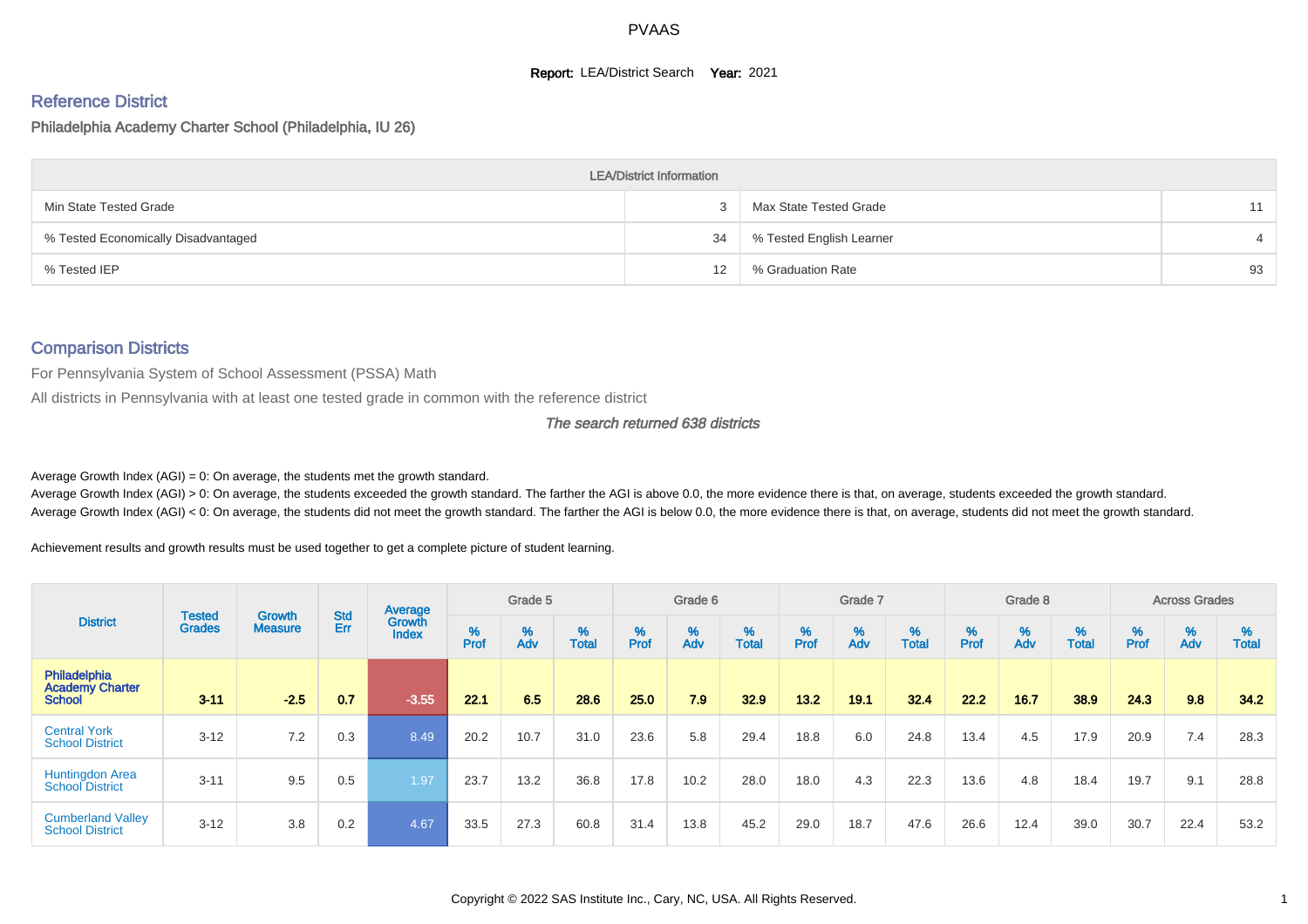|                                                         | <b>Tested</b> | <b>Growth</b>  | <b>Std</b> |                                   |              | Grade 5  |                   |              | Grade 6  |                   |              | Grade 7  |                   |              | Grade 8  |                   |                  | <b>Across Grades</b> |                   |
|---------------------------------------------------------|---------------|----------------|------------|-----------------------------------|--------------|----------|-------------------|--------------|----------|-------------------|--------------|----------|-------------------|--------------|----------|-------------------|------------------|----------------------|-------------------|
| <b>District</b>                                         | <b>Grades</b> | <b>Measure</b> | Err        | Average<br>Growth<br><b>Index</b> | $\%$<br>Prof | %<br>Adv | %<br><b>Total</b> | $\%$<br>Prof | %<br>Adv | %<br><b>Total</b> | $\%$<br>Prof | %<br>Adv | %<br><b>Total</b> | $\%$<br>Prof | %<br>Adv | %<br><b>Total</b> | %<br><b>Prof</b> | %<br>Adv             | %<br><b>Total</b> |
| Philadelphia<br><b>Academy Charter</b><br><b>School</b> | $3 - 11$      | $-2.5$         | 0.7        | $-3.55$                           | 22.1         | 6.5      | 28.6              | 25.0         | 7.9      | 32.9              | 13.2         | 19.1     | 32.4              | 22.2         | 16.7     | 38.9              | 24.3             | 9.8                  | 34.2              |
| <b>Homer-Center</b><br><b>School District</b>           | $3 - 11$      | 10.3           | 0.8        | 4.63                              | 31.8         | 17.5     | 49.2              | 36.4         | 4.6      | 40.9              | 20.3         | 0.0      | 20.3              | 26.9         | 13.4     | 40.3              | 27.6             | 7.4                  | 35.0              |
| Conestoga Valley<br><b>School District</b>              | $3 - 11$      | 4.8            | 0.4        | 4.54                              | 21.3         | 12.6     | 33.8              | 24.9         | 7.7      | 32.7              | 20.4         | 14.0     | 34.4              | 23.0         | 13.5     | 36.5              | 24.2             | 13.5                 | 37.8              |
| <b>Lower Merion</b><br><b>School District</b>           | $3 - 11$      | 3.3            | 0.3        | 4.77                              | 27.6         | 48.2     | 75.8              | 31.4         | 37.3     | 68.6              | 33.9         | 31.3     | 65.2              | 33.0         | 28.3     | 61.3              | 31.2             | 40.9                 | 72.2              |
| <b>Saucon Valley</b><br><b>School District</b>          | $3 - 11$      | 6.7            | 0.5        | 3.06                              | 32.0         | 25.4     | 57.4              | 33.6         | 11.0     | 44.5              | 31.1         | 12.1     | 43.2              | 32.8         | 16.0     | 48.8              | 31.2             | 18.8                 | 50.0              |
| <b>Lewisburg Area</b><br><b>School District</b>         | $3 - 11$      | 6.7            | 0.6        | 4.29                              | 33.6         | 28.3     | 62.0              | 40.0         | 24.2     | 64.2              | 33.1         | 29.4     | 62.5              | 17.9         | 31.3     | 49.2              | 31.0             | 30.1                 | 61.1              |
| <b>Brookville Area</b><br><b>School District</b>        | $3 - 11$      | 4.3            | 0.6        | $-1.34$                           | 16.8         | 13.9     | 30.7              | 28.1         | 16.8     | 44.9              | 13.8         | 2.4      | 16.3              | 19.4         | 9.3      | 28.7              | 21.6             | 9.4                  | 31.0              |
| <b>Hempfield School</b><br><b>District</b>              | $3 - 11$      | 3.5            | 0.3        | 1.86                              | 32.6         | 14.9     | 47.5              | 27.8         | 18.0     | 45.8              | 22.6         | 18.5     | 41.1              | 24.4         | 18.7     | 43.1              | 27.9             | 18.3                 | 46.2              |
| <b>Armstrong School</b><br><b>District</b>              | $3 - 11$      | 0.7            | 0.3        | $-6.34$                           | 25.3         | 10.5     | 35.8              | 26.6         | 13.3     | 39.9              | 21.4         | 4.3      | 25.7              | 20.5         | 3.8      | 24.3              | 25.7             | 9.4                  | 35.1              |
| <b>Radnor Township</b><br><b>School District</b>        | $3 - 12$      | 4.4            | 0.4        | $-0.56$                           | 34.0         | 41.4     | 75.4              | 41.7         | 25.4     | 67.1              | 34.3         | 31.8     | 66.2              | 35.0         | 21.5     | 56.5              | 36.8             | 31.8                 | 68.6              |
| <b>Selinsgrove Area</b><br><b>School District</b>       | $3 - 12$      | 4.7            | 0.5        | $-3.19$                           | 26.0         | 6.1      | 32.0              | 32.0         | 17.0     | 49.0              | 26.4         | 18.7     | 45.2              | 25.6         | 10.5     | 36.1              | 25.8             | 14.6                 | 40.4              |
| <b>Montour School</b><br><b>District</b>                | $3 - 11$      | 5.0            | 0.4        | 1.85                              | 31.8         | 25.1     | 57.0              | 30.6         | 24.5     | 55.1              | 26.3         | 30.1     | 56.5              | 26.6         | 30.6     | 57.3              | 31.2             | 26.8                 | 58.1              |
| <b>Warwick School</b><br><b>District</b>                | $3 - 11$      | 4.0            | 0.4        | 2.33                              | 35.6         | 9.6      | 45.2              | 30.7         | 6.4      | 37.0              | 22.5         | 7.2      | 29.7              | 13.2         | 3.6      | 16.8              | 25.6             | 9.8                  | 35.4              |
| <b>West Allegheny</b><br><b>School District</b>         | $3 - 12$      | 1.0            | 0.4        | $-5.98$                           | 32.7         | 40.9     | 73.6              | 33.6         | 21.4     | 55.0              | 27.5         | 20.6     | 48.1              | 23.4         | 11.2     | 34.6              | 31.3             | 30.8                 | 62.1              |
| Elizabethtown<br><b>Area School</b><br><b>District</b>  | $3 - 12$      | 0.2            | 0.4        | $-6.27$                           | 29.9         | 22.6     | 52.6              | 22.2         | 10.9     | 33.1              | 20.8         | 2.8      | 23.7              | 20.8         | 3.3      | 24.1              | 26.7             | 14.6                 | 41.2              |
| <b>Circle Of Seasons</b><br><b>Charter School</b>       | $3 - 8$       | 12.3           | 1.2        | 5.55                              | 20.0         | 5.7      | 25.7              | 16.7         | 6.7      | 23.3              | 25.0         | 11.1     | 36.1              |              |          |                   | 20.9             | 7.9                  | 28.8              |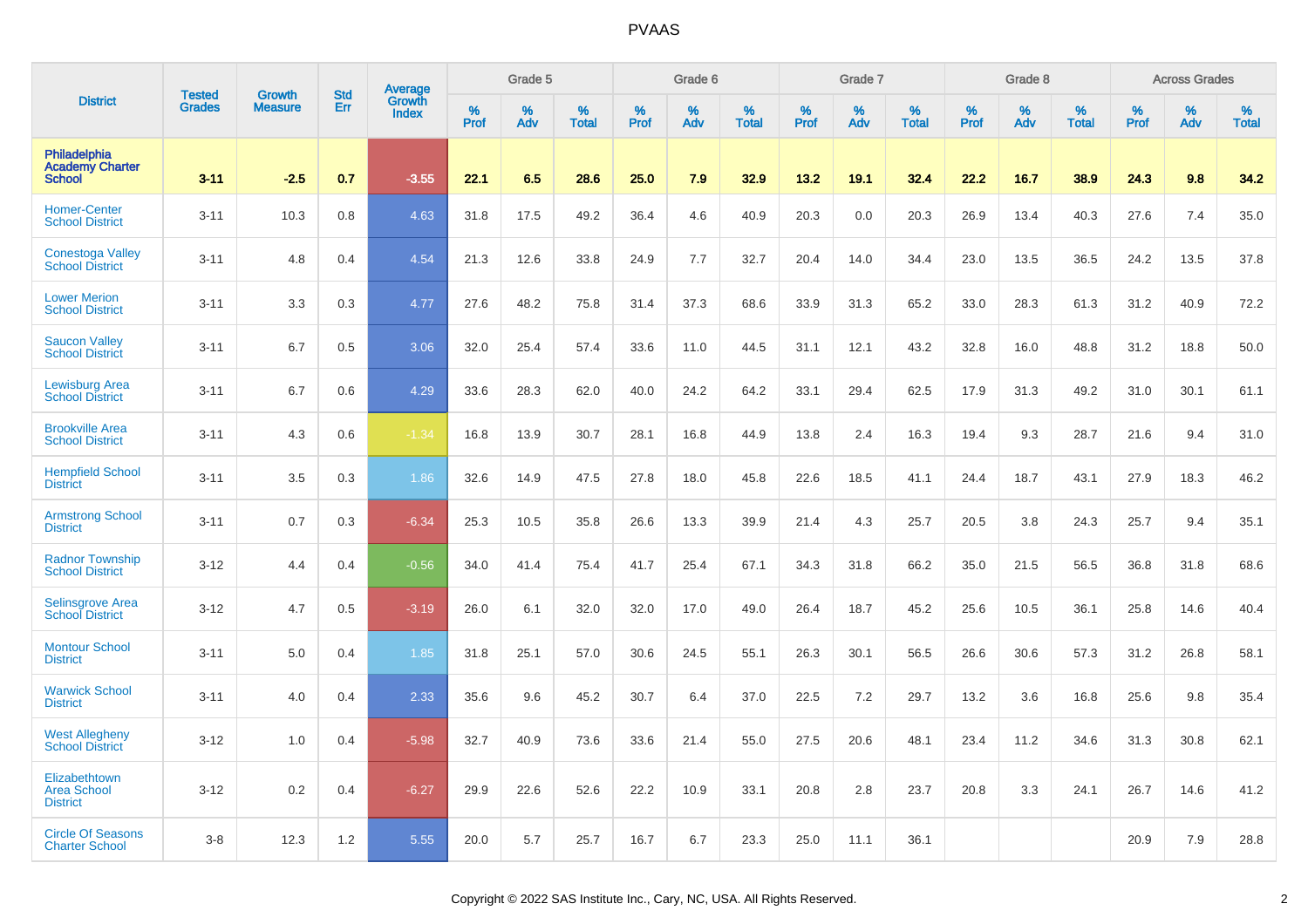|                                                         |                         | <b>Growth</b>  | <b>Std</b> | Average                |                     | Grade 5  |                      |                     | Grade 6  |                      |                     | Grade 7     |                      |                     | Grade 8     |                   |              | <b>Across Grades</b> |                   |
|---------------------------------------------------------|-------------------------|----------------|------------|------------------------|---------------------|----------|----------------------|---------------------|----------|----------------------|---------------------|-------------|----------------------|---------------------|-------------|-------------------|--------------|----------------------|-------------------|
| <b>District</b>                                         | <b>Tested</b><br>Grades | <b>Measure</b> | Err        | Growth<br><b>Index</b> | $\%$<br><b>Prof</b> | %<br>Adv | $\%$<br><b>Total</b> | $\%$<br><b>Prof</b> | %<br>Adv | $\%$<br><b>Total</b> | $\%$<br><b>Prof</b> | $\%$<br>Adv | $\%$<br><b>Total</b> | $\%$<br><b>Prof</b> | $\%$<br>Adv | %<br><b>Total</b> | $\%$<br>Prof | %<br>Adv             | %<br><b>Total</b> |
| Philadelphia<br><b>Academy Charter</b><br><b>School</b> | $3 - 11$                | $-2.5$         | 0.7        | $-3.55$                | 22.1                | 6.5      | 28.6                 | 25.0                | 7.9      | 32.9                 | 13.2                | 19.1        | 32.4                 | 22.2                | 16.7        | 38.9              | 24.3         | 9.8                  | 34.2              |
| <b>Penns Valley Area</b><br><b>School District</b>      | $3 - 12$                | 5.2            | 0.6        | $-1.96$                | 43.9                | 18.4     | 62.2                 | 38.8                | 17.5     | 56.3                 | 25.7                | 9.5         | 35.2                 | 16.0                | 9.4         | 25.5              | 32.5         | 14.3                 | 46.8              |
| <b>Williamsport Area</b><br><b>School District</b>      | $3 - 11$                | 2.8            | 0.3        | $-4.44$                | 24.6                | 10.7     | 35.3                 | 20.4                | 12.0     | 32.4                 | 21.5                | 8.3         | 29.8                 | 16.1                | 5.1         | 21.2              | 22.0         | 11.0                 | 33.1              |
| <b>Oxford Area</b><br><b>School District</b>            | $3 - 11$                | 2.0            | 0.4        | $-4.78$                | 24.0                | 8.0      | 32.0                 | 28.3                | 7.3      | 35.6                 | 20.2                | 9.9         | 30.0                 | 11.5                | 5.5         | 17.0              | 21.8         | 8.2                  | 30.0              |
| <b>Northern Tioga</b><br><b>School District</b>         | $3 - 12$                | 3.4            | 0.5        | $-0.71$                | 22.7                | 5.2      | 27.9                 | 32.2                | 4.2      | 36.4                 | 16.8                | 2.6         | 19.4                 | 23.8                | 6.2         | 30.0              | 25.9         | 7.0                  | 32.8              |
| <b>Butler Area School</b><br><b>District</b>            | $3 - 11$                | 0.7            | 0.3        | $-5.75$                | 36.3                | 13.7     | 50.0                 | 23.1                | 5.4      | 28.5                 | 15.2                | 9.0         | 24.2                 | 16.4                | 9.0         | 25.4              | 25.4         | 11.6                 | 37.0              |
| <b>Manheim Central</b><br><b>School District</b>        | $3 - 11$                | 2.8            | 0.4        | $-3.30$                | 25.4                | 7.6      | 33.0                 | 23.6                | 5.8      | 29.3                 | 15.0                | 5.2         | 20.2                 | 20.9                | 6.2         | 27.1              | 22.8         | 9.4                  | 32.2              |
| <b>North Penn School</b><br><b>District</b>             | $3 - 11$                | 0.9            | 0.2        | $-9.01$                | 30.6                | 14.1     | 44.6                 | 25.7                | 14.1     | 39.7                 | 29.4                | 8.8         | 38.2                 | 25.4                | 7.7         | 33.2              | 29.6         | 14.0                 | 43.7              |
| Spring-Ford Area<br>School District                     | $3 - 11$                | 1.6            | 0.3        | $-5.25$                | 36.6                | 13.0     | 49.6                 | 33.2                | 16.5     | 49.7                 | 34.3                | 16.3        | 50.6                 | 23.1                | 9.8         | 32.9              | 34.2         | 19.2                 | 53.4              |
| <b>Penn Manor</b><br><b>School District</b>             | $3 - 11$                | 3.2            | 0.3        | $-1.05$                | 33.8                | 14.9     | 48.6                 | 28.7                | 15.2     | 43.9                 | 25.5                | 13.2        | 38.7                 | 30.2                | 11.0        | 41.2              | 31.4         | 16.9                 | 48.2              |
| <b>Palmerton Area</b><br><b>School District</b>         | $3 - 11$                | 3.0            | 0.6        | $-1.85$                | 27.7                | 15.7     | 43.4                 | 30.6                | 9.3      | 39.8                 | 20.8                | 6.2         | 26.9                 | 17.9                | 4.7         | 22.6              | 24.8         | 8.0                  | 32.8              |
| <b>Bradford Area</b><br><b>School District</b>          | $3 - 12$                | 4.4            | 0.5        | 0.69                   | 33.5                | 10.2     | 43.7                 | 23.4                | 8.8      | 32.2                 | 18.9                | 13.9        | 32.8                 | 27.8                | 7.6         | 35.4              | 26.9         | 11.3                 | 38.3              |
| <b>Brockway Area</b><br><b>School District</b>          | $3 - 11$                | 2.7            | 0.7        | $-2.42$                | 35.4                | 17.7     | 53.2                 | 29.4                | 36.8     | 66.2                 | 22.5                | 7.5         | 30.0                 | 20.8                | 5.6         | 26.4              | 28.7         | 18.6                 | 47.4              |
| <b>Mifflin County</b><br><b>School District</b>         | $3 - 11$                | 1.8            | 0.3        | $-5.79$                | 26.6                | 10.4     | 37.0                 | 13.8                | 4.6      | 18.4                 | 10.3                | 3.8         | 14.1                 | 10.7                | 1.5         | 12.2              | 17.7         | 5.5                  | 23.2              |
| <b>Millcreek Township</b><br><b>School District</b>     | $3 - 11$                | 1.1            | 0.3        | $-0.99$                | 26.5                | 20.8     | 47.3                 | 23.1                | 9.4      | 32.4                 | 22.1                | 14.3        | 36.4                 | 21.6                | 13.0        | 34.7              | 25.4         | 15.9                 | 41.3              |
| <b>Smethport Area</b><br><b>School District</b>         | $3 - 12$                | 7.1            | 0.8        | 1.88                   | 29.2                | 8.3      | 37.5                 | 24.6                | 8.8      | 33.3                 | 16.9                | 6.2         | 23.1                 | 22.6                | 4.8         | 27.4              | 22.1         | 9.4                  | 31.5              |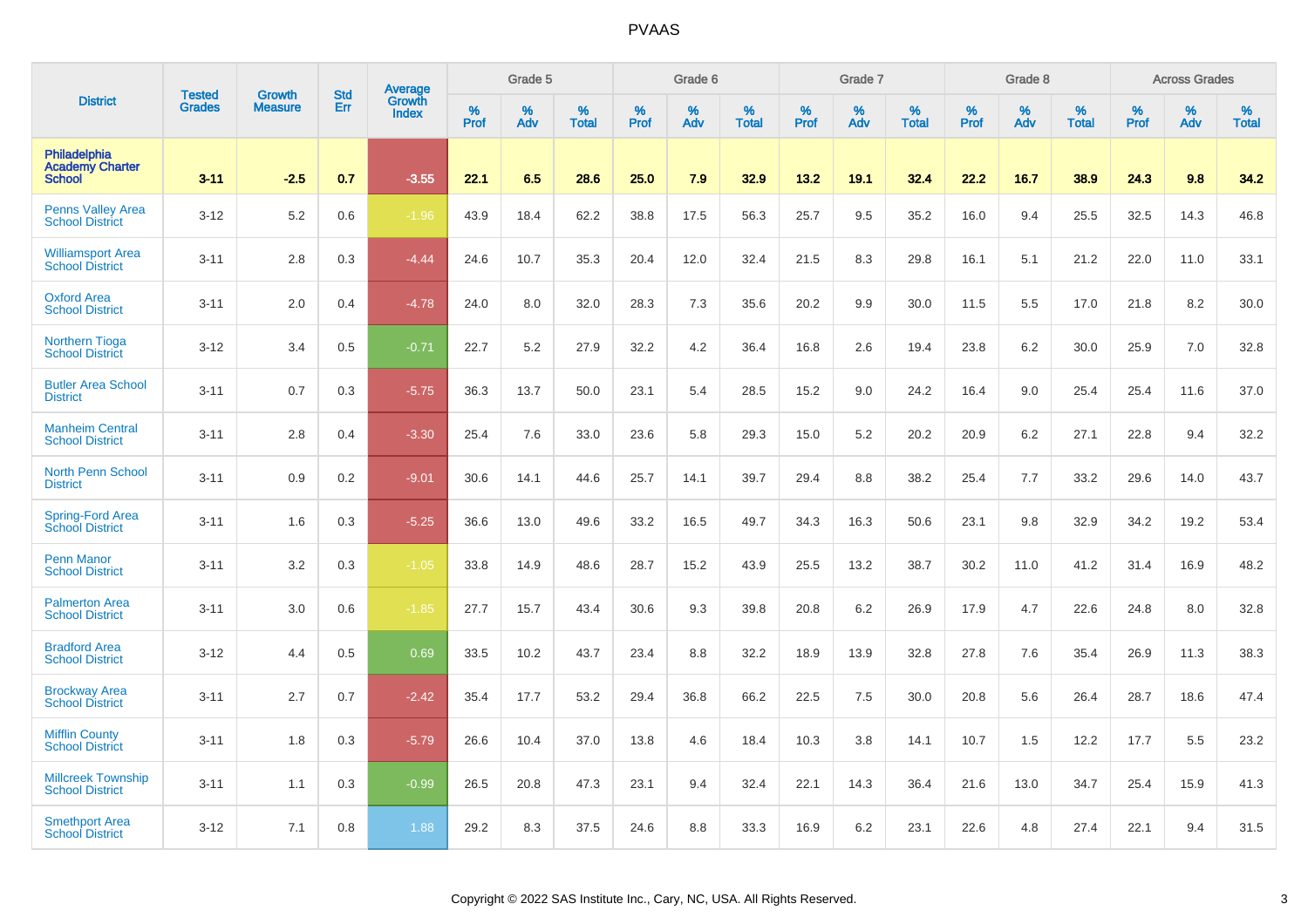|                                                                | <b>Tested</b> | <b>Growth</b>  | <b>Std</b> | Average                       |           | Grade 5  |                   |           | Grade 6  |                   |           | Grade 7  |                   |           | Grade 8  |                   |           | <b>Across Grades</b> |                   |
|----------------------------------------------------------------|---------------|----------------|------------|-------------------------------|-----------|----------|-------------------|-----------|----------|-------------------|-----------|----------|-------------------|-----------|----------|-------------------|-----------|----------------------|-------------------|
| <b>District</b>                                                | <b>Grades</b> | <b>Measure</b> | Err        | <b>Growth</b><br><b>Index</b> | %<br>Prof | %<br>Adv | %<br><b>Total</b> | %<br>Prof | %<br>Adv | %<br><b>Total</b> | %<br>Prof | %<br>Adv | %<br><b>Total</b> | %<br>Prof | %<br>Adv | %<br><b>Total</b> | %<br>Prof | %<br>Adv             | %<br><b>Total</b> |
| <b>Philadelphia</b><br><b>Academy Charter</b><br><b>School</b> | $3 - 11$      | $-2.5$         | 0.7        | $-3.55$                       | 22.1      | 6.5      | 28.6              | 25.0      | 7.9      | 32.9              | 13.2      | 19.1     | 32.4              | 22.2      | 16.7     | 38.9              | 24.3      | 9.8                  | 34.2              |
| <b>Greater Latrobe</b><br><b>School District</b>               | $3 - 11$      | 1.6            | 0.4        | $-3.70$                       | 36.4      | 15.5     | 51.9              | 37.0      | 5.3      | 42.3              | 32.2      | 18.5     | 50.7              | 23.4      | 8.0      | 31.4              | 34.1      | 15.0                 | 49.1              |
| <b>Bangor Area</b><br><b>School District</b>                   | $3 - 12$      | 4.2            | 0.5        | 2.53                          | 20.3      | 24.8     | 45.1              | 26.7      | 14.0     | 40.7              | 20.4      | 13.6     | 34.0              | 23.2      | 6.0      | 29.1              | 27.2      | 17.9                 | 45.2              |
| <b>Otto-Eldred School</b><br><b>District</b>                   | $3 - 11$      | 7.8            | 0.9        | 3.58                          | 23.8      | 28.6     | 52.4              | 45.0      | 12.5     | 57.5              | 20.0      | 15.6     | 35.6              | 25.0      | 6.2      | 31.2              | 28.3      | 13.9                 | 42.2              |
| <b>Hollidaysburg Area</b><br><b>School District</b>            | $3 - 11$      | 2.9            | 0.4        | $-3.84$                       | 33.2      | 16.0     | 49.2              | 26.4      | 12.8     | 39.2              | 27.3      | 14.7     | 42.0              | 23.2      | 8.0      | 31.2              | 28.7      | 12.7                 | 41.4              |
| Punxsutawney<br><b>Area School</b><br><b>District</b>          | $3 - 11$      | 4.6            | 0.6        | $-0.39$                       | 37.0      | 6.5      | 43.5              | 36.3      | 10.6     | 46.9              | 22.4      | 4.8      | 27.2              | 20.5      | 7.1      | 27.6              | 27.8      | 11.1                 | 38.8              |
| <b>Blacklick Valley</b><br><b>School District</b>              | $3 - 11$      | 8.2            | 1.0        | 3.01                          | 24.1      | 6.9      | 31.0              | 34.2      | 10.5     | 44.7              | 16.7      | 0.0      | 16.7              | 14.3      | 4.8      | 19.0              | 22.6      | 9.5                  | 32.1              |
| Wallingford-<br>Swarthmore<br><b>School District</b>           | $3 - 10$      | 0.4            | 0.4        | $-4.76$                       | 38.3      | 33.9     | 72.2              | 29.9      | 20.5     | 50.4              | 27.6      | 17.6     | 45.3              | 29.4      | 14.7     | 44.2              | 33.9      | 27.8                 | 61.7              |
| <b>Midd-West School</b><br><b>District</b>                     | $3 - 11$      | 4.5            | 0.6        | 1.90                          | 29.8      | 11.2     | 41.0              | 35.1      | 9.9      | 45.0              | 18.2      | 14.1     | 32.3              | 21.6      | 8.0      | 29.6              | 27.0      | 9.8                  | 36.8              |
| <b>Upper Saint Clair</b><br><b>School District</b>             | $3 - 11$      | 3.0            | 0.4        | 2.43                          | 36.3      | 35.5     | 71.8              | 40.8      | 27.3     | 68.1              | 33.3      | 35.5     | 68.8              | 31.1      | 30.4     | 61.5              | 36.7      | 35.6                 | 72.3              |
| <b>Elk Lake School</b><br><b>District</b>                      | $3 - 11$      | 1.9            | 0.7        | $-2.93$                       | 17.5      | 3.8      | 21.2              | 35.8      | 12.6     | 48.4              | 11.4      | 3.4      | 14.8              | 8.5       | 4.9      | 13.4              | 21.4      | 7.2                  | 28.5              |
| <b>General Mclane</b><br><b>School District</b>                | $3 - 11$      | 3.9            | 0.5        | $-0.34$                       | 36.9      | 15.4     | 52.4              | 27.3      | 12.4     | 39.8              | 25.8      | 23.1     | 49.0              | 26.9      | 7.7      | 34.6              | 30.2      | 16.6                 | 46.8              |
| <b>South Western</b><br><b>School District</b>                 | $3 - 12$      | 2.8            | 0.4        | 0.96                          | 23.7      | 5.4      | 29.2              | 15.7      | 11.7     | 27.4              | 17.8      | 6.0      | 23.8              | 19.1      | 10.1     | 29.2              | 21.6      | 8.9                  | 30.4              |
| <b>Exeter Township</b><br><b>School District</b>               | $3 - 11$      | 2.9            | 0.4        | $-1.78$                       | 28.6      | 10.1     | 38.7              | 26.9      | 9.0      | 35.9              | 23.5      | 6.7      | 30.2              | 19.9      | 8.5      | 28.4              | 25.7      | 9.5                  | 35.3              |
| <b>Wyalusing Area</b><br><b>School District</b>                | $3 - 12$      | 1.6            | 0.6        | $-5.94$                       | 12.0      | 4.8      | 16.9              | 17.8      | 4.0      | 21.8              | 14.6      | 7.9      | 22.5              | 9.6       | 1.0      | 10.6              | 16.5      | 5.1                  | 21.5              |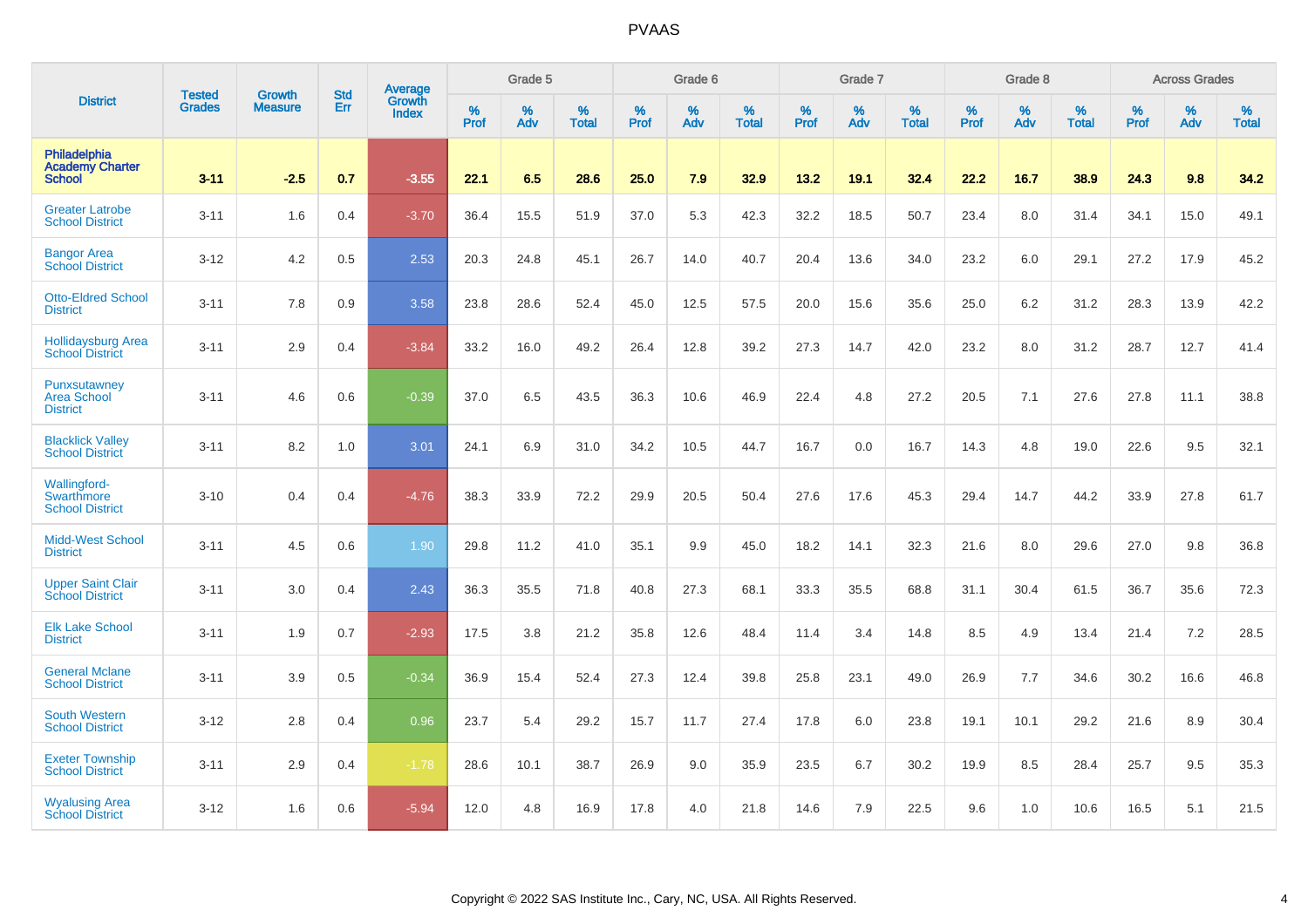|                                                         | <b>Tested</b> | <b>Growth</b>  | <b>Std</b> | <b>Average</b>         |           | Grade 5  |                   |           | Grade 6  |                   |           | Grade 7  |                   |           | Grade 8  |                   |           | <b>Across Grades</b> |                   |
|---------------------------------------------------------|---------------|----------------|------------|------------------------|-----------|----------|-------------------|-----------|----------|-------------------|-----------|----------|-------------------|-----------|----------|-------------------|-----------|----------------------|-------------------|
| <b>District</b>                                         | <b>Grades</b> | <b>Measure</b> | Err        | Growth<br><b>Index</b> | %<br>Prof | %<br>Adv | %<br><b>Total</b> | %<br>Prof | %<br>Adv | %<br><b>Total</b> | %<br>Prof | %<br>Adv | %<br><b>Total</b> | %<br>Prof | %<br>Adv | %<br><b>Total</b> | %<br>Prof | %<br>Adv             | %<br><b>Total</b> |
| Philadelphia<br><b>Academy Charter</b><br><b>School</b> | $3 - 11$      | $-2.5$         | 0.7        | $-3.55$                | 22.1      | 6.5      | 28.6              | 25.0      | 7.9      | 32.9              | 13.2      | 19.1     | 32.4              | 22.2      | 16.7     | 38.9              | 24.3      | 9.8                  | 34.2              |
| <b>Towanda Area</b><br><b>School District</b>           | $3 - 11$      | 2.2            | 0.6        | $-4.62$                | 22.7      | 15.1     | 37.8              | 22.6      | 11.3     | 34.0              | 14.5      | 7.7      | 22.2              | 17.1      | 8.6      | 25.6              | 19.2      | 10.3                 | 29.5              |
| <b>Farrell Area School</b><br><b>District</b>           | $3 - 11$      | 5.3            | 1.0        | 0.34                   | 15.6      | 0.0      | 15.6              | 17.1      | 0.0      | 17.1              | 2.3       | 0.0      | 2.3               | 5.1       | 0.0      | 5.1               | 12.3      | 1.5                  | 13.8              |
| <b>Hempfield Area</b><br><b>School District</b>         | $3 - 12$      | 2.3            | 0.3        | $-1.46$                | 34.6      | 13.8     | 48.4              | 24.6      | 14.9     | 39.6              | 30.2      | 13.5     | 43.7              | 26.8      | 10.7     | 37.5              | 30.5      | 16.4                 | 46.9              |
| <b>Deer Lakes School</b><br><b>District</b>             | $3 - 11$      | 1.8            | 0.6        | $-2.16$                | 21.1      | 6.5      | 27.6              | 24.4      | 10.6     | 35.0              | 25.4      | 19.2     | 44.6              | 24.5      | 3.9      | 28.4              | 26.2      | 10.7                 | 36.9              |
| <b>Chestnut Ridge</b><br><b>School District</b>         | $3 - 12$      | 4.2            | 0.6        | $-0.73$                | 30.4      | 6.5      | 37.0              | 22.2      | 3.7      | 25.9              | 36.8      | 4.2      | 41.0              | 18.4      | 10.2     | 28.6              | 26.7      | 9.7                  | 36.4              |
| Wallenpaupack<br>Area School<br><b>District</b>         | $3 - 11$      | 0.7            | 0.5        | $-3.73$                | 27.0      | 6.1      | 33.1              | 11.1      | 3.7      | 14.8              | 30.6      | 8.2      | 38.8              | 13.2      | 3.5      | 16.7              | 24.0      | 7.0                  | 31.1              |
| <b>Universal Daroff</b><br><b>Charter School</b>        | $3 - 8$       | 6.1            | 0.8        | 3.26                   | 1.6       | 1.6      | 3.2               | 0.0       | 0.0      | 0.0               | 2.2       | 0.0      | 2.2               | 3.6       | 0.0      | 3.6               | 2.2       | 0.3                  | 2.5               |
| <b>Lehighton Area</b><br><b>School District</b>         | $3 - 11$      | 3.8            | 0.5        | 2.10                   | 23.0      | 5.9      | 29.0              | 26.0      | 4.1      | 30.1              | 12.0      | 5.7      | 17.7              | 14.7      | 1.8      | 16.6              | 23.4      | 5.4                  | 28.8              |
| <b>Bellefonte Area</b><br><b>School District</b>        | $3 - 11$      | 3.1            | 0.5        | $-0.07$                | 32.7      | 22.0     | 54.8              | 31.6      | 7.3      | 39.0              | 23.4      | 5.5      | 29.0              | 14.8      | 9.9      | 24.8              | 28.6      | 15.7                 | 44.3              |
| <b>East Lycoming</b><br><b>School District</b>          | $3 - 11$      | 2.6            | 0.6        | $-1.08$                | 36.1      | 23.5     | 59.7              | 26.2      | 26.2     | 52.3              | 26.4      | 20.7     | 47.1              | 27.9      | 14.8     | 42.6              | 31.5      | 19.5                 | 51.0              |
| <b>Central Columbia</b><br><b>School District</b>       | $3 - 12$      | 3.8            | 0.5        | 2.14                   | 30.5      | 25.2     | 55.6              | 28.2      | 25.2     | 53.3              | 32.6      | 14.9     | 47.5              | 30.6      | 20.1     | 50.7              | 32.6      | 22.1                 | 54.7              |
| <b>Union School</b><br><b>District</b>                  | $3 - 12$      | 3.8            | 1.0        | $-1.53$                | 18.2      | 0.0      | 18.2              | 22.0      | 14.6     | 36.6              | 10.5      | 0.0      | 10.5              | 18.2      | 11.4     | 29.6              | 18.6      | 7.7                  | 26.3              |
| <b>Central Bucks</b><br><b>School District</b>          | $3 - 11$      | 0.2            | 0.2        | $-11.39$               | 36.0      | 18.4     | 54.4              | 31.8      | 16.6     | 48.4              | 29.2      | 13.4     | 42.6              | 22.8      | 7.4      | 30.1              | 32.0      | 16.6                 | 48.6              |
| <b>Bedford Area</b><br><b>School District</b>           | $3 - 11$      | 3.8            | 0.6        | 1.23                   | 34.4      | 4.2      | 38.7              | 32.2      | 7.8      | 40.0              | 25.4      | 8.8      | 34.2              | 24.2      | 7.8      | 32.0              | 31.3      | 10.5                 | 41.7              |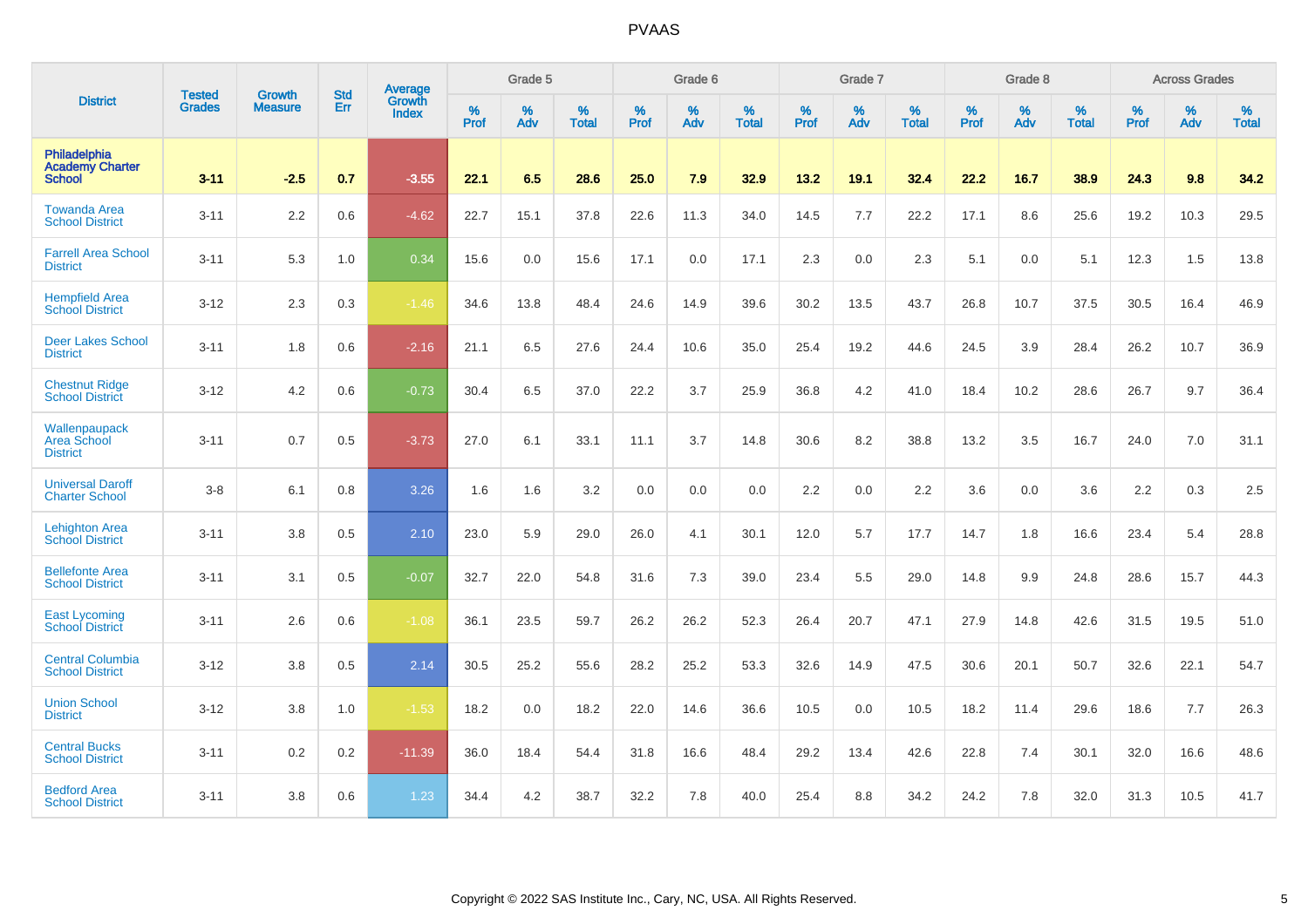|                                                                 |                                |                                 | <b>Std</b> | Average                |              | Grade 5  |                   |           | Grade 6  |                   |           | Grade 7  |                   |           | Grade 8  |                   |           | <b>Across Grades</b> |                   |
|-----------------------------------------------------------------|--------------------------------|---------------------------------|------------|------------------------|--------------|----------|-------------------|-----------|----------|-------------------|-----------|----------|-------------------|-----------|----------|-------------------|-----------|----------------------|-------------------|
| <b>District</b>                                                 | <b>Tested</b><br><b>Grades</b> | <b>Growth</b><br><b>Measure</b> | Err        | Growth<br><b>Index</b> | $\%$<br>Prof | %<br>Adv | %<br><b>Total</b> | %<br>Prof | %<br>Adv | %<br><b>Total</b> | %<br>Prof | %<br>Adv | %<br><b>Total</b> | %<br>Prof | %<br>Adv | %<br><b>Total</b> | %<br>Prof | %<br>Adv             | %<br><b>Total</b> |
| Philadelphia<br><b>Academy Charter</b><br><b>School</b>         | $3 - 11$                       | $-2.5$                          | 0.7        | $-3.55$                | 22.1         | 6.5      | 28.6              | 25.0      | 7.9      | 32.9              | 13.2      | 19.1     | 32.4              | 22.2      | 16.7     | 38.9              | 24.3      | 9.8                  | 34.2              |
| Southern Columbia<br><b>Area School</b><br><b>District</b>      | $3 - 11$                       | 1.8                             | 0.7        | $-0.80$                | 34.7         | 9.7      | 44.4              | 18.8      | $5.2\,$  | 24.0              | 29.0      | 14.0     | 43.0              | 15.4      | 2.2      | 17.6              | 28.0      | 10.6                 | 38.6              |
| <b>Derry Township</b><br><b>School District</b>                 | $3 - 10$                       | 4.3                             | 1.3        | $-0.76$                | 39.1         | 28.5     | 67.6              | 51.5      | 21.2     | 72.7              | 30.8      | 34.6     | 65.4              | 14.3      | 71.4     | 85.7              | 37.5      | 30.3                 | 67.8              |
| Loyalsock<br><b>Township School</b><br><b>District</b>          | $3 - 12$                       | 3.7                             | 0.6        | $-1.60$                | 33.0         | 18.3     | 51.3              | 32.6      | 10.2     | 42.9              | 23.4      | 9.4      | 32.8              | 27.0      | 9.0      | 36.0              | 31.1      | 13.2                 | 44.4              |
| <b>Indiana Area</b><br><b>School District</b>                   | $3 - 11$                       | 1.8                             | 0.4        | $-3.33$                | 29.3         | 17.7     | 47.0              | 23.9      | 11.7     | 35.5              | 36.0      | 10.3     | 46.3              | 23.2      | 14.2     | 37.4              | 30.1      | 15.1                 | 45.2              |
| <b>Perkiomen Valley</b><br><b>School District</b>               | $3 - 11$                       | $-0.2$                          | 0.3        | $-3.91$                | 35.2         | 22.4     | 57.5              | 21.5      | 11.3     | 32.7              | 27.3      | 16.9     | 44.2              | 21.6      | 7.2      | 28.7              | 30.6      | 16.6                 | 47.1              |
| <b>Harrisburg City</b><br><b>School District</b>                | $3 - 11$                       | 1.3                             | 0.3        | $-4.20$                | 2.0          | 0.8      | 2.8               | 2.0       | 1.0      | 3.0               | 2.9       | 0.8      | 3.7               | 2.7       | 0.3      | 3.0               | 2.7       | 0.7                  | 3.4               |
| <b>Southern York</b><br><b>County School</b><br><b>District</b> | $3 - 11$                       | $-0.3$                          | 0.5        | $-5.63$                | 25.6         | 7.0      | 32.7              | 36.1      | 8.9      | 45.0              | 18.8      | 5.4      | 24.3              | 11.5      | 3.0      | 14.5              | 25.1      | 8.0                  | 33.0              |
| <b>Souderton Area</b><br><b>School District</b>                 | $3 - 11$                       | 0.8                             | 0.3        | $-7.32$                | 35.8         | 26.1     | 61.9              | 29.8      | 8.6      | 38.4              | 30.6      | 10.4     | 41.0              | 24.3      | 4.2      | 28.5              | 30.8      | 18.3                 | 49.1              |
| <b>Warren County</b><br><b>School District</b>                  | $3 - 11$                       | 2.7                             | 0.4        | 1.78                   | 21.0         | 7.4      | 28.4              | 15.7      | 3.7      | 19.3              | 12.0      | 0.7      | 12.6              | 13.8      | 2.9      | 16.7              | 17.7      | 4.3                  | 22.0              |
| <b>Riverside School</b><br><b>District</b>                      | $3 - 11$                       | 4.3                             | 0.6        | 0.62                   | 18.6         | 7.8      | 26.5              | 13.1      | 7.1      | 20.2              | 16.5      | 13.6     | 30.1              | 16.4      | 4.6      | 20.9              | 19.2      | 7.7                  | 27.0              |
| <b>Mountain View</b><br><b>School District</b>                  | $3 - 11$                       | 5.6                             | 0.8        | 1.20                   | 28.3         | 1.7      | 30.0              | 16.3      | 2.0      | 18.4              | 25.9      | 7.4      | 33.3              | 27.1      | 8.5      | 35.6              | 21.4      | 4.2                  | 25.6              |
| <b>Athens Area</b><br><b>School District</b>                    | $3 - 11$                       | 3.8                             | 0.5        | 0.75                   | 31.2         | 6.2      | 37.5              | 28.2      | 5.9      | 34.1              | 22.2      | 5.2      | 27.4              | 19.3      | 10.7     | 30.0              | 26.5      | 8.2                  | 34.6              |
| <b>Danville Area</b><br><b>School District</b>                  | $3 - 11$                       | 1.2                             | 0.5        | $-6.58$                | 33.8         | 25.6     | 59.4              | 26.4      | 8.3      | 34.7              | 24.5      | 14.6     | 39.1              | 19.6      | 9.8      | 29.4              | 27.8      | 17.7                 | 45.5              |
| <b>York Suburban</b><br><b>School District</b>                  | $3 - 11$                       | $-1.0$                          | 0.5        | $-9.51$                | 28.6         | 23.2     | 51.7              | 17.1      | 6.5      | 23.6              | 23.6      | 15.3     | 38.9              | 20.6      | 9.2      | 29.9              | 27.3      | 17.9                 | 45.3              |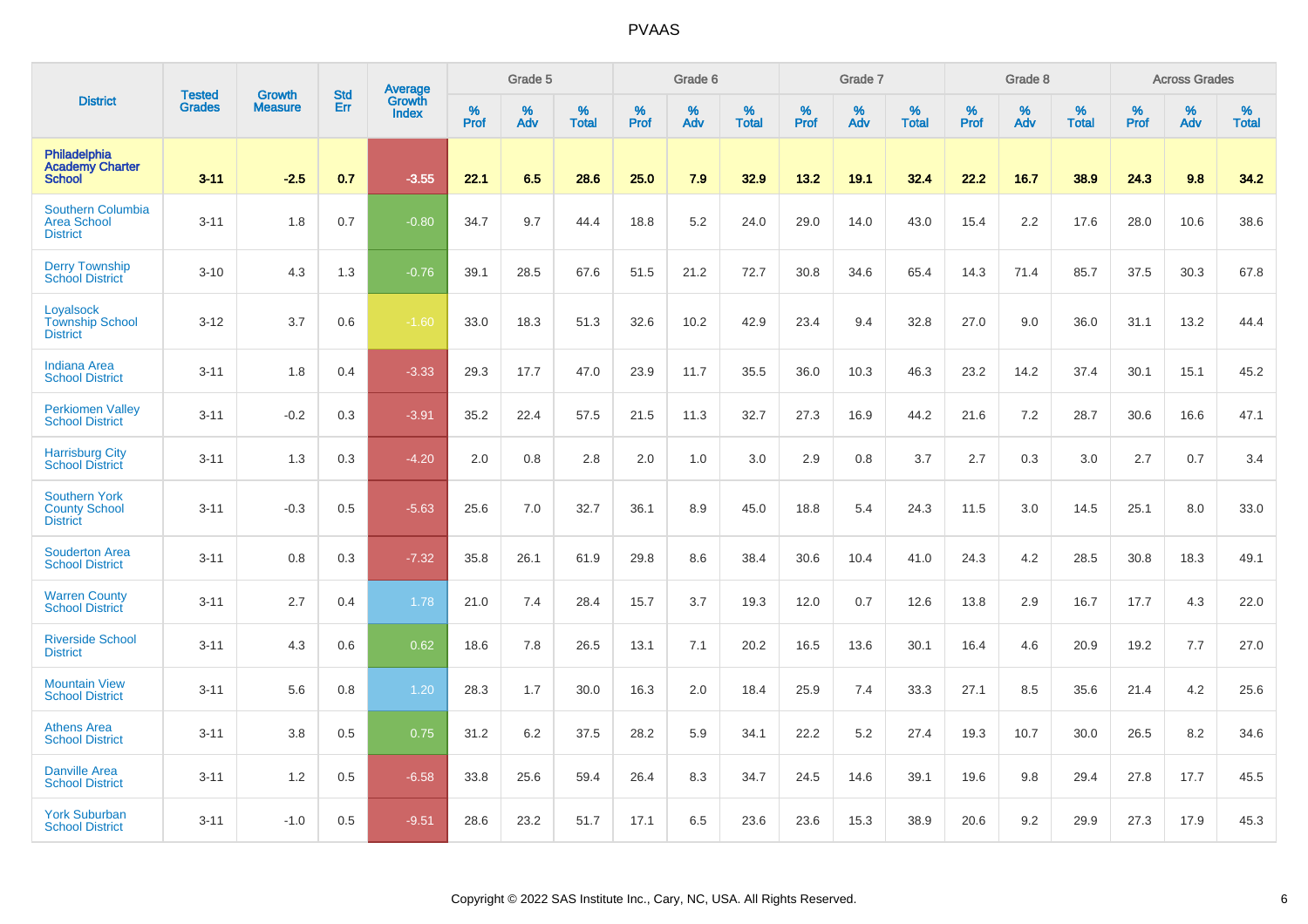|                                                                   | <b>Tested</b> | <b>Growth</b>  | <b>Std</b> | Average                |                     | Grade 5  |                   |                  | Grade 6  |                   |                  | Grade 7  |                   |           | Grade 8  |                   |              | <b>Across Grades</b> |                   |
|-------------------------------------------------------------------|---------------|----------------|------------|------------------------|---------------------|----------|-------------------|------------------|----------|-------------------|------------------|----------|-------------------|-----------|----------|-------------------|--------------|----------------------|-------------------|
| <b>District</b>                                                   | <b>Grades</b> | <b>Measure</b> | Err        | Growth<br><b>Index</b> | $\%$<br><b>Prof</b> | %<br>Adv | %<br><b>Total</b> | %<br><b>Prof</b> | %<br>Adv | %<br><b>Total</b> | %<br><b>Prof</b> | %<br>Adv | %<br><b>Total</b> | %<br>Prof | %<br>Adv | %<br><b>Total</b> | $\%$<br>Prof | %<br>Adv             | %<br><b>Total</b> |
| Philadelphia<br><b>Academy Charter</b><br><b>School</b>           | $3 - 11$      | $-2.5$         | 0.7        | $-3.55$                | 22.1                | 6.5      | 28.6              | 25.0             | 7.9      | 32.9              | 13.2             | 19.1     | 32.4              | 22.2      | 16.7     | 38.9              | 24.3         | 9.8                  | 34.2              |
| <b>Conneaut School</b><br><b>District</b>                         | $3 - 12$      | 3.7            | 0.5        | 1.79                   | 21.8                | 7.5      | 29.3              | 23.8             | 9.8      | 33.6              | 19.4             | 6.7      | 26.1              | 17.9      | 3.4      | 21.4              | 24.4         | 10.4                 | 34.8              |
| <b>Conewago Valley</b><br><b>School District</b>                  | $3 - 12$      | 1.2            | 0.4        | $-5.15$                | 26.3                | 8.6      | 35.0              | 29.9             | 10.6     | 40.5              | 19.9             | 3.8      | 23.6              | 17.4      | 1.1      | 18.4              | 25.3         | 8.6                  | 33.9              |
| State College Area<br><b>School District</b>                      | $3 - 11$      | 0.6            | 0.4        | $-3.51$                | 29.6                | 33.7     | 63.3              | 27.4             | 15.3     | 42.7              | 28.9             | 16.3     | 45.2              | 20.8      | 8.9      | 29.7              | 29.0         | 27.0                 | 56.1              |
| <b>South Fayette</b><br><b>Township School</b><br><b>District</b> | $3 - 11$      | 0.2            | 0.4        | $-5.42$                | 37.5                | 23.5     | 61.0              | 40.8             | 18.4     | 59.2              | 35.5             | 24.3     | 59.8              | 30.9      | 20.9     | 51.8              | 35.4         | 28.3                 | 63.7              |
| <b>Upper Perkiomen</b><br><b>School District</b>                  | $3 - 11$      | 2.0            | 0.4        | $-2.55$                | 26.0                | 11.8     | 37.8              | 23.0             | 6.1      | 29.1              | 28.0             | 11.6     | 39.6              | 22.9      | 10.0     | 32.8              | 24.8         | 10.4                 | 35.1              |
| <b>Pennridge School</b><br><b>District</b>                        | $3 - 10$      | $-1.2$         | 0.3        | $-13.90$               | 35.5                | 15.4     | 50.9              | 19.1             | 2.9      | 22.0              | 21.4             | 13.9     | 35.3              | 21.6      | 3.4      | 25.1              | 28.5         | 12.0                 | 40.5              |
| New Hope-<br>Solebury School<br><b>District</b>                   | $3 - 11$      | 4.2            | 0.6        | 1.13                   | 40.4                | 25.5     | 66.0              | 41.2             | 11.8     | 52.9              | 25.5             | 17.0     | 42.6              | 37.6      | 19.3     | 56.9              | 36.8         | 21.0                 | 57.8              |
| <b>West Chester Area</b><br><b>School District</b>                | $3 - 11$      | $-1.3$         | 0.3        | $-8.57$                | 35.0                | 18.9     | 53.9              | 29.1             | 9.5      | 38.7              | 26.7             | 11.1     | 37.8              | 22.1      | 13.0     | 35.1              | 32.0         | 17.9                 | 49.8              |
| <b>Wellsboro Area</b><br><b>School District</b>                   | $3 - 11$      | 3.0            | 0.6        | $-2.11$                | 30.4                | 7.0      | 37.4              | 16.2             | 5.0      | 21.2              | 20.5             | 13.7     | 34.2              | 24.5      | 13.3     | 37.8              | 24.3         | 8.8                  | 33.1              |
| <b>Upper Dauphin</b><br>Area School<br><b>District</b>            | $3 - 11$      | 1.0            | 0.7        | $-4.17$                | 9.7                 | 4.8      | 14.5              | 18.3             | 8.4      | 26.8              | 18.9             | 6.8      | 25.7              | 24.3      | 7.1      | 31.4              | 22.1         | 9.5                  | 31.6              |
| <b>Wattsburg Area</b><br><b>School District</b>                   | $3 - 11$      | 4.1            | 0.6        | 0.91                   | 25.0                | 18.2     | 43.2              | 27.2             | 17.4     | 44.6              | 19.6             | 7.6      | 27.2              | 31.7      | 12.9     | 44.6              | 26.7         | 12.5                 | 39.2              |
| <b>Donegal School</b><br><b>District</b>                          | $3 - 12$      | 3.0            | 0.5        | 1.08                   | 18.1                | 9.9      | 28.0              | 22.5             | 3.2      | 25.7              | 12.4             | 14.8     | 27.2              | 16.6      | 9.5      | 26.0              | 19.7         | 10.6                 | 30.3              |
| <b>Richland School</b><br><b>District</b>                         | $3 - 11$      | 3.8            | 0.6        | 1.39                   | 40.8                | 21.4     | 62.1              | 40.4             | 10.6     | 51.1              | 39.8             | 10.9     | 50.8              | 25.5      | 13.2     | 38.7              | 36.6         | 16.5                 | 53.1              |
| <b>Mars Area School</b><br><b>District</b>                        | $3 - 10$      | 0.5            | 0.4        | $-2.47$                | 31.3                | 20.9     | 52.2              | 32.6             | 24.5     | 57.1              | 23.8             | 16.5     | 40.4              | 24.5      | 6.4      | 30.8              | 32.3         | 21.1                 | 53.4              |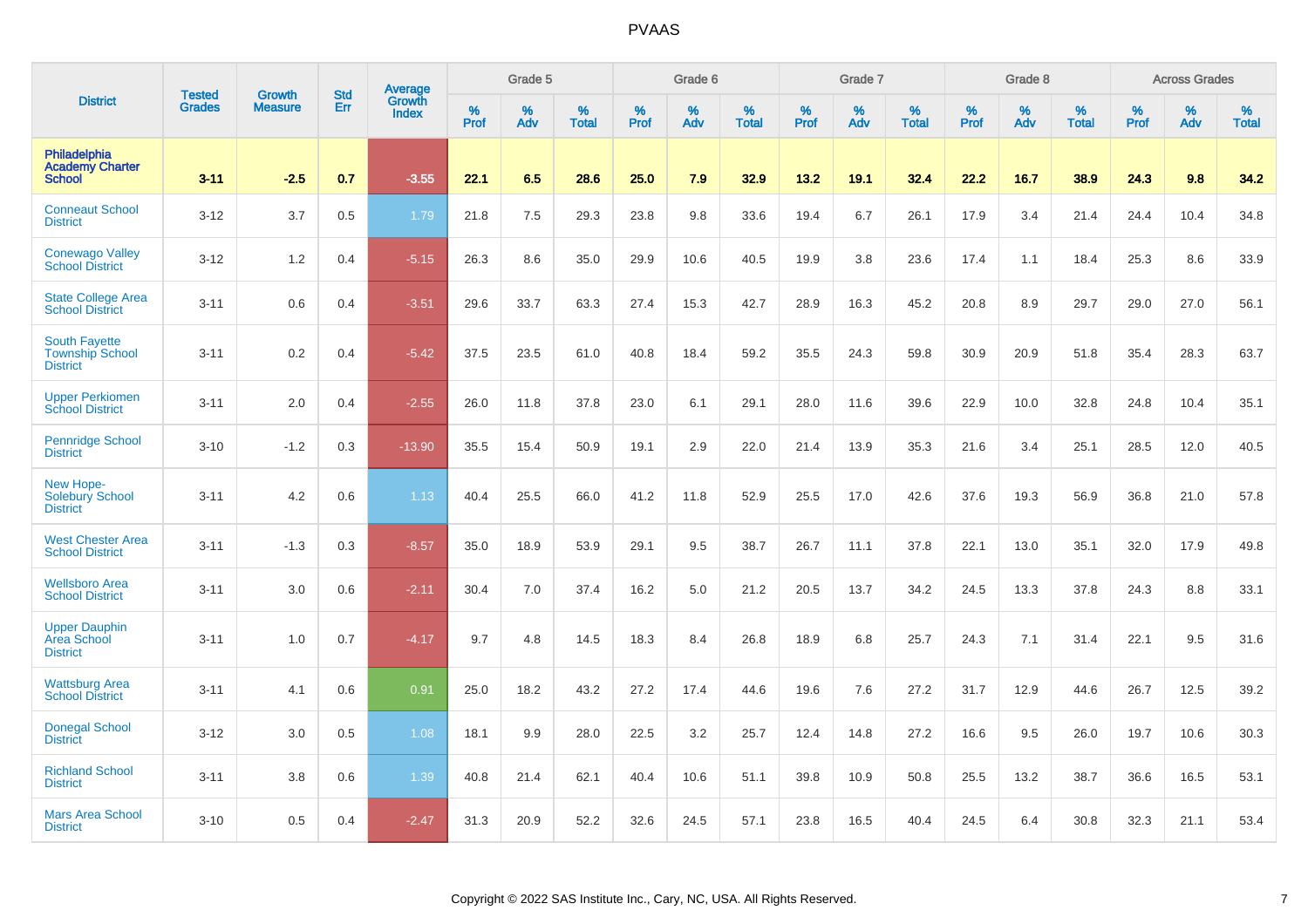|                                                                 | <b>Tested</b> | <b>Growth</b>  | <b>Std</b> | Average                |                     | Grade 5  |                      |                     | Grade 6  |                   |                     | Grade 7  |                   |                     | Grade 8     |                      |                     | <b>Across Grades</b> |                   |
|-----------------------------------------------------------------|---------------|----------------|------------|------------------------|---------------------|----------|----------------------|---------------------|----------|-------------------|---------------------|----------|-------------------|---------------------|-------------|----------------------|---------------------|----------------------|-------------------|
| <b>District</b>                                                 | <b>Grades</b> | <b>Measure</b> | Err        | Growth<br><b>Index</b> | $\%$<br><b>Prof</b> | %<br>Adv | $\%$<br><b>Total</b> | $\%$<br><b>Prof</b> | %<br>Adv | %<br><b>Total</b> | $\%$<br><b>Prof</b> | %<br>Adv | %<br><b>Total</b> | $\%$<br><b>Prof</b> | $\%$<br>Adv | $\%$<br><b>Total</b> | $\%$<br><b>Prof</b> | $\%$<br>Adv          | %<br><b>Total</b> |
| Philadelphia<br><b>Academy Charter</b><br><b>School</b>         | $3 - 11$      | $-2.5$         | 0.7        | $-3.55$                | 22.1                | 6.5      | 28.6                 | 25.0                | 7.9      | 32.9              | 13.2                | 19.1     | 32.4              | 22.2                | 16.7        | 38.9                 | 24.3                | 9.8                  | 34.2              |
| <b>Shikellamy School</b><br><b>District</b>                     | $3 - 10$      | 2.8            | 0.4        | 1.98                   | 24.3                | 11.4     | 35.7                 | 18.3                | 8.4      | 26.7              | 18.0                | 7.7      | 25.8              | 11.5                | 7.8         | 19.3                 | 21.2                | 9.8                  | 31.0              |
| <b>Kane Area School</b><br><b>District</b>                      | $3 - 10$      | 3.7            | 0.7        | $-0.05$                | 21.1                | 19.7     | 40.8                 | 14.1                | 3.1      | 17.2              | 29.8                | 17.9     | 47.8              | 6.1                 | 1.2         | 7.3                  | 21.5                | 9.0                  | 30.4              |
| <b>Manheim</b><br><b>Township School</b><br><b>District</b>     | $3 - 12$      | $-0.7$         | 0.3        | $-8.92$                | 29.8                | 17.1     | 46.9                 | 33.2                | 23.2     | 56.3              | 28.9                | 9.6      | 38.6              | 18.1                | 11.2        | 29.3                 | 28.7                | 21.3                 | 49.9              |
| <b>Austin Area School</b><br><b>District</b>                    | $3 - 11$      | 10.1           | 1.6        | 1.94                   | 23.1                | 15.4     | 38.5                 | 30.8                | 7.7      | 38.5              | 40.0                | 0.0      | 40.0              | 31.2                | 0.0         | 31.2                 | 26.0                | 6.8                  | 32.9              |
| Williamsburg<br><b>Community School</b><br><b>District</b>      | $3 - 11$      | 4.8            | 1.0        | $-1.31$                | 25.0                | 12.5     | 37.5                 | 34.3                | 8.6      | 42.9              | 26.2                | 4.8      | 31.0              | 40.6                | 0.0         | 40.6                 | 28.1                | 8.4                  | 36.4              |
| <b>Freeport Area</b><br><b>School District</b>                  | $3 - 10$      | 0.9            | 0.5        | $-4.69$                | 30.5                | 9.9      | 40.5                 | 26.6                | 15.3     | 41.9              | 34.3                | 12.7     | 47.0              | 19.1                | 9.9         | 29.0                 | 29.3                | 13.4                 | 42.8              |
| <b>Sayre Area School</b><br><b>District</b>                     | $3 - 11$      | 1.9            | 0.7        | $-2.78$                | 21.3                | 6.6      | 27.9                 | 36.2                | 5.0      | 41.2              | 21.4                | 3.6      | 25.0              | 13.4                | 0.0         | 13.4                 | 25.9                | 6.1                  | 32.0              |
| <b>Northern York</b><br><b>County School</b><br><b>District</b> | $3 - 11$      | 1.3            | 0.4        | $-2.25$                | 26.3                | 11.1     | 37.4                 | 24.5                | 8.2      | 32.7              | 20.4                | 5.3      | 25.7              | 10.9                | 0.9         | 11.8                 | 23.2                | 8.9                  | 32.1              |
| <b>Pequea Valley</b><br><b>School District</b>                  | $3 - 11$      | 2.4            | 0.6        | $-0.67$                | 15.6                | 6.4      | 22.0                 | 14.0                | $2.2\,$  | 16.1              | 11.7                | 2.3      | 14.1              | 13.1                | 2.0         | 15.2                 | 16.9                | 3.8                  | 20.7              |
| <b>Westmont Hilltop</b><br><b>School District</b>               | $3 - 11$      | 2.7            | 0.6        | $-0.90$                | 28.0                | 11.0     | 39.0                 | 18.4                | 8.2      | 26.5              | 22.2                | 6.2      | 28.4              | 26.1                | 8.7         | 34.8                 | 24.1                | 11.7                 | 35.7              |
| <b>West Perry School</b><br><b>District</b>                     | $3 - 11$      | 2.7            | 0.5        | $-0.39$                | 22.5                | 15.9     | 38.4                 | 20.9                | 5.7      | 26.6              | 14.0                | 6.7      | 20.7              | 15.2                | 8.5         | 23.6                 | 21.6                | 10.7                 | 32.3              |
| New Kensington-<br><b>Arnold School</b><br><b>District</b>      | $3 - 11$      | $-1.9$         | 0.6        | $-5.92$                | 9.1                 | 0.9      | 10.0                 | 12.5                | 5.8      | 18.3              | 4.4                 | 0.0      | 4.4               | 1.2                 | 0.0         | 1.2                  | 11.4                | 2.6                  | 14.0              |
| <b>Tamaqua Area</b><br><b>School District</b>                   | $3 - 12$      | 2.4            | 0.5        | $-2.30$                | 28.7                | 9.3      | 38.0                 | 18.6                | 1.6      | 20.2              | 19.7                | 7.2      | 27.0              | 11.4                | 2.1         | 13.5                 | 22.6                | 5.9                  | 28.4              |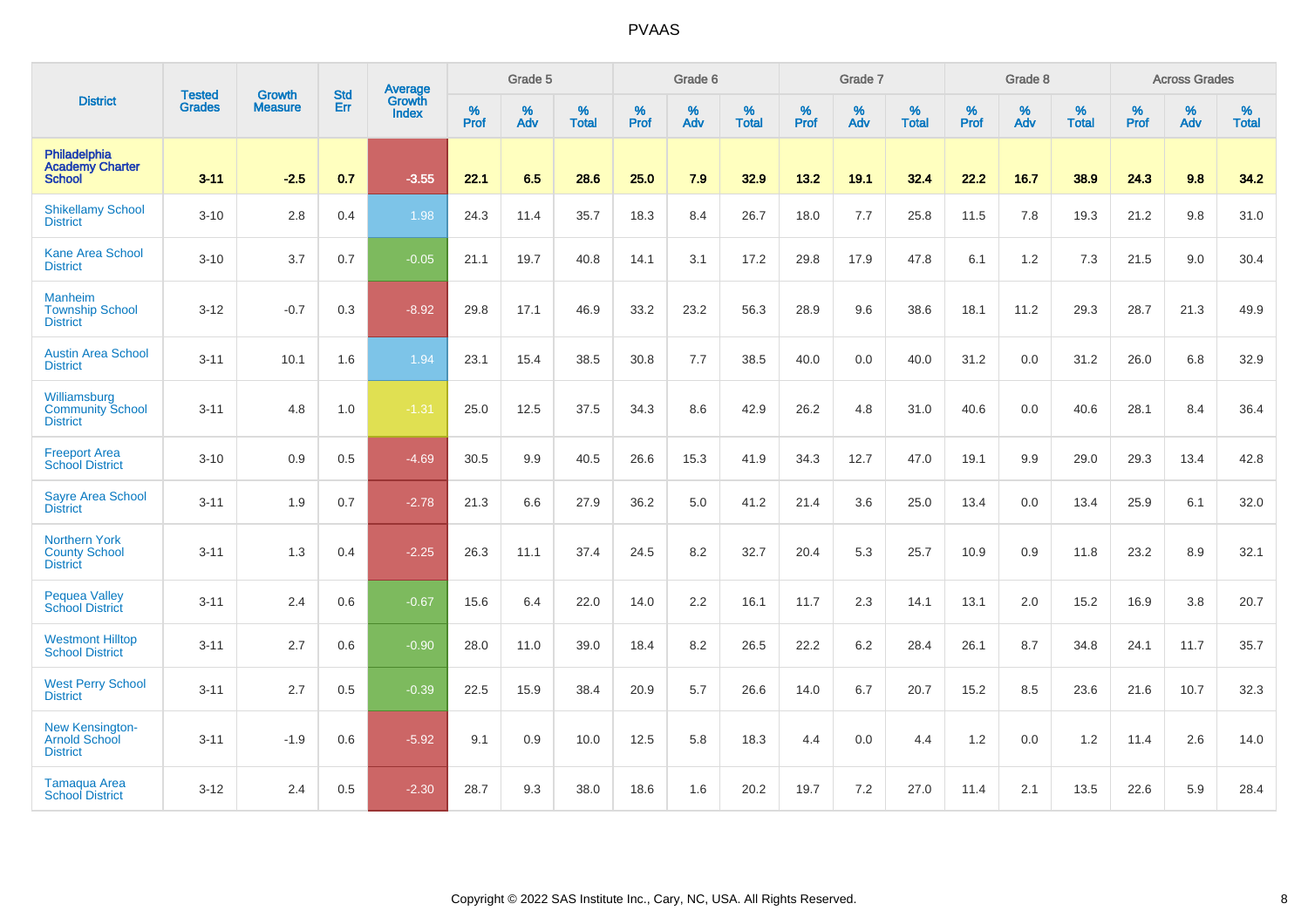|                                                         | <b>Tested</b> | <b>Growth</b>  | <b>Std</b> | Average                       |              | Grade 5  |                   |           | Grade 6  |                   |           | Grade 7  |                   |           | Grade 8  |                   |           | <b>Across Grades</b> |                   |
|---------------------------------------------------------|---------------|----------------|------------|-------------------------------|--------------|----------|-------------------|-----------|----------|-------------------|-----------|----------|-------------------|-----------|----------|-------------------|-----------|----------------------|-------------------|
| <b>District</b>                                         | <b>Grades</b> | <b>Measure</b> | Err        | <b>Growth</b><br><b>Index</b> | $\%$<br>Prof | %<br>Adv | %<br><b>Total</b> | %<br>Prof | %<br>Adv | %<br><b>Total</b> | %<br>Prof | %<br>Adv | %<br><b>Total</b> | %<br>Prof | %<br>Adv | %<br><b>Total</b> | %<br>Prof | %<br>Adv             | %<br><b>Total</b> |
| Philadelphia<br><b>Academy Charter</b><br><b>School</b> | $3 - 11$      | $-2.5$         | 0.7        | $-3.55$                       | 22.1         | 6.5      | 28.6              | 25.0      | 7.9      | 32.9              | 13.2      | 19.1     | 32.4              | 22.2      | 16.7     | 38.9              | 24.3      | 9.8                  | 34.2              |
| Pennsylvania<br>Virtual Charter<br><b>School</b>        | $3 - 11$      | 3.5            | 0.6        | $-1.62$                       | 20.8         | 3.8      | 24.5              | 17.6      | 3.3      | 20.9              | 10.1      | 6.1      | 16.2              | 14.8      | 5.7      | 20.4              | 18.4      | 5.2                  | 23.5              |
| Kennett<br>Consolidated<br><b>School District</b>       | $3 - 11$      | 1.3            | 0.4        | $-0.64$                       | 29.8         | 15.1     | 44.9              | 20.2      | 8.3      | 28.5              | 20.2      | 11.6     | 31.7              | 10.9      | 6.9      | 17.8              | 22.4      | 12.3                 | 34.7              |
| <b>Chester</b><br>Community<br><b>Charter School</b>    | $3-8$         | 3.5            | 0.6        | 2.79                          | 0.7          | 0.7      | 1.5               | 3.6       | 0.0      | 3.6               | 3.2       | 1.1      | 4.3               | 2.6       | 0.0      | 2.6               | 2.1       | 0.4                  | 2.5               |
| <b>Iroquois School</b><br><b>District</b>               | $3 - 11$      | 2.5            | 0.7        | $-1.21$                       | 36.7         | 10.1     | 46.8              | 20.7      | 17.1     | 37.8              | 11.5      | 9.4      | 20.8              | 21.0      | 6.0      | 27.0              | 23.5      | 11.1                 | 34.6              |
| <b>Karns City Area</b><br><b>School District</b>        | $3 - 11$      | 3.6            | 0.6        | 1.44                          | 23.6         | 9.0      | 32.6              | 29.6      | 1.1      | 30.7              | 22.4      | 3.4      | 25.9              | 16.8      | 3.7      | 20.6              | 24.0      | 3.2                  | 27.2              |
| <b>William Penn</b><br><b>School District</b>           | $3 - 12$      | 1.5            | 0.5        | $-1.48$                       | 7.8          | 1.9      | 9.7               | 2.2       | 0.0      | 2.2               | 3.0       | 0.6      | 3.6               | 5.6       | 1.2      | 6.9               | 6.3       | 1.6                  | 7.9               |
| <b>Spring Cove</b><br><b>School District</b>            | $3 - 11$      | 0.9            | 0.5        | $-2.68$                       | 18.5         | 8.4      | 26.9              | 15.1      | 4.8      | 19.8              | 11.0      | 3.9      | 15.0              | 12.7      | 4.0      | 16.7              | 20.0      | 7.4                  | 27.4              |
| <b>Twin Valley School</b><br><b>District</b>            | $3 - 12$      | 1.9            | 0.4        | $-1.71$                       | 37.8         | 14.0     | 51.9              | 28.6      | 8.2      | 36.9              | 29.5      | 15.0     | 44.5              | 24.9      | 11.2     | 36.1              | 32.2      | 17.8                 | 50.0              |
| <b>Gettysburg Area</b><br><b>School District</b>        | $3 - 11$      | 1.3            | 0.4        | $-2.86$                       | 36.4         | 17.3     | 53.7              | 22.0      | 12.0     | 34.0              | 15.9      | 5.7      | 21.6              | 21.4      | 7.3      | 28.6              | 25.4      | 14.7                 | 40.1              |
| <b>Hampton Township</b><br><b>School District</b>       | $3 - 11$      | 0.5            | 0.4        | $-7.22$                       | 33.5         | 35.2     | 68.7              | 30.6      | 12.9     | 43.6              | 33.3      | 26.9     | 60.2              | 33.0      | 21.4     | 54.3              | 33.4      | 29.9                 | 63.3              |
| <b>Carbondale Area</b><br><b>School District</b>        | $3 - 10$      | 1.1            | 0.6        | $-3.23$                       | 10.3         | 1.2      | 11.5              | 4.2       | 0.0      | 4.2               | 4.8       | 3.6      | 8.4               | 13.9      | 0.0      | 13.9              | 9.4       | 0.8                  | 10.1              |
| Independence<br><b>Charter School</b>                   | $3-8$         | 1.4            | 0.7        | $-5.14$                       | 13.7         | 4.1      | 17.8              | 26.8      | 4.9      | 31.7              | 21.0      | 4.9      | 25.9              | 24.1      | 8.6      | 32.8              | 19.7      | 7.2                  | 26.9              |
| <b>Centennial School</b><br><b>District</b>             | $3 - 10$      | 1.6            | 0.3        | $-0.65$                       | 23.7         | 5.4      | 29.1              | 18.3      | 3.0      | 21.3              | 22.2      | 5.1      | 27.4              | 13.0      | 8.2      | 21.2              | 21.7      | 6.7                  | 28.4              |
| <b>Fox Chapel Area</b><br><b>School District</b>        | $3 - 11$      | 1.4            | 0.4        | $-1.87$                       | 35.9         | 45.1     | 81.0              | 31.9      | 28.4     | 60.2              | 32.7      | 30.2     | 62.9              | 28.3      | 27.6     | 55.8              | 30.3      | 40.6                 | 70.9              |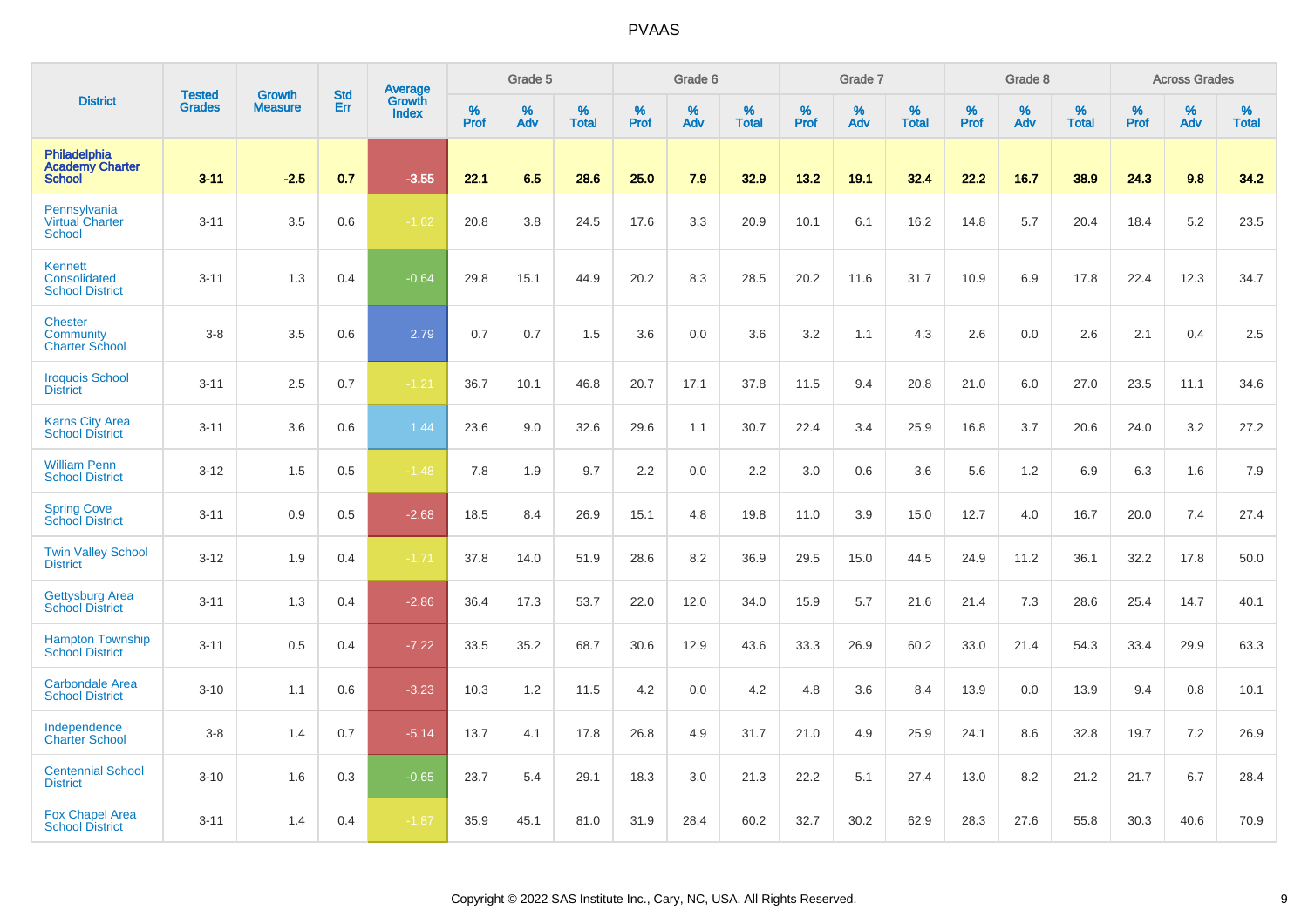|                                                                   | <b>Tested</b> | <b>Growth</b>  | <b>Std</b> | Average<br>Growth |           | Grade 5  |                   |           | Grade 6  |                   |           | Grade 7  |                   |           | Grade 8  |                   |           | <b>Across Grades</b> |                   |
|-------------------------------------------------------------------|---------------|----------------|------------|-------------------|-----------|----------|-------------------|-----------|----------|-------------------|-----------|----------|-------------------|-----------|----------|-------------------|-----------|----------------------|-------------------|
| <b>District</b>                                                   | <b>Grades</b> | <b>Measure</b> | Err        | <b>Index</b>      | %<br>Prof | %<br>Adv | %<br><b>Total</b> | %<br>Prof | %<br>Adv | %<br><b>Total</b> | %<br>Prof | %<br>Adv | %<br><b>Total</b> | %<br>Prof | %<br>Adv | %<br><b>Total</b> | %<br>Prof | %<br>Adv             | %<br><b>Total</b> |
| Philadelphia<br><b>Academy Charter</b><br><b>School</b>           | $3 - 11$      | $-2.5$         | 0.7        | $-3.55$           | 22.1      | 6.5      | 28.6              | 25.0      | 7.9      | 32.9              | 13.2      | 19.1     | 32.4              | 22.2      | 16.7     | 38.9              | 24.3      | 9.8                  | 34.2              |
| Esperanza<br><b>Academy Charter</b><br><b>School</b>              | $4 - 11$      | 2.8            | 0.5        | 2.75              |           |          |                   | 1.5       | 0.0      | 1.5               | 4.2       | 0.0      | 4.2               | 0.5       | 0.0      | 0.5               | 1.8       | 0.0                  | 1.8               |
| <b>Peters Township</b><br><b>School District</b>                  | $3 - 11$      | 0.5            | 0.4        | $-6.29$           | 37.8      | 32.6     | 70.4              | 35.7      | 24.9     | 60.6              | 33.1      | 29.1     | 62.2              | 35.1      | 13.0     | 48.2              | 35.8      | 30.6                 | 66.3              |
| <b>Franklin Area</b><br><b>School District</b>                    | $3 - 11$      | 0.9            | 0.5        | $-3.07$           | 22.0      | 7.1      | 29.1              | 25.8      | 3.1      | 28.9              | 10.1      | 4.2      | 14.3              | 8.2       | 0.7      | 8.9               | 19.0      | 4.3                  | 23.2              |
| <b>Muncy School</b><br><b>District</b>                            | $3 - 11$      | 2.4            | 0.7        | $-1.73$           | 36.7      | 8.3      | 45.0              | 32.5      | 14.3     | 46.8              | 29.0      | 15.9     | 44.9              | 23.3      | 6.7      | 30.0              | 31.5      | 13.1                 | 44.6              |
| Springfield<br><b>Township School</b><br><b>District</b>          | $3 - 11$      | 1.7            | 0.5        | $-0.72$           | 31.3      | 12.3     | 43.6              | 26.9      | 11.1     | 38.0              | 28.4      | 21.9     | 50.3              | 31.7      | 17.2     | 49.0              | 33.1      | 15.4                 | 48.5              |
| <b>Marion Center</b><br><b>Area School</b><br><b>District</b>     | $3 - 10$      | 0.9            | 0.7        | $-3.10$           | 24.4      | 7.7      | 32.0              | 37.2      | 11.8     | 49.0              | 19.0      | 10.7     | 29.8              | 22.6      | 8.6      | 31.2              | 27.9      | 10.6                 | 38.4              |
| <b>Innovative Arts</b><br><b>Academy Charter</b><br><b>School</b> | $6 - 11$      | $-1.5$         | 0.8        | $-4.99$           |           |          |                   | 0.0       | 0.0      | 0.0               | 0.0       | 0.0      | 0.0               | 3.4       | 0.0      | 3.4               | 1.4       | 0.0                  | 1.4               |
| <b>Cocalico School</b><br><b>District</b>                         | $3 - 11$      | 2.0            | 0.4        | $-2.70$           | 27.4      | 17.4     | 44.8              | 25.2      | 17.5     | 42.7              | 27.3      | 4.0      | 31.3              | 22.2      | 6.2      | 28.4              | 28.3      | 12.1                 | 40.4              |
| <b>South Eastern</b><br><b>School District</b>                    | $3 - 11$      | 1.8            | 0.5        | $-1.32$           | 21.6      | 15.9     | 37.5              | 25.4      | 14.4     | 39.9              | 20.8      | 3.9      | 24.7              | 20.4      | 5.2      | 25.6              | 26.2      | 11.6                 | 37.7              |
| Lake-Lehman<br><b>School District</b>                             | $3 - 11$      | 2.9            | 0.6        | $-0.09$           | 30.6      | 9.9      | 40.5              | 21.0      | 6.7      | 27.6              | 23.7      | 6.1      | 29.8              | 14.2      | 4.4      | 18.6              | 26.3      | 6.7                  | 33.1              |
| <b>Upper Adams</b><br><b>School District</b>                      | $3 - 11$      | 1.7            | 0.6        | $-0.96$           | 30.0      | 9.2      | 39.2              | 18.0      | 7.7      | 25.6              | 18.1      | 1.9      | 20.0              | 11.4      | 3.8      | 15.3              | 22.6      | 6.3                  | 28.9              |
| <b>Bellwood-Antis</b><br><b>School District</b>                   | $3 - 10$      | 2.2            | 0.6        | $-2.51$           | 18.9      | 4.4      | 23.3              | 12.4      | 9.0      | 21.4              | 29.4      | 15.3     | 44.7              | 14.1      | 6.5      | 20.6              | 21.6      | 9.9                  | 31.5              |
| <b>York City School</b><br><b>District</b>                        | $3 - 12$      | 1.6            | 0.3        | $-0.49$           | 2.5       | 1.0      | 3.5               | 2.0       | 0.2      | 2.2               | 2.6       | 0.5      | 3.1               | 1.4       | 0.2      | 1.6               | 2.8       | 0.6                  | 3.4               |
| <b>Littlestown Area</b><br><b>School District</b>                 | $3 - 11$      | 1.5            | 0.6        | $-2.04$           | 18.6      | 2.6      | 21.2              | 16.3      | 1.6      | 17.9              | 14.0      | 4.7      | 18.7              | 21.0      | 4.0      | 25.0              | 23.5      | 4.6                  | 28.1              |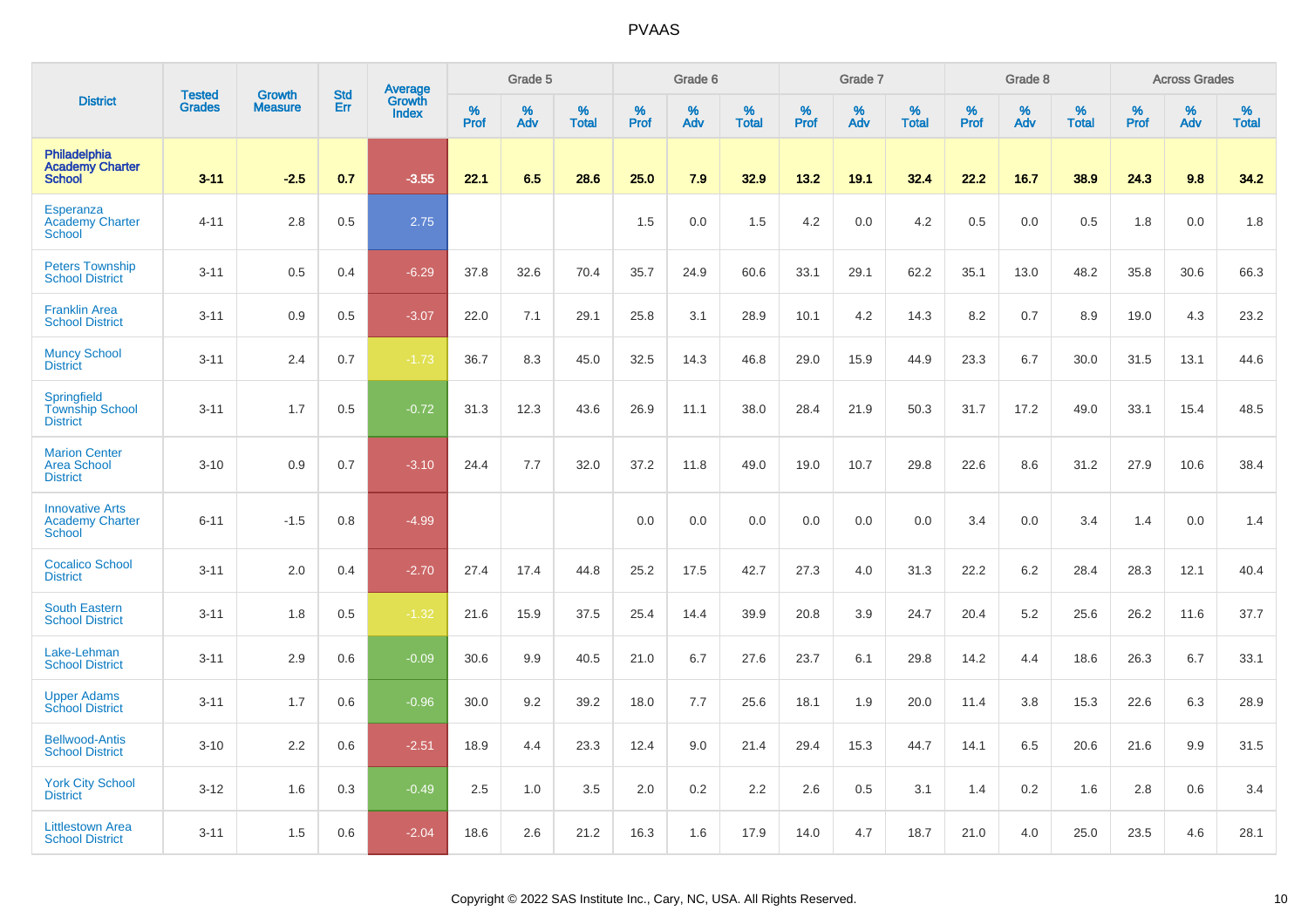|                                                                  |                                |                                 | <b>Std</b> | Average                |              | Grade 5  |                   |           | Grade 6  |                   |           | Grade 7  |                   |           | Grade 8  |                   |           | <b>Across Grades</b> |                   |
|------------------------------------------------------------------|--------------------------------|---------------------------------|------------|------------------------|--------------|----------|-------------------|-----------|----------|-------------------|-----------|----------|-------------------|-----------|----------|-------------------|-----------|----------------------|-------------------|
| <b>District</b>                                                  | <b>Tested</b><br><b>Grades</b> | <b>Growth</b><br><b>Measure</b> | Err        | Growth<br><b>Index</b> | $\%$<br>Prof | %<br>Adv | %<br><b>Total</b> | %<br>Prof | %<br>Adv | %<br><b>Total</b> | %<br>Prof | %<br>Adv | %<br><b>Total</b> | %<br>Prof | %<br>Adv | %<br><b>Total</b> | %<br>Prof | %<br>Adv             | %<br><b>Total</b> |
| Philadelphia<br><b>Academy Charter</b><br><b>School</b>          | $3 - 11$                       | $-2.5$                          | 0.7        | $-3.55$                | 22.1         | 6.5      | 28.6              | 25.0      | 7.9      | 32.9              | 13.2      | 19.1     | 32.4              | 22.2      | 16.7     | 38.9              | 24.3      | 9.8                  | 34.2              |
| Palmyra Area<br><b>School District</b>                           | $3 - 11$                       | 0.0                             | 0.4        | $-3.31$                | 36.2         | 17.5     | 53.8              | 27.2      | 8.3      | 35.4              | 25.5      | 12.2     | 37.6              | 29.8      | 12.2     | 42.0              | 31.5      | 15.7                 | 47.2              |
| <b>Vida Charter</b><br><b>School</b>                             | $3-6$                          | 10.1                            | 1.8        | 3.95                   | 23.1         | 19.2     | 42.3              | 16.7      | 11.1     | 27.8              |           |          |                   |           |          |                   | 20.4      | 7.8                  | 28.2              |
| <b>Bear Creek</b><br>Community<br><b>Charter School</b>          | $3-8$                          | 4.4                             | 0.8        | 0.17                   | 30.8         | 9.6      | 40.4              | 19.6      | 13.7     | 33.3              | 23.1      | 5.8      | 28.8              | 18.4      | 0.0      | 18.4              | 27.2      | 7.9                  | 35.1              |
| <b>North Clarion</b><br><b>County School</b><br><b>District</b>  | $3 - 12$                       | 5.1                             | 0.9        | 0.68                   | 34.1         | 6.8      | 40.9              | 31.7      | 12.2     | 43.9              | 21.4      | 7.1      | 28.6              | 15.9      | 11.4     | 27.3              | 26.5      | 10.6                 | 37.1              |
| Mifflinburg Area<br><b>School District</b>                       | $3 - 11$                       | 2.1                             | 0.6        | $-1.95$                | 32.0         | 12.0     | 44.0              | 29.7      | 4.5      | 34.2              | 17.4      | 8.3      | 25.6              | 25.2      | 7.8      | 33.0              | 29.9      | 8.8                  | 38.6              |
| <b>Downingtown Area</b><br><b>School District</b>                | $3 - 11$                       | $-1.3$                          | 0.3        | $-8.96$                | 40.5         | 24.2     | 64.7              | 28.9      | 24.6     | 53.5              | 31.4      | 21.1     | 52.5              | 27.1      | 28.6     | 55.7              | 36.8      | 25.9                 | 62.7              |
| <b>Dallas School</b><br><b>District</b>                          | $3 - 11$                       | $-5.7$                          | 0.5        | $-11.79$               | 43.8         | 15.6     | 59.4              | 24.3      | 2.8      | 27.1              | 18.1      | 6.3      | 24.4              | 17.9      | 0.0      | 17.9              | 30.9      | 12.9                 | 43.8              |
| <b>Ridgway Area</b><br><b>School District</b>                    | $3 - 11$                       | 4.4                             | 0.8        | $-2.41$                | 36.7         | 20.0     | 56.7              | 42.6      | 18.0     | 60.7              | 25.0      | 13.3     | 38.3              | 28.3      | 5.0      | 33.3              | 30.2      | 18.4                 | 48.6              |
| <b>Dubois Area</b><br><b>School District</b>                     | $3 - 11$                       | 2.1                             | 0.4        | 1.60                   | 22.4         | 11.0     | 33.3              | 21.6      | 8.3      | 29.9              | 18.7      | 5.9      | 24.5              | 14.1      | 5.2      | 19.4              | 22.6      | 11.7                 | 34.2              |
| <b>Western Beaver</b><br><b>County School</b><br><b>District</b> | $3 - 11$                       | 3.4                             | 1.1        | $-1.90$                | 12.5         | 12.5     | 25.0              | 32.6      | 11.6     | 44.2              | 29.2      | 4.2      | 33.3              | 27.8      | 2.8      | 30.6              | 26.5      | 9.8                  | 36.3              |
| South Park School<br><b>District</b>                             | $3 - 11$                       | 3.3                             | 0.6        | 0.05                   | 33.3         | 11.9     | 45.2              | 27.8      | 11.3     | 39.2              | 21.8      | 16.8     | 38.7              | 24.0      | 8.6      | 32.7              | 28.8      | 10.4                 | 39.2              |
| <b>Avonworth School</b><br><b>District</b>                       | $3 - 10$                       | 2.8                             | 0.5        | 0.54                   | 33.8         | 25.5     | 59.3              | 37.7      | 12.3     | 50.0              | 31.5      | 13.8     | 45.4              | 35.8      | 14.2     | 50.0              | 35.2      | 20.0                 | 55.2              |
| <b>Mid Valley School</b><br><b>District</b>                      | $3 - 10$                       | 1.5                             | 0.6        | $-5.36$                | 22.9         | 10.4     | 33.3              | 15.0      | 2.4      | 17.3              | 15.3      | 0.0      | 15.3              | 6.7       | 0.7      | 7.4               | 17.5      | 4.6                  | 22.0              |
| <b>Millville Area</b><br><b>School District</b>                  | $3 - 12$                       | 3.8                             | 0.9        | $-0.51$                | 34.0         | 0.0      | 34.0              | 18.9      | 1.9      | 20.8              | 15.9      | 9.1      | 25.0              | 18.4      | 2.6      | 21.0              | 24.6      | 4.7                  | 29.3              |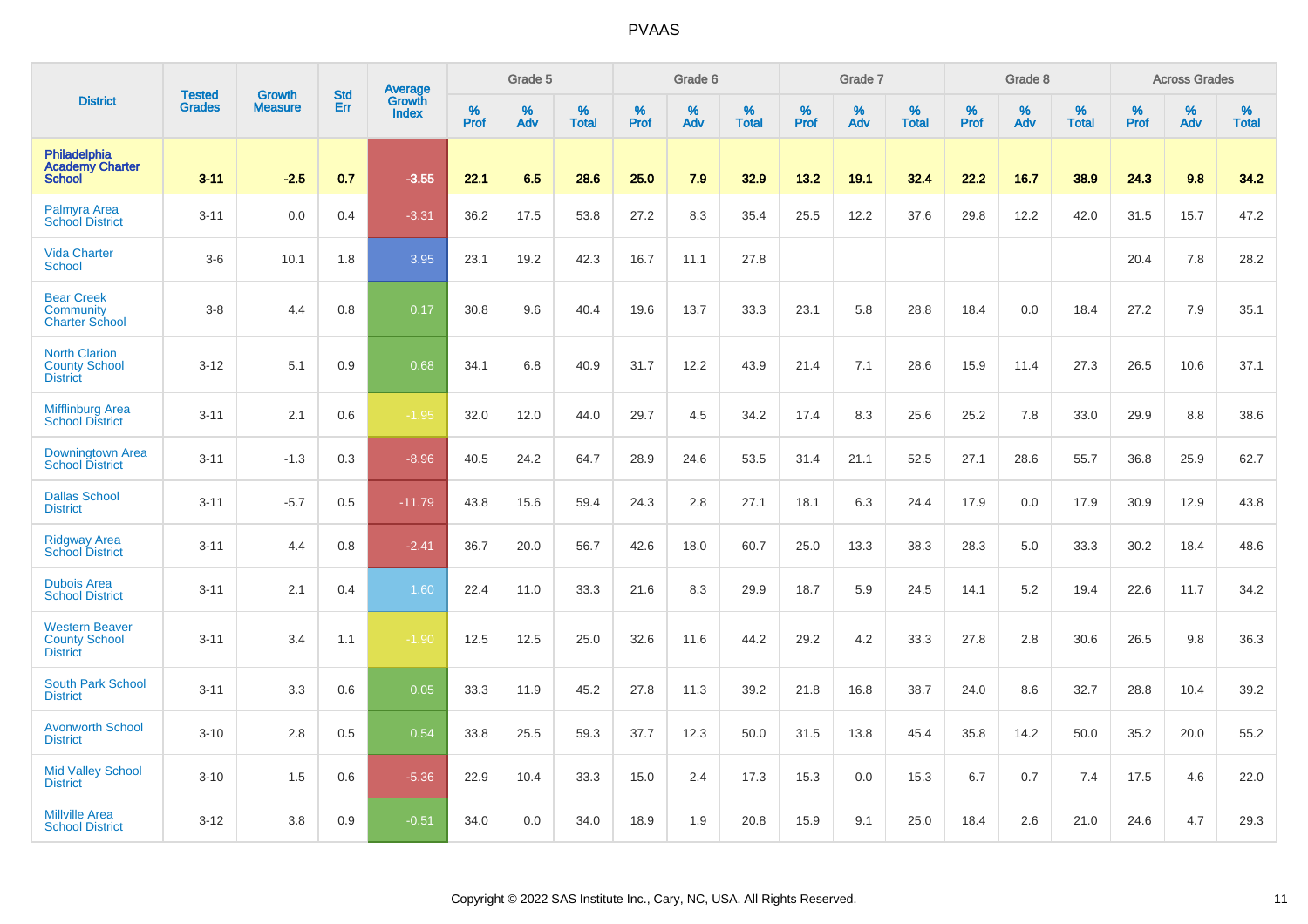|                                                                   | <b>Tested</b> | <b>Growth</b>  | <b>Std</b> | <b>Average</b><br>Growth |                     | Grade 5  |                   |           | Grade 6  |                   |                  | Grade 7  |                   |                  | Grade 8     |                   |                  | <b>Across Grades</b> |                   |
|-------------------------------------------------------------------|---------------|----------------|------------|--------------------------|---------------------|----------|-------------------|-----------|----------|-------------------|------------------|----------|-------------------|------------------|-------------|-------------------|------------------|----------------------|-------------------|
| <b>District</b>                                                   | <b>Grades</b> | <b>Measure</b> | Err        | <b>Index</b>             | $\%$<br><b>Prof</b> | %<br>Adv | %<br><b>Total</b> | %<br>Prof | %<br>Adv | %<br><b>Total</b> | %<br><b>Prof</b> | %<br>Adv | %<br><b>Total</b> | %<br><b>Prof</b> | $\%$<br>Adv | %<br><b>Total</b> | %<br><b>Prof</b> | %<br>Adv             | %<br><b>Total</b> |
| Philadelphia<br><b>Academy Charter</b><br><b>School</b>           | $3 - 11$      | $-2.5$         | 0.7        | $-3.55$                  | 22.1                | 6.5      | 28.6              | 25.0      | 7.9      | 32.9              | 13.2             | 19.1     | 32.4              | 22.2             | 16.7        | 38.9              | 24.3             | 9.8                  | 34.2              |
| <b>Upper Darby</b><br><b>School District</b>                      | $3 - 12$      | $-0.4$         | 0.3        | $-5.62$                  | 12.6                | 3.0      | 15.6              | 6.9       | 0.7      | 7.6               | 5.4              | 2.9      | 8.3               | 7.5              | 1.4         | 8.8               | 10.5             | 2.2                  | 12.8              |
| <b>Mount Union Area</b><br><b>School District</b>                 | $3 - 10$      | 3.0            | 0.7        | $-0.21$                  | 11.7                | 4.3      | 16.0              | 12.4      | 0.0      | 12.4              | 13.4             | 2.4      | 15.8              | 0.0              | 1.2         | 1.2               | 12.2             | 3.3                  | 15.5              |
| <b>Ephrata Area</b><br><b>School District</b>                     | $3 - 11$      | 0.9            | 0.4        | $-2.46$                  | 34.6                | 12.9     | 47.5              | 24.8      | 8.0      | 32.8              | 18.0             | 4.2      | 22.2              | 18.9             | 4.3         | 23.1              | 25.6             | 12.5                 | 38.1              |
| <b>Red Lion Area</b><br><b>School District</b>                    | $3 - 11$      | 1.0            | 0.4        | $-1.21$                  | 24.8                | 8.9      | 33.7              | 20.6      | 5.3      | 25.9              | 16.7             | 9.1      | 25.8              | 14.5             | 6.6         | 21.0              | 23.3             | 8.6                  | 31.9              |
| <b>West York Area</b><br><b>School District</b>                   | $3 - 12$      | 2.3            | 0.4        | 1.16                     | 19.9                | 5.6      | 25.5              | 14.8      | 4.8      | 19.6              | 15.0             | 5.8      | 20.9              | 16.3             | 4.2         | 20.5              | 19.8             | 5.9                  | 25.6              |
| <b>Bucks County</b><br><b>Montessori Charter</b><br><b>School</b> | $3-6$         | 9.5            | 1.8        | 3.32                     | 16.1                | 25.8     | 41.9              | 42.9      | 28.6     | 71.4              |                  |          |                   |                  |             |                   | 33.0             | 29.8                 | 62.8              |
| <b>Avon Grove</b><br><b>School District</b>                       | $3 - 10$      | 0.8            | 0.4        | $-4.26$                  | 28.6                | 23.2     | 51.8              | 30.5      | 19.3     | 49.8              | 35.4             | 20.3     | 55.7              | 27.6             | 14.2        | 41.8              | 30.8             | 18.2                 | 49.0              |
| <b>Unionville-Chadds</b><br><b>Ford School</b><br><b>District</b> | $3 - 11$      | 0.5            | 0.4        | $-3.85$                  | 38.8                | 29.9     | 68.7              | 38.4      | 17.1     | 55.5              | 37.6             | 16.8     | 54.5              | 29.8             | 24.9        | 54.7              | 36.9             | 27.5                 | 64.4              |
| Johnsonburg Area<br><b>School District</b>                        | $3 - 11$      | 2.2            | 1.0        | $-3.10$                  | 17.5                | 7.5      | 25.0              | 21.2      | 12.1     | 33.3              | 18.6             | 7.0      | 25.6              | 15.6             | 2.2         | 17.8              | 25.5             | 10.2                 | 35.7              |
| <b>Russell Byers</b><br><b>Charter School</b>                     | $3-8$         | 1.5            | 0.8        | $-2.64$                  | 3.6                 | 0.0      | 3.6               | 0.0       | 0.0      | 0.0               | 0.0              | 0.0      | 0.0               | 0.0              | 0.0         | 0.0               | 3.2              | 1.9                  | 5.2               |
| Wilkinsburg<br><b>Borough School</b><br><b>District</b>           | $3-6$         | 3.5            | 1.4        | $-1.39$                  | 22.5                | 0.0      | 22.5              | 0.0       | 2.4      | 2.4               |                  |          |                   |                  |             |                   | 12.1             | 2.0                  | 14.1              |
| <b>Panther Valley</b><br><b>School District</b>                   | $3 - 12$      | 0.8            | 0.6        | $-3.39$                  | 11.5                | 1.9      | 13.5              | 10.2      | 1.7      | 11.9              | 11.1             | 1.8      | 13.0              | 4.7              | 0.0         | 4.7               | 12.1             | 1.6                  | 13.6              |
| Wissahickon<br><b>School District</b>                             | $3 - 10$      | $-0.4$         | 0.3        | $-5.68$                  | 32.3                | 30.1     | 62.4              | 34.5      | 16.2     | 50.7              | 31.3             | 19.5     | 50.8              | 20.0             | 17.9        | 37.9              | 30.3             | 27.2                 | 57.4              |
| <b>Curwensville Area</b><br><b>School District</b>                | $3 - 11$      | 1.8            | 0.8        | $-2.17$                  | 43.9                | 17.1     | 61.0              | 21.4      | 7.1      | 28.6              | 27.1             | 4.3      | 31.4              | 21.7             | 2.9         | 24.6              | 32.0             | 11.2                 | 43.3              |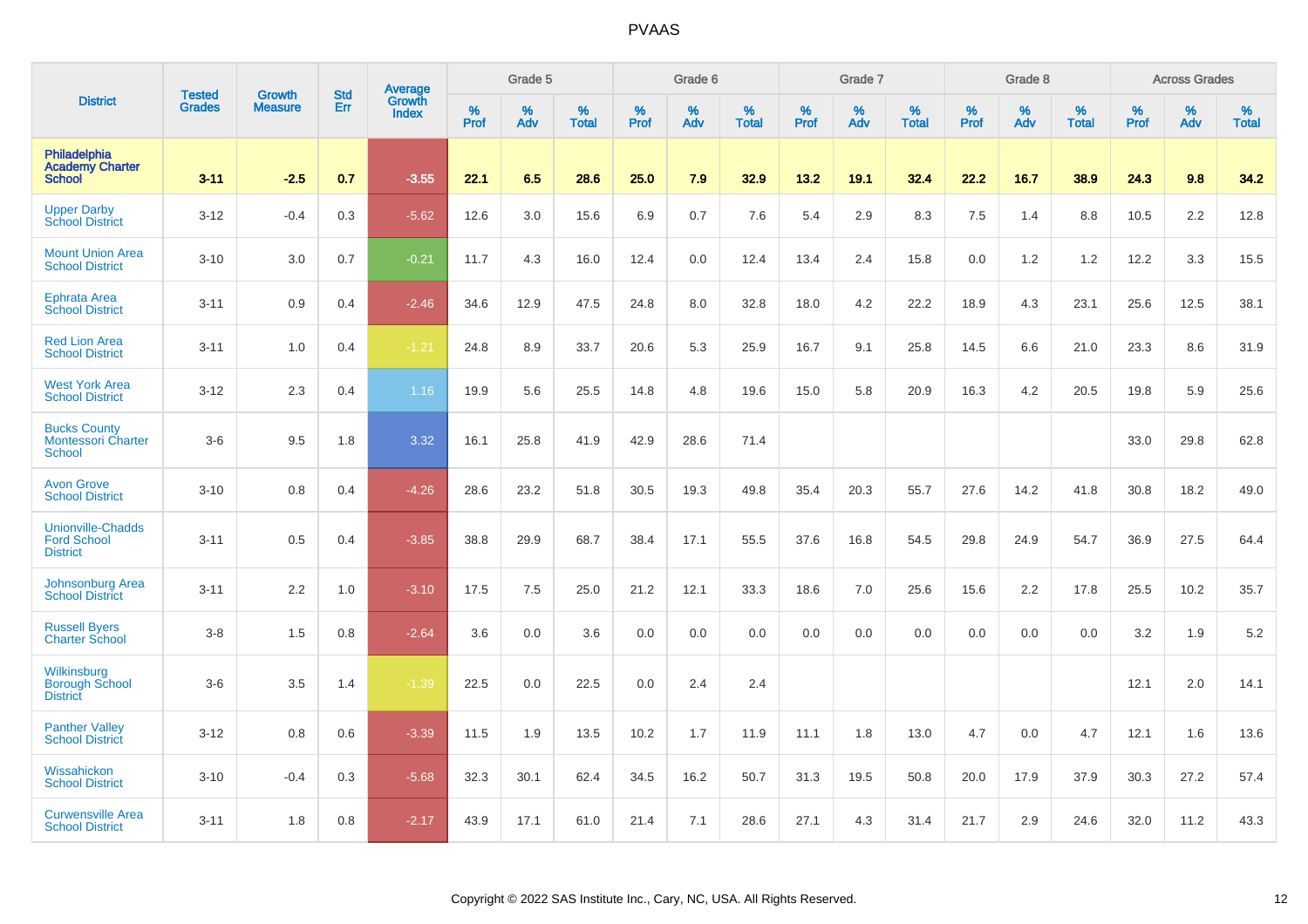|                                                                 | <b>Tested</b> | <b>Growth</b>  | <b>Std</b> | Average                |              | Grade 5  |                   |           | Grade 6  |                   |           | Grade 7  |                   |           | Grade 8  |                   |           | <b>Across Grades</b> |                   |
|-----------------------------------------------------------------|---------------|----------------|------------|------------------------|--------------|----------|-------------------|-----------|----------|-------------------|-----------|----------|-------------------|-----------|----------|-------------------|-----------|----------------------|-------------------|
| <b>District</b>                                                 | <b>Grades</b> | <b>Measure</b> | Err        | Growth<br><b>Index</b> | $\%$<br>Prof | %<br>Adv | %<br><b>Total</b> | %<br>Prof | %<br>Adv | %<br><b>Total</b> | %<br>Prof | %<br>Adv | %<br><b>Total</b> | %<br>Prof | %<br>Adv | %<br><b>Total</b> | %<br>Prof | %<br>Adv             | %<br><b>Total</b> |
| Philadelphia<br><b>Academy Charter</b><br><b>School</b>         | $3 - 11$      | $-2.5$         | 0.7        | $-3.55$                | 22.1         | 6.5      | 28.6              | 25.0      | 7.9      | 32.9              | 13.2      | 19.1     | 32.4              | 22.2      | 16.7     | 38.9              | 24.3      | 9.8                  | 34.2              |
| <b>Minersville Area</b><br><b>School District</b>               | $3 - 11$      | $-0.9$         | 0.7        | $-4.30$                | 9.6          | 4.1      | 13.7              | 20.8      | 2.6      | 23.4              | 10.4      | 0.0      | 10.4              | 2.7       | 1.3      | 4.0               | 15.1      | 3.2                  | 18.3              |
| <b>Northeast Bradford</b><br><b>School District</b>             | $3 - 10$      | 1.9            | 0.9        | $-2.04$                | 40.0         | 12.5     | 52.5              | 34.8      | 2.2      | 37.0              | 24.0      | 2.0      | 26.0              | 13.8      | 5.2      | 19.0              | 29.7      | 6.0                  | 35.7              |
| <b>Infinity Charter</b><br>School                               | $3 - 8$       | 5.9            | 1.2        | 0.44                   | 40.9         | 31.8     | 72.7              | 46.2      | 11.5     | 57.7              | 41.7      | 45.8     | 87.5              | 38.1      | 19.0     | 57.1              | 38.7      | 29.6                 | 68.3              |
| John B. Stetson<br><b>Charter School</b>                        | $5-8$         | 0.5            | 0.6        | $-4.43$                | 1.6          | 0.0      | 1.6               | 0.8       | 0.0      | 0.8               | 0.0       | 0.0      | 0.0               | 0.0       | 0.0      | 0.0               | 0.4       | 0.0                  | 0.4               |
| Pennsylvania<br><b>Cyber Charter</b><br>School                  | $3 - 11$      | 1.9            | 0.5        | $-0.55$                | 14.1         | 4.9      | 19.0              | 10.8      | 3.4      | 14.2              | 11.7      | 3.5      | 15.2              | 6.5       | 1.6      | 8.1               | 12.6      | 4.4                  | 17.1              |
| <b>Greenwood School</b><br><b>District</b>                      | $3 - 11$      | 3.3            | 0.8        | $-0.52$                | 30.3         | 13.6     | 43.9              | 32.1      | 7.6      | 39.6              | 9.1       | 1.8      | 10.9              | 25.9      | 14.8     | 40.7              | 28.8      | 15.4                 | 44.2              |
| <b>Galeton Area</b><br><b>School District</b>                   | $3 - 11$      | 2.7            | 1.3        | $-1.73$                | 29.2         | 20.8     | 50.0              | 23.8      | 4.8      | 28.6              | 16.0      | 0.0      | 16.0              | 0.0       | 0.0      | 0.0               | 19.4      | 7.0                  | 26.4              |
| <b>Somerset Area</b><br><b>School District</b>                  | $3 - 11$      | 0.0            | 0.5        | $-3.78$                | 27.4         | 11.1     | 38.5              | 28.2      | 9.2      | 37.4              | 20.4      | 9.5      | 29.9              | 24.5      | 4.9      | 29.4              | 26.3      | 10.2                 | 36.6              |
| <b>Crawford Central</b><br><b>School District</b>               | $3 - 11$      | 1.9            | 0.4        | $-0.64$                | 24.2         | 7.9      | 32.1              | 15.7      | 3.8      | 19.6              | 16.7      | 3.7      | 20.4              | 9.0       | 2.6      | 11.6              | 18.4      | 5.5                  | 23.8              |
| <b>Forest City</b><br><b>Regional School</b><br><b>District</b> | $3 - 12$      | 1.5            | 0.9        | $-2.90$                | 22.2         | 11.1     | 33.3              | 14.3      | 2.0      | 16.3              | 18.9      | 10.8     | 29.7              | 31.9      | 10.6     | 42.6              | 22.1      | 10.7                 | 32.8              |
| <b>Ad Prima Charter</b><br>School                               | $3 - 8$       | 1.5            | 0.8        | $-4.74$                | 8.3          | 0.0      | 8.3               | 15.7      | 0.0      | 15.7              | 8.2       | 1.6      | 9.8               | 9.8       | 1.6      | 11.5              | 10.9      | 0.7                  | 11.6              |
| <b>Cornell School</b><br><b>District</b>                        | $3 - 11$      | $-3.1$         | 1.1        | $-5.74$                | 10.0         | 6.7      | 16.7              | 14.0      | 0.0      | 14.0              | 7.7       | 0.0      | 7.7               | 0.0       | 0.0      | 0.0               | 12.2      | 2.8                  | 15.0              |
| Mt Lebanon<br><b>School District</b>                            | $3 - 11$      | $-2.1$         | 0.4        | $-8.27$                | 39.7         | 34.6     | 74.3              | 42.0      | 15.7     | 57.7              | 32.6      | 20.7     | 53.3              | 31.6      | 17.4     | 49.1              | 36.2      | 29.4                 | 65.5              |
| <b>Newport School</b><br><b>District</b>                        | $3 - 12$      | 2.2            | 0.8        | $-1.11$                | 22.2         | 11.1     | 33.3              | 25.0      | 6.9      | 31.9              | 15.9      | 0.0      | 15.9              | 27.4      | 4.8      | 32.3              | 24.8      | 6.9                  | 31.7              |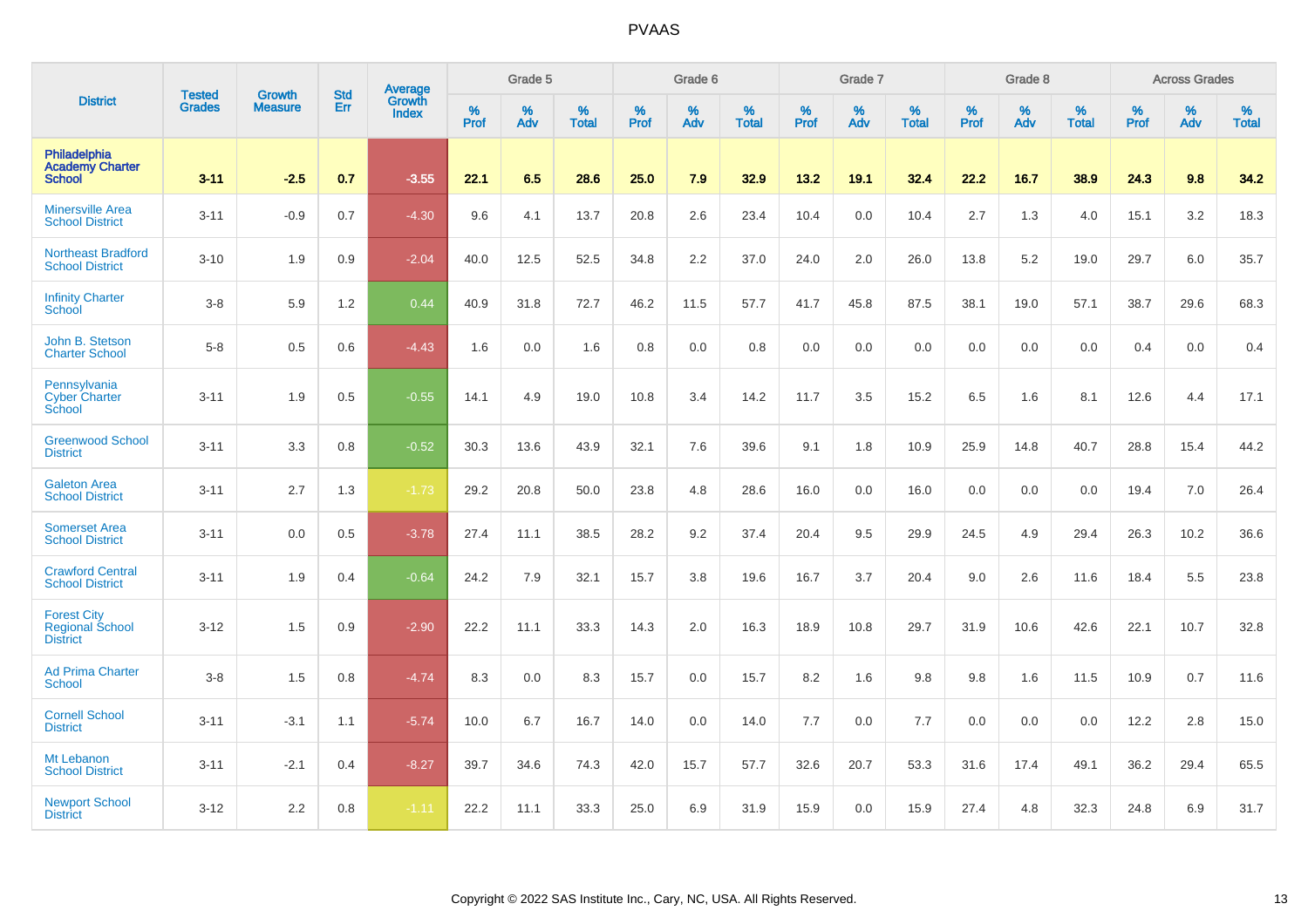|                                                                    |                                | <b>Growth</b>  | <b>Std</b> | Average                |              | Grade 5  |                   |           | Grade 6  |                   |           | Grade 7  |                   |           | Grade 8  |                   |           | <b>Across Grades</b> |                   |
|--------------------------------------------------------------------|--------------------------------|----------------|------------|------------------------|--------------|----------|-------------------|-----------|----------|-------------------|-----------|----------|-------------------|-----------|----------|-------------------|-----------|----------------------|-------------------|
| <b>District</b>                                                    | <b>Tested</b><br><b>Grades</b> | <b>Measure</b> | Err        | Growth<br><b>Index</b> | $\%$<br>Prof | %<br>Adv | %<br><b>Total</b> | %<br>Prof | %<br>Adv | %<br><b>Total</b> | %<br>Prof | %<br>Adv | %<br><b>Total</b> | %<br>Prof | %<br>Adv | %<br><b>Total</b> | %<br>Prof | %<br>Adv             | %<br><b>Total</b> |
| Philadelphia<br><b>Academy Charter</b><br><b>School</b>            | $3 - 11$                       | $-2.5$         | 0.7        | $-3.55$                | 22.1         | 6.5      | 28.6              | 25.0      | 7.9      | 32.9              | 13.2      | 19.1     | 32.4              | 22.2      | 16.7     | 38.9              | 24.3      | 9.8                  | 34.2              |
| <b>Palisades School</b><br><b>District</b>                         | $3 - 11$                       | 1.0            | 0.6        | $-5.94$                | 33.3         | 16.7     | 50.0              | 27.6      | 4.1      | 31.6              | 32.4      | 6.9      | 39.2              | 19.3      | 1.1      | 20.4              | 31.4      | 13.6                 | 45.0              |
| South Side Area<br><b>School District</b>                          | $3 - 11$                       | 1.2            | 0.8        | $-3.41$                | 23.3         | 18.3     | 41.7              | 17.7      | 0.0      | 17.7              | 26.6      | 7.8      | 34.4              | 12.7      | 2.8      | 15.5              | 21.2      | 6.3                  | 27.6              |
| <b>Lower Moreland</b><br><b>Township School</b><br><b>District</b> | $3 - 11$                       | 2.2            | 0.5        | $-2.65$                | 27.3         | 27.3     | 54.6              | 38.8      | 19.4     | 58.2              | 30.7      | 17.2     | 47.8              | 25.1      | 15.0     | 40.1              | 32.4      | 17.7                 | 50.0              |
| <b>Juniata Valley</b><br><b>School District</b>                    | $3 - 11$                       | 2.4            | 0.9        | $-1.10$                | 23.3         | 4.6      | 27.9              | 5.4       | 3.6      | 8.9               | 21.0      | 5.3      | 26.3              | 12.5      | 2.1      | 14.6              | 18.7      | 5.0                  | 23.8              |
| Shanksville-<br><b>Stonycreek School</b><br><b>District</b>        | $3 - 10$                       | 6.4            | 1.4        | 1.51                   | 28.6         | 0.0      | 28.6              | 25.0      | 4.2      | 29.2              | 20.0      | 5.0      | 25.0              | 22.2      | 0.0      | 22.2              | 26.3      | 1.7                  | 28.0              |
| <b>Upper Moreland</b><br><b>Township School</b><br><b>District</b> | $3 - 11$                       | $-0.1$         | 0.4        | $-5.03$                | 28.5         | 10.6     | 39.1              | 16.1      | 10.8     | 26.9              | 21.7      | 10.6     | 32.3              | 18.9      | 12.1     | 31.1              | 23.9      | 11.6                 | 35.5              |
| <b>Delaware Valley</b><br><b>School District</b>                   | $3 - 11$                       | 0.1            | 0.4        | $-4.64$                | 26.1         | 11.6     | 37.8              | 19.0      | 8.6      | 27.6              | 21.8      | 8.2      | 30.0              | 17.9      | 3.4      | 21.3              | 25.0      | 9.4                  | 34.4              |
| <b>Blackhawk School</b><br><b>District</b>                         | $3 - 11$                       | $-1.6$         | 0.5        | $-8.75$                | 38.0         | 8.8      | 46.7              | 28.3      | 8.8      | 37.1              | 27.3      | 7.4      | 34.8              | 13.5      | 1.7      | 15.2              | 28.7      | 9.2                  | 37.8              |
| <b>Wayne Highlands</b><br><b>School District</b>                   | $3 - 11$                       | 2.2            | 0.5        | 0.65                   | 36.4         | 14.3     | 50.7              | 31.5      | 11.4     | 43.0              | 25.6      | 14.3     | 39.9              | 27.6      | 4.9      | 32.5              | 29.9      | 16.0                 | 46.0              |
| Wissahickon<br><b>Charter School</b>                               | $3 - 8$                        | $-0.8$         | 0.7        | $-11.08$               | 0.0          | 0.0      | 0.0               | 2.4       | 0.0      | 2.4               | 3.7       | 0.0      | 3.7               | 1.5       | 0.0      | 1.5               | 4.0       | 0.2                  | 4.2               |
| <b>Lebanon School</b><br><b>District</b>                           | $3 - 11$                       | 0.1            | 0.3        | $-3.13$                | 10.8         | 2.5      | 13.2              | 5.4       | 1.6      | 7.0               | 3.4       | 0.6      | 4.1               | 4.5       | 0.8      | 5.4               | 7.2       | 1.6                  | 8.8               |
| <b>Jersey Shore Area</b><br><b>School District</b>                 | $3 - 11$                       | 1.3            | 0.5        | $-1.94$                | 24.0         | 10.8     | 34.7              | 32.5      | 7.1      | 39.7              | 22.6      | 6.9      | 29.6              | 18.1      | 1.6      | 19.8              | 27.4      | 10.1                 | 37.6              |
| <b>North Allegheny</b><br><b>School District</b>                   | $3 - 11$                       | 0.3            | 0.3        | $-5.57$                | 38.5         | 35.1     | 73.5              | 35.2      | 13.4     | 48.6              | 31.8      | 23.8     | 55.6              | 25.9      | 16.5     | 42.4              | 34.1      | 26.8                 | 60.9              |
| <b>Steel Valley</b><br><b>School District</b>                      | $3 - 11$                       | $-2.8$         | 0.7        | $-5.89$                | 12.0         | 2.4      | 14.5              | 11.3      | 6.4      | 17.7              | 18.1      | 4.8      | 22.9              | 9.5       | 4.0      | 13.5              | 18.3      | 7.3                  | 25.6              |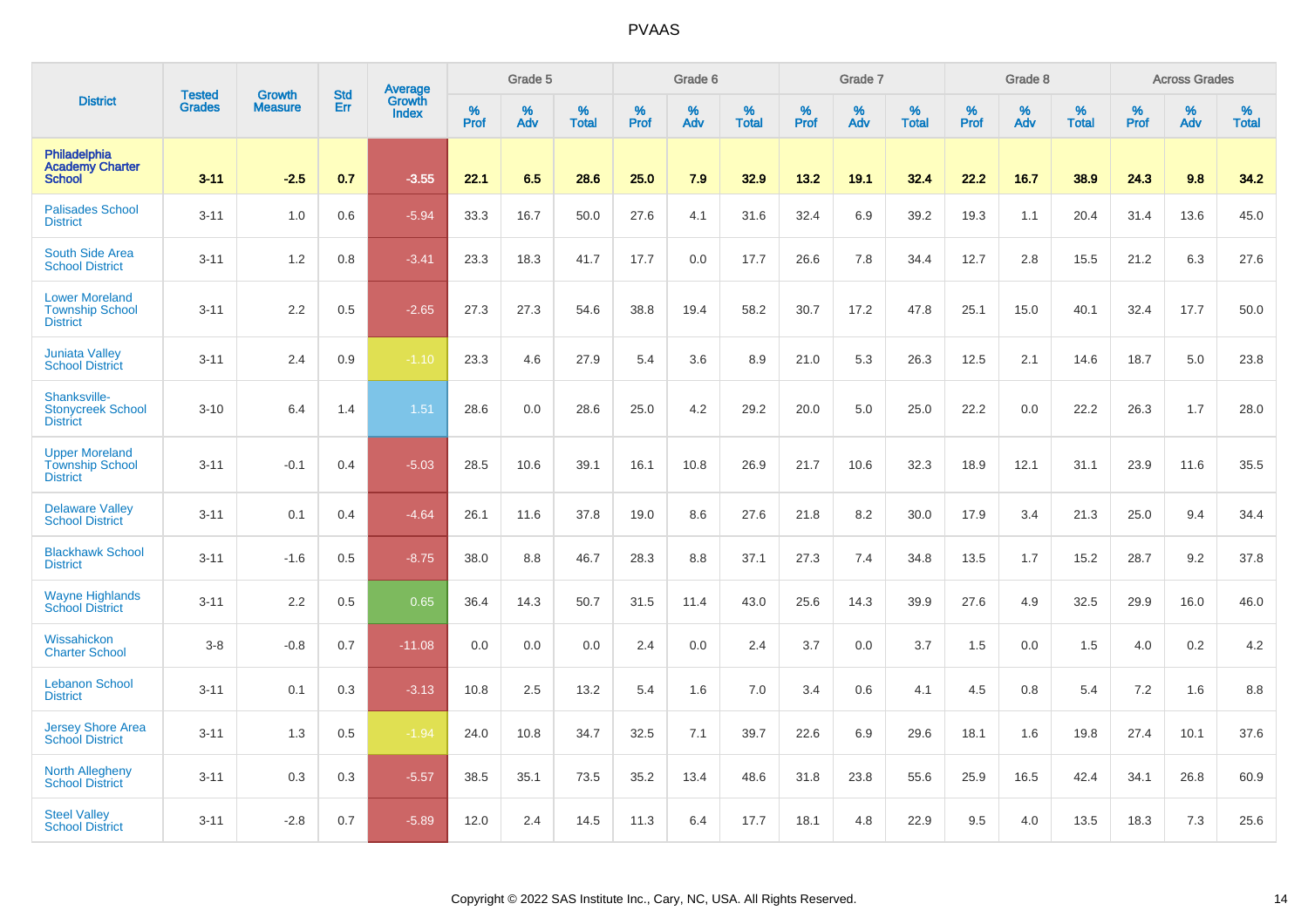|                                                                     |                                |                                 | <b>Std</b> | Average                |              | Grade 5  |                   |           | Grade 6  |                   |           | Grade 7  |                   |           | Grade 8  |                   |           | <b>Across Grades</b> |                   |
|---------------------------------------------------------------------|--------------------------------|---------------------------------|------------|------------------------|--------------|----------|-------------------|-----------|----------|-------------------|-----------|----------|-------------------|-----------|----------|-------------------|-----------|----------------------|-------------------|
| <b>District</b>                                                     | <b>Tested</b><br><b>Grades</b> | <b>Growth</b><br><b>Measure</b> | Err        | Growth<br><b>Index</b> | $\%$<br>Prof | %<br>Adv | %<br><b>Total</b> | %<br>Prof | %<br>Adv | %<br><b>Total</b> | %<br>Prof | %<br>Adv | %<br><b>Total</b> | %<br>Prof | %<br>Adv | %<br><b>Total</b> | %<br>Prof | %<br>Adv             | %<br><b>Total</b> |
| Philadelphia<br><b>Academy Charter</b><br><b>School</b>             | $3 - 11$                       | $-2.5$                          | 0.7        | $-3.55$                | 22.1         | 6.5      | 28.6              | 25.0      | 7.9      | 32.9              | 13.2      | 19.1     | 32.4              | 22.2      | 16.7     | 38.9              | 24.3      | 9.8                  | 34.2              |
| <b>Bald Eagle Area</b><br><b>School District</b>                    | $3 - 11$                       | 2.6                             | 0.6        | 0.57                   | 35.2         | 14.8     | 50.0              | 25.7      | 8.9      | 34.6              | 17.0      | 6.8      | 23.7              | 15.0      | 10.6     | 25.7              | 25.1      | 13.7                 | 38.8              |
| <b>East Penn School</b><br><b>District</b>                          | $3 - 11$                       | 0.8                             | 0.3        | $-2.11$                | 32.6         | 12.6     | 45.2              | 20.7      | 7.8      | 28.4              | 23.5      | 11.3     | 34.8              | 17.8      | 8.6      | 26.5              | 26.4      | 13.0                 | 39.4              |
| Steelton-Highspire<br><b>School District</b>                        | $3 - 11$                       | 2.5                             | 0.7        | $-1.15$                | 2.9          | 0.0      | 2.9               | 0.0       | 0.0      | 0.0               | 0.0       | 0.0      | 0.0               | 0.0       | 0.0      | 0.0               | 0.8       | 0.4                  | 1.3               |
| <b>Saint Clair Area</b><br><b>School District</b>                   | $3-8$                          | 1.1                             | 0.9        | $-2.20$                | 28.3         | 13.2     | 41.5              | 24.0      | 4.0      | 28.0              | 19.2      | 7.7      | 26.9              | 12.5      | 2.5      | 15.0              | 24.2      | 7.2                  | 31.4              |
| <b>Forest Hills School</b><br><b>District</b>                       | $3 - 11$                       | 0.8                             | 0.5        | $-3.39$                | 34.1         | 21.2     | 55.3              | 20.8      | 3.3      | 24.2              | 18.6      | 5.6      | 24.2              | 10.6      | 3.2      | 13.8              | 24.0      | 11.0                 | 35.1              |
| <b>Central Cambria</b><br><b>School District</b>                    | $3 - 11$                       | 2.5                             | 0.6        | 0.28                   | 32.5         | 14.5     | 47.0              | 19.5      | 8.0      | 27.4              | 20.2      | 8.8      | 29.0              | 16.5      | 10.2     | 26.8              | 23.8      | 11.4                 | 35.1              |
| <b>Eastern Lancaster</b><br><b>County School</b><br><b>District</b> | $3 - 12$                       | 1.1                             | 0.4        | $-1.62$                | 23.8         | 8.3      | 32.0              | 14.7      | 3.1      | 17.8              | 15.7      | 3.6      | 19.3              | 16.7      | 5.9      | 22.6              | 21.1      | 6.7                  | 27.8              |
| <b>Quaker Valley</b><br><b>School District</b>                      | $3 - 11$                       | 0.6                             | 0.5        | $-1.49$                | 36.4         | 23.6     | 60.0              | 32.5      | 20.8     | 53.3              | 36.4      | 11.2     | 47.6              | 26.5      | 7.6      | 34.1              | 34.0      | 24.3                 | 58.3              |
| Tredyffrin-<br><b>Easttown School</b><br><b>District</b>            | $3 - 10$                       | 1.9                             | 0.4        | 1.43                   | 36.2         | 36.2     | 72.4              | 36.8      | 28.2     | 65.0              | 32.6      | 33.0     | 65.7              | 26.4      | 40.3     | 66.7              | 33.6      | 38.6                 | 72.2              |
| <b>Greater Nanticoke</b><br><b>Area School</b><br><b>District</b>   | $3 - 12$                       | $-0.5$                          | 0.6        | $-3.18$                | 13.6         | 2.7      | 16.4              | 2.6       | 0.0      | 2.6               | 3.6       | 0.0      | 3.6               | 4.2       | 1.7      | 5.9               | 7.6       | 2.0                  | 9.6               |
| <b>Tyrone Area</b><br><b>School District</b>                        | $3 - 12$                       | $-0.7$                          | 0.5        | $-7.54$                | 18.0         | 3.8      | 21.8              | 12.4      | 4.6      | 17.0              | 18.0      | 2.5      | 20.5              | 12.4      | 5.3      | 17.7              | 20.5      | 8.1                  | 28.6              |
| <b>Avon Grove</b><br><b>Charter School</b>                          | $3 - 11$                       | 1.8                             | 0.6        | $-1.97$                | 22.1         | 6.6      | 28.7              | 29.9      | 11.7     | 41.6              | 27.2      | 9.8      | 37.0              | 13.9      | 2.0      | 15.8              | 24.3      | 10.2                 | 34.6              |
| <b>North Schuylkill</b><br><b>School District</b>                   | $3 - 11$                       | 0.5                             | 0.5        | $-3.20$                | 8.2          | 3.0      | 11.2              | 4.8       | 0.8      | 5.6               | 5.8       | 3.9      | 9.7               | 11.8      | 6.7      | 18.5              | 12.1      | 4.1                  | 16.1              |
| <b>Purchase Line</b><br><b>School District</b>                      | $3 - 12$                       | 1.0                             | 0.8        | $-3.26$                | 28.8         | 7.7      | 36.5              | 6.1       | 3.0      | 9.1               | 7.5       | 3.0      | 10.4              | 5.3       | 0.0      | 5.3               | 16.1      | 3.3                  | 19.4              |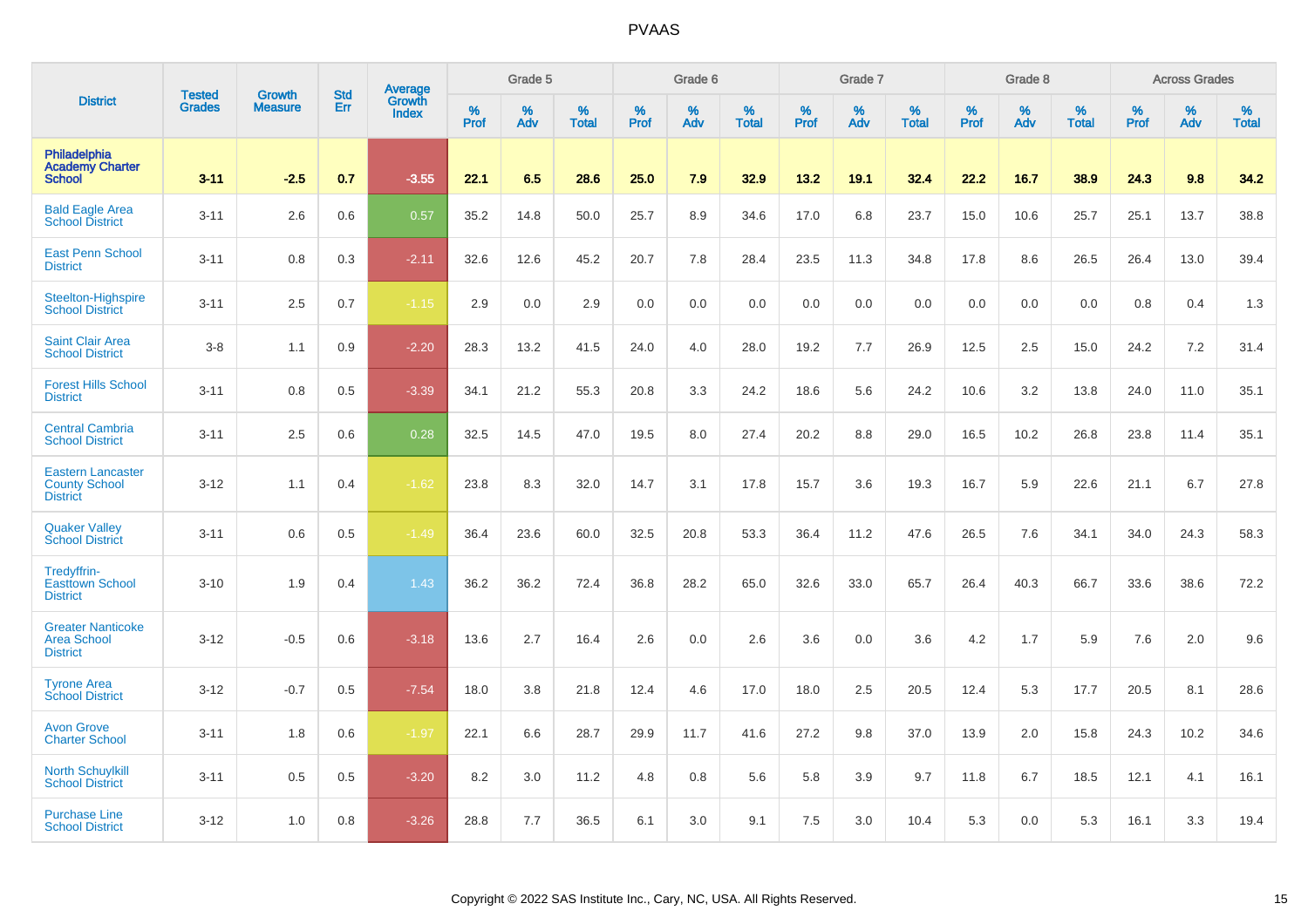|                                                         |                                |                                 |                   | Average                |              | Grade 5  |                   |           | Grade 6  |                   |           | Grade 7  |                   |           | Grade 8  |                   |           | <b>Across Grades</b> |                   |
|---------------------------------------------------------|--------------------------------|---------------------------------|-------------------|------------------------|--------------|----------|-------------------|-----------|----------|-------------------|-----------|----------|-------------------|-----------|----------|-------------------|-----------|----------------------|-------------------|
| <b>District</b>                                         | <b>Tested</b><br><b>Grades</b> | <b>Growth</b><br><b>Measure</b> | <b>Std</b><br>Err | Growth<br><b>Index</b> | $\%$<br>Prof | %<br>Adv | %<br><b>Total</b> | %<br>Prof | %<br>Adv | %<br><b>Total</b> | %<br>Prof | %<br>Adv | %<br><b>Total</b> | %<br>Prof | %<br>Adv | %<br><b>Total</b> | %<br>Prof | %<br>Adv             | %<br><b>Total</b> |
| Philadelphia<br><b>Academy Charter</b><br><b>School</b> | $3 - 11$                       | $-2.5$                          | 0.7               | $-3.55$                | 22.1         | 6.5      | 28.6              | 25.0      | 7.9      | 32.9              | 13.2      | 19.1     | 32.4              | 22.2      | 16.7     | 38.9              | 24.3      | 9.8                  | 34.2              |
| <b>Souderton Charter</b><br>School<br>Collaborative     | $3-8$                          | 4.0                             | 1.3               | 0.24                   | 51.8         | 22.2     | 74.1              | 44.0      | 24.0     | 68.0              | 28.6      | 38.1     | 66.7              | 41.2      | 11.8     | 52.9              | 40.1      | 26.8                 | 66.9              |
| <b>Meyersdale Area</b><br><b>School District</b>        | $3 - 11$                       | 1.9                             | 0.8               | $-3.56$                | 35.2         | 9.3      | 44.4              | 26.6      | 15.6     | 42.2              | 18.9      | 0.0      | 18.9              | 11.9      | 8.5      | 20.3              | 24.6      | 9.4                  | 34.0              |
| <b>Neshaminy School</b><br><b>District</b>              | $3 - 11$                       | $-0.6$                          | 0.3               | $-9.31$                | 26.6         | 8.4      | 35.0              | 18.4      | 3.5      | 21.9              | 21.1      | 6.5      | 27.6              | 17.0      | 5.4      | 22.4              | 24.8      | 10.8                 | 35.6              |
| <b>Penncrest School</b><br><b>District</b>              | $3 - 11$                       | 1.8                             | 0.4               | 0.48                   | 19.7         | 6.2      | 25.8              | 21.6      | 1.8      | 23.4              | 17.5      | 5.0      | 22.5              | 17.1      | 3.5      | 20.6              | 22.0      | 5.3                  | 27.3              |
| <b>Southeast Delco</b><br><b>School District</b>        | $3 - 10$                       | $-0.4$                          | 0.6               | $-3.66$                | 3.3          | 1.7      | 5.0               | 1.8       | 0.0      | 1.8               | 3.0       | 0.8      | 3.8               | 6.9       | 0.8      | 7.7               | 5.7       | 0.7                  | 6.3               |
| <b>Montgomery Area</b><br><b>School District</b>        | $3 - 11$                       | 0.8                             | 0.8               | $-3.09$                | 25.7         | 10.8     | 36.5              | 29.0      | 30.6     | 59.7              | 33.3      | 6.9      | 40.3              | 17.2      | 1.7      | 19.0              | 28.4      | 13.2                 | 41.6              |
| Shenango Area<br><b>School District</b>                 | $3 - 11$                       | 0.1                             | 0.7               | $-3.40$                | 25.0         | 7.1      | 32.1              | 40.4      | 8.8      | 49.1              | 16.5      | 1.0      | 17.5              | 14.4      | 1.1      | 15.6              | 22.5      | 7.6                  | 30.1              |
| <b>Hermitage School</b><br><b>District</b>              | $3 - 12$                       | 1.0                             | 0.5               | $-3.77$                | 39.7         | 7.8      | 47.5              | 34.3      | 21.7     | 55.9              | 30.8      | 19.6     | 50.4              | 26.2      | 4.1      | 30.3              | 33.8      | 16.8                 | 50.6              |
| <b>Derry Area School</b><br><b>District</b>             | $3 - 11$                       | $-0.6$                          | 0.6               | $-6.84$                | 21.3         | 14.8     | 36.1              | 32.5      | 13.0     | 45.5              | 11.9      | 6.8      | 18.6              | 10.2      | 6.5      | 16.7              | 23.2      | 13.2                 | 36.4              |
| <b>Montrose Area</b><br><b>School District</b>          | $3 - 10$                       | 1.4                             | 0.7               | $-0.85$                | 19.4         | 19.4     | 38.8              | 27.2      | 4.4      | 31.5              | 25.0      | 4.4      | 29.4              | 14.5      | 2.4      | 16.9              | 24.4      | 7.4                  | 31.8              |
| <b>Cameron County</b><br><b>School District</b>         | $3 - 12$                       | 1.0                             | 1.0               | $-3.11$                | 48.4         | 0.0      | 48.4              | 29.0      | 2.6      | 31.6              | 7.3       | 2.4      | 9.8               | 13.5      | 0.0      | 13.5              | 30.3      | 6.8                  | 37.2              |
| <b>Mastery Charter</b><br>School-Mann<br>Campus         | $3-6$                          | 1.8                             | 1.6               | $-1.82$                | 4.0          | 4.0      | 8.0               | 5.4       | 2.7      | 8.1               |           |          |                   |           |          |                   | 2.2       | 1.4                  | 3.6               |
| <b>Mastery Charter</b><br>School - Thomas<br>Campus     | $3 - 10$                       | 1.5                             | 0.9               | $-1.26$                | 10.8         | 0.0      | 10.8              | 7.1       | 2.4      | 9.5               | 7.0       | 0.0      | 7.0               | 2.2       | 0.0      | 2.2               | 8.6       | 0.8                  | 9.4               |
| <b>Universal Bluford</b><br><b>Charter School</b>       | $3-6$                          | 4.8                             | 1.4               | 1.60                   | 4.4          | 0.0      | 4.4               | 2.7       | 0.0      | 2.7               |           |          |                   |           |          |                   | 4.3       | 0.0                  | 4.3               |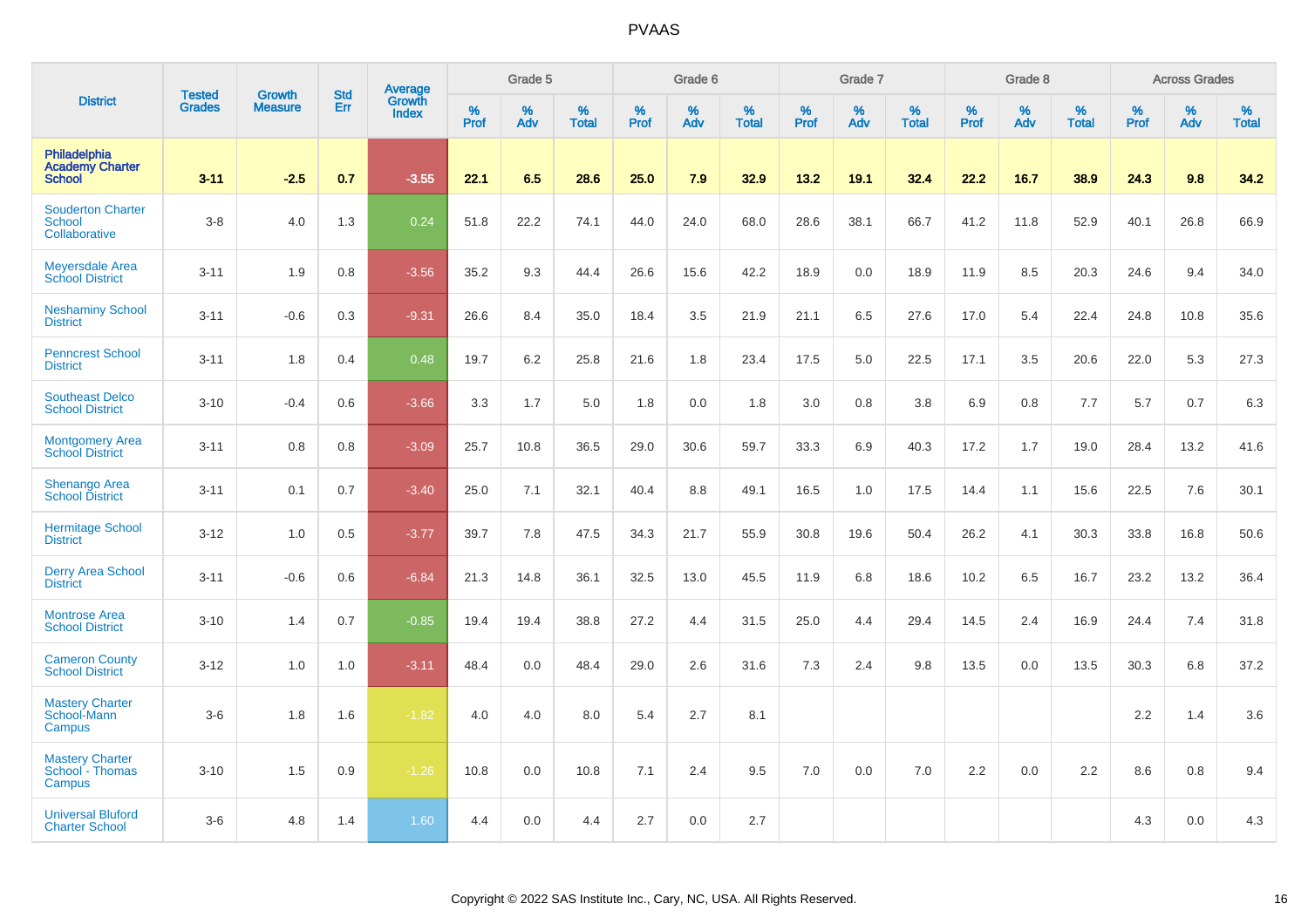|                                                                                            | <b>Tested</b> | <b>Growth</b>  | <b>Std</b> | <b>Average</b>         |                  | Grade 5  |                   |           | Grade 6         |                   |           | Grade 7  |                   |           | Grade 8  |                   |           | <b>Across Grades</b> |                   |
|--------------------------------------------------------------------------------------------|---------------|----------------|------------|------------------------|------------------|----------|-------------------|-----------|-----------------|-------------------|-----------|----------|-------------------|-----------|----------|-------------------|-----------|----------------------|-------------------|
| <b>District</b>                                                                            | <b>Grades</b> | <b>Measure</b> | Err        | Growth<br><b>Index</b> | %<br><b>Prof</b> | %<br>Adv | %<br><b>Total</b> | %<br>Prof | %<br><b>Adv</b> | %<br><b>Total</b> | %<br>Prof | %<br>Adv | %<br><b>Total</b> | %<br>Prof | %<br>Adv | %<br><b>Total</b> | %<br>Prof | %<br>Adv             | %<br><b>Total</b> |
| Philadelphia<br><b>Academy Charter</b><br><b>School</b>                                    | $3 - 11$      | $-2.5$         | 0.7        | $-3.55$                | 22.1             | 6.5      | 28.6              | 25.0      | 7.9             | 32.9              | 13.2      | 19.1     | 32.4              | 22.2      | 16.7     | 38.9              | 24.3      | 9.8                  | 34.2              |
| <b>Reading School</b><br><b>District</b>                                                   | $3 - 11$      | 0.0            | 0.4        | $-3.46$                | 3.8              | 1.2      | 5.0               | 1.5       | 0.2             | 1.8               | 1.9       | 0.0      | 1.9               | 1.5       | 0.4      | 1.9               | 3.6       | 1.1                  | 4.7               |
| <b>Phoenixville Area</b><br><b>School District</b>                                         | $3 - 11$      | $-3.6$         | 0.4        | $-8.80$                | 37.1             | 16.7     | 53.8              | 17.6      | 8.6             | 26.1              | 18.6      | 3.8      | 22.5              | 13.4      | 3.6      | 17.0              | 25.5      | 11.8                 | 37.3              |
| Jefferson-Morgan<br><b>School District</b>                                                 | $3 - 10$      | $-0.4$         | 0.8        | $-9.21$                | 7.1              | 1.4      | 8.6               | 23.6      | 0.0             | 23.6              | 10.9      | 3.6      | 14.6              | 24.4      | 2.2      | 26.7              | 17.1      | 4.8                  | 21.9              |
| <b>West Middlesex</b><br><b>Area School</b><br><b>District</b>                             | $3 - 10$      | 0.9            | 0.9        | $-3.00$                | 21.7             | 21.7     | 43.5              | 39.3      | 4.9             | 44.3              | 30.0      | 2.0      | 32.0              | 7.1       | 0.0      | 7.1               | 30.3      | 7.4                  | 37.7              |
| <b>Central Dauphin</b><br><b>School District</b>                                           | $3 - 11$      | $-0.5$         | 0.2        | $-8.54$                | 22.0             | 11.6     | 33.6              | 14.9      | 2.6             | 17.4              | 14.8      | 7.0      | 21.8              | 12.5      | 4.2      | 16.7              | 19.3      | 7.8                  | 27.1              |
| The Philadelphia<br><b>Charter School for</b><br><b>Arts and Sciences</b><br>at HR Edmunds | $3-8$         | 1.7            | 0.6        | $-3.09$                | 6.4              | 0.0      | 6.4               | 0.0       | 0.0             | 0.0               | 2.1       | 0.0      | 2.1               | 2.2       | 0.0      | 2.2               | 2.1       | 0.2                  | 2.3               |
| <b>Council Rock</b><br><b>School District</b>                                              | $3 - 11$      | $-0.6$         | 0.2        | $-8.11$                | 30.5             | 16.8     | 47.3              | 33.6      | 14.1            | 47.6              | 27.3      | 16.1     | 43.4              | 21.3      | 13.1     | 34.4              | 31.0      | 18.6                 | 49.7              |
| <b>Riverside Beaver</b><br><b>County School</b><br><b>District</b>                         | $3 - 11$      | 1.0            | 0.6        | $-1.56$                | 21.9             | 12.5     | 34.4              | 23.8      | 4.0             | 27.7              | 22.8      | 10.1     | 32.9              | 25.5      | 3.2      | 28.7              | 28.3      | 10.4                 | 38.7              |
| <b>Hopewell Area</b><br><b>School District</b>                                             | $3 - 11$      | $-1.6$         | 0.5        | $-8.65$                | 31.1             | 8.2      | 39.3              | 28.6      | 11.8            | 40.3              | 18.7      | 4.5      | 23.1              | 12.5      | 2.5      | 15.0              | 23.5      | 8.4                  | 32.0              |
| <b>Penns Manor Area</b><br><b>School District</b>                                          | $3 - 12$      | 1.5            | 0.8        | $-3.66$                | 12.7             | 4.8      | 17.5              | 14.6      | 0.0             | 14.6              | 18.5      | 1.8      | 20.4              | 16.7      | 8.3      | 25.0              | 19.0      | 3.6                  | 22.6              |
| Philadelphia<br><b>Performing Arts</b><br><b>Charter School</b>                            | $3-9$         | $-0.4$         | 0.7        | $-4.79$                | 19.2             | 9.0      | 28.2              | 19.6      | 3.6             | 23.2              | 23.0      | 14.9     | 37.9              | 18.0      | 8.0      | 26.0              | 25.2      | 9.7                  | 34.9              |
| <b>Clarion-Limestone</b><br><b>Area School</b><br><b>District</b>                          | $3 - 12$      | $-1.1$         | 0.9        | $-4.72$                | 40.0             | 27.3     | 67.3              | 36.5      | 5.8             | 42.3              | 27.9      | 11.6     | 39.5              | 7.8       | 3.9      | 11.8              | 28.4      | 13.2                 | 41.6              |
| Northeastern York<br><b>School District</b>                                                | $3 - 11$      | 1.4            | 0.4        | $-0.40$                | 32.1             | 13.8     | 46.0              | 21.2      | 8.1             | 29.3              | 21.9      | 6.0      | 27.9              | 29.2      | 15.0     | 44.1              | 27.8      | 13.2                 | 41.0              |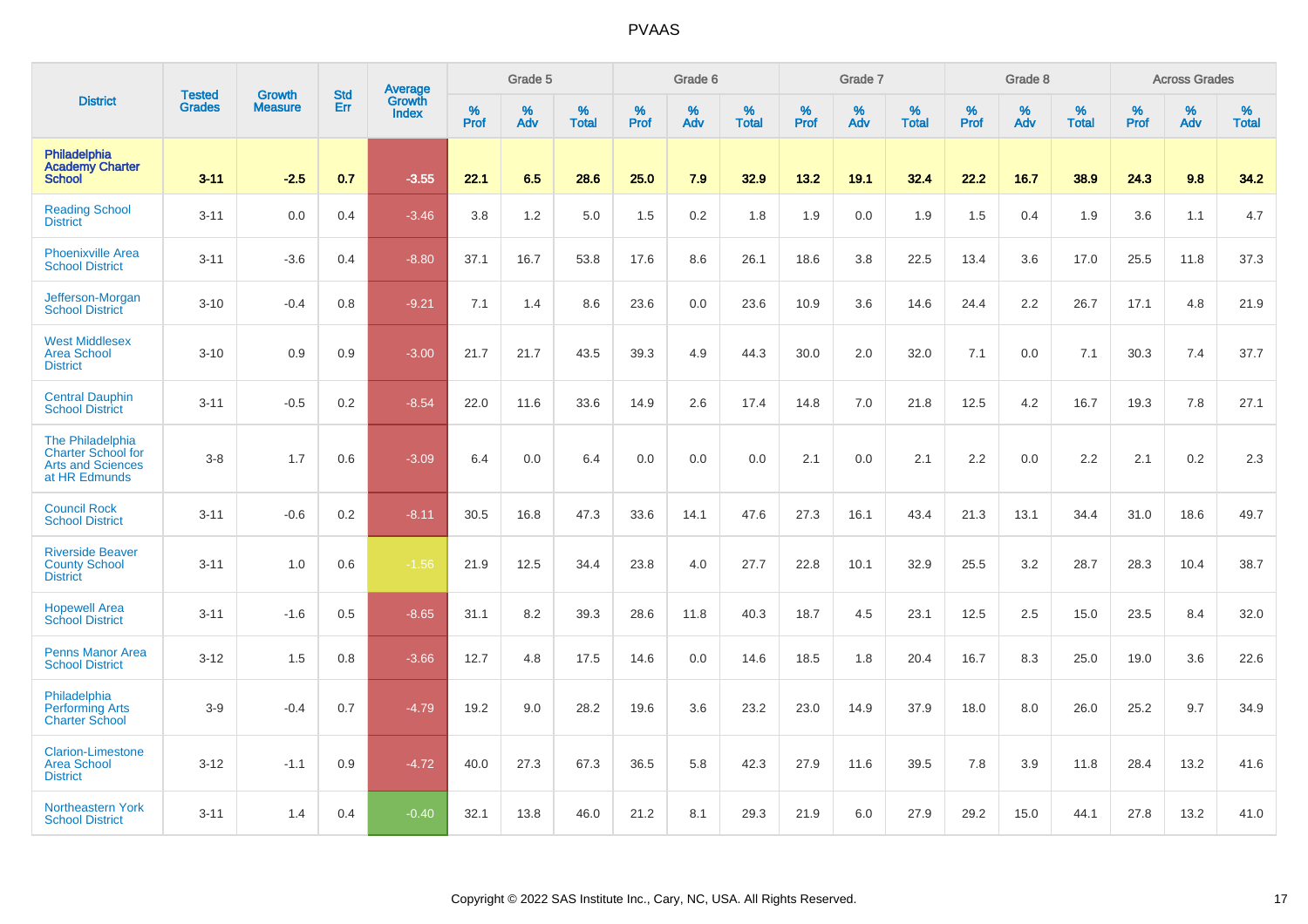|                                                                           | <b>Tested</b> | <b>Growth</b>  | <b>Std</b> | Average                |                     | Grade 5  |                   |              | Grade 6  |                   |                     | Grade 7  |                   |                     | Grade 8  |                   |                  | <b>Across Grades</b> |                   |
|---------------------------------------------------------------------------|---------------|----------------|------------|------------------------|---------------------|----------|-------------------|--------------|----------|-------------------|---------------------|----------|-------------------|---------------------|----------|-------------------|------------------|----------------------|-------------------|
| <b>District</b>                                                           | <b>Grades</b> | <b>Measure</b> | <b>Err</b> | Growth<br><b>Index</b> | $\%$<br><b>Prof</b> | %<br>Adv | %<br><b>Total</b> | $\%$<br>Prof | %<br>Adv | %<br><b>Total</b> | $\%$<br><b>Prof</b> | %<br>Adv | %<br><b>Total</b> | $\%$<br><b>Prof</b> | %<br>Adv | %<br><b>Total</b> | %<br><b>Prof</b> | %<br>Adv             | %<br><b>Total</b> |
| Philadelphia<br><b>Academy Charter</b><br><b>School</b>                   | $3 - 11$      | $-2.5$         | 0.7        | $-3.55$                | 22.1                | 6.5      | 28.6              | 25.0         | 7.9      | 32.9              | 13.2                | 19.1     | 32.4              | 22.2                | 16.7     | 38.9              | 24.3             | 9.8                  | 34.2              |
| <b>Keystone Central</b><br><b>School District</b>                         | $3 - 11$      | 1.5            | 0.4        | $-0.32$                | 18.6                | 8.5      | 27.1              | 20.9         | 8.6      | 29.5              | 10.9                | 3.3      | 14.1              | 10.5                | 2.2      | 12.6              | 19.2             | 8.0                  | 27.2              |
| <b>Mohawk Area</b><br><b>School District</b>                              | $3 - 11$      | 1.9            | 0.6        | $-2.13$                | 26.2                | 4.8      | 31.1              | 19.2         | 13.8     | 33.0              | 27.4                | 11.8     | 39.2              | 22.8                | 8.7      | 31.5              | 27.0             | 10.4                 | 37.4              |
| <b>Provident Charter</b><br><b>School</b>                                 | $3-8$         | 3.6            | 1.0        | 0.77                   | 4.4                 | 2.2      | 6.5               | 10.5         | 0.0      | 10.5              | 9.1                 | 0.0      | 9.1               | 0.0                 | 3.3      | 3.3               | 9.2              | 2.5                  | 11.7              |
| Lackawanna Trail<br><b>School District</b>                                | $3 - 10$      | 1.4            | 0.7        | $-0.68$                | 21.8                | 9.1      | 30.9              | 34.3         | 10.4     | 44.8              | 12.7                | 11.3     | 23.9              | 11.8                | 6.6      | 18.4              | 24.2             | 11.5                 | 35.8              |
| <b>United School</b><br><b>District</b>                                   | $3 - 11$      | 0.3            | 0.8        | $-2.89$                | 27.0                | 1.6      | 28.6              | 31.8         | 12.7     | 44.4              | 29.2                | 10.8     | 40.0              | 20.9                | 9.0      | 29.8              | 28.1             | 9.4                  | 37.5              |
| <b>Stroudsburg Area</b><br><b>School District</b>                         | $3 - 11$      | $-0.2$         | 0.4        | $-2.45$                | 17.5                | 9.2      | 26.8              | 18.8         | 4.9      | 23.8              | 21.6                | 2.7      | 24.3              | 15.4                | 1.8      | 17.1              | 20.2             | 6.4                  | 26.6              |
| <b>Brentwood</b><br><b>Borough School</b><br><b>District</b>              | $3 - 11$      | $-2.3$         | 0.7        | $-7.13$                | 25.6                | 4.6      | 30.2              | 8.5          | 2.4      | 11.0              | 9.2                 | 0.0      | 9.2               | 19.4                | 1.4      | 20.8              | 19.6             | 5.3                  | 24.9              |
| <b>Robert Benjamin</b><br><b>Wiley Community</b><br><b>Charter School</b> | $3-8$         | 2.8            | 0.8        | $-0.20$                | 7.0                 | 2.3      | 9.3               | 0.0          | 0.0      | 0.0               | 7.3                 | 0.0      | 7.3               | 4.4                 | 0.0      | 4.4               | 5.7              | 1.7                  | 7.4               |
| <b>Mount Carmel</b><br><b>Area School</b><br><b>District</b>              | $3 - 11$      | 0.2            | 0.6        | $-3.16$                | 10.8                | 2.7      | 13.5              | 12.5         | 7.1      | 19.6              | 13.6                | 3.6      | 17.3              | 8.8                 | 2.6      | 11.5              | 12.2             | 4.5                  | 16.7              |
| <b>Berlin</b><br><b>Brothersvalley</b><br><b>School District</b>          | $3 - 11$      | 2.2            | 0.8        | $-0.74$                | 34.0                | 15.1     | 49.1              | 21.2         | 3.0      | 24.2              | 30.8                | 3.8      | 34.6              | 18.8                | 8.3      | 27.1              | 25.8             | 10.8                 | 36.6              |
| <b>Williams Valley</b><br><b>School District</b>                          | $3 - 11$      | 0.1            | 0.8        | $-5.13$                | 31.8                | 6.8      | 38.6              | 5.2          | 0.0      | 5.2               | 8.0                 | 1.3      | 9.3               | 9.4                 | 1.6      | 10.9              | 12.8             | 1.6                  | 14.4              |
| <b>Tuscarora School</b><br><b>District</b>                                | $3 - 11$      | $-2.4$         | 0.5        | $-10.61$               | 16.5                | 7.4      | 23.9              | 11.3         | 2.7      | 14.0              | 13.4                | 4.5      | 17.9              | 11.0                | 2.1      | 13.1              | 17.7             | 6.0                  | 23.6              |
| <b>Norwin School</b><br><b>District</b>                                   | $3 - 11$      | $-0.5$         | 0.3        | $-5.18$                | 31.7                | 25.2     | 56.9              | 37.2         | 20.7     | 58.0              | 42.6                | 14.9     | 57.4              | 32.4                | 5.4      | 37.7              | 36.5             | 21.0                 | 57.4              |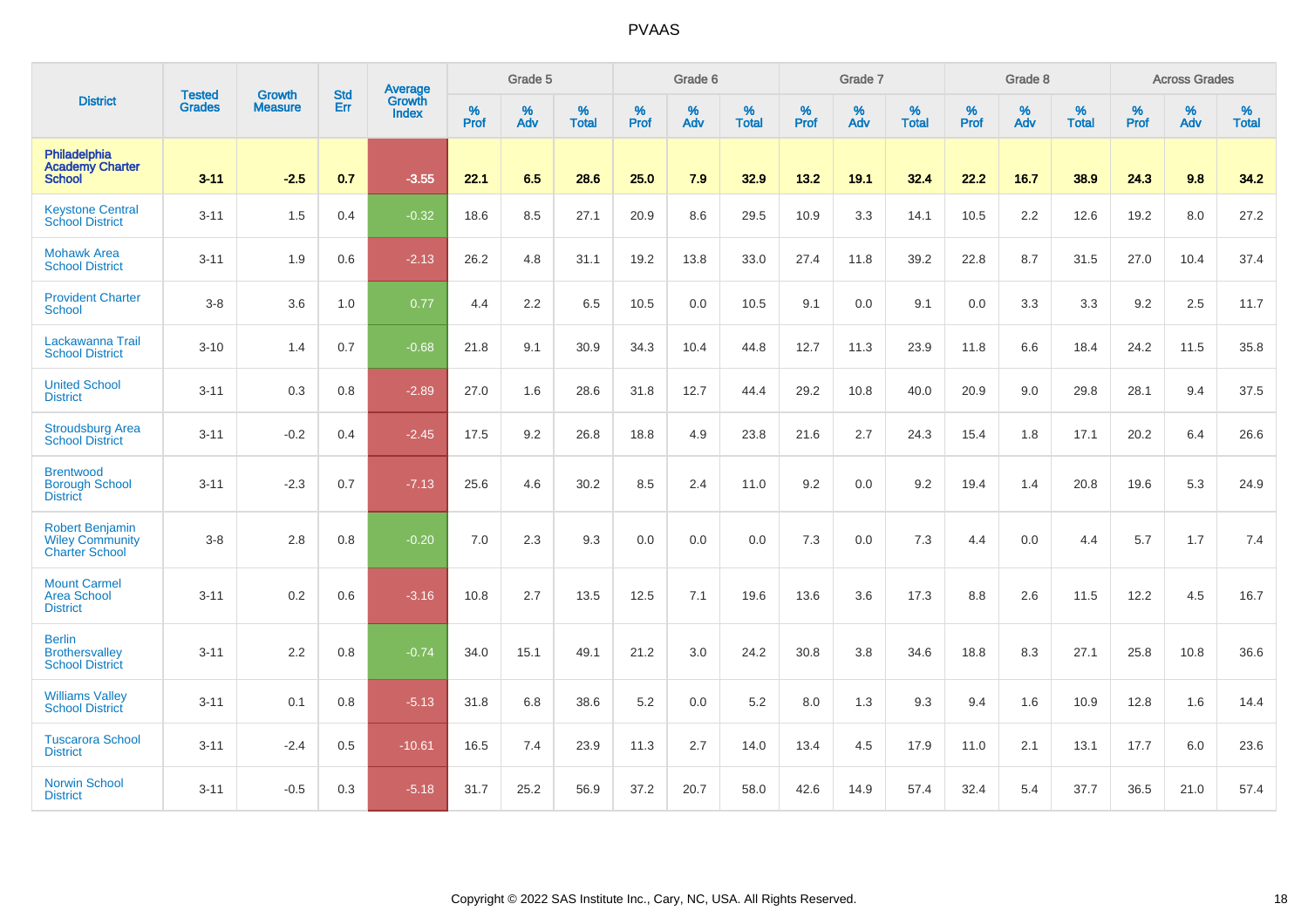|                                                                | <b>Tested</b> | <b>Growth</b>  | <b>Std</b> | Average                |                     | Grade 5  |                   |           | Grade 6  |                   |           | Grade 7  |                   |           | Grade 8  |                   |           | <b>Across Grades</b> |                   |
|----------------------------------------------------------------|---------------|----------------|------------|------------------------|---------------------|----------|-------------------|-----------|----------|-------------------|-----------|----------|-------------------|-----------|----------|-------------------|-----------|----------------------|-------------------|
| <b>District</b>                                                | <b>Grades</b> | <b>Measure</b> | <b>Err</b> | Growth<br><b>Index</b> | $\%$<br><b>Prof</b> | %<br>Adv | %<br><b>Total</b> | %<br>Prof | %<br>Adv | %<br><b>Total</b> | %<br>Prof | %<br>Adv | %<br><b>Total</b> | %<br>Prof | %<br>Adv | %<br><b>Total</b> | %<br>Prof | %<br>Adv             | %<br><b>Total</b> |
| Philadelphia<br><b>Academy Charter</b><br><b>School</b>        | $3 - 11$      | $-2.5$         | 0.7        | $-3.55$                | 22.1                | 6.5      | 28.6              | 25.0      | 7.9      | 32.9              | 13.2      | 19.1     | 32.4              | 22.2      | 16.7     | 38.9              | 24.3      | 9.8                  | 34.2              |
| <b>Aspira Bilingual</b><br><b>Cyber Charter</b><br>School      | $3 - 11$      | 4.2            | 1.5        | 0.16                   |                     |          |                   | 0.0       | 0.0      | 0.0               | 0.0       | 0.0      | 0.0               | 0.0       | 0.0      | 0.0               | 1.6       | 0.0                  | 1.6               |
| Annville-Cleona<br><b>School District</b>                      | $3 - 12$      | 0.4            | 0.6        | $-1.17$                | 33.8                | 12.5     | 46.2              | 16.7      | 2.1      | 18.8              | 29.1      | 11.8     | 40.9              | 27.8      | 9.3      | 37.0              | 27.5      | 9.4                  | 36.9              |
| <b>Tacony Academy</b><br><b>Charter School</b>                 | $3 - 11$      | $-3.3$         | 0.8        | $-9.10$                | 4.1                 | 1.4      | 5.5               | 2.9       | 0.0      | 2.9               | 6.8       | 0.0      | 6.8               | 5.7       | 2.9      | 8.6               | 5.0       | 1.0                  | 6.0               |
| <b>Southern Tioga</b><br><b>School District</b>                | $3 - 11$      | 0.3            | 0.6        | $-1.63$                | 23.7                | 1.0      | 24.7              | 17.9      | 1.9      | 19.8              | 8.0       | 2.2      | 10.2              | 10.8      | 2.5      | 13.3              | 18.0      | 4.1                  | 22.1              |
| <b>Daniel Boone Area</b><br><b>School District</b>             | $3 - 12$      | $-1.1$         | 0.5        | $-6.60$                | 27.2                | 11.1     | 38.3              | 28.7      | 6.6      | 35.4              | 18.6      | 7.8      | 26.4              | 13.8      | 2.4      | 16.2              | 25.4      | 7.1                  | 32.4              |
| <b>Trinity Area School</b><br><b>District</b>                  | $3 - 11$      | $-4.0$         | 0.4        | $-10.66$               | 35.4                | 13.4     | 48.9              | 20.9      | 3.2      | 24.1              | 21.5      | 8.0      | 29.5              | 15.3      | 3.2      | 18.6              | 25.6      | 9.6                  | 35.2              |
| <b>KIPP Philadelphia</b><br><b>Charter School</b>              | $3-8$         | 0.0            | 0.9        | $-1.89$                | 2.0                 | 0.0      | 2.0               | 0.0       | 0.0      | 0.0               | 2.6       | 0.0      | 2.6               | 6.8       | 0.0      | 6.8               | 3.6       | 0.0                  | 3.6               |
| Penn-Trafford<br><b>School District</b>                        | $3 - 11$      | $-3.6$         | 0.4        | $-10.63$               | 40.3                | 24.6     | 64.9              | 36.1      | 20.9     | 57.0              | 33.3      | 18.7     | 52.0              | 19.3      | 3.7      | 23.0              | 34.4      | 21.1                 | 55.5              |
| <b>Upper Merion Area</b><br><b>School District</b>             | $3 - 11$      | $-1.3$         | 0.4        | $-5.62$                | 34.4                | 16.7     | 51.1              | 27.9      | 11.7     | 39.6              | 26.4      | 7.1      | 33.5              | 11.7      | 7.8      | 19.4              | 26.8      | 17.0                 | 43.8              |
| <b>Vision Academy</b><br><b>Charter School</b>                 | $3-8$         | 1.7            | 1.1        | $-2.66$                | 11.1                | 0.0      | 11.1              | 0.0       | 0.0      | 0.0               | 2.9       | 2.9      | 5.9               | 9.5       | 4.8      | 14.3              | 6.4       | 1.6                  | 8.0               |
| Environmental<br><b>Charter School At</b><br><b>Frick Park</b> | $3-9$         | $-0.2$         | 0.7        | $-4.61$                | 18.2                | 10.4     | 28.6              | 17.0      | 4.3      | 21.3              | 16.3      | 10.9     | 27.2              | 10.0      | 4.3      | 14.3              | 22.6      | 13.4                 | 36.0              |
| <b>Jeannette City</b><br><b>School District</b>                | $3 - 11$      | 3.0            | 0.8        | $-1.30$                | 12.5                | 0.0      | 12.5              | 22.6      | 1.9      | 24.5              | 12.9      | 4.8      | 17.7              | 15.4      | 3.8      | 19.2              | 16.1      | 3.6                  | 19.7              |
| Claysburg-Kimmel<br><b>School District</b>                     | $3 - 11$      | 3.0            | 0.8        | $-1.56$                | 29.7                | 6.2      | 35.9              | 30.0      | 2.0      | 32.0              | 21.8      | 1.8      | 23.6              | 10.5      | 1.8      | 12.3              | 24.4      | 5.7                  | 30.1              |
| <b>Philadelphia City</b><br><b>School District</b>             | $3 - 12$      | $-0.5$         | 0.2        | $-9.02$                | 8.4                 | 4.9      | 13.3              | 9.6       | 3.1      | 12.7              | 10.6      | 4.5      | 15.1              | 5.0       | 4.4      | 9.4               | 9.8       | 5.2                  | 15.0              |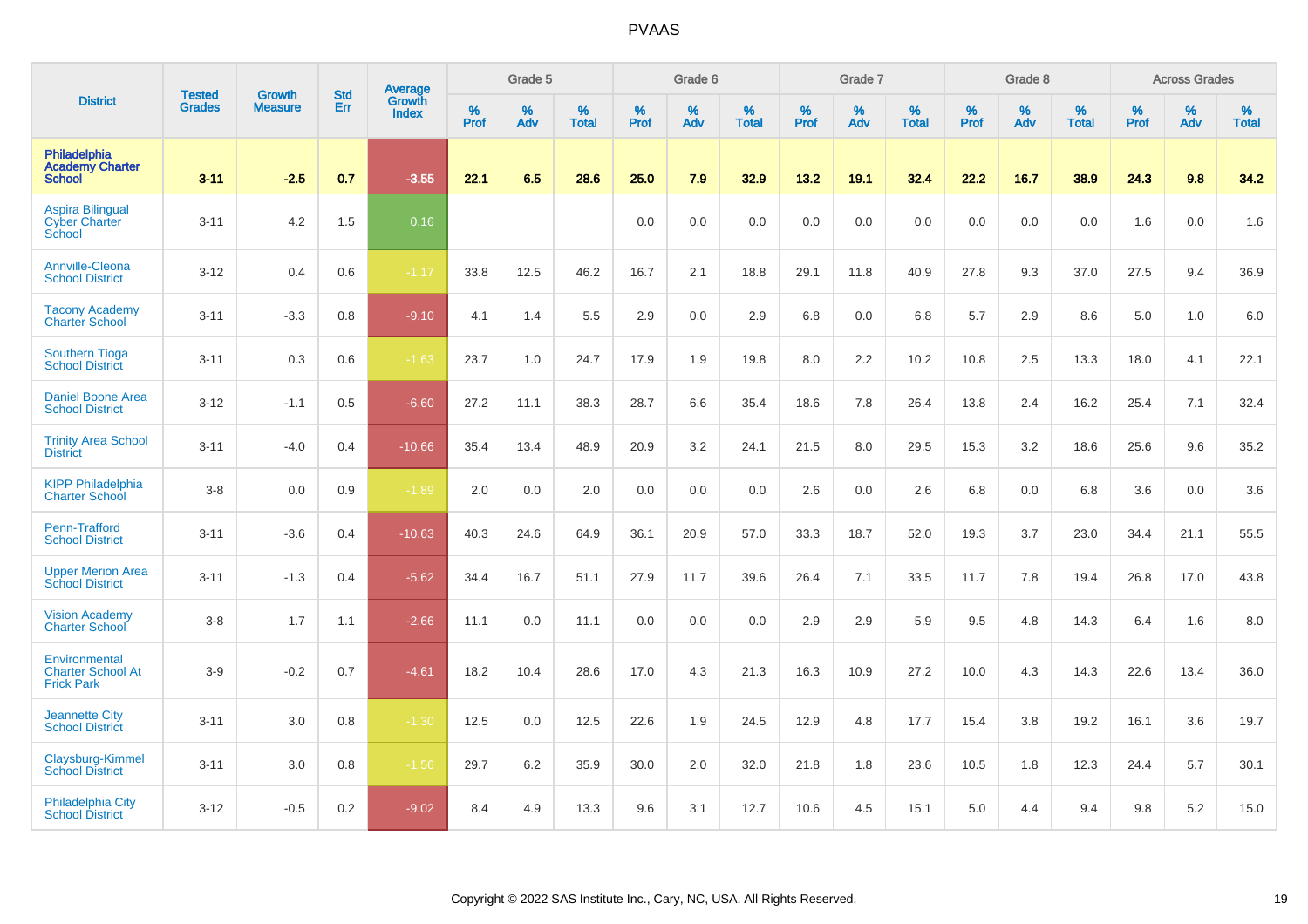|                                                          | <b>Tested</b> | <b>Growth</b>  | <b>Std</b> | Average                |      | Grade 5<br>%<br>%<br>%<br>Prof<br>Adv<br><b>Total</b> |      |           | Grade 6  |                   |           | Grade 7  |                   |           | Grade 8  |                   |           | <b>Across Grades</b> |                   |
|----------------------------------------------------------|---------------|----------------|------------|------------------------|------|-------------------------------------------------------|------|-----------|----------|-------------------|-----------|----------|-------------------|-----------|----------|-------------------|-----------|----------------------|-------------------|
| <b>District</b>                                          | <b>Grades</b> | <b>Measure</b> | Err        | Growth<br><b>Index</b> |      |                                                       |      | %<br>Prof | %<br>Adv | %<br><b>Total</b> | %<br>Prof | %<br>Adv | %<br><b>Total</b> | %<br>Prof | %<br>Adv | %<br><b>Total</b> | %<br>Prof | %<br>Adv             | %<br><b>Total</b> |
| Philadelphia<br><b>Academy Charter</b><br><b>School</b>  | $3 - 11$      | $-2.5$         | 0.7        | $-3.55$                | 22.1 | 6.5                                                   | 28.6 | 25.0      | 7.9      | 32.9              | 13.2      | 19.1     | 32.4              | 22.2      | 16.7     | 38.9              | 24.3      | 9.8                  | 34.2              |
| <b>Canton Area</b><br><b>School District</b>             | $3 - 11$      | $-0.5$         | 0.8        | $-3.78$                | 34.6 | 11.5                                                  | 46.2 | 32.3      | 3.2      | 35.5              | 9.1       | 1.8      | 10.9              | 4.8       | 0.0      | 4.8               | 23.4      | 6.2                  | 29.6              |
| Quakertown<br><b>Community School</b><br><b>District</b> | $3 - 12$      | $-0.7$         | 0.3        | $-4.36$                | 31.8 | 16.7                                                  | 48.5 | 31.0      | 7.5      | 38.4              | 17.8      | 8.4      | 26.2              | 21.0      | 9.1      | 30.1              | 26.2      | 12.7                 | 38.9              |
| <b>Dallastown Area</b><br><b>School District</b>         | $3 - 11$      | 0.6            | 0.3        | $-1.13$                | 25.8 | 13.0                                                  | 38.8 | 31.1      | 11.5     | 42.6              | 23.7      | 7.8      | 31.6              | 19.0      | 9.4      | 28.4              | 27.7      | 14.8                 | 42.4              |
| <b>Agora Cyber</b><br><b>Charter School</b>              | $3 - 11$      | $-0.3$         | 0.6        | $-3.35$                | 9.8  | 2.0                                                   | 11.8 | 7.8       | 0.7      | 8.5               | 6.2       | 2.1      | 8.3               | 3.3       | 1.3      | 4.6               | 9.7       | 2.4                  | 12.1              |
| <b>Young Scholars</b><br><b>Charter School</b>           | $6 - 8$       | 2.6            | 0.8        | 0.61                   |      |                                                       |      | 1.8       | 0.0      | 1.8               | 4.6       | 0.0      | 4.6               | 0.0       | 0.0      | 0.0               | 2.0       | 0.0                  | 2.0               |
| <b>Fairview School</b><br><b>District</b>                | $3 - 11$      | $-0.6$         | 0.5        | $-5.85$                | 31.8 | 12.7                                                  | 44.4 | 24.8      | 11.3     | 36.1              | 29.4      | 11.6     | 41.1              | 30.8      | 12.0     | 42.9              | 32.4      | 15.4                 | 47.7              |
| <b>Carlisle Area</b><br><b>School District</b>           | $3 - 11$      | 0.5            | 0.4        | $-2.01$                | 22.0 | 8.3                                                   | 30.3 | 20.5      | 3.3      | 23.8              | 18.9      | 7.6      | 26.5              | 11.6      | 5.6      | 17.1              | 21.3      | 7.2                  | 28.5              |
| <b>Freire Charter</b><br><b>School</b>                   | $5 - 11$      | 1.2            | 0.6        | $-3.49$                | 0.0  | 0.0                                                   | 0.0  | 1.5       | 0.0      | 1.5               | 3.0       | 0.0      | 3.0               | 7.6       | 0.0      | 7.6               | 3.3       | 0.0                  | 3.3               |
| <b>Bethlehem Area</b><br><b>School District</b>          | $3 - 11$      | 0.4            | 0.4        | $-2.32$                | 16.6 | 11.7                                                  | 28.3 | 13.0      | 2.9      | 15.9              | 14.3      | 5.3      | 19.6              | 9.9       | 3.9      | 13.8              | 18.1      | 8.8                  | 26.8              |
| <b>Slippery Rock Area</b><br><b>School District</b>      | $3 - 11$      | 1.4            | 0.5        | $-1.31$                | 37.0 | 20.5                                                  | 57.5 | 28.6      | 26.3     | 54.9              | 26.4      | 13.2     | 39.7              | 26.2      | 10.3     | 36.5              | 32.4      | 20.5                 | 53.0              |
| <b>Halifax Area</b><br><b>School District</b>            | $3 - 11$      | 0.1            | 0.7        | $-1.68$                | 26.8 | 14.1                                                  | 40.8 | 18.5      | 3.7      | 22.2              | 9.1       | 3.9      | 13.0              | 5.3       | 1.3      | 6.6               | 17.3      | 7.4                  | 24.8              |
| <b>Millersburg Area</b><br><b>School District</b>        | $3 - 11$      | $-2.3$         | 0.8        | $-6.01$                | 37.2 | 19.6                                                  | 56.9 | 15.1      | 3.8      | 18.9              | 18.8      | 1.6      | 20.3              | 8.1       | 1.6      | 9.7               | 23.6      | 9.2                  | 32.8              |
| <b>Central Fulton</b><br><b>School District</b>          | $3 - 11$      | $-0.7$         | 0.8        | $-3.78$                | 30.3 | 6.6                                                   | 36.8 | 15.9      | 1.4      | 17.4              | 13.0      | 14.5     | 27.5              | 12.7      | 14.6     | 27.3              | 24.6      | 8.3                  | 32.8              |
| <b>Bloomsburg Area</b><br><b>School District</b>         | $3 - 10$      | 1.2            | 0.6        | $-0.92$                | 25.0 | 13.0                                                  | 38.0 | 16.7      | 3.3      | 20.0              | 14.7      | 3.9      | 18.6              | 16.8      | 9.9      | 26.7              | 21.5      | 8.7                  | 30.2              |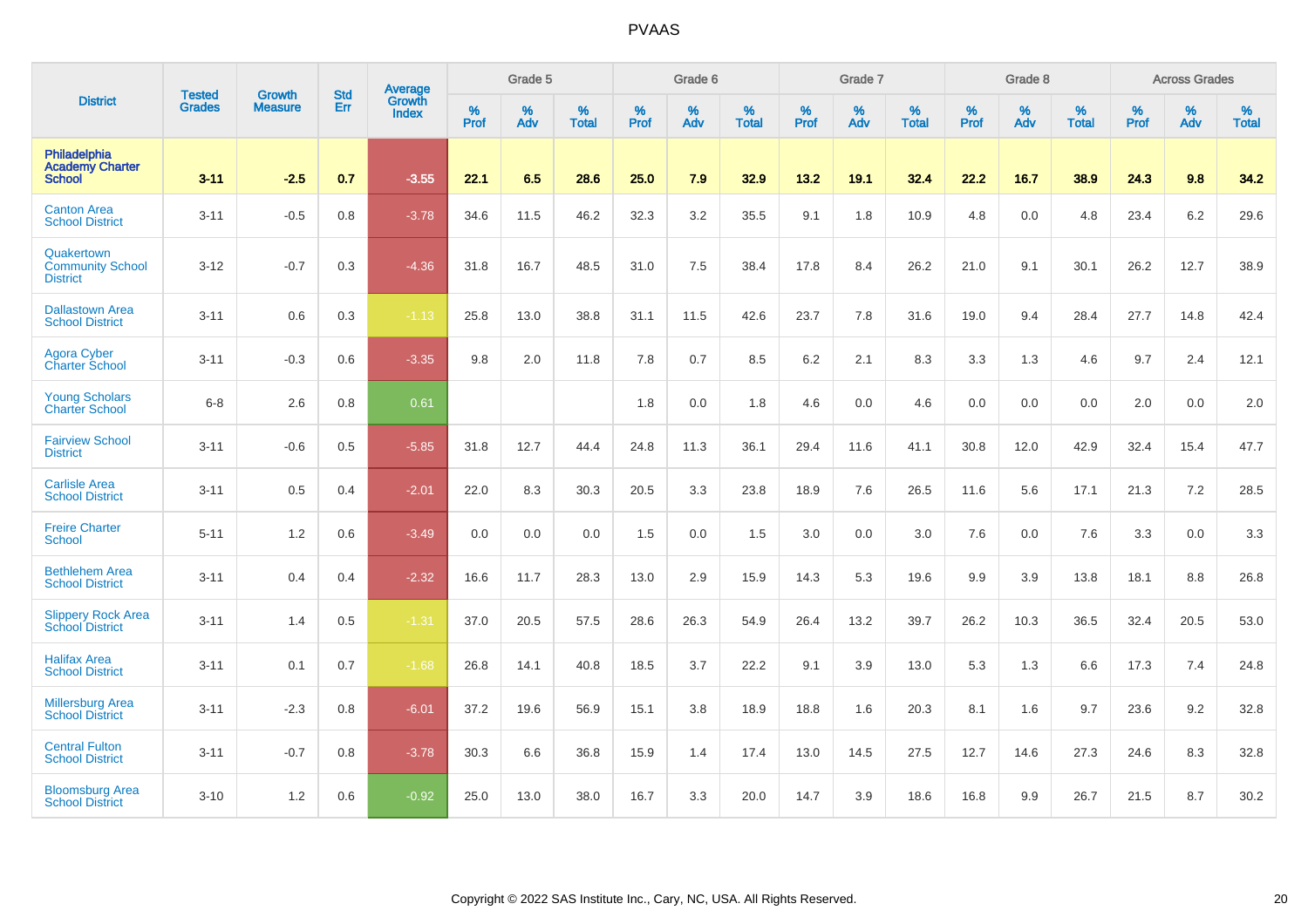|                                                                |                                |                                 | <b>Std</b> | Average                |           | Grade 5  |                      |           | Grade 6  |                   |           | Grade 7  |                   |           | Grade 8  |                   |           | <b>Across Grades</b> |                   |
|----------------------------------------------------------------|--------------------------------|---------------------------------|------------|------------------------|-----------|----------|----------------------|-----------|----------|-------------------|-----------|----------|-------------------|-----------|----------|-------------------|-----------|----------------------|-------------------|
| <b>District</b>                                                | <b>Tested</b><br><b>Grades</b> | <b>Growth</b><br><b>Measure</b> | Err        | Growth<br><b>Index</b> | %<br>Prof | %<br>Adv | $\%$<br><b>Total</b> | %<br>Prof | %<br>Adv | %<br><b>Total</b> | %<br>Prof | %<br>Adv | %<br><b>Total</b> | %<br>Prof | %<br>Adv | %<br><b>Total</b> | %<br>Prof | %<br>Adv             | %<br><b>Total</b> |
| Philadelphia<br><b>Academy Charter</b><br><b>School</b>        | $3 - 11$                       | $-2.5$                          | 0.7        | $-3.55$                | 22.1      | 6.5      | 28.6                 | 25.0      | 7.9      | 32.9              | 13.2      | 19.1     | 32.4              | 22.2      | 16.7     | 38.9              | 24.3      | 9.8                  | 34.2              |
| Chambersburg<br><b>Area School</b><br><b>District</b>          | $3 - 11$                       | $-1.4$                          | 0.3        | $-6.53$                | 20.2      | 6.3      | 26.5                 | 14.1      | 3.8      | 17.9              | 15.1      | 4.9      | 20.0              | 11.2      | 4.5      | 15.7              | 16.9      | 5.3                  | 22.3              |
| Southmoreland<br><b>School District</b>                        | $3 - 11$                       | $-3.6$                          | 0.6        | $-6.70$                | 12.6      | 4.2      | 16.8                 | 15.6      | 3.7      | 19.3              | 11.1      | 2.8      | 13.9              | 10.5      | 1.0      | 11.4              | 17.8      | 4.1                  | 21.9              |
| Lampeter-<br><b>Strasburg School</b><br><b>District</b>        | $3 - 12$                       | $-0.2$                          | 0.4        | $-5.76$                | 38.6      | 13.5     | 52.2                 | 32.4      | 4.9      | 37.2              | 36.0      | 7.1      | 43.2              | 22.6      | 10.6     | 33.2              | 34.5      | 12.8                 | 47.4              |
| Manchester<br><b>Academic Charter</b><br><b>School</b>         | $3-8$                          | 0.6                             | 1.1        | $-3.55$                | 3.6       | 0.0      | 3.6                  | 3.4       | 0.0      | 3.4               | 3.6       | 0.0      | 3.6               | 0.0       | 0.0      | 0.0               | 4.9       | 0.5                  | 5.4               |
| <b>Kutztown Area</b><br><b>School District</b>                 | $3 - 12$                       | $-1.4$                          | 0.8        | $-4.19$                | 40.3      | 11.9     | 52.2                 | 24.2      | 3.2      | 27.4              | 25.6      | 10.3     | 35.9              | 10.8      | 10.8     | 21.5              | 30.0      | 13.3                 | 43.3              |
| <b>South Butler</b><br><b>County School</b><br><b>District</b> | $3 - 10$                       | 0.6                             | 0.5        | $-1.47$                | 35.1      | 12.8     | 48.0                 | 22.9      | 5.0      | 27.9              | 21.2      | 11.4     | 32.6              | 13.3      | 1.6      | 14.8              | 27.0      | 11.2                 | 38.3              |
| <b>West Jefferson</b><br><b>Hills School District</b>          | $3 - 11$                       | $-1.1$                          | 0.4        | $-6.09$                | 35.0      | 17.5     | 52.5                 | 24.8      | 3.3      | 28.0              | 22.8      | 6.3      | 29.1              | 21.7      | 4.4      | 26.1              | 30.8      | 13.4                 | 44.3              |
| <b>Mahanoy Area</b><br><b>School District</b>                  | $3 - 10$                       | $-0.3$                          | 0.8        | $-2.23$                | 7.3       | 0.0      | 7.3                  | 4.0       | 0.0      | 4.0               | 7.7       | 0.0      | 7.7               | 4.6       | 0.0      | 4.6               | 10.4      | 0.8                  | 11.1              |
| <b>Richard Allen</b><br>Preparatory<br><b>Charter School</b>   | $5-8$                          | 0.8                             | 0.7        | $-3.21$                | 0.0       | 0.0      | 0.0                  | 1.0       | 0.0      | 1.0               | 1.8       | 0.9      | 2.7               | 0.9       | 0.0      | 0.9               | 1.1       | 0.3                  | 1.4               |
| <b>Universal Vare</b><br><b>Charter School</b>                 | $6-8$                          | 1.8                             | 1.3        | $-0.56$                |           |          |                      | 0.0       | 6.2      | 6.2               | 3.6       | 0.0      | 3.6               | 6.4       | 0.0      | 6.4               | 4.7       | 0.9                  | 5.7               |
| <b>Mastery Charter</b><br>School - Gratz<br>Campus             | $7 - 10$                       | 1.0                             | 1.4        | $-1.85$                |           |          |                      |           |          |                   | 6.2       | 0.0      | 6.2               | 2.4       | 0.0      | 2.4               | 4.1       | 0.0                  | 4.1               |
| <b>People For People</b><br><b>Charter School</b>              | $3 - 12$                       | $-1.1$                          | 1.0        | $-6.30$                | 0.0       | 0.0      | 0.0                  | 0.0       | 0.0      | 0.0               | 2.4       | 0.0      | 2.4               | 0.0       | 0.0      | 0.0               | 1.3       | 0.0                  | 1.3               |
| <b>Susquenita School</b><br><b>District</b>                    | $3 - 11$                       | 1.6                             | 0.6        | $-2.29$                | 23.8      | 15.6     | 39.3                 | 15.4      | 5.8      | 21.2              | 19.2      | 5.0      | 24.2              | 12.3      | 5.7      | 17.9              | 23.0      | 9.7                  | 32.7              |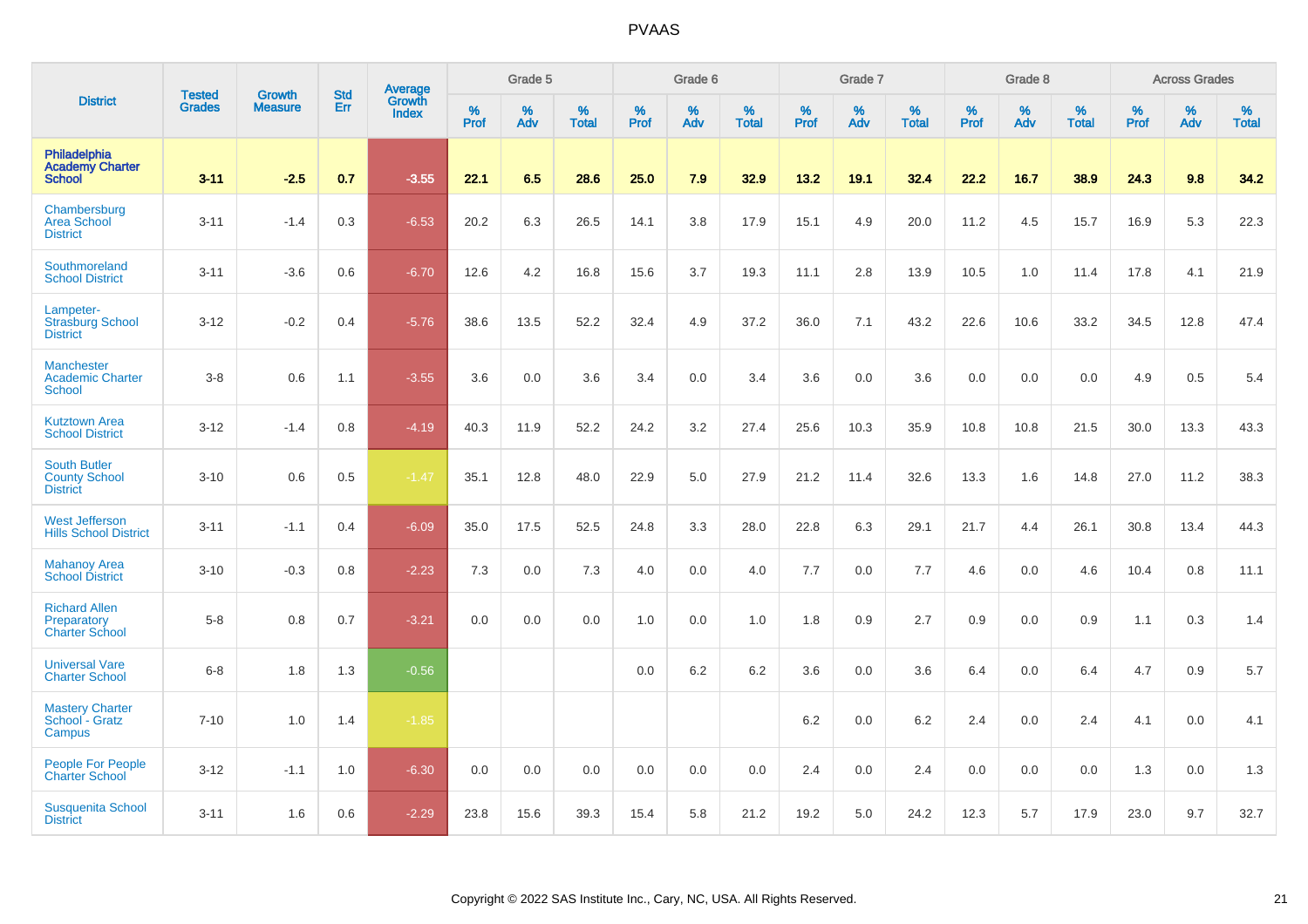|                                                                    |                                | <b>Growth</b>  | <b>Std</b> | Average                |              | Grade 5  |                   |           | Grade 6  |                   |           | Grade 7  |                   |           | Grade 8  |                   |           | <b>Across Grades</b> |                   |
|--------------------------------------------------------------------|--------------------------------|----------------|------------|------------------------|--------------|----------|-------------------|-----------|----------|-------------------|-----------|----------|-------------------|-----------|----------|-------------------|-----------|----------------------|-------------------|
| <b>District</b>                                                    | <b>Tested</b><br><b>Grades</b> | <b>Measure</b> | Err        | Growth<br><b>Index</b> | $\%$<br>Prof | %<br>Adv | %<br><b>Total</b> | %<br>Prof | %<br>Adv | %<br><b>Total</b> | %<br>Prof | %<br>Adv | %<br><b>Total</b> | %<br>Prof | %<br>Adv | %<br><b>Total</b> | %<br>Prof | %<br>Adv             | %<br><b>Total</b> |
| Philadelphia<br><b>Academy Charter</b><br><b>School</b>            | $3 - 11$                       | $-2.5$         | 0.7        | $-3.55$                | 22.1         | 6.5      | 28.6              | 25.0      | 7.9      | 32.9              | 13.2      | 19.1     | 32.4              | 22.2      | 16.7     | 38.9              | 24.3      | 9.8                  | 34.2              |
| <b>Blue Mountain</b><br><b>School District</b>                     | $3 - 10$                       | 0.1            | 0.5        | $-3.38$                | 33.3         | 19.2     | 52.6              | 24.3      | 0.6      | 24.8              | 16.3      | 10.1     | 26.4              | 20.3      | 6.1      | 26.4              | 27.5      | 11.1                 | 38.6              |
| <b>Schuylkill Valley</b><br><b>School District</b>                 | $3 - 11$                       | $-1.0$         | 0.5        | $-4.21$                | 24.8         | 8.5      | 33.3              | 25.6      | 5.8      | 31.4              | 15.3      | 9.9      | 25.2              | 8.2       | 2.7      | 10.9              | 21.3      | 7.6                  | 29.0              |
| <b>Northern Cambria</b><br><b>School District</b>                  | $3 - 11$                       | $-0.4$         | 0.8        | $-1.60$                | 16.4         | 3.6      | 20.0              | 3.8       | 0.0      | 3.8               | 19.6      | 1.8      | 21.4              | 18.2      | 1.5      | 19.7              | 17.9      | 3.6                  | 21.4              |
| <b>Glendale School</b><br><b>District</b>                          | $3 - 10$                       | 1.2            | 0.8        | $-4.52$                | 42.9         | 4.8      | 47.6              | 26.4      | 5.7      | 32.1              | 22.7      | 15.2     | 37.9              | 7.8       | 2.0      | 9.8               | 27.0      | 7.8                  | 34.8              |
| <b>Rochester Area</b><br><b>School District</b>                    | $3 - 11$                       | $-1.6$         | 0.9        | $-4.05$                | 27.1         | 6.2      | 33.3              | 24.5      | 3.8      | 28.3              | 2.0       | 0.0      | 2.0               | 15.4      | 0.0      | 15.4              | 20.6      | 7.5                  | 28.1              |
| <b>South Williamsport</b><br><b>Area School</b><br><b>District</b> | $3 - 10$                       | $-0.6$         | 0.6        | $-3.07$                | 20.4         | 1.1      | 21.5              | 25.8      | 4.5      | 30.3              | 15.5      | 2.4      | 17.9              | 15.1      | 0.0      | 15.1              | 20.2      | 2.8                  | 23.0              |
| <b>Tunkhannock Area</b><br><b>School District</b>                  | $3 - 11$                       | 1.2            | 0.5        | $-1.44$                | 19.8         | 8.8      | 28.7              | 22.7      | 2.3      | 25.0              | 12.6      | 5.5      | 18.1              | 14.7      | 1.4      | 16.1              | 18.1      | 5.2                  | 23.3              |
| <b>Clairton City</b><br><b>School District</b>                     | $3 - 11$                       | 0.5            | 0.8        | $-4.10$                | 6.1          | 2.0      | 8.2               | 1.5       | 0.0      | 1.5               | 1.6       | 0.0      | 1.6               | 0.0       | 0.0      | 0.0               | 3.5       | 0.3                  | 3.8               |
| <b>Hope For</b><br><b>Hyndman Charter</b><br>School                | $3 - 11$                       | 4.1            | 1.8        | $-0.16$                |              |          |                   | 6.2       | 0.0      | 6.2               | 8.3       | 8.3      | 16.7              | 0.0       | 0.0      | 0.0               | 9.9       | $1.2$                | 11.1              |
| <b>Plum Borough</b><br><b>School District</b>                      | $3 - 11$                       | $-3.1$         | 0.4        | $-9.26$                | 34.5         | 8.4      | 42.9              | 32.3      | 19.5     | 51.8              | 22.5      | 13.0     | 35.5              | 17.6      | 4.3      | 21.9              | 28.8      | 15.8                 | 44.6              |
| Penn Cambria<br><b>School District</b>                             | $3 - 11$                       | $-1.7$         | 0.6        | $-6.06$                | 23.8         | 1.8      | 25.7              | 20.6      | 2.0      | 22.6              | 12.3      | 0.0      | 12.3              | 11.8      | 1.6      | 13.4              | 18.9      | 3.5                  | 22.5              |
| <b>Propel Charter</b><br>School - Braddock<br><b>Hills</b>         | $3 - 11$                       | $-2.4$         | 0.8        | $-3.69$                | 1.8          | 1.8      | 3.5               | 1.7       | 0.0      | 1.7               | 0.0       | 0.0      | 0.0               | 2.9       | 0.0      | 2.9               | 1.9       | 0.6                  | $2.5\,$           |
| <b>Crestwood School</b><br><b>District</b>                         | $3 - 11$                       | $-2.8$         | 0.5        | $-9.42$                | 19.1         | 5.6      | 24.7              | 24.3      | 7.7      | 32.0              | 21.0      | 8.7      | 29.7              | 19.0      | 6.6      | 25.6              | 23.4      | 8.3                  | 31.7              |
| California Area<br><b>School District</b>                          | $3 - 10$                       | $-1.0$         | 0.8        | $-2.10$                | 27.3         | 5.4      | 32.7              | 13.8      | 0.0      | 13.8              | 24.6      | 1.8      | 26.3              | 20.4      | 5.6      | 25.9              | 22.4      | 4.3                  | 26.6              |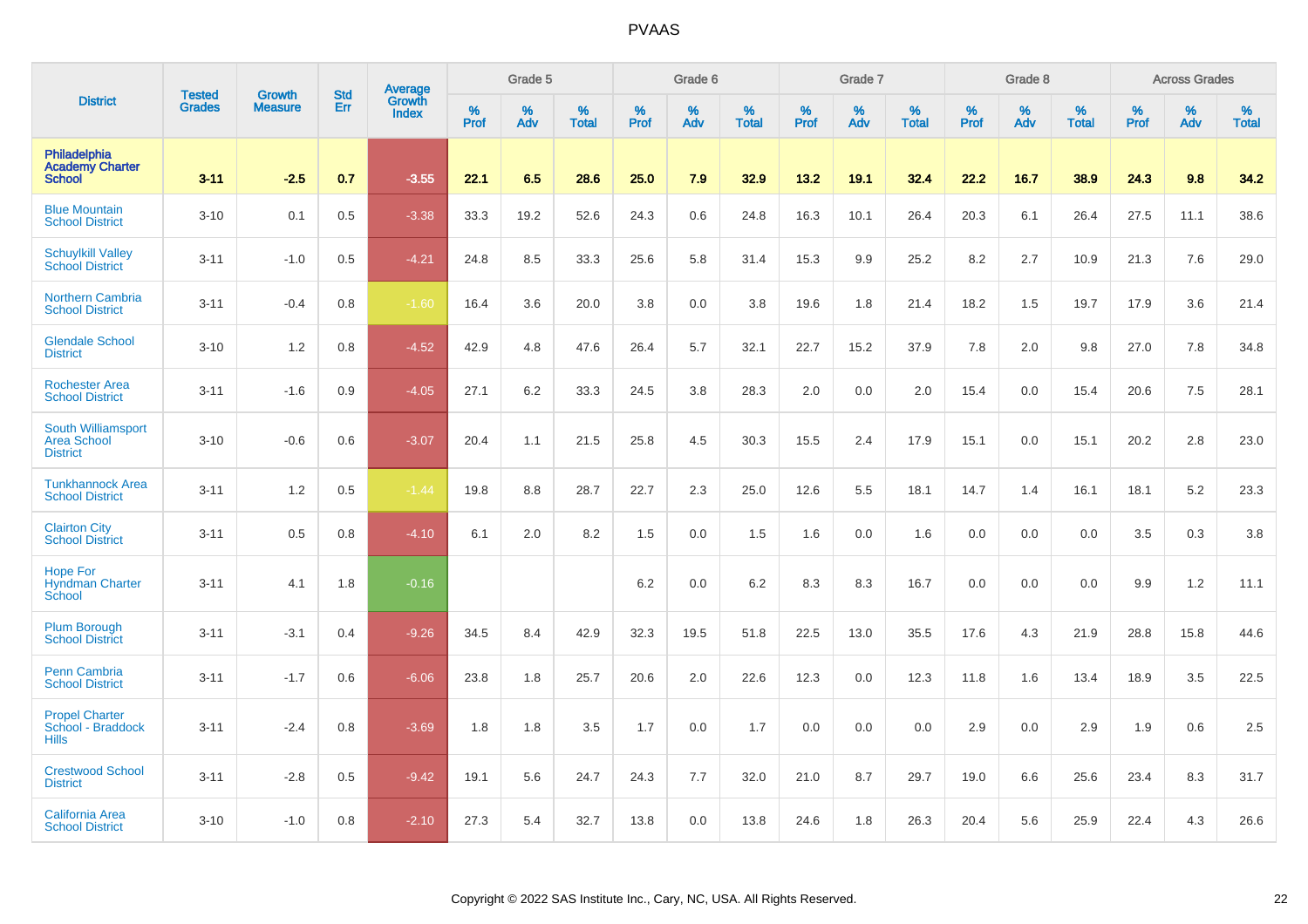|                                                                | <b>Tested</b> | <b>Growth</b>  | <b>Std</b> | <b>Average</b>                |           | Grade 5  |                   |           | Grade 6  |                   |           | Grade 7  |                   |           | Grade 8  |                   |           | <b>Across Grades</b> |                   |
|----------------------------------------------------------------|---------------|----------------|------------|-------------------------------|-----------|----------|-------------------|-----------|----------|-------------------|-----------|----------|-------------------|-----------|----------|-------------------|-----------|----------------------|-------------------|
| <b>District</b>                                                | <b>Grades</b> | <b>Measure</b> | Err        | <b>Growth</b><br><b>Index</b> | %<br>Prof | %<br>Adv | %<br><b>Total</b> | %<br>Prof | %<br>Adv | %<br><b>Total</b> | %<br>Prof | %<br>Adv | %<br><b>Total</b> | %<br>Prof | %<br>Adv | %<br><b>Total</b> | %<br>Prof | %<br>Adv             | %<br><b>Total</b> |
| <b>Philadelphia</b><br><b>Academy Charter</b><br><b>School</b> | $3 - 11$      | $-2.5$         | 0.7        | $-3.55$                       | 22.1      | 6.5      | 28.6              | 25.0      | 7.9      | 32.9              | 13.2      | 19.1     | 32.4              | 22.2      | 16.7     | 38.9              | 24.3      | 9.8                  | 34.2              |
| <b>Nazareth Area</b><br><b>School District</b>                 | $3 - 11$      | $-2.2$         | 0.4        | $-10.27$                      | 30.3      | 13.0     | 43.3              | 27.3      | 13.5     | 40.8              | 27.8      | 6.8      | 34.6              | 17.3      | 3.5      | 20.9              | 28.9      | 10.3                 | 39.2              |
| Northwestern<br><b>Lehigh School</b><br><b>District</b>        | $3 - 11$      | 0.6            | 0.5        | $-1.73$                       | 26.0      | 11.0     | 37.0              | 28.7      | 9.3      | 38.0              | 25.2      | 8.4      | 33.6              | 20.4      | 15.9     | 36.3              | 26.4      | 10.7                 | 37.2              |
| <b>Girard School</b><br><b>District</b>                        | $3 - 11$      | 0.0            | 0.6        | $-3.67$                       | 33.9      | 15.2     | 49.1              | 27.4      | 13.7     | 41.0              | 22.7      | 20.9     | 43.6              | 15.6      | 5.5      | 21.1              | 25.6      | 18.0                 | 43.6              |
| <b>Discovery Charter</b><br><b>School</b>                      | $3-8$         | 2.6            | 0.9        | $-0.94$                       | 8.5       | 2.1      | 10.6              | 0.0       | 0.0      | 0.0               | 6.6       | 1.6      | 8.2               | 5.4       | 0.0      | 5.4               | 5.2       | 1.1                  | 6.2               |
| <b>Shade-Central City</b><br><b>School District</b>            | $3 - 11$      | 1.4            | 1.4        | $-0.76$                       | 18.8      | 0.0      | 18.8              | 26.9      | 0.0      | 26.9              | 20.0      | 10.0     | 30.0              | 34.8      | 0.0      | 34.8              | 29.0      | 3.0                  | 32.1              |
| <b>North East School</b><br><b>District</b>                    | $3 - 11$      | 1.4            | 0.5        | $-0.19$                       | 33.3      | 9.4      | 42.7              | 23.1      | 9.7      | 32.8              | 26.4      | 9.3      | 35.7              | 31.4      | 13.1     | 44.5              | 29.8      | 12.1                 | 41.8              |
| Catasauqua Area<br><b>School District</b>                      | $3 - 12$      | 1.1            | 0.6        | $-0.56$                       | 12.0      | 5.4      | 17.4              | 22.7      | 4.0      | 26.7              | 9.8       | 4.9      | 14.7              | 8.9       | 3.3      | 12.2              | 15.4      | 4.4                  | 19.8              |
| Conemaugh<br><b>Township Area</b><br><b>School District</b>    | $3 - 12$      | $-1.5$         | 0.8        | $-2.45$                       | 51.6      | 22.6     | 74.2              | 23.0      | 16.4     | 39.3              | 29.2      | 20.8     | 50.0              | 28.8      | 5.5      | 34.2              | 34.8      | 23.6                 | 58.4              |
| <b>Moshannon Valley</b><br><b>School District</b>              | $3 - 10$      | 2.3            | 0.8        | $-0.10$                       | 19.6      | 13.0     | 32.6              | 14.8      | 18.5     | 33.3              | 21.0      | 4.8      | 25.8              | 16.9      | 6.2      | 23.1              | 19.9      | 8.5                  | 28.4              |
| Aliquippa School<br><b>District</b>                            | $3 - 11$      | 0.1            | 0.8        | $-2.35$                       | 1.5       | 0.0      | 1.5               | 0.0       | 1.6      | 1.6               | 6.9       | 0.0      | 6.9               | 0.0       | 0.0      | 0.0               | 2.0       | 0.5                  | 2.6               |
| <b>Windber Area</b><br><b>School District</b>                  | $3 - 11$      | $-1.8$         | 0.7        | $-3.60$                       | 28.8      | 20.0     | 48.8              | 20.9      | 9.0      | 29.8              | 14.7      | 9.3      | 24.0              | 28.6      | 13.1     | 41.7              | 24.4      | 15.1                 | 39.6              |
| <b>Harmony Area</b><br><b>School District</b>                  | $3 - 10$      | 0.9            | 1.7        | $-2.77$                       | 31.2      | 6.2      | 37.5              | 41.7      | 4.2      | 45.8              | 0.0       | 0.0      | 0.0               |           |          |                   | 27.4      | 7.4                  | 34.7              |
| <b>Bermudian Springs</b><br><b>School District</b>             | $3 - 11$      | 0.4            | 0.6        | $-1.69$                       | 22.1      | 12.4     | 34.5              | 17.5      | 3.9      | 21.4              | 20.5      | 5.1      | 25.6              | 11.1      | 4.3      | 15.4              | 19.0      | 9.1                  | 28.1              |
| <b>Laboratory Charter</b><br><b>School</b>                     | $3 - 8$       | $-0.7$         | 1.1        | $-3.42$                       | 3.2       | 0.0      | 3.2               | 2.3       | 0.0      | 2.3               | 6.4       | 0.0      | 6.4               | 5.0       | 0.0      | 5.0               | 5.3       | 0.0                  | 5.3               |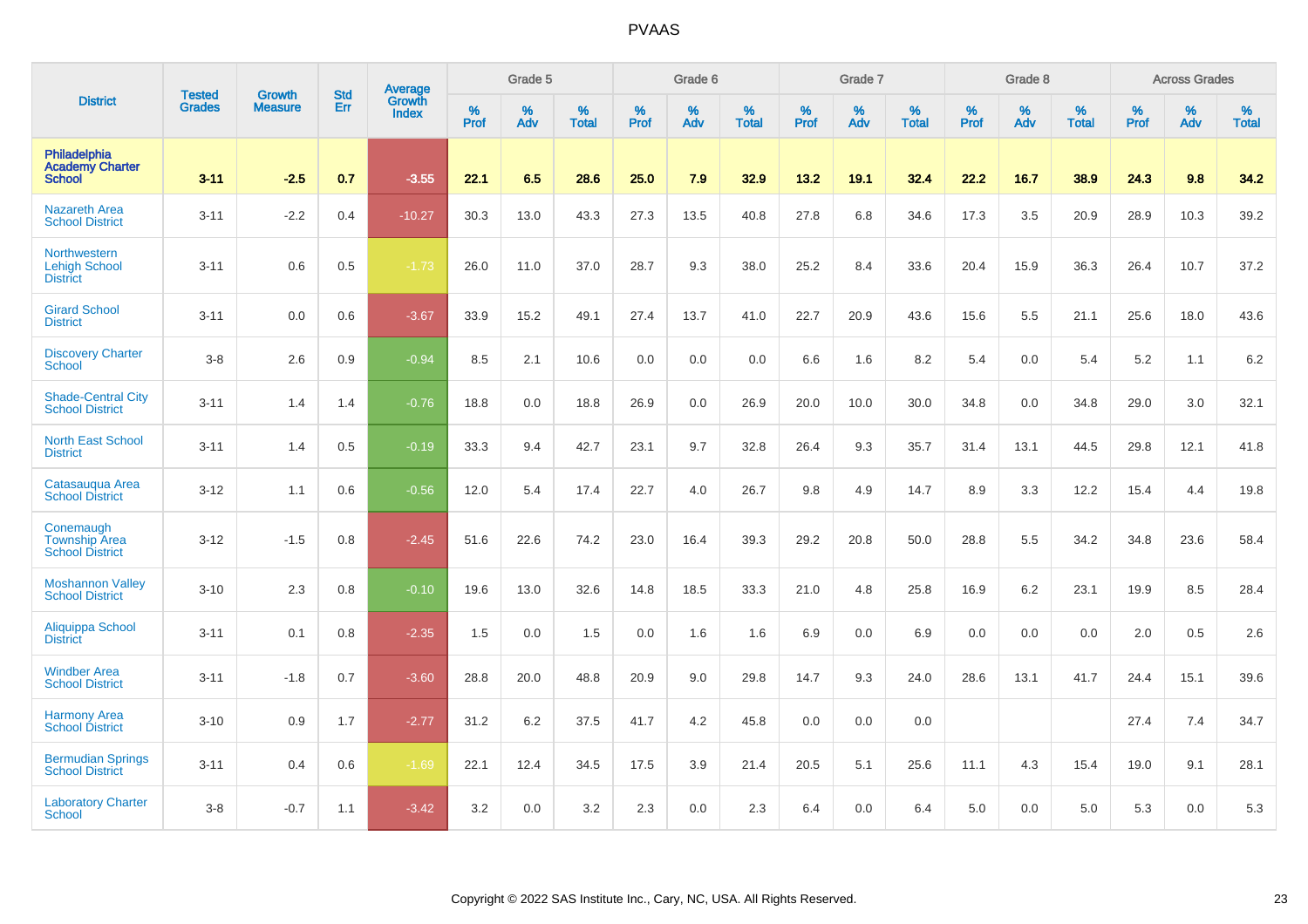|                                                                                       |                                |                                 | <b>Std</b> | Average                       |           | Grade 5  |                   |           | Grade 6  |                   |           | Grade 7  |                   |           | Grade 8  |                   |           | <b>Across Grades</b> |                   |
|---------------------------------------------------------------------------------------|--------------------------------|---------------------------------|------------|-------------------------------|-----------|----------|-------------------|-----------|----------|-------------------|-----------|----------|-------------------|-----------|----------|-------------------|-----------|----------------------|-------------------|
| <b>District</b>                                                                       | <b>Tested</b><br><b>Grades</b> | <b>Growth</b><br><b>Measure</b> | Err        | <b>Growth</b><br><b>Index</b> | %<br>Prof | %<br>Adv | %<br><b>Total</b> | %<br>Prof | %<br>Adv | %<br><b>Total</b> | %<br>Prof | %<br>Adv | %<br><b>Total</b> | %<br>Prof | %<br>Adv | %<br><b>Total</b> | %<br>Prof | %<br>Adv             | %<br><b>Total</b> |
| Philadelphia<br><b>Academy Charter</b><br><b>School</b>                               | $3 - 11$                       | $-2.5$                          | 0.7        | $-3.55$                       | 22.1      | 6.5      | 28.6              | 25.0      | 7.9      | 32.9              | 13.2      | 19.1     | 32.4              | 22.2      | 16.7     | 38.9              | 24.3      | 9.8                  | 34.2              |
| <b>Pleasant Valley</b><br><b>School District</b>                                      | $3 - 11$                       | $-2.3$                          | 0.4        | $-9.44$                       | 20.4      | 6.2      | 26.6              | 17.4      | 2.3      | 19.7              | 23.2      | 3.5      | 26.8              | 8.3       | 3.2      | 11.5              | 20.4      | 5.0                  | 25.4              |
| Gettysburg<br><b>Montessori Charter</b><br><b>School</b>                              | $3-6$                          | 5.4                             | 1.9        | 1.71                          | 19.0      | 19.0     | 38.1              | 11.1      | 0.0      | 11.1              |           |          |                   |           |          |                   | 19.2      | 9.6                  | 28.7              |
| <b>South Middleton</b><br><b>School District</b>                                      | $3 - 11$                       | $-1.1$                          | 0.5        | $-5.70$                       | 28.8      | 22.7     | 51.5              | 23.8      | 4.0      | 27.8              | 20.7      | 7.1      | 27.8              | 16.8      | 9.2      | 26.0              | 25.9      | 15.1                 | 41.0              |
| <b>Northwest Area</b><br><b>School District</b>                                       | $3 - 10$                       | 0.9                             | 0.8        | $-2.36$                       | 17.3      | 1.9      | 19.2              | 19.3      | 3.5      | 22.8              | 7.3       | 1.8      | 9.1               | 5.4       | 0.0      | 5.4               | 13.2      | 1.5                  | 14.8              |
| <b>Central Valley</b><br><b>School District</b>                                       | $3 - 10$                       | $-3.2$                          | 0.5        | $-8.54$                       | 24.6      | 4.9      | 29.6              | 22.1      | 2.2      | 24.3              | 20.3      | 7.2      | 27.4              | 20.4      | 8.0      | 28.5              | 26.6      | 9.0                  | 35.6              |
| <b>Alliance For</b><br><b>Progress Charter</b><br>School                              | $3 - 8$                        | $-5.0$                          | 1.1        | $-6.69$                       | 0.0       | 0.0      | 0.0               | 0.0       | 0.0      | 0.0               | 0.0       | 0.0      | 0.0               | $0.0\,$   | 0.0      | 0.0               | 0.6       | 0.0                  | $0.6\,$           |
| <b>Chester-Upland</b><br><b>School District</b>                                       | $3 - 11$                       | 0.1                             | 0.7        | $-1.90$                       | 3.7       | 0.0      | 3.7               | 2.6       | 1.3      | 3.9               | 0.0       | 0.0      | 0.0               | 0.0       | 0.0      | 0.0               | 3.1       | 0.4                  | 3.4               |
| <b>Elizabeth Forward</b><br><b>School District</b>                                    | $3 - 11$                       | $-1.6$                          | 0.5        | $-4.30$                       | 29.4      | 11.4     | 40.8              | 29.6      | 10.5     | 40.1              | 21.6      | 5.2      | 26.8              | 16.8      | 2.9      | 19.6              | 27.0      | 11.3                 | 38.3              |
| <b>Conrad Weiser</b><br><b>Area School</b><br><b>District</b>                         | $3 - 11$                       | $-1.9$                          | 0.5        | $-10.80$                      | 15.3      | 1.8      | 17.2              | 18.5      | 2.6      | 21.2              | 15.6      | 1.6      | 17.2              | 9.4       | 3.0      | 12.3              | 17.9      | 5.0                  | 23.0              |
| <b>Fannett-Metal</b><br><b>School District</b>                                        | $3 - 11$                       | $-2.4$                          | 1.0        | $-3.22$                       | 17.2      | 6.9      | 24.1              | 10.3      | 0.0      | 10.3              | 9.4       | 0.0      | 9.4               | 8.9       | 2.2      | 11.1              | 15.5      | 5.8                  | 21.3              |
| Widener<br>Partnership<br><b>Charter School</b>                                       | $3 - 7$                        | 2.8                             | 1.0        | $-0.33$                       | 0.0       | 0.0      | 0.0               | 2.5       | 0.0      | 2.5               | 0.0       | 2.3      | 2.3               |           |          |                   | 1.4       | $0.5\,$              | 1.9               |
| <b>Midland Borough</b><br><b>School District</b>                                      | $3 - 8$                        | 2.3                             | 1.3        | $-0.49$                       | 10.3      | 6.9      | 17.2              | 13.6      | 0.0      | 13.6              | 14.3      | 0.0      | 14.3              | 9.5       | 4.8      | 14.3              | 15.7      | 2.9                  | 18.6              |
| <b>West Philadelphia</b><br>Achievement<br><b>Charter</b><br><b>Elementary School</b> | $3-5$                          | 4.2                             | 1.6        | 2.63                          | 6.7       | 0.0      | 6.7               |           |          |                   |           |          |                   |           |          |                   | 2.8       | 0.5                  | $3.2\,$           |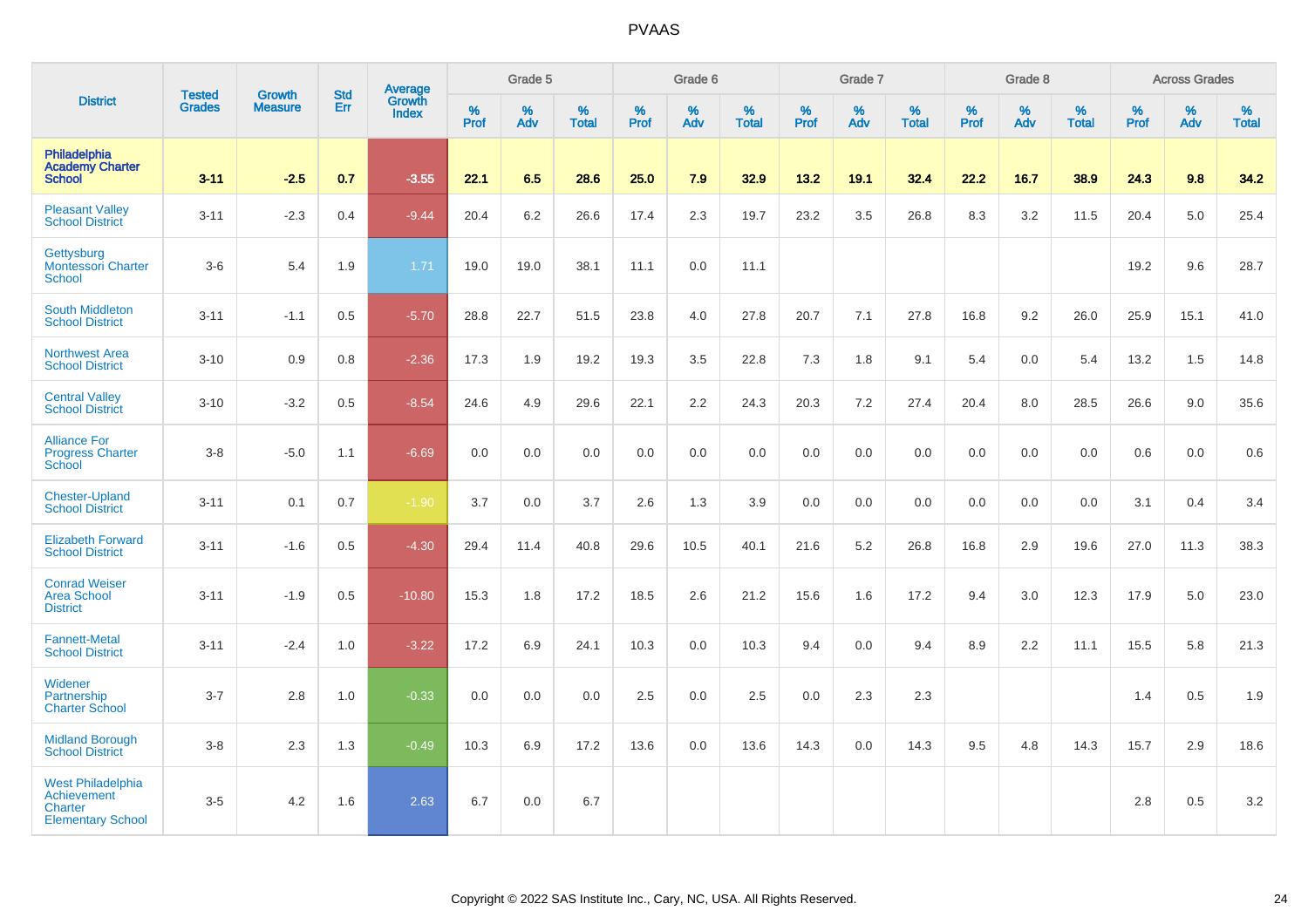|                                                                  |                                | <b>Growth</b>  | <b>Std</b> | Average         |           | Grade 5  |                   |           | Grade 6  |                   |              | Grade 7  |                   |           | Grade 8  |                   |              | <b>Across Grades</b> |                   |
|------------------------------------------------------------------|--------------------------------|----------------|------------|-----------------|-----------|----------|-------------------|-----------|----------|-------------------|--------------|----------|-------------------|-----------|----------|-------------------|--------------|----------------------|-------------------|
| <b>District</b>                                                  | <b>Tested</b><br><b>Grades</b> | <b>Measure</b> | Err        | Growth<br>Index | %<br>Prof | %<br>Adv | %<br><b>Total</b> | %<br>Prof | %<br>Adv | %<br><b>Total</b> | $\%$<br>Prof | %<br>Adv | %<br><b>Total</b> | %<br>Prof | %<br>Adv | %<br><b>Total</b> | $\%$<br>Prof | %<br>Adv             | %<br><b>Total</b> |
| Philadelphia<br><b>Academy Charter</b><br><b>School</b>          | $3 - 11$                       | $-2.5$         | 0.7        | $-3.55$         | 22.1      | 6.5      | 28.6              | 25.0      | 7.9      | 32.9              | 13.2         | 19.1     | 32.4              | 22.2      | 16.7     | 38.9              | 24.3         | 9.8                  | 34.2              |
| <b>New Castle Area</b><br><b>School District</b>                 | $3 - 12$                       | $-0.5$         | 0.4        | $-2.66$         | 4.3       | 0.5      | 4.8               | 3.3       | 1.9      | 5.2               | 7.7          | 1.4      | 9.1               | 3.3       | 0.9      | 4.2               | 4.4          | 1.1                  | 5.5               |
| <b>Methacton School</b><br><b>District</b>                       | $3 - 11$                       | $-1.5$         | 0.3        | $-4.40$         | 30.5      | 14.2     | 44.7              | 28.2      | 9.9      | 38.1              | 27.0         | 11.2     | 38.2              | 20.1      | 12.5     | 32.6              | 30.9         | 13.6                 | 44.5              |
| <b>Schuylkill Haven</b><br><b>Area School</b><br><b>District</b> | $3 - 11$                       | $-3.0$         | 0.7        | $-5.89$         | 11.9      | 1.2      | 13.1              | 4.9       | 1.2      | 6.2               | 20.0         | 4.2      | 24.2              | 5.8       | 0.0      | 5.8               | 17.6         | 5.5                  | 23.1              |
| <b>Greater Johnstown</b><br><b>School District</b>               | $3 - 11$                       | $-1.7$         | 0.5        | $-3.81$         | 5.9       | 0.7      | 6.6               | 4.8       | 0.0      | 4.8               | 7.4          | 0.0      | 7.4               | 0.6       | 0.6      | 1.3               | 6.8          | 1.2                  | 8.0               |
| <b>Upper Dublin</b><br><b>School District</b>                    | $3 - 12$                       | 0.6            | 0.4        | $-2.62$         | 41.8      | 29.3     | 71.1              | 38.5      | 24.8     | 63.3              | 30.8         | 29.7     | 60.5              | 24.1      | 14.8     | 38.9              | 35.7         | 29.8                 | 65.5              |
| <b>Mcguffey School</b><br><b>District</b>                        | $3 - 11$                       | $-2.0$         | 0.6        | $-5.05$         | 25.9      | 2.8      | 28.7              | 13.7      | 2.0      | 15.7              | 4.7          | 0.0      | 4.7               | 5.6       | 3.2      | 8.9               | 17.6         | 5.0                  | 22.6              |
| Keystone<br><b>Academy Charter</b><br>School                     | $3-8$                          | 0.8            | 0.8        | $-0.44$         | 12.3      | 5.3      | 17.5              | 9.7       | 4.8      | 14.5              | 12.3         | 1.8      | 14.0              | 6.8       | 1.7      | 8.5               | 12.4         | 2.8                  | 15.1              |
| Cornwall-Lebanon<br><b>School District</b>                       | $3 - 11$                       | $-0.5$         | 0.3        | $-4.20$         | 31.1      | 9.0      | 40.1              | 18.2      | 6.2      | 24.4              | 16.1         | 4.9      | 21.0              | 16.4      | 9.4      | 25.8              | 23.1         | 8.6                  | 31.8              |
| <b>Solanco School</b><br><b>District</b>                         | $3 - 11$                       | 0.3            | 0.4        | $-1.18$         | 21.5      | 5.0      | 26.5              | 12.6      | 5.6      | 18.1              | 17.0         | 7.4      | 24.4              | 11.9      | 2.9      | 14.8              | 20.0         | 7.2                  | 27.1              |
| <b>Central Greene</b><br><b>School District</b>                  | $3 - 11$                       | $-1.8$         | 0.6        | $-5.63$         | 16.5      | 2.9      | 19.4              | 17.1      | 0.0      | 17.1              | 11.7         | 5.8      | 17.5              | 9.3       | 0.9      | 10.2              | 14.7         | 3.7                  | 18.4              |
| <b>Frederick Douglass</b><br><b>Mastery Charter</b><br>School    | $3-8$                          | $-1.0$         | 1.2        | $-1.85$         | 4.8       | 0.0      | 4.8               | 0.0       | 0.0      | 0.0               | 0.0          | 0.0      | 0.0               | 3.4       | 3.4      | 6.9               | 1.5          | 0.8                  | 2.3               |
| <b>Frazier School</b><br><b>District</b>                         | $3 - 11$                       | $-2.4$         | 0.8        | $-4.08$         | 7.8       | 0.0      | 7.8               | 17.5      | 2.5      | 20.0              | 15.1         | 10.5     | 25.6              | 3.9       | 0.0      | 3.9               | 16.1         | 4.2                  | 20.3              |
| <b>Oswayo Valley</b><br><b>School District</b>                   | $3-12$                         | 0.2            | 1.1        | $-1.32$         | 27.6      | 20.7     | 48.3              | 25.9      | 7.4      | 33.3              | 25.9         | 11.1     | 37.0              | 25.8      | 16.1     | 41.9              | 30.6         | 20.6                 | 51.2              |
| Rockwood Area<br><b>School District</b>                          | $3 - 11$                       | $-2.1$         | 0.9        | $-5.10$         | 34.2      | 12.2     | 46.3              | 16.7      | 21.4     | 38.1              | 15.6         | 2.2      | 17.8              | 12.7      | 7.9      | 20.6              | 19.1         | 9.4                  | 28.5              |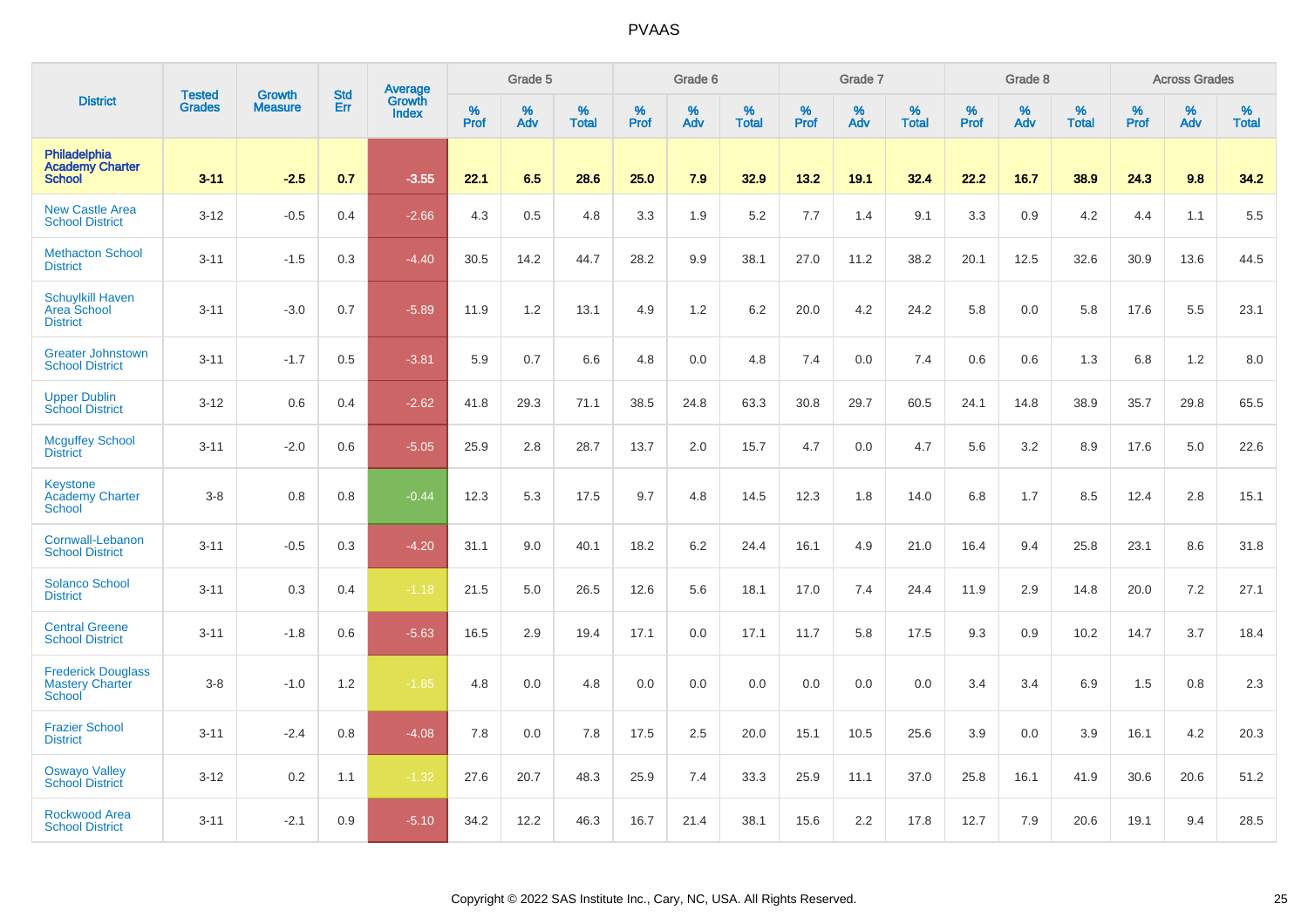|                                                                        |                                | <b>Growth</b>  | <b>Std</b> | Average                |           | Grade 5  |                   |           | Grade 6  |                   |           | Grade 7  |                   |           | Grade 8  |                   |           | <b>Across Grades</b> |                   |
|------------------------------------------------------------------------|--------------------------------|----------------|------------|------------------------|-----------|----------|-------------------|-----------|----------|-------------------|-----------|----------|-------------------|-----------|----------|-------------------|-----------|----------------------|-------------------|
| <b>District</b>                                                        | <b>Tested</b><br><b>Grades</b> | <b>Measure</b> | Err        | Growth<br><b>Index</b> | %<br>Prof | %<br>Adv | %<br><b>Total</b> | %<br>Prof | %<br>Adv | %<br><b>Total</b> | %<br>Prof | %<br>Adv | %<br><b>Total</b> | %<br>Prof | %<br>Adv | %<br><b>Total</b> | %<br>Prof | %<br>Adv             | %<br><b>Total</b> |
| Philadelphia<br><b>Academy Charter</b><br><b>School</b>                | $3 - 11$                       | $-2.5$         | 0.7        | $-3.55$                | 22.1      | 6.5      | 28.6              | 25.0      | 7.9      | 32.9              | 13.2      | 19.1     | 32.4              | 22.2      | 16.7     | 38.9              | 24.3      | 9.8                  | 34.2              |
| Southwest<br>Leadership<br><b>Academy Charter</b><br><b>School</b>     | $3-8$                          | 0.7            | 1.0        | $-1.34$                | 2.2       | 0.0      | 2.2               | 2.9       | 0.0      | 2.9               | 5.1       | 0.0      | 5.1               | $0.0\,$   | 0.0      | 0.0               | 5.7       | 1.5                  | 7.2               |
| <b>Colonial School</b><br><b>District</b>                              | $3 - 11$                       | $-0.9$         | 0.3        | $-7.11$                | 32.7      | 27.3     | 60.0              | 35.6      | 15.3     | 50.9              | 29.4      | 16.8     | 46.2              | 21.2      | 15.0     | 36.2              | 31.5      | 21.3                 | 52.8              |
| <b>Avella Area School</b><br><b>District</b>                           | $3 - 12$                       | 1.2            | 1.0        | $-1.95$                | 17.1      | 2.4      | 19.5              | 36.4      | 6.1      | 42.4              | 17.1      | 2.9      | 20.0              | 21.4      | 10.7     | 32.1              | 22.4      | 9.4                  | 31.8              |
| <b>Great Valley</b><br><b>School District</b>                          | $3 - 11$                       | 0.1            | 0.4        | $-3.68$                | 31.0      | 24.2     | 55.2              | 38.1      | 8.6      | 46.6              | 26.8      | 17.2     | 44.1              | 26.4      | 17.4     | 43.8              | 31.1      | 20.1                 | 51.2              |
| <b>Centre Learning</b><br>Community<br><b>Charter School</b>           | $5-8$                          | 4.9            | 2.0        | 1.22                   |           |          |                   |           |          |                   | 25.0      | 12.5     | 37.5              | 0.0       | 17.6     | 17.6              | 24.1      | 18.5                 | 42.6              |
| <b>Charleroi School</b><br><b>District</b>                             | $3 - 11$                       | $-4.8$         | 0.6        | $-7.70$                | 10.8      | 1.0      | 11.8              | 13.1      | 0.0      | 13.1              | 8.5       | 3.8      | 12.3              | 11.6      | 1.0      | 12.6              | 12.5      | 2.4                  | 14.9              |
| Allegheny-Clarion<br><b>Valley School</b><br><b>District</b>           | $3 - 10$                       | 0.1            | 0.9        | $-1.36$                | 19.5      | 7.3      | 26.8              | 14.6      | 1.8      | 16.4              | 4.8       | 0.0      | 4.8               | 8.6       | 0.0      | 8.6               | 14.2      | 8.1                  | 22.3              |
| <b>Mercer Area</b><br><b>School District</b>                           | $3 - 11$                       | $-1.2$         | 0.7        | $-3.92$                | 32.8      | 15.5     | 48.3              | 35.3      | 8.8      | 44.1              | 25.0      | 11.8     | 36.8              | 18.7      | 4.0      | 22.7              | 29.0      | 12.7                 | 41.7              |
| <b>Mastery Charter</b><br>School - Harrity<br>Campus                   | $3-8$                          | $-0.7$         | 1.1        | $-3.24$                | 4.6       | 4.6      | 9.1               | 2.3       | 0.0      | 2.3               | $0.0\,$   | 0.0      | 0.0               | 3.1       | 0.0      | 3.1               | 5.5       | 1.0                  | 6.5               |
| <b>Tussey Mountain</b><br><b>School District</b>                       | $3 - 12$                       | 0.2            | 0.7        | $-4.06$                | 20.7      | 1.7      | 22.4              | 12.4      | 0.0      | 12.4              | 11.3      | 3.2      | 14.5              | 12.5      | 1.4      | 13.9              | 16.3      | 5.5                  | 21.8              |
| <b>Highlands School</b><br><b>District</b>                             | $3 - 11$                       | 0.4            | 0.5        | $-3.29$                | 20.4      | 4.6      | 25.0              | 16.6      | 1.4      | 17.9              | 28.5      | 4.9      | 33.3              | 13.2      | 8.6      | 21.8              | 20.4      | 5.9                  | 26.3              |
| <b>Young Scholars Of</b><br><b>Central PA Charter</b><br><b>School</b> | $3-8$                          | 1.7            | 1.2        | $-0.29$                | 31.8      | 9.1      | 40.9              | 8.0       | 4.0      | 12.0              | 28.6      | 14.3     | 42.9              | 0.0       | 0.0      | 0.0               | 21.7      | 11.1                 | 32.8              |
| <b>Sharpsville Area</b><br><b>School District</b>                      | $3 - 11$                       | $-2.3$         | 0.8        | $-4.59$                | 29.0      | 9.7      | 38.7              | 16.4      | 1.5      | 17.9              | 21.9      | 3.1      | 25.0              | 20.0      | 7.1      | 27.1              | 27.3      | 8.8                  | 36.1              |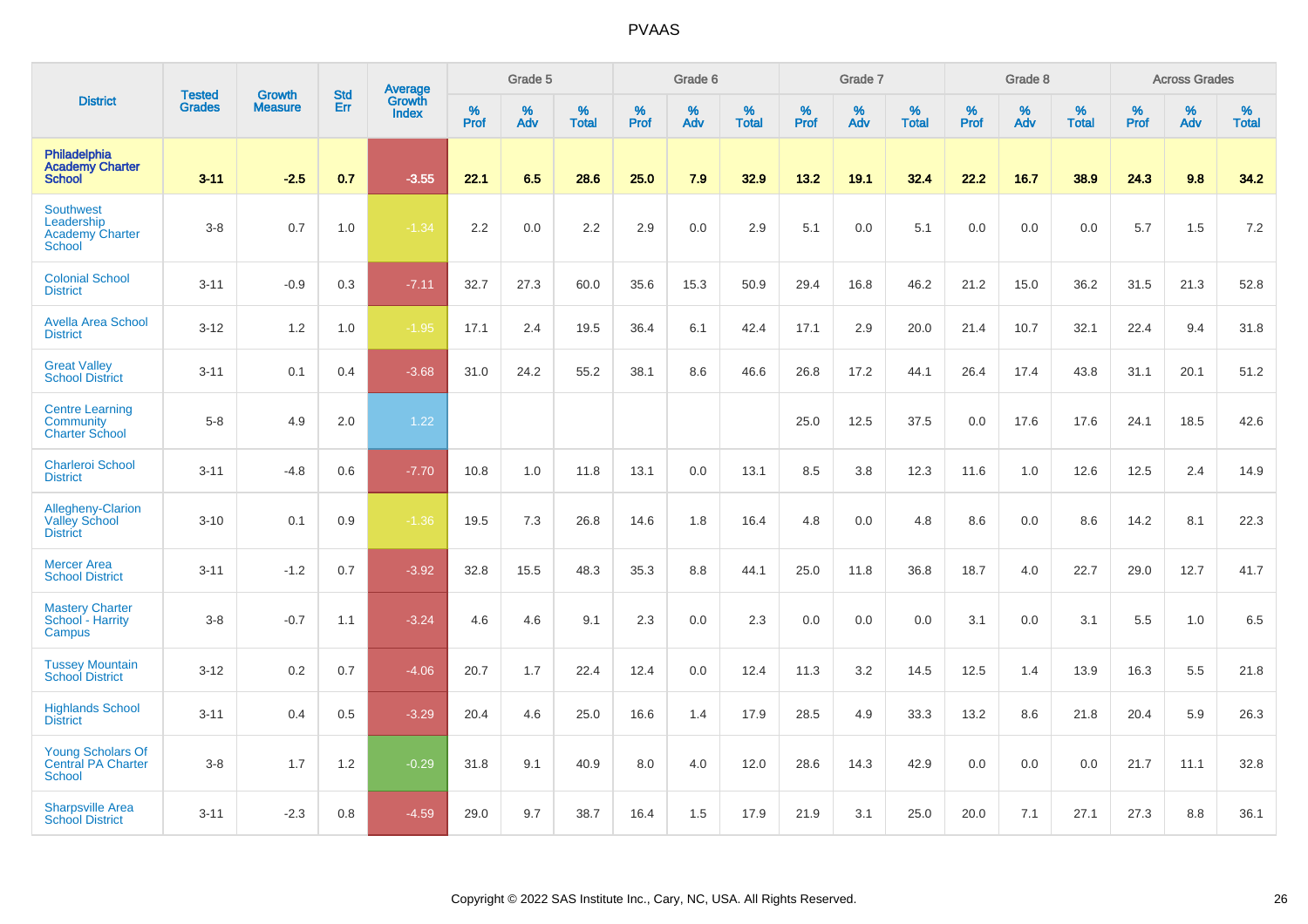|                                                               |                                | <b>Growth</b>  | <b>Std</b> | Average                |              | Grade 5  |                   |           | Grade 6  |                   |           | Grade 7  |                   |           | Grade 8  |                   |           | <b>Across Grades</b> |                   |
|---------------------------------------------------------------|--------------------------------|----------------|------------|------------------------|--------------|----------|-------------------|-----------|----------|-------------------|-----------|----------|-------------------|-----------|----------|-------------------|-----------|----------------------|-------------------|
| <b>District</b>                                               | <b>Tested</b><br><b>Grades</b> | <b>Measure</b> | Err        | Growth<br><b>Index</b> | $\%$<br>Prof | %<br>Adv | %<br><b>Total</b> | %<br>Prof | %<br>Adv | %<br><b>Total</b> | %<br>Prof | %<br>Adv | %<br><b>Total</b> | %<br>Prof | %<br>Adv | %<br><b>Total</b> | %<br>Prof | %<br>Adv             | %<br><b>Total</b> |
| Philadelphia<br><b>Academy Charter</b><br><b>School</b>       | $3 - 11$                       | $-2.5$         | 0.7        | $-3.55$                | 22.1         | 6.5      | 28.6              | 25.0      | 7.9      | 32.9              | 13.2      | 19.1     | 32.4              | 22.2      | 16.7     | 38.9              | 24.3      | 9.8                  | 34.2              |
| <b>Oley Valley School</b><br><b>District</b>                  | $3 - 11$                       | 0.7            | 0.6        | $-0.24$                | 19.8         | 5.0      | 24.8              | 30.8      | 11.2     | 42.1              | 19.0      | 7.8      | 26.7              | 12.8      | 2.3      | 15.1              | 25.2      | 6.6                  | 31.8              |
| <b>Green Woods</b><br><b>Charter School</b>                   | $3-8$                          | $-0.3$         | 0.8        | $-5.05$                | 16.7         | 3.3      | 20.0              | 27.1      | 11.9     | 39.0              | 16.1      | 5.4      | 21.4              | 17.3      | 3.8      | 21.2              | 21.3      | 8.3                  | 29.6              |
| <b>New Foundations</b><br><b>Charter School</b>               | $3 - 11$                       | $-1.5$         | 0.7        | $-4.08$                | 18.5         | 5.6      | 24.1              | 6.4       | 0.0      | 6.4               | 21.3      | 3.3      | 24.6              | 13.1      | 2.4      | 15.5              | 17.1      | 2.9                  | 20.0              |
| <b>Northern Potter</b><br><b>School District</b>              | $3 - 12$                       | 2.0            | 1.1        | $-0.53$                | 26.7         | 3.3      | 30.0              | 9.3       | 2.3      | 11.6              | 29.0      | 12.9     | 41.9              | 11.1      | 0.0      | 11.1              | 18.7      | 7.4                  | 26.1              |
| <b>Mastery Charter</b><br>School - Pickett<br>Campus          | $6 - 10$                       | 1.2            | 1.1        | $-2.96$                |              |          |                   | 0.0       | 0.0      | 0.0               | 0.0       | 0.0      | 0.0               | 2.8       | 0.0      | 2.8               | 0.9       | 0.0                  | 0.9               |
| <b>Port Allegany</b><br><b>School District</b>                | $3 - 11$                       | 1.7            | 0.7        | 0.74                   | 20.0         | 5.7      | 25.7              | 7.4       | 1.5      | 8.8               | 17.4      | 2.9      | 20.3              | 13.1      | 9.8      | 23.0              | 16.8      | 5.7                  | 22.5              |
| <b>Waynesboro Area</b><br><b>School District</b>              | $3 - 12$                       | $-0.5$         | 0.4        | $-2.69$                | 25.0         | 9.2      | 34.2              | 20.4      | 10.5     | 31.0              | 19.2      | 6.0      | 25.2              | 20.1      | 4.8      | 24.8              | 22.3      | 9.3                  | 31.6              |
| <b>Collegium Charter</b><br><b>School</b>                     | $3 - 10$                       | $-1.0$         | 0.4        | $-6.04$                | 15.6         | 3.0      | 18.6              | 10.6      | 1.1      | 11.6              | 8.0       | 2.3      | 10.3              | 7.6       | 2.8      | 10.3              | 14.4      | 3.4                  | 17.8              |
| <b>Boys Latin Of</b><br>Philadelphia<br><b>Charter School</b> | $6 - 12$                       | 0.1            | 0.8        | $-1.69$                |              |          |                   | 0.0       | 0.0      | 0.0               | 3.3       | 0.0      | 3.3               | 1.0       | 0.0      | 1.0               | 1.5       | 0.0                  | 1.5               |
| <b>Deep Roots</b><br><b>Charter School</b>                    | $3-6$                          | $-0.9$         | 1.3        | $-3.05$                | 0.0          | 0.0      | 0.0               | 0.0       | 0.0      | 0.0               |           |          |                   |           |          |                   | 1.3       | 0.0                  | 1.3               |
| Greencastle-Antrim<br><b>School District</b>                  | $3 - 11$                       | $-0.1$         | 0.4        | $-2.40$                | 28.2         | 15.8     | 44.1              | 31.2      | 8.1      | 39.3              | 24.8      | 7.8      | 32.6              | 18.7      | 5.6      | 24.4              | 26.8      | 11.4                 | 38.2              |
| <b>West Greene</b><br><b>School District</b>                  | $3 - 11$                       | $-1.6$         | 0.9        | $-3.48$                | 20.5         | 7.7      | 28.2              | 7.7       | 7.7      | 15.4              | 9.3       | 11.1     | 20.4              | 11.8      | 0.0      | 11.8              | 19.6      | 10.7                 | 30.2              |
| <b>Pan American</b><br><b>Academy Charter</b><br>School       | $3-8$                          | 0.3            | 0.8        | $-5.09$                | 1.7          | 0.0      | 1.7               | 2.3       | 0.0      | 2.3               | 3.4       | 0.0      | 3.4               | 0.0       | 0.0      | 0.0               | 2.4       | 0.3                  | 2.7               |
| <b>Milton Area School</b><br><b>District</b>                  | $3 - 11$                       | 0.2            | 0.5        | $-1.65$                | 24.4         | 11.8     | 36.1              | 17.3      | 3.2      | 20.5              | 20.2      | 7.5      | 27.6              | 19.8      | 12.7     | 32.5              | 22.0      | 8.8                  | 30.9              |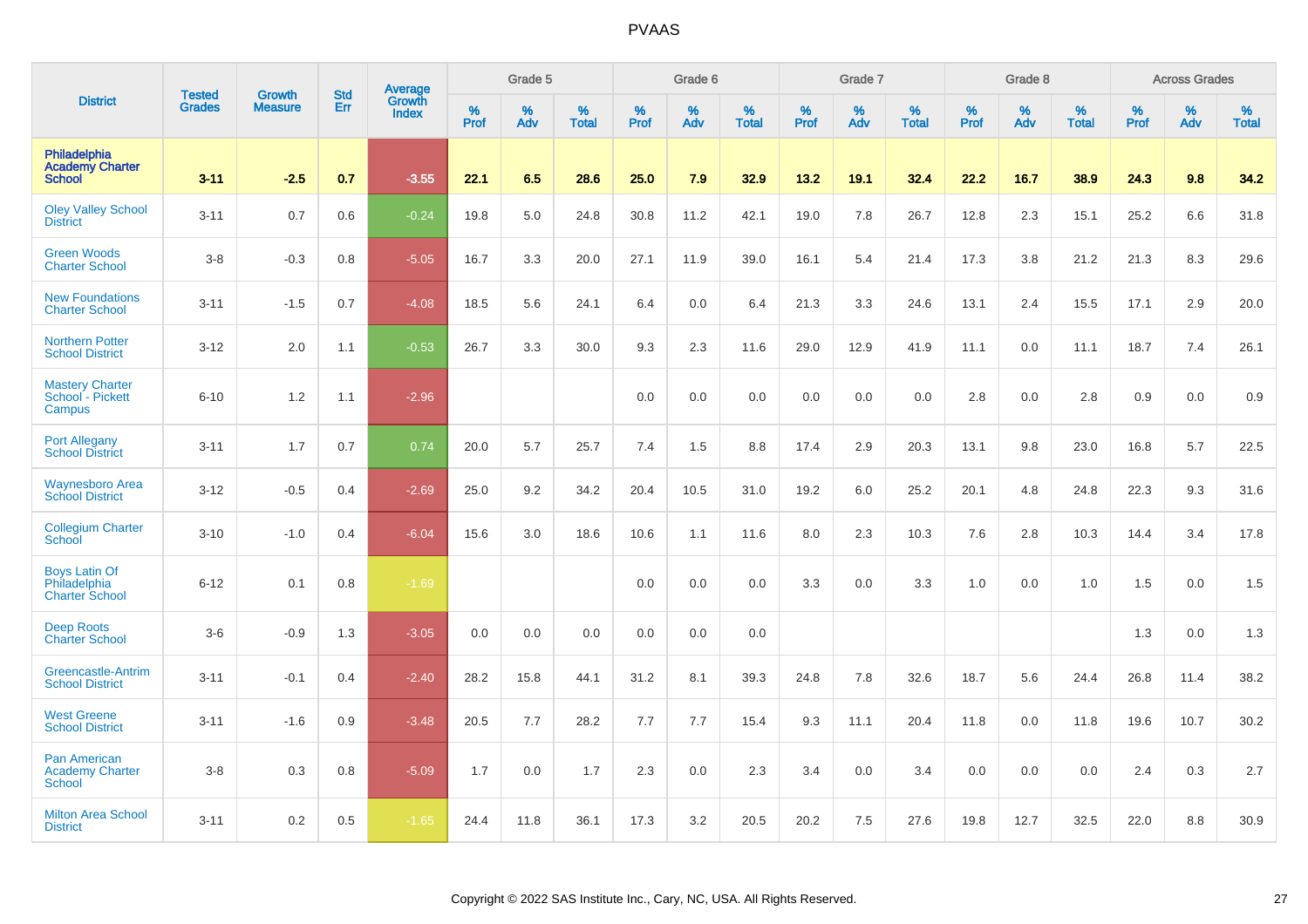|                                                                   |                                |                                 | <b>Std</b> | Average                       |           | Grade 5  |                   |           | Grade 6  |                   |           | Grade 7  |                   |           | Grade 8  |                   |           | <b>Across Grades</b> |                   |
|-------------------------------------------------------------------|--------------------------------|---------------------------------|------------|-------------------------------|-----------|----------|-------------------|-----------|----------|-------------------|-----------|----------|-------------------|-----------|----------|-------------------|-----------|----------------------|-------------------|
| <b>District</b>                                                   | <b>Tested</b><br><b>Grades</b> | <b>Growth</b><br><b>Measure</b> | Err        | <b>Growth</b><br><b>Index</b> | %<br>Prof | %<br>Adv | %<br><b>Total</b> | %<br>Prof | %<br>Adv | %<br><b>Total</b> | %<br>Prof | %<br>Adv | %<br><b>Total</b> | %<br>Prof | %<br>Adv | %<br><b>Total</b> | %<br>Prof | %<br>Adv             | %<br><b>Total</b> |
| Philadelphia<br><b>Academy Charter</b><br><b>School</b>           | $3 - 11$                       | $-2.5$                          | 0.7        | $-3.55$                       | 22.1      | 6.5      | 28.6              | 25.0      | 7.9      | 32.9              | 13.2      | 19.1     | 32.4              | 22.2      | 16.7     | 38.9              | 24.3      | 9.8                  | 34.2              |
| <b>Governor Mifflin</b><br><b>School District</b>                 | $3 - 11$                       | $-1.6$                          | 0.4        | $-8.64$                       | 20.4      | 9.3      | 29.6              | 18.8      | 4.8      | 23.6              | 20.6      | 3.2      | 23.7              | 11.2      | 2.2      | 13.4              | 20.0      | 7.5                  | 27.4              |
| <b>Jamestown Area</b><br><b>School District</b>                   | $3 - 11$                       | 0.7                             | 1.2        | $-0.98$                       | 18.4      | 10.5     | 29.0              | 16.7      | 0.0      | 16.7              | 24.1      | 3.4      | 27.6              | 19.0      | 0.0      | 19.0              | 18.3      | 6.1                  | 24.4              |
| <b>Tidioute</b><br>Community<br><b>Charter School</b>             | $3 - 11$                       | $-0.3$                          | 1.4        | $-2.20$                       | 15.4      | $0.0\,$  | 15.4              | 27.8      | 0.0      | 27.8              | 10.5      | 0.0      | 10.5              | 7.4       | 0.0      | 7.4               | 16.0      | 1.6                  | 17.6              |
| Mariana Bracetti<br><b>Academy Charter</b><br>School              | $3 - 10$                       | $-3.1$                          | 0.9        | $-4.53$                       | 8.6       | 0.0      | 8.6               | 2.2       | 0.0      | 2.2               | 7.3       | 0.0      | 7.3               | 0.0       | 0.0      | 0.0               | 4.4       | 0.0                  | 4.4               |
| <b>Blue Ridge School</b><br><b>District</b>                       | $3 - 11$                       | $-1.1$                          | 0.7        | $-3.62$                       | 23.3      | 5.5      | 28.8              | 14.9      | 0.0      | 14.9              | 25.8      | 3.2      | 29.0              | 12.9      | 4.3      | 17.1              | 23.5      | 4.1                  | 27.7              |
| <b>Clarion Area</b><br><b>School District</b>                     | $3 - 11$                       | $-0.1$                          | 0.8        | $-2.42$                       | 31.2      | 8.3      | 39.6              | 32.1      | 7.1      | 39.3              | 17.9      | 10.4     | 28.4              | 28.1      | 3.5      | 31.6              | 26.5      | 10.2                 | 36.8              |
| Canon-Mcmillan<br><b>School District</b>                          | $3 - 11$                       | $-1.3$                          | 0.3        | $-4.52$                       | 29.4      | 22.3     | 51.7              | 28.2      | 9.8      | 38.0              | 26.1      | 10.4     | 36.5              | 27.7      | 10.6     | 38.4              | 30.0      | 14.6                 | 44.6              |
| <b>Blairsville-</b><br><b>Saltsburg School</b><br><b>District</b> | $3 - 11$                       | $-2.7$                          | 0.6        | $-5.62$                       | 28.9      | 20.6     | 49.5              | 15.4      | 9.9      | 25.3              | 19.4      | 8.2      | 27.6              | 18.8      | 8.2      | 27.1              | 22.2      | 12.6                 | 34.8              |
| <b>Greenville Area</b><br><b>School District</b>                  | $3 - 11$                       | 0.3                             | 0.7        | $-2.01$                       | 34.4      | 4.4      | 38.9              | 19.2      | 5.1      | 24.4              | 16.7      | 5.9      | 22.6              | 10.0      | 2.5      | 12.5              | 23.6      | 5.4                  | 29.1              |
| <b>Belmont Charter</b><br><b>School</b>                           | $3 - 10$                       | $-0.8$                          | 0.8        | $-5.00$                       | 1.6       | 0.0      | 1.6               | 4.0       | 0.0      | 4.0               | 0.0       | 0.0      | 0.0               | 5.6       | 0.0      | 5.6               | 2.8       | 0.6                  | 3.4               |
| <b>Universal</b><br><b>Creighton Charter</b><br><b>School</b>     | $3-8$                          | 1.1                             | 0.7        | $-0.80$                       | 11.9      | 1.2      | 13.1              | 3.5       | 1.2      | 4.7               | 7.7       | 6.2      | 13.8              | 4.7       | 4.7      | 9.4               | 8.6       | 4.4                  | 13.1              |
| Pennsylvania<br><b>Leadership Charter</b><br><b>School</b>        | $3 - 11$                       | $-1.4$                          | 0.5        | $-4.74$                       | 24.7      | 11.5     | 36.2              | 24.9      | 6.4      | 31.2              | 13.4      | 19.6     | 33.0              | 16.7      | 6.2      | 22.9              | 23.9      | 12.4                 | 36.4              |
| <b>Sto-Rox School</b><br><b>District</b>                          | $3 - 10$                       | $-0.5$                          | 0.9        | $-2.31$                       | 4.4       | 1.1      | 5.4               | 1.2       | 0.0      | 1.2               | 0.0       | 0.0      | 0.0               | 0.0       | 0.0      | 0.0               | 2.8       | 0.5                  | 3.3               |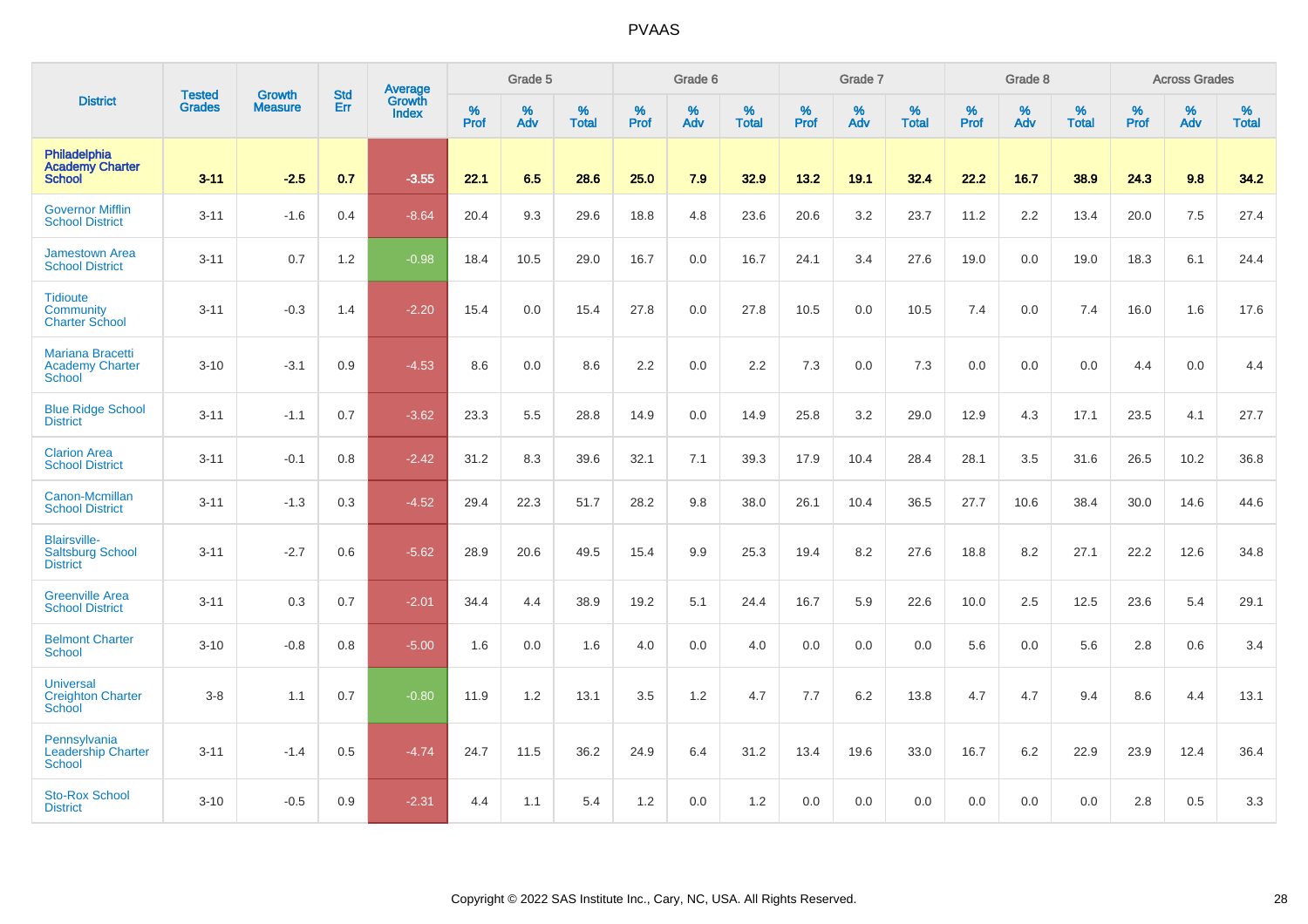|                                                                            |                                |                                 | <b>Std</b> | <b>Average</b>                |           | Grade 5  |                   |           | Grade 6  |                   |           | Grade 7  |                   |           | Grade 8  |                   |           | <b>Across Grades</b> |                   |
|----------------------------------------------------------------------------|--------------------------------|---------------------------------|------------|-------------------------------|-----------|----------|-------------------|-----------|----------|-------------------|-----------|----------|-------------------|-----------|----------|-------------------|-----------|----------------------|-------------------|
| <b>District</b>                                                            | <b>Tested</b><br><b>Grades</b> | <b>Growth</b><br><b>Measure</b> | Err        | <b>Growth</b><br><b>Index</b> | %<br>Prof | %<br>Adv | %<br><b>Total</b> | %<br>Prof | %<br>Adv | %<br><b>Total</b> | %<br>Prof | %<br>Adv | %<br><b>Total</b> | %<br>Prof | %<br>Adv | %<br><b>Total</b> | %<br>Prof | %<br>Adv             | %<br><b>Total</b> |
| Philadelphia<br><b>Academy Charter</b><br><b>School</b>                    | $3 - 11$                       | $-2.5$                          | 0.7        | $-3.55$                       | 22.1      | 6.5      | 28.6              | 25.0      | 7.9      | 32.9              | 13.2      | 19.1     | 32.4              | 22.2      | 16.7     | 38.9              | 24.3      | 9.8                  | 34.2              |
| <b>Southern Lehigh</b><br><b>School District</b>                           | $3 - 11$                       | $-1.1$                          | 0.4        | $-4.53$                       | 33.9      | 21.0     | 54.8              | 28.3      | 16.8     | 45.1              | 40.2      | 13.1     | 53.3              | 32.0      | 12.7     | 44.8              | 35.0      | 20.7                 | 55.8              |
| <b>Lincoln Leadership</b><br>Academy Charter<br><b>School</b>              | $3 - 12$                       | $-1.2$                          | 0.9        | $-4.06$                       | 0.0       | 0.0      | 0.0               | 2.0       | 0.0      | 2.0               | 4.0       | 2.0      | 6.0               | 0.0       | 0.0      | 0.0               | 3.8       | 0.7                  | 4.4               |
| <b>Eastern Lebanon</b><br><b>County School</b><br><b>District</b>          | $3 - 11$                       | $-3.3$                          | 0.5        | $-9.87$                       | 19.8      | 7.9      | 27.7              | 9.1       | 0.6      | 9.7               | 13.1      | 3.1      | 16.2              | 8.9       | 1.8      | 10.6              | 17.0      | 5.0                  | 22.0              |
| <b>Erie Rise</b><br>Leadership<br><b>Academy Charter</b><br>School         | $3-8$                          | $-0.6$                          | 1.1        | $-1.89$                       | 6.9       | 0.0      | 6.9               | 0.0       | 0.0      | 0.0               | 0.0       | 0.0      | 0.0               | 0.0       | 0.0      | 0.0               | 1.6       | 1.0                  | 2.6               |
| <b>Portage Area</b><br><b>School District</b>                              | $3 - 10$                       | 0.3                             | 0.8        | $-3.18$                       | 28.6      | 7.1      | 35.7              | 30.0      | 10.0     | 40.0              | 25.4      | 9.5      | 34.9              | 17.0      | 7.6      | 24.5              | 29.8      | 12.9                 | 42.6              |
| <b>Cranberry Area</b><br><b>School District</b>                            | $3 - 12$                       | 0.9                             | 0.7        | $-1.97$                       | 27.3      | 10.4     | 37.7              | 26.0      | 2.1      | 28.1              | 14.7      | 3.2      | 17.9              | 18.7      | 2.7      | 21.3              | 22.6      | 3.9                  | 26.5              |
| <b>Lower Dauphin</b><br><b>School District</b>                             | $3 - 11$                       | $-1.8$                          | 0.4        | $-6.99$                       | 29.8      | 22.8     | 52.6              | 23.7      | 4.8      | 28.5              | 22.0      | 6.4      | 28.4              | 18.6      | 9.5      | 28.0              | 25.6      | 14.4                 | 39.9              |
| <b>Chester Charter</b><br><b>Scholars Academy</b><br><b>Charter School</b> | $3 - 12$                       | $-3.3$                          | 0.8        | $-7.29$                       | 0.0       | 0.0      | 0.0               | 2.1       | 0.0      | 2.1               | 6.2       | 0.0      | 6.2               | 0.0       | 0.0      | 0.0               | 1.8       | 0.4                  | 2.2               |
| <b>Fairfield Area</b><br><b>School District</b>                            | $3 - 11$                       | $-1.2$                          | 0.8        | $-2.65$                       | 32.3      | 1.6      | 33.9              | 19.7      | 1.6      | 21.3              | 18.5      | 0.0      | 18.5              | 16.7      | 3.7      | 20.4              | 25.3      | 6.7                  | 32.0              |
| <b>Franklin Regional</b><br><b>School District</b>                         | $3 - 11$                       | 0.3                             | 0.4        | $-1.41$                       | 39.6      | 22.0     | 61.7              | 33.2      | 19.3     | 52.5              | 27.9      | 18.3     | 46.2              | 25.8      | 8.1      | 33.9              | 31.7      | 25.0                 | 56.7              |
| <b>Penn Hills Charter</b><br>School of<br>Entrepreneurship                 | $3-8$                          | $-0.2$                          | 0.9        | $-3.58$                       | 11.6      | 2.3      | 14.0              | 13.5      | 10.8     | 24.3              | 15.4      | 2.6      | 18.0              | 5.3       | 0.0      | 5.3               | 17.0      | 3.8                  | 20.8              |
| Penn Hills School<br><b>District</b>                                       | $3 - 11$                       | $-4.0$                          | 0.5        | $-10.28$                      | 4.7       | 1.8      | 6.4               | 2.7       | 0.7      | 3.4               | 2.1       | 1.6      | 3.7               | 3.4       | 0.0      | 3.4               | 6.8       | 2.1                  | 8.9               |
| <b>Coudersport Area</b><br><b>School District</b>                          | $3 - 11$                       | 1.4                             | 0.9        | $-0.48$                       | 35.7      | 3.6      | 39.3              | 16.7      | 4.8      | 21.4              | 18.9      | 5.7      | 24.5              | 15.1      | 3.8      | 18.9              | 22.0      | 5.7                  | 27.7              |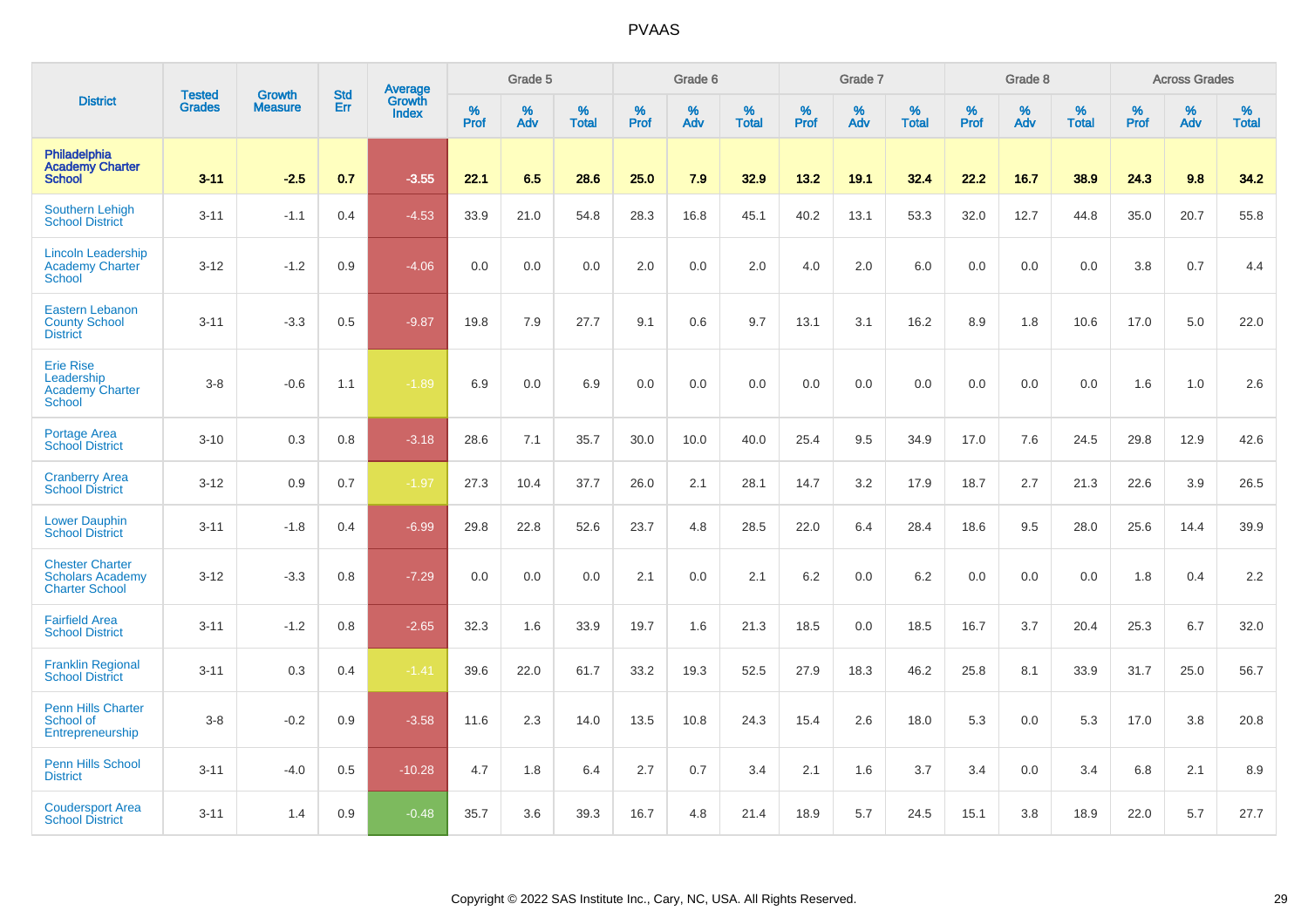|                                                                      |                                |                                 | <b>Std</b> | Average                |              | Grade 5  |                   |              | Grade 6  |                   |              | Grade 7  |                   |              | Grade 8  |                   |           | <b>Across Grades</b> |                   |
|----------------------------------------------------------------------|--------------------------------|---------------------------------|------------|------------------------|--------------|----------|-------------------|--------------|----------|-------------------|--------------|----------|-------------------|--------------|----------|-------------------|-----------|----------------------|-------------------|
| <b>District</b>                                                      | <b>Tested</b><br><b>Grades</b> | <b>Growth</b><br><b>Measure</b> | Err        | Growth<br><b>Index</b> | $\%$<br>Prof | %<br>Adv | %<br><b>Total</b> | $\%$<br>Prof | %<br>Adv | %<br><b>Total</b> | $\%$<br>Prof | %<br>Adv | %<br><b>Total</b> | $\%$<br>Prof | %<br>Adv | %<br><b>Total</b> | %<br>Prof | %<br>Adv             | %<br><b>Total</b> |
| Philadelphia<br><b>Academy Charter</b><br><b>School</b>              | $3 - 11$                       | $-2.5$                          | 0.7        | $-3.55$                | 22.1         | 6.5      | 28.6              | 25.0         | 7.9      | 32.9              | 13.2         | 19.1     | 32.4              | 22.2         | 16.7     | 38.9              | 24.3      | 9.8                  | 34.2              |
| <b>Duquesne City</b><br><b>School District</b>                       | $3-8$                          | 1.2                             | 1.3        | $-0.48$                | 6.0          | 2.0      | 8.0               | 5.6          | 0.0      | 5.6               |              |          |                   |              |          |                   | 3.4       | 1.7                  | 5.0               |
| <b>Mckeesport Area</b><br><b>School District</b>                     | $3 - 12$                       | $-0.2$                          | 0.5        | $-3.52$                | 8.9          | 3.0      | 11.9              | 3.9          | 0.0      | 3.9               | 1.0          | 0.0      | 1.0               | 1.0          | 0.0      | 1.0               | 7.7       | 2.1                  | 9.7               |
| <b>Redbank Valley</b><br><b>School District</b>                      | $3 - 11$                       | $-2.5$                          | 0.7        | $-3.53$                | 34.3         | 20.0     | 54.3              | 12.7         | 0.0      | 12.7              | 19.5         | 9.2      | 28.7              | 9.5          | 0.0      | 9.5               | 21.8      | 10.1                 | 31.9              |
| Mechanicsburg<br><b>Area School</b><br><b>District</b>               | $3 - 11$                       | $-1.3$                          | 0.4        | $-6.37$                | 27.0         | 14.7     | 41.8              | 16.3         | 2.8      | 19.1              | 20.3         | 5.4      | 25.8              | 14.5         | 4.6      | 19.1              | 24.3      | 10.0                 | 34.2              |
| <b>Easton Arts</b><br>Academy<br>Elementary<br><b>Charter School</b> | $3-5$                          | 4.8                             | 2.4        | 1.94                   | 4.2          | 16.7     | 20.8              |              |          |                   |              |          |                   |              |          |                   | 12.6      | 3.9                  | 16.5              |
| <b>Grove City Area</b><br><b>School District</b>                     | $3 - 12$                       | $-0.0$                          | 0.6        | $-2.64$                | 21.8         | 16.8     | 38.6              | 29.0         | 12.1     | 41.1              | 28.1         | 13.2     | 41.2              | 19.5         | 8.5      | 28.0              | 27.6      | 16.8                 | 44.3              |
| <b>Beaver Area</b><br><b>School District</b>                         | $3 - 10$                       | $-4.4$                          | 0.6        | $-9.65$                | 36.2         | 23.8     | 60.0              | 37.3         | 28.8     | 66.1              | 22.6         | 13.0     | 35.6              | 17.1         | 7.2      | 24.3              | 29.2      | 25.6                 | 54.8              |
| <b>Everett Area</b><br><b>School District</b>                        | $3 - 11$                       | $-1.4$                          | 0.7        | $-2.60$                | 27.6         | 6.9      | 34.5              | 19.8         | 2.3      | 22.1              | 13.9         | 1.0      | 14.8              | 10.7         | 6.7      | 17.3              | 19.7      | 5.5                  | 25.2              |
| <b>Carmichaels Area</b><br><b>School District</b>                    | $3 - 10$                       | $-5.5$                          | 0.7        | $-7.62$                | 13.8         | 1.2      | 15.0              | 1.5          | 0.0      | 1.5               | 3.0          | 3.0      | 6.0               | 6.8          | 0.0      | 6.8               | 11.3      | 2.2                  | 13.4              |
| <b>Union City Area</b><br><b>School District</b>                     | $3 - 12$                       | 0.2                             | 0.7        | $-2.07$                | 18.8         | 8.7      | 27.5              | 19.4         | 11.3     | 30.6              | 23.4         | 3.9      | 27.3              | 10.1         | 5.6      | 15.7              | 21.6      | 9.8                  | 31.4              |
| <b>Coatesville Area</b><br><b>School District</b>                    | $3 - 11$                       | $-0.5$                          | 0.4        | $-4.75$                | 14.8         | 4.8      | 19.6              | 8.5          | 0.0      | 8.5               | 8.9          | 1.3      | 10.1              | 6.9          | 0.5      | 7.4               | 10.9      | 3.9                  | 14.8              |
| <b>Chichester School</b><br><b>District</b>                          | $3 - 11$                       | $-3.7$                          | 0.7        | $-5.42$                | 6.7          | 1.1      | 7.9               | 6.8          | 2.7      | 9.5               | 5.0          | $6.2\,$  | 11.2              | 4.2          | 0.0      | 4.2               | 9.0       | 3.2                  | 12.2              |
| <b>Wyoming Valley</b><br><b>West School</b><br><b>District</b>       | $3 - 11$                       | $-0.6$                          | 0.5        | $-6.02$                | 9.2          | 2.7      | 11.9              | 13.8         | 2.1      | 15.9              | 10.8         | 0.0      | 10.8              | 10.5         | 2.9      | 13.4              | 11.8      | 2.4                  | 14.3              |
| <b>Wilmington Area</b><br><b>School District</b>                     | $3 - 11$                       | $-0.8$                          | 0.8        | $-1.83$                | 36.8         | 10.5     | 47.4              | 12.7         | 1.6      | 14.3              | 29.4         | 3.9      | 33.3              | 13.6         | 3.4      | 17.0              | 26.8      | 7.9                  | 34.7              |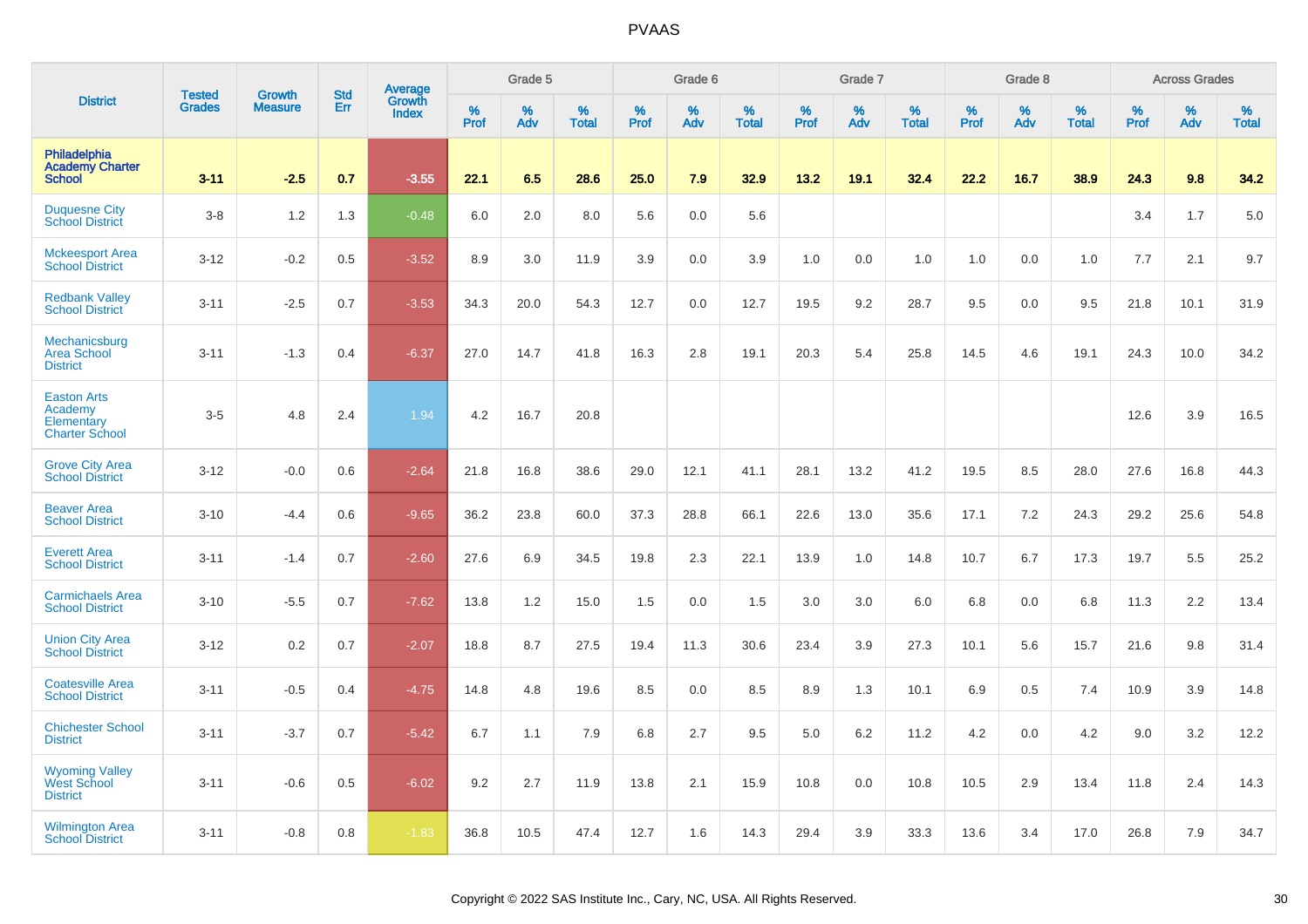|                                                                                 |                                |                                 | <b>Std</b> | Average                |           | Grade 5  |                   |           | Grade 6  |                   |           | Grade 7  |                   |           | Grade 8  |                   |           | <b>Across Grades</b> |                   |
|---------------------------------------------------------------------------------|--------------------------------|---------------------------------|------------|------------------------|-----------|----------|-------------------|-----------|----------|-------------------|-----------|----------|-------------------|-----------|----------|-------------------|-----------|----------------------|-------------------|
| <b>District</b>                                                                 | <b>Tested</b><br><b>Grades</b> | <b>Growth</b><br><b>Measure</b> | Err        | Growth<br><b>Index</b> | %<br>Prof | %<br>Adv | %<br><b>Total</b> | %<br>Prof | %<br>Adv | %<br><b>Total</b> | %<br>Prof | %<br>Adv | %<br><b>Total</b> | %<br>Prof | %<br>Adv | %<br><b>Total</b> | %<br>Prof | %<br>Adv             | %<br><b>Total</b> |
| <b>Philadelphia</b><br><b>Academy Charter</b><br><b>School</b>                  | $3 - 11$                       | $-2.5$                          | 0.7        | $-3.55$                | 22.1      | 6.5      | 28.6              | 25.0      | 7.9      | 32.9              | 13.2      | 19.1     | 32.4              | 22.2      | 16.7     | 38.9              | 24.3      | 9.8                  | 34.2              |
| <b>West Branch Area</b><br><b>School District</b>                               | $3 - 11$                       | 0.5                             | 0.8        | $-2.09$                | 16.1      | 3.2      | 19.4              | 7.8       | 4.7      | 12.5              | 19.7      | 14.5     | 34.2              | 18.8      | 6.2      | 25.0              | 18.7      | 7.8                  | 26.5              |
| <b>Hamburg Area</b><br><b>School District</b>                                   | $3 - 11$                       | $-0.0$                          | 0.5        | $-2.90$                | 29.1      | 6.4      | 35.5              | 28.4      | 2.4      | 30.7              | 10.1      | 3.8      | 13.8              | 9.9       | 2.1      | 12.1              | 20.9      | 6.6                  | 27.5              |
| <b>Roberto Clemente</b><br><b>Charter School</b>                                | $3 - 12$                       | $-4.0$                          | 0.9        | $-5.78$                | 5.6       | 0.0      | 5.6               | 0.0       | 0.0      | 0.0               | 0.0       | 0.0      | 0.0               | 0.0       | 0.0      | 0.0               | 3.0       | 0.0                  | 3.0               |
| <b>Hazleton Area</b><br><b>School District</b>                                  | $3 - 11$                       | $-0.5$                          | 0.4        | $-4.76$                | 5.8       | 1.7      | 7.5               | 5.2       | 1.1      | 6.3               | 2.8       | 0.5      | 3.3               | 6.6       | 0.6      | 7.1               | 6.4       | 1.2                  | 7.7               |
| <b>Mastery Charter</b><br>School<br>Shoemaker<br>Campus                         | $7 - 10$                       | 1.9                             | 1.6        | 0.13                   |           |          |                   |           |          |                   | 9.4       | 0.0      | 9.4               | 4.2       | 0.0      | 4.2               | 7.1       | 0.0                  | 7.1               |
| Hatboro-Horsham<br><b>School District</b>                                       | $3 - 11$                       | 0.6                             | 0.4        | $-0.45$                | 26.2      | 8.5      | 34.7              | 30.0      | 11.1     | 41.1              | 20.8      | 5.2      | 26.0              | 19.7      | 5.7      | 25.4              | 25.9      | 8.7                  | 34.6              |
| <b>Tulpehocken Area</b><br><b>School District</b>                               | $3 - 12$                       | $-1.2$                          | 0.6        | $-6.27$                | 29.9      | 18.4     | 48.3              | 15.7      | 11.8     | 27.4              | 18.4      | 5.8      | 24.3              | 14.3      | 2.7      | 17.0              | 21.6      | 11.0                 | 32.6              |
| <b>First Philadelphia</b><br>Preparatory<br><b>Charter School</b>               | $3-8$                          | $-2.3$                          | 0.6        | $-4.91$                | 1.2       | 0.0      | 1.2               | 1.1       | 0.0      | 1.1               | 1.3       | 0.0      | 1.3               | 4.0       | 0.0      | 4.0               | 2.4       | 0.0                  | 2.4               |
| <b>Belle Vernon Area</b><br><b>School District</b>                              | $3 - 11$                       | $-1.7$                          | 0.6        | $-3.90$                | 22.5      | 6.3      | 28.8              | 27.6      | 7.8      | 35.3              | 11.0      | 0.9      | 11.9              | 10.6      | 2.4      | 12.9              | 22.3      | 6.8                  | 29.0              |
| <b>Executive</b><br><b>Education</b><br><b>Academy Charter</b><br><b>School</b> | $3 - 10$                       | $-2.5$                          | 1.7        | $-4.30$                | 0.0       | 0.0      | 0.0               |           |          |                   | 18.2      | 0.0      | 18.2              | 4.8       | 0.0      | 4.8               | 9.1       | 1.7                  | 10.9              |
| <b>Propel Charter</b><br>School - East                                          | $3 - 8$                        | $-4.2$                          | 1.0        | $-5.99$                | 2.5       | 0.0      | 2.5               | 11.4      | 0.0      | 11.4              | 9.4       | 3.1      | 12.5              | 0.0       | 0.0      | 0.0               | 9.4       | 0.5                  | 9.9               |
| <b>Boyertown Area</b><br><b>School District</b>                                 | $3 - 11$                       | $-2.5$                          | 0.3        | $-7.16$                | 29.0      | 8.5      | 37.4              | 24.6      | 4.6      | 29.2              | 28.2      | 14.4     | 42.6              | 24.8      | 6.0      | 30.8              | 29.1      | 9.0                  | 38.2              |
| <b>Laurel School</b><br><b>District</b>                                         | $3 - 11$                       | $-0.4$                          | 0.7        | $-2.76$                | 25.7      | 5.4      | 31.1              | 23.9      | 12.7     | 36.6              | 29.5      | 5.1      | 34.6              | 18.8      | 8.7      | 27.5              | 28.6      | 13.6                 | 42.2              |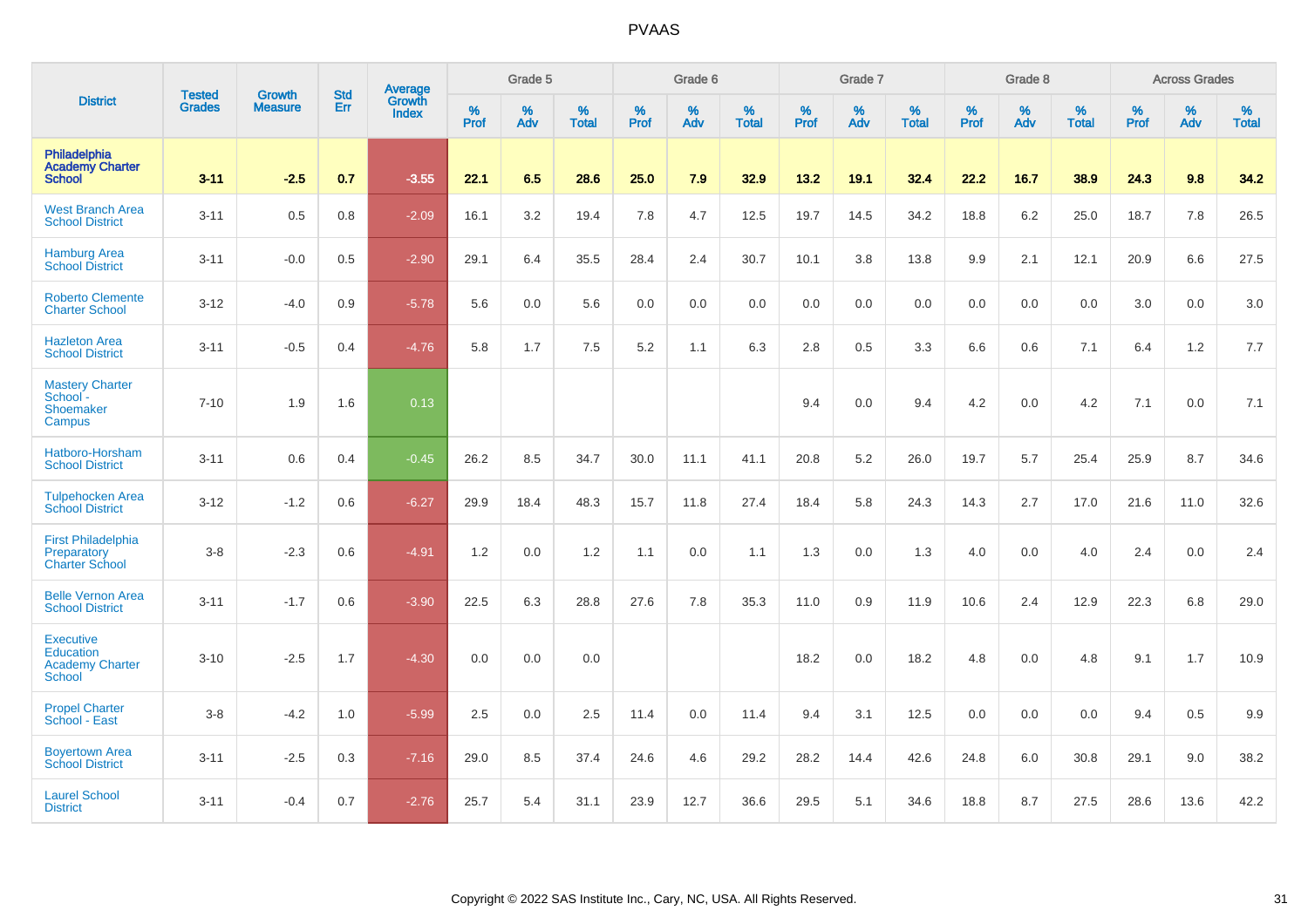|                                                                 | <b>Tested</b> | <b>Growth</b>  | <b>Std</b> | Average                       |              | Grade 5  |                   |           | Grade 6  |                   |           | Grade 7  |                   |           | Grade 8  |                   |           | <b>Across Grades</b> |                   |
|-----------------------------------------------------------------|---------------|----------------|------------|-------------------------------|--------------|----------|-------------------|-----------|----------|-------------------|-----------|----------|-------------------|-----------|----------|-------------------|-----------|----------------------|-------------------|
| <b>District</b>                                                 | <b>Grades</b> | <b>Measure</b> | <b>Err</b> | <b>Growth</b><br><b>Index</b> | $\%$<br>Prof | %<br>Adv | %<br><b>Total</b> | %<br>Prof | %<br>Adv | %<br><b>Total</b> | %<br>Prof | %<br>Adv | %<br><b>Total</b> | %<br>Prof | %<br>Adv | %<br><b>Total</b> | %<br>Prof | %<br>Adv             | %<br><b>Total</b> |
| <b>Philadelphia</b><br><b>Academy Charter</b><br><b>School</b>  | $3 - 11$      | $-2.5$         | 0.7        | $-3.55$                       | 22.1         | 6.5      | 28.6              | 25.0      | 7.9      | 32.9              | 13.2      | 19.1     | 32.4              | 22.2      | 16.7     | 38.9              | 24.3      | 9.8                  | 34.2              |
| <b>Freedom Area</b><br><b>School District</b>                   | $3 - 11$      | $-0.8$         | 0.7        | $-3.22$                       | 13.6         | 3.7      | 17.3              | 21.4      | 2.4      | 23.8              | 18.6      | 2.9      | 21.6              | 10.7      | 1.3      | 12.0              | 17.8      | 3.7                  | 21.6              |
| <b>West Oak Lane</b><br><b>Charter School</b>                   | $3-8$         | 0.7            | 0.7        | $-2.07$                       | 2.6          | 1.3      | 3.8               | 6.1       | 0.0      | 6.1               | 6.9       | 1.4      | 8.3               | 0.0       | 1.9      | 1.9               | 6.1       | 0.7                  | 6.8               |
| <b>Brownsville Area</b><br><b>School District</b>               | $3 - 12$      | $-0.6$         | 0.7        | $-1.66$                       | 17.3         | 4.0      | 21.3              | 7.2       | 1.2      | 8.4               | 6.4       | 1.3      | 7.7               | 4.2       | 1.4      | 5.6               | 10.2      | 1.5                  | 11.7              |
| <b>Mastery Charter</b><br>School John Wister<br>Elementary      | $3-5$         | 3.9            | 2.6        | 1.52                          | 5.0          | 0.0      | 5.0               |           |          |                   |           |          |                   |           |          |                   | 2.9       | 0.0                  | 2.9               |
| <b>Chartiers Valley</b><br><b>School District</b>               | $3 - 11$      | $-2.3$         | 0.4        | $-8.21$                       | 33.8         | 14.7     | 48.5              | 16.8      | 5.3      | 22.1              | 15.6      | 7.4      | 22.9              | 10.8      | 4.2      | 15.1              | 23.4      | 11.6                 | 35.0              |
| <b>Juniata County</b><br><b>School District</b>                 | $3 - 12$      | $-0.1$         | 0.5        | $-1.65$                       | 19.4         | 5.3      | 24.7              | 11.1      | 3.7      | 14.8              | 13.1      | 2.2      | 15.3              | 11.9      | 1.8      | 13.7              | 16.9      | 4.3                  | 21.2              |
| Altoona Area<br><b>School District</b>                          | $3 - 12$      | $-0.5$         | 0.3        | $-4.85$                       | 24.7         | 8.0      | 32.7              | 17.8      | 5.2      | 23.0              | 14.6      | 4.9      | 19.5              | 15.8      | 4.3      | 20.1              | 19.6      | 6.6                  | 26.2              |
| <b>Fort Leboeuf</b><br><b>School District</b>                   | $3 - 11$      | $-0.7$         | 0.5        | $-4.30$                       | 33.8         | 31.2     | 64.9              | 25.7      | 18.8     | 44.4              | 21.6      | 14.4     | 35.9              | 22.6      | 11.6     | 34.2              | 28.5      | 22.7                 | 51.2              |
| Commonwealth<br><b>Charter Academy</b><br><b>Charter School</b> | $3 - 10$      | $-2.6$         | 0.8        | $-4.07$                       | 25.4         | 3.4      | 28.8              | 26.0      | 4.0      | 30.0              | 17.2      | 3.4      | 20.7              | 14.6      | 2.1      | 16.7              | 23.9      | 5.7                  | 29.6              |
| <b>Dunmore School</b><br><b>District</b>                        | $3 - 11$      | $-0.4$         | 0.7        | $-2.59$                       | 26.4         | 9.7      | 36.1              | 20.9      | 2.2      | 23.1              | 10.4      | 0.9      | 11.3              | 9.5       | 3.6      | 13.1              | 18.9      | 6.1                  | 25.0              |
| Pen Argyl Area<br><b>School District</b>                        | $3 - 12$      | 0.7            | 0.6        | $-0.31$                       | 27.3         | 12.5     | 39.8              | 26.8      | 0.0      | 26.8              | 17.1      | 5.4      | 22.5              | 14.8      | 5.9      | 20.8              | 23.5      | 8.4                  | 32.0              |
| <b>Spring Grove Area</b><br><b>School District</b>              | $3 - 11$      | $-1.9$         | 0.4        | $-5.78$                       | 30.9         | 11.5     | 42.4              | 31.2      | 15.8     | 47.0              | 23.2      | 11.2     | 34.4              | 5.2       | 3.2      | 8.4               | 26.1      | 15.4                 | 41.5              |
| <b>Bethel Park School</b><br><b>District</b>                    | $3 - 11$      | $-0.2$         | 0.4        | $-2.46$                       | 31.6         | 17.7     | 49.3              | 27.0      | 17.1     | 44.1              | 29.6      | 13.0     | 42.6              | 27.1      | 8.9      | 36.0              | 30.4      | 17.5                 | 48.0              |
| <b>Seneca Valley</b><br><b>School District</b>                  | $3 - 11$      | $-2.1$         | 0.3        | $-11.97$                      | 28.8         | 15.8     | 44.6              | 33.8      | 9.8      | 43.6              | 26.6      | 12.0     | 38.5              | 18.6      | 6.0      | 24.6              | 30.0      | 14.4                 | 44.4              |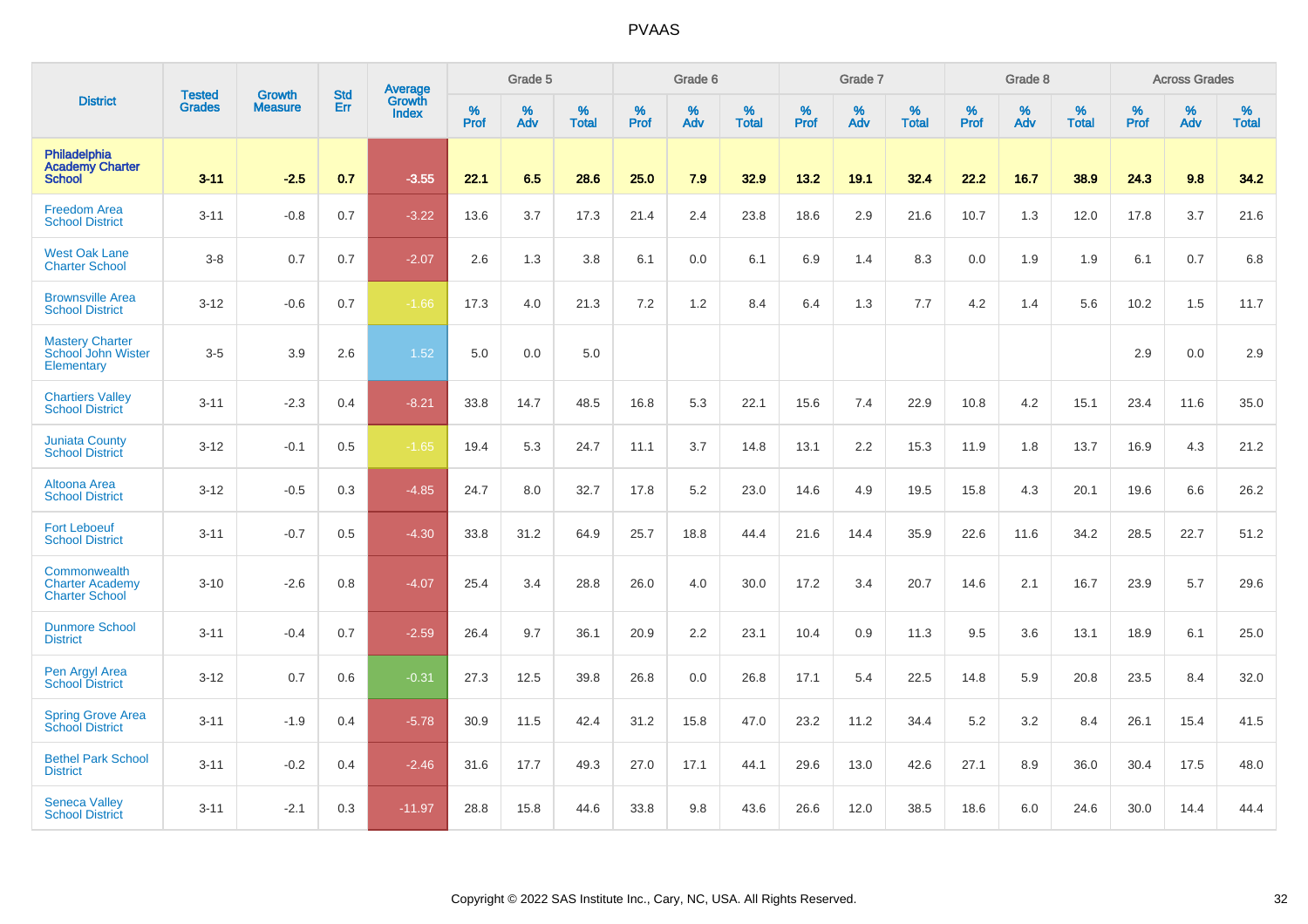|                                                                                          |                                |                                 | <b>Std</b> | Average                |                     | Grade 5  |                   |                  | Grade 6  |                   |                     | Grade 7  |                   |              | Grade 8  |                   |              | <b>Across Grades</b> |                   |
|------------------------------------------------------------------------------------------|--------------------------------|---------------------------------|------------|------------------------|---------------------|----------|-------------------|------------------|----------|-------------------|---------------------|----------|-------------------|--------------|----------|-------------------|--------------|----------------------|-------------------|
| <b>District</b>                                                                          | <b>Tested</b><br><b>Grades</b> | <b>Growth</b><br><b>Measure</b> | Err        | Growth<br><b>Index</b> | $\%$<br><b>Prof</b> | %<br>Adv | %<br><b>Total</b> | %<br><b>Prof</b> | %<br>Adv | %<br><b>Total</b> | $\%$<br><b>Prof</b> | %<br>Adv | %<br><b>Total</b> | $\%$<br>Prof | %<br>Adv | %<br><b>Total</b> | $\%$<br>Prof | %<br>Adv             | %<br><b>Total</b> |
| Philadelphia<br><b>Academy Charter</b><br><b>School</b>                                  | $3 - 11$                       | $-2.5$                          | 0.7        | $-3.55$                | 22.1                | 6.5      | 28.6              | 25.0             | 7.9      | 32.9              | 13.2                | 19.1     | 32.4              | 22.2         | 16.7     | 38.9              | 24.3         | 9.8                  | 34.2              |
| <b>Big Beaver Falls</b><br><b>Area School</b><br><b>District</b>                         | $3 - 11$                       | $-1.7$                          | 0.6        | $-4.99$                | 19.6                | 2.0      | 21.6              | 5.4              | 0.9      | 6.4               | 8.3                 | 1.0      | 9.4               | 1.0          | 1.0      | 2.1               | 12.5         | 1.1                  | 13.6              |
| <b>Memphis Street</b><br>Academy Charter<br>School @ JP<br><b>Jones</b>                  | $5 - 8$                        | 0.7                             | 0.7        | $-0.62$                | 0.0                 | 3.2      | 3.2               | 0.0              | 0.0      | 0.0               | 0.0                 | 0.0      | 0.0               | 0.0          | 0.0      | 0.0               | 0.0          | 0.6                  | 0.6               |
| <b>Global Leadership</b><br><b>Academy Charter</b><br><b>School Southwest</b><br>at Huey | $3 - 8$                        | 1.0                             | 1.7        | $-0.18$                | 0.0                 | 0.0      | 0.0               | 0.0              | 0.0      | 0.0               |                     |          |                   | 0.0          | 0.0      | 0.0               | 0.0          | 0.0                  | 0.0               |
| <b>East Pennsboro</b><br><b>Area School</b><br><b>District</b>                           | $3 - 11$                       | $-2.6$                          | 0.5        | $-6.44$                | 24.8                | 3.0      | 27.8              | 9.9              | 3.7      | 13.7              | 11.8                | 2.4      | 14.1              | 10.3         | 4.2      | 14.6              | 18.3         | 6.2                  | 24.5              |
| <b>Bentworth School</b><br><b>District</b>                                               | $3 - 11$                       | $-1.7$                          | 0.7        | $-4.02$                | 29.9                | 7.8      | 37.7              | 9.6              | 0.0      | 9.6               | 16.9                | 7.8      | 24.7              | 21.2         | 1.5      | 22.7              | 22.6         | 9.6                  | 32.3              |
| <b>Fell Charter School</b>                                                               | $3 - 8$                        | 1.1                             | 2.2        | $-0.51$                | 25.0                | 0.0      | 25.0              | 6.7              | 0.0      | 6.7               |                     |          |                   |              |          |                   | 17.1         | 4.0                  | 21.0              |
| <b>Propel Charter</b><br>School-Hazelwood                                                | $3 - 8$                        | $-1.6$                          | 1.2        | $-2.32$                | 3.4                 | 0.0      | 3.4               | 0.0              | 0.0      | 0.0               | 0.0                 | 4.8      | 4.8               | 0.0          | 0.0      | 0.0               | 0.6          | $0.6\,$              | 1.3               |
| <b>Lehigh Valley Dual</b><br>Language Charter<br>School                                  | $3 - 8$                        | 3.1                             | 2.3        | 0.53                   | 0.0                 | 0.0      | 0.0               | 7.7              | 0.0      | 7.7               |                     |          |                   |              |          |                   | 4.2          | 0.0                  | 4.2               |
| Independence<br><b>Charter School</b><br>West                                            | $3 - 7$                        | $-1.0$                          | 1.7        | $-2.25$                | 0.0                 | 0.0      | 0.0               | 16.7             | 0.0      | 16.7              | 5.6                 | 0.0      | 5.6               |              |          |                   | 6.2          | 1.8                  | 8.0               |
| <b>Ligonier Valley</b><br><b>School District</b>                                         | $3 - 11$                       | $-3.6$                          | 0.7        | $-7.04$                | 14.6                | 3.7      | 18.3              | 16.5             | 0.0      | 16.5              | 12.3                | 0.0      | 12.3              | 6.9          | 0.0      | 6.9               | 17.2         | 2.9                  | 20.0              |
| <b>Union Area School</b><br><b>District</b>                                              | $3 - 11$                       | $-0.6$                          | 0.9        | $-1.31$                | 40.0                | 12.5     | 52.5              | 32.8             | 5.2      | 37.9              | 26.3                | 3.5      | 29.8              | 17.8         | 0.0      | 17.8              | 30.2         | 7.4                  | 37.6              |
| Northgate School<br><b>District</b>                                                      | $3 - 11$                       | $-1.8$                          | 0.8        | $-3.98$                | 19.6                | 7.8      | 27.4              | 15.2             | 1.7      | 17.0              | 10.2                | 0.0      | 10.2              | 12.5         | 4.2      | 16.7              | 15.8         | 4.3                  | 20.1              |
| <b>Wilkes-Barre Area</b><br><b>School District</b>                                       | $3 - 11$                       | $-0.9$                          | 0.5        | $-3.44$                | 8.1                 | 1.7      | 9.8               | 10.1             | 4.4      | 14.5              | 6.0                 | 1.8      | 7.8               | 3.1          | 1.3      | 4.4               | 9.8          | 3.0                  | 12.7              |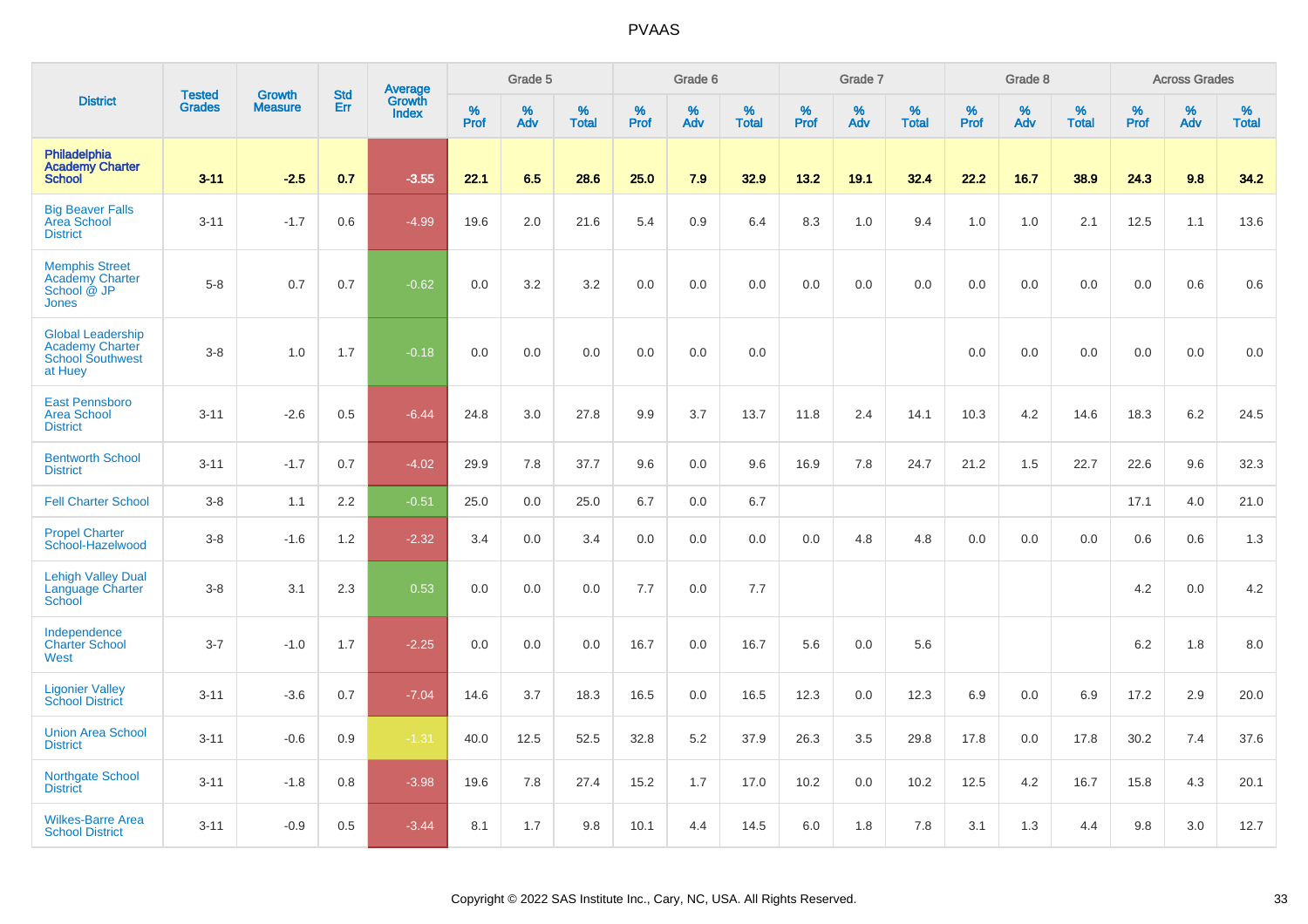|                                                                               |                                |                                 | <b>Std</b> | Average                |           | Grade 5  |                      |           | Grade 6  |                   |           | Grade 7  |                   |           | Grade 8  |                   |           | <b>Across Grades</b> |                   |
|-------------------------------------------------------------------------------|--------------------------------|---------------------------------|------------|------------------------|-----------|----------|----------------------|-----------|----------|-------------------|-----------|----------|-------------------|-----------|----------|-------------------|-----------|----------------------|-------------------|
| <b>District</b>                                                               | <b>Tested</b><br><b>Grades</b> | <b>Growth</b><br><b>Measure</b> | Err        | Growth<br><b>Index</b> | %<br>Prof | %<br>Adv | $\%$<br><b>Total</b> | %<br>Prof | %<br>Adv | %<br><b>Total</b> | %<br>Prof | %<br>Adv | %<br><b>Total</b> | %<br>Prof | %<br>Adv | %<br><b>Total</b> | %<br>Prof | $\%$<br>Adv          | %<br><b>Total</b> |
| Philadelphia<br><b>Academy Charter</b><br><b>School</b>                       | $3 - 11$                       | $-2.5$                          | 0.7        | $-3.55$                | 22.1      | 6.5      | 28.6                 | 25.0      | 7.9      | 32.9              | 13.2      | 19.1     | 32.4              | 22.2      | 16.7     | 38.9              | 24.3      | 9.8                  | 34.2              |
| <b>Sharon City School</b><br><b>District</b>                                  | $3 - 11$                       | $-0.3$                          | 0.5        | $-3.34$                | 14.1      | 2.1      | 16.2                 | 13.9      | 4.1      | 18.0              | 6.0       | 1.7      | 7.8               | 5.9       | 1.5      | 7.4               | 12.0      | 2.8                  | 14.8              |
| <b>Young Scholars of</b><br><b>Greater Allegheny</b><br><b>Charter School</b> | $3-8$                          | $-1.4$                          | 1.6        | $-3.51$                | 10.0      | 0.0      | 10.0                 | 6.2       | 0.0      | 6.2               | 10.0      | 0.0      | 10.0              |           |          |                   | 6.6       | 0.0                  | 6.6               |
| <b>New Brighton Area</b><br><b>School District</b>                            | $3 - 11$                       | $-2.4$                          | 0.6        | $-4.84$                | 18.0      | 1.1      | 19.1                 | 7.9       | 0.0      | 7.9               | 8.9       | 3.0      | 11.9              | 4.8       | 1.0      | 5.8               | 11.1      | 1.9                  | 13.0              |
| <b>Octorara Area</b><br><b>School District</b>                                | $3 - 11$                       | $-2.8$                          | 0.6        | $-7.84$                | 25.9      | 6.5      | 32.4                 | 17.5      | 4.2      | 21.7              | 13.9      | 0.0      | 13.9              | 10.2      | 0.0      | 10.2              | 21.2      | 4.1                  | 25.4              |
| <b>Mastery Charter</b><br>School - Hardy<br><b>Williams</b>                   | $3 - 11$                       | $-0.1$                          | 1.2        | $-3.12$                | 4.9       | 0.0      | 4.9                  | 11.4      | 2.9      | 14.3              | 5.6       | 0.0      | 5.6               |           |          |                   | 6.9       | 0.6                  | 7.5               |
| <b>Seven Generations</b><br><b>Charter School</b>                             | $3-5$                          | 2.5                             | 2.0        | 1.26                   | 24.3      | 5.4      | 29.7                 |           |          |                   |           |          |                   |           |          |                   | 25.6      | 5.6                  | 31.2              |
| <b>Young Scholars Of</b><br>Western<br>Pennsylvania<br><b>Charter School</b>  | $3-8$                          | $-0.4$                          | 1.1        | $-2.68$                | 6.7       | 6.7      | 13.3                 | 5.9       | 5.9      | 11.8              | 20.7      | 3.4      | 24.1              | 8.7       | 0.0      | 8.7               | 12.3      | 4.8                  | 17.1              |
| <b>Pottsville Area</b><br><b>School District</b>                              | $3 - 12$                       | $-0.7$                          | 0.5        | $-3.75$                | 21.4      | 12.2     | 33.6                 | 17.6      | 4.7      | 22.3              | 14.2      | 4.3      | 18.5              | 16.1      | 2.4      | 18.4              | 18.0      | 6.0                  | 23.9              |
| <b>Mastery Charter</b><br>School - Clymer<br>Elementary                       | $3-6$                          | 1.9                             | 1.5        | 0.86                   | 0.0       | 0.0      | 0.0                  | 3.8       | 0.0      | 3.8               |           |          |                   |           |          |                   | 2.6       | 0.8                  | 3.4               |
| <b>Turkeyfoot Valley</b><br>Area School<br><b>District</b>                    | $3 - 12$                       | $-0.8$                          | 1.3        | $-2.20$                | 18.2      | 0.0      | 18.2                 | 14.3      | 0.0      | 14.3              | 30.0      | 0.0      | 30.0              | 12.5      | 4.2      | 16.7              | 20.0      | 2.6                  | 22.6              |
| <b>Wyomissing Area</b><br><b>School District</b>                              | $3 - 12$                       | $-3.5$                          | 0.6        | $-6.78$                | 32.2      | 13.6     | 45.8                 | 30.0      | 7.3      | 37.3              | 12.3      | 6.6      | 18.8              | 13.6      | 6.4      | 20.0              | 25.7      | 12.9                 | 38.6              |
| <b>Warrior Run</b><br><b>School District</b>                                  | $3 - 11$                       | $-0.7$                          | 0.6        | $-3.84$                | 29.0      | 17.1     | 46.0                 | 25.7      | 1.8      | 27.5              | 16.8      | 11.2     | 28.0              | 15.6      | 12.2     | 27.8              | 23.2      | 10.7                 | 34.0              |
| <b>Sugar Valley Rural</b><br><b>Charter School</b>                            | $3 - 11$                       | $-0.5$                          | 1.0        | $-2.23$                | 26.3      | 5.3      | 31.6                 | 8.3       | 0.0      | 8.3               | 5.1       | 2.6      | 7.7               | 2.8       | 0.0      | 2.8               | 16.0      | 2.8                  | 18.9              |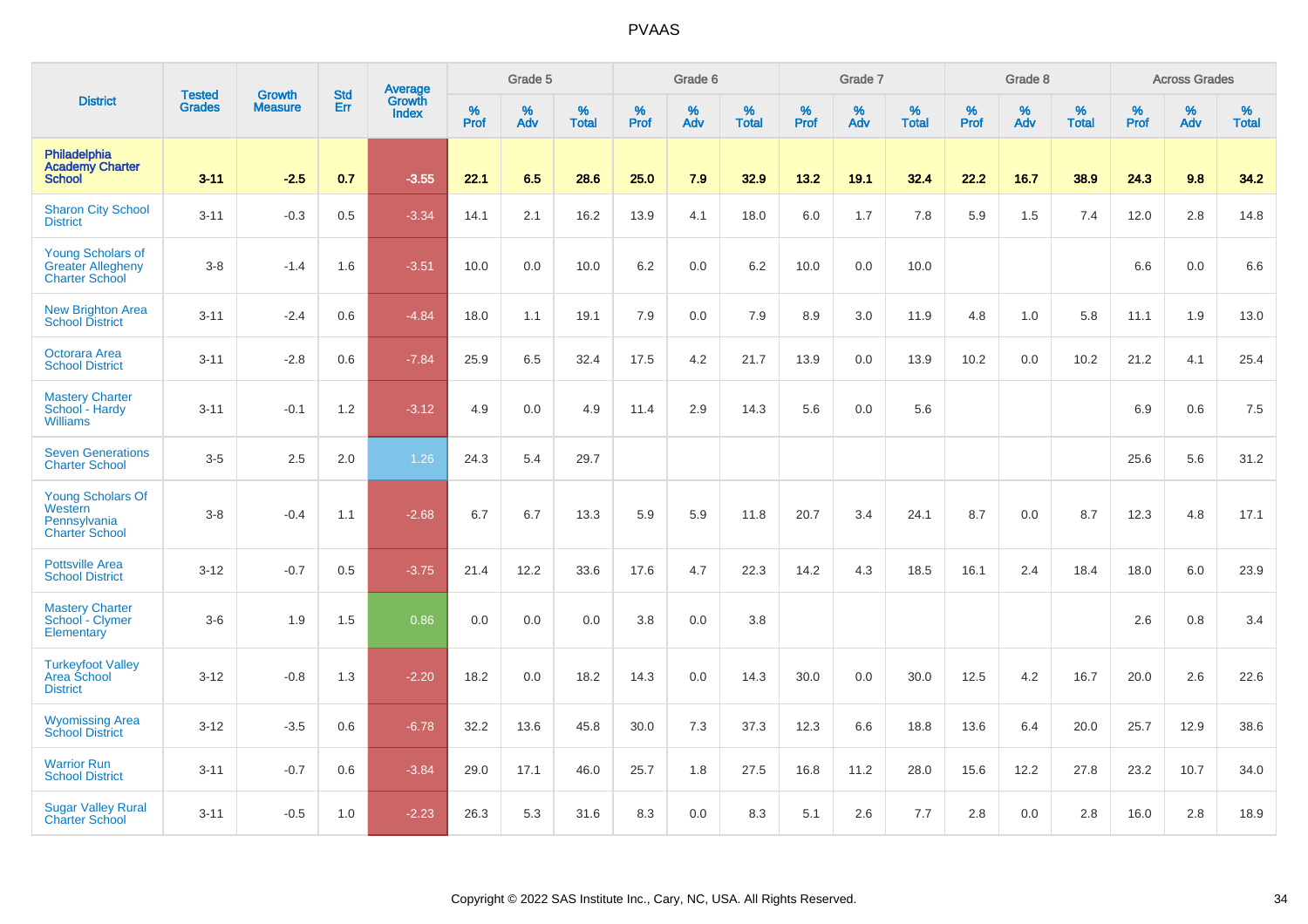|                                                                        | <b>Tested</b> | <b>Growth</b>  | <b>Std</b> | Average                       |           | Grade 5  |                   |           | Grade 6  |                   |           | Grade 7  |                   |           | Grade 8  |                   |           | <b>Across Grades</b> |                   |
|------------------------------------------------------------------------|---------------|----------------|------------|-------------------------------|-----------|----------|-------------------|-----------|----------|-------------------|-----------|----------|-------------------|-----------|----------|-------------------|-----------|----------------------|-------------------|
| <b>District</b>                                                        | <b>Grades</b> | <b>Measure</b> | Err        | <b>Growth</b><br><b>Index</b> | %<br>Prof | %<br>Adv | %<br><b>Total</b> | %<br>Prof | %<br>Adv | %<br><b>Total</b> | %<br>Prof | %<br>Adv | %<br><b>Total</b> | %<br>Prof | %<br>Adv | %<br><b>Total</b> | %<br>Prof | %<br>Adv             | %<br><b>Total</b> |
| Philadelphia<br><b>Academy Charter</b><br><b>School</b>                | $3 - 11$      | $-2.5$         | 0.7        | $-3.55$                       | 22.1      | 6.5      | 28.6              | 25.0      | 7.9      | 32.9              | 13.2      | 19.1     | 32.4              | 22.2      | 16.7     | 38.9              | 24.3      | 9.8                  | 34.2              |
| <b>Burrell School</b><br><b>District</b>                               | $3 - 11$      | $-3.1$         | 0.7        | $-4.49$                       | 22.5      | 1.8      | 24.3              | 15.4      | 3.8      | 19.2              | 21.5      | 7.6      | 29.1              | 17.2      | 0.0      | 17.2              | 25.3      | 6.1                  | 31.4              |
| <b>Chartiers-Houston</b><br><b>School District</b>                     | $3 - 10$      | $-2.5$         | 0.7        | $-4.95$                       | 25.6      | 12.2     | 37.8              | 35.1      | 2.6      | 37.7              | 20.5      | 1.3      | 21.8              | 18.3      | 5.6      | 23.9              | 28.7      | 8.2                  | 36.9              |
| <b>Allegheny Valley</b><br><b>School District</b>                      | $3 - 11$      | $-1.2$         | 0.8        | $-1.81$                       | 26.3      | 12.3     | 38.6              | 11.1      | 5.6      | 16.7              | 16.2      | 7.4      | 23.5              | 13.1      | 8.2      | 21.3              | 18.0      | 6.9                  | 24.9              |
| <b>Valley View School</b><br><b>District</b>                           | $3 - 11$      | $-2.3$         | 0.8        | $-5.39$                       | 26.2      | 0.9      | 27.1              | 5.8       | 1.2      | 6.9               | 9.8       | 2.4      | 12.2              | 7.9       | 0.0      | 7.9               | 18.2      | 2.7                  | 20.9              |
| <b>Folk Arts-Cultural</b><br><b>Treasures Charter</b><br><b>School</b> | $3 - 7$       | $-1.8$         | 1.0        | $-2.80$                       | 22.7      | 6.8      | 29.6              | 28.9      | 4.4      | 33.3              | 20.4      | 2.3      | 22.7              |           |          |                   | 28.1      | $6.2\,$              | 34.4              |
| <b>Ferndale Area</b><br><b>School District</b>                         | $3 - 10$      | $-0.9$         | 0.9        | $-2.99$                       | 27.3      | 0.0      | 27.3              | 19.5      | 7.3      | 26.8              | 31.6      | 2.6      | 34.2              | 11.1      | 8.9      | 20.0              | 21.3      | 7.9                  | 29.1              |
| <b>Keystone School</b><br><b>District</b>                              | $3 - 11$      | $-1.0$         | 0.8        | $-2.67$                       | 28.4      | 19.4     | 47.8              | 32.1      | 1.9      | 34.0              | 12.3      | 1.4      | 13.7              | 6.4       | 0.0      | 6.4               | 24.1      | 7.6                  | 31.6              |
| <b>Maritime Academy</b><br><b>Charter School</b>                       | $3 - 10$      | $-3.7$         | 0.6        | $-7.33$                       | 3.5       | 1.2      | 4.7               | 1.2       | 3.6      | 4.8               | 7.9       | 5.6      | 13.5              | 3.3       | 0.0      | 3.3               | 4.6       | 2.1                  | 6.7               |
| <b>Shippensburg Area</b><br><b>School District</b>                     | $3 - 11$      | $-3.6$         | 0.4        | $-8.90$                       | 18.3      | 13.7     | 32.0              | 12.9      | 4.2      | 17.0              | 13.4      | 2.4      | 15.8              | 13.6      | 4.0      | 17.7              | 17.3      | 7.6                  | 24.9              |
| <b>Ellwood City Area</b><br><b>School District</b>                     | $3 - 11$      | $-1.7$         | 0.6        | $-3.02$                       | 20.6      | 7.8      | 28.4              | 19.0      | 2.6      | 21.6              | 21.7      | 2.5      | 24.2              | 5.5       | 2.8      | 8.3               | 17.5      | 4.7                  | 22.2              |
| <b>York Academy</b><br><b>Regional Charter</b><br>School               | $3 - 11$      | $-4.4$         | 0.8        | $-5.58$                       | 10.0      | 11.7     | 21.7              | 13.6      | 6.8      | 20.3              | 7.3       | 5.4      | 12.7              | 19.3      | 0.0      | 19.3              | 18.4      | 9.5                  | 27.9              |
| <b>Propel Charter</b><br>School-Montour                                | $3 - 10$      | $-2.8$         | 0.7        | $-5.57$                       | 4.9       | 1.6      | 6.6               | 4.6       | 0.0      | 4.6               | 3.1       | 0.0      | 3.1               | 3.2       | 0.0      | 3.2               | 4.8       | 1.6                  | 6.4               |
| <b>Conemaugh Valley</b><br><b>School District</b>                      | $3 - 12$      | $-2.6$         | 0.8        | $-4.29$                       | 13.7      | 3.9      | 17.6              | 22.0      | 4.0      | 26.0              | 18.9      | 7.6      | 26.4              | 9.4       | 1.9      | 11.3              | 20.1      | 6.4                  | 26.5              |
| <b>Baden Academy</b><br><b>Charter School</b>                          | $3-6$         | 0.1            | 1.1        | $-1.00$                       | 20.6      | 4.8      | 25.4              | 22.4      | 8.6      | 31.0              |           |          |                   |           |          |                   | 20.8      | 6.4                  | 27.2              |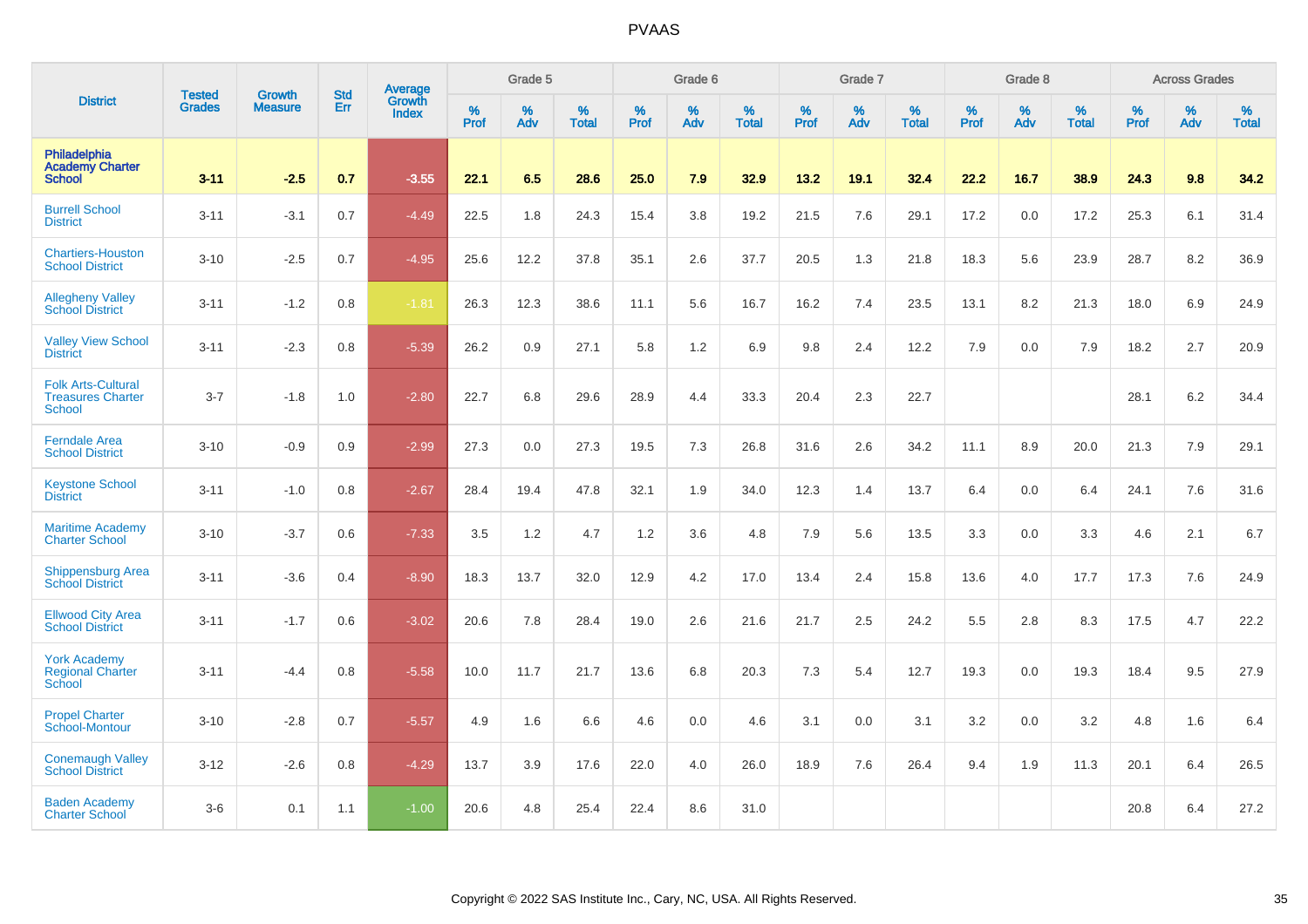|                                                                    |                                | <b>Growth</b>  | <b>Std</b> | <b>Average</b><br>Growth |              | Grade 5  |                   |           | Grade 6  |                   |           | Grade 7  |                   |           | Grade 8  |                   |           | <b>Across Grades</b> |                   |
|--------------------------------------------------------------------|--------------------------------|----------------|------------|--------------------------|--------------|----------|-------------------|-----------|----------|-------------------|-----------|----------|-------------------|-----------|----------|-------------------|-----------|----------------------|-------------------|
| <b>District</b>                                                    | <b>Tested</b><br><b>Grades</b> | <b>Measure</b> | Err        | <b>Index</b>             | $\%$<br>Prof | %<br>Adv | %<br><b>Total</b> | %<br>Prof | %<br>Adv | %<br><b>Total</b> | %<br>Prof | %<br>Adv | %<br><b>Total</b> | %<br>Prof | %<br>Adv | %<br><b>Total</b> | %<br>Prof | %<br>Adv             | %<br><b>Total</b> |
| Philadelphia<br><b>Academy Charter</b><br><b>School</b>            | $3 - 11$                       | $-2.5$         | 0.7        | $-3.55$                  | 22.1         | 6.5      | 28.6              | 25.0      | 7.9      | 32.9              | 13.2      | 19.1     | 32.4              | 22.2      | 16.7     | 38.9              | 24.3      | 9.8                  | 34.2              |
| Cheltenham<br><b>School District</b>                               | $3 - 11$                       | $-1.7$         | 0.6        | $-3.38$                  | 19.8         | 16.7     | 36.5              | 21.7      | 4.7      | 26.4              | 26.7      | 11.0     | 37.7              | 12.1      | 3.3      | 15.4              | 23.0      | 11.2                 | 34.2              |
| <b>Erie City School</b><br><b>District</b>                         | $3 - 12$                       | $-1.7$         | 0.3        | $-7.30$                  | 7.6          | 2.4      | 10.0              | 2.9       | 0.5      | 3.4               | 5.9       | 1.6      | 7.4               | 5.2       | 0.3      | 5.5               | 6.4       | 1.4                  | 7.8               |
| <b>Forest Area School</b><br><b>District</b>                       | $3 - 11$                       | $-0.4$         | 1.2        | $-1.43$                  | 43.5         | 4.4      | 47.8              | 19.0      | 0.0      | 19.0              | 13.8      | 0.0      | 13.8              | 3.1       | 0.0      | 3.1               | 23.4      | 5.5                  | 29.0              |
| <b>Propel Charter</b><br>School-Mckeesport                         | $3-8$                          | $-3.2$         | 1.0        | $-4.03$                  | 5.6          | 0.0      | 5.6               | 2.7       | 0.0      | 2.7               | 5.3       | 7.9      | 13.2              | 2.7       | 2.7      | 5.4               | 5.4       | 2.3                  | 7.7               |
| <b>Esperanza Cyber</b><br><b>Charter School</b>                    | $3 - 11$                       | 0.4            | 1.3        | $-0.72$                  | 0.0          | 0.0      | 0.0               | 0.0       | 0.0      | 0.0               | 2.6       | 0.0      | 2.6               | 0.0       | 0.0      | 0.0               | 1.6       | 0.0                  | 1.6               |
| <b>Northern Bedford</b><br><b>County School</b><br><b>District</b> | $3 - 11$                       | $-1.5$         | 0.8        | $-3.58$                  | 24.5         | 8.2      | 32.6              | 30.5      | 1.7      | 32.2              | 19.0      | 1.7      | 20.7              | 9.4       | 3.1      | 12.5              | 24.6      | 5.2                  | 29.8              |
| <b>Shaler Area</b><br><b>School District</b>                       | $3 - 11$                       | $-6.1$         | 0.4        | $-18.80$                 | 26.2         | 5.8      | 32.0              | 12.6      | 1.9      | 14.5              | 22.1      | 5.5      | 27.7              | 19.6      | 5.2      | 24.8              | 23.3      | 7.8                  | 31.2              |
| <b>Western Wayne</b><br><b>School District</b>                     | $3 - 11$                       | $-2.5$         | 0.6        | $-4.89$                  | 28.3         | 9.4      | 37.7              | 18.7      | 0.9      | 19.6              | 21.6      | 2.9      | 24.5              | 14.1      | 5.4      | 19.6              | 23.6      | 9.6                  | 33.2              |
| <b>Albert Gallatin</b><br><b>Area School</b><br><b>District</b>    | $3 - 11$                       | $-1.4$         | 0.5        | $-3.23$                  | 19.0         | 10.2     | 29.3              | 18.6      | 1.6      | 20.2              | 12.8      | 2.8      | 15.6              | 14.8      | 2.0      | 16.8              | 17.4      | 4.9                  | 22.3              |
| <b>Neshannock</b><br><b>Township School</b><br><b>District</b>     | $3 - 10$                       | $-3.2$         | 0.7        | $-6.15$                  | 26.7         | 15.6     | 42.2              | 30.9      | 13.2     | 44.1              | 20.0      | 7.0      | 27.0              | 15.6      | 3.9      | 19.5              | 23.6      | 9.2                  | 32.8              |
| Salisbury<br><b>Township School</b><br><b>District</b>             | $3 - 11$                       | $-2.3$         | 0.6        | $-4.14$                  | 14.9         | 8.5      | 23.4              | 14.3      | 2.2      | 16.5              | 13.0      | 1.1      | 14.1              | 17.2      | 3.4      | 20.7              | 18.4      | 6.3                  | 24.7              |
| <b>Carlynton School</b><br><b>District</b>                         | $3 - 11$                       | $-1.3$         | 0.7        | $-2.56$                  | 16.3         | 10.9     | 27.2              | 35.7      | 7.1      | 42.9              | 9.5       | 3.8      | 13.3              | 11.7      | 0.0      | 11.7              | 20.9      | 6.7                  | 27.6              |
| <b>Universal Alcorn</b><br><b>Charter School</b>                   | $3 - 8$                        | $-0.7$         | 0.8        | $-2.71$                  | 7.7          | 1.9      | 9.6               | 3.9       | 0.0      | 3.9               | 8.8       | 0.0      | 8.8               | 5.1       | 0.0      | 5.1               | 6.4       | 1.7                  | 8.1               |
| <b>Sullivan County</b><br><b>School District</b>                   | $3 - 10$                       | $-2.9$         | 1.0        | $-3.60$                  | 21.4         | 0.0      | 21.4              | 30.0      | 4.0      | 34.0              | 18.8      | 0.0      | 18.8              | 9.1       | 0.0      | 9.1               | 22.0      | 4.1                  | 26.0              |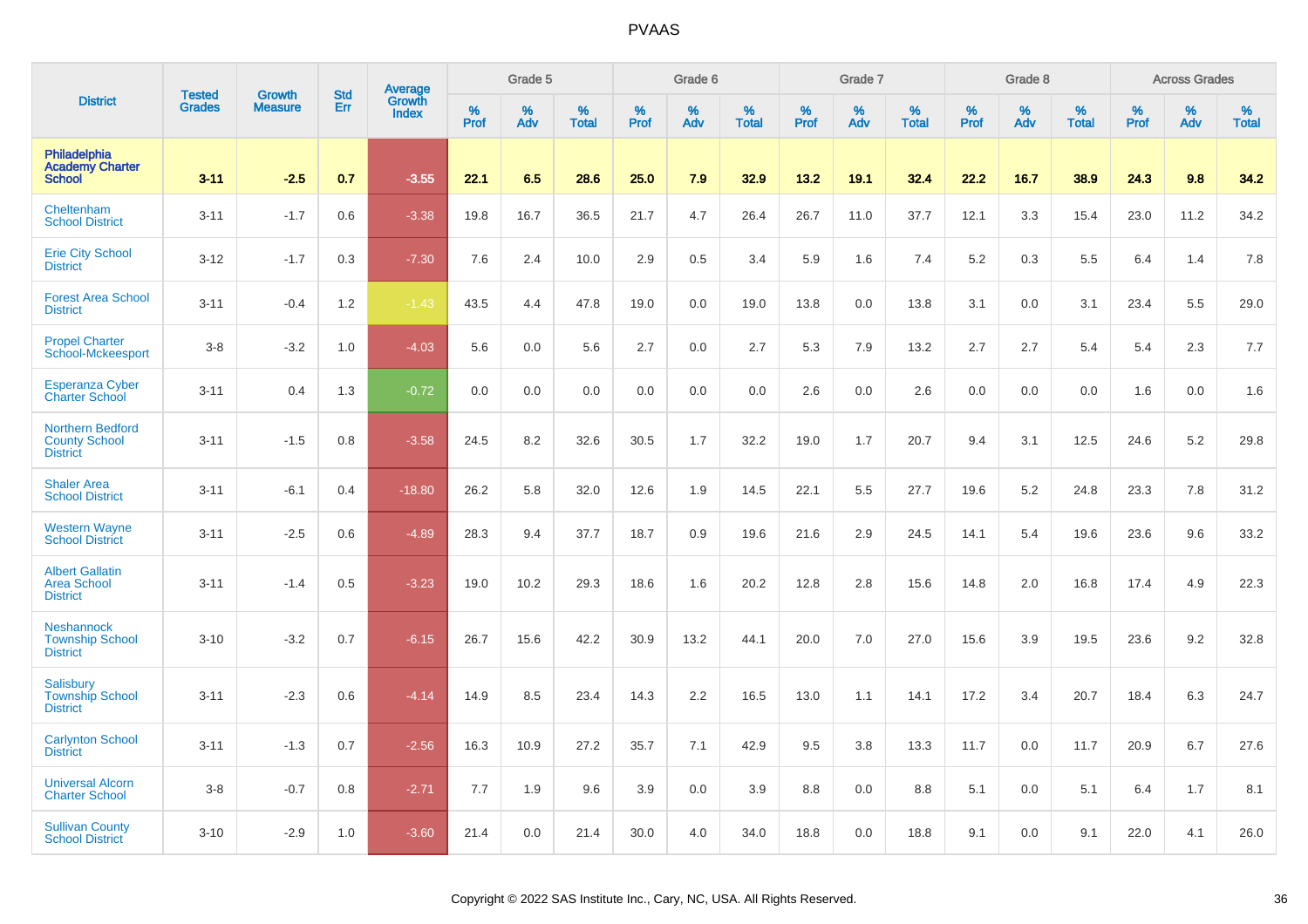|                                                            | <b>Tested</b> | <b>Growth</b>  | <b>Std</b> | <b>Average</b><br>Growth |                     | Grade 5  |                   |           | Grade 6  |                   |                  | Grade 7  |                   |                  | Grade 8     |                   |           | <b>Across Grades</b> |                   |
|------------------------------------------------------------|---------------|----------------|------------|--------------------------|---------------------|----------|-------------------|-----------|----------|-------------------|------------------|----------|-------------------|------------------|-------------|-------------------|-----------|----------------------|-------------------|
| <b>District</b>                                            | <b>Grades</b> | <b>Measure</b> | Err        | <b>Index</b>             | $\%$<br><b>Prof</b> | %<br>Adv | %<br><b>Total</b> | %<br>Prof | %<br>Adv | %<br><b>Total</b> | %<br><b>Prof</b> | %<br>Adv | %<br><b>Total</b> | %<br><b>Prof</b> | $\%$<br>Adv | %<br><b>Total</b> | %<br>Prof | %<br>Adv             | %<br><b>Total</b> |
| Philadelphia<br><b>Academy Charter</b><br><b>School</b>    | $3 - 11$      | $-2.5$         | 0.7        | $-3.55$                  | 22.1                | 6.5      | 28.6              | 25.0      | 7.9      | 32.9              | 13.2             | 19.1     | 32.4              | 22.2             | 16.7        | 38.9              | 24.3      | 9.8                  | 34.2              |
| <b>Arts Academy</b><br>Elementary<br><b>Charter School</b> | $3-5$         | 1.7            | 1.9        | 0.91                     | 5.3                 | 0.0      | 5.3               |           |          |                   |                  |          |                   |                  |             |                   | 5.1       | 0.0                  | 5.1               |
| <b>Pine-Richland</b><br><b>School District</b>             | $3 - 11$      | $-1.8$         | 0.3        | $-11.22$                 | 35.0                | 21.7     | 56.7              | 35.6      | 11.5     | 47.1              | 37.1             | 18.2     | 55.4              | 30.1             | 15.8        | 45.9              | 34.9      | 21.2                 | 56.1              |
| <b>Harbor Creek</b><br><b>School District</b>              | $3 - 11$      | $-3.0$         | 0.5        | $-6.14$                  | 35.1                | 17.5     | 52.6              | 35.8      | 14.2     | 50.0              | 25.9             | 13.3     | 39.2              | 20.8             | 7.1         | 27.9              | 32.8      | 17.9                 | 50.6              |
| <b>Propel Charter</b><br>School-Northside                  | $3 - 8$       | $-1.6$         | 0.9        | $-3.77$                  | 0.0                 | 0.0      | 0.0               | 2.4       | 0.0      | 2.4               | 0.0              | 0.0      | 0.0               | 0.0              | 0.0         | 0.0               | 0.4       | 0.0                  | 0.4               |
| <b>Southern Fulton</b><br><b>School District</b>           | $3 - 11$      | $-2.2$         | 0.9        | $-4.56$                  | 21.3                | 6.4      | 27.7              | 15.2      | 10.2     | 25.4              | 12.3             | 1.8      | 14.0              | 5.9              | 3.9         | 9.8               | 18.9      | 4.4                  | 23.3              |
| <b>Keystone Oaks</b><br><b>School District</b>             | $3 - 11$      | $-3.0$         | 0.6        | $-6.50$                  | 26.0                | 20.3     | 46.3              | 19.5      | 11.5     | 31.0              | 19.5             | 10.6     | 30.1              | 17.5             | 12.3        | 29.8              | 25.2      | 15.8                 | 41.0              |
| Achievement<br><b>House Charter</b><br><b>School</b>       | $7 - 11$      | $-0.3$         | 1.5        | $-1.19$                  |                     |          |                   |           |          |                   | 20.0             | 0.0      | 20.0              | 7.1              | 2.4         | 9.5               | 11.9      | 1.5                  | 13.4              |
| <b>Pennsbury School</b><br><b>District</b>                 | $3 - 11$      | $-2.3$         | 0.3        | $-9.39$                  | 32.1                | 19.0     | 51.1              | 23.0      | 10.9     | 34.0              | 19.4             | 7.0      | 26.4              | 15.8             | 9.8         | 25.6              | 26.7      | 15.5                 | 42.2              |
| <b>Jim Thorpe Area</b><br><b>School District</b>           | $3 - 11$      | $-2.3$         | 0.6        | $-4.75$                  | 14.1                | 1.0      | 15.2              | 12.3      | 0.9      | 13.2              | 9.2              | 8.5      | 17.7              | 10.0             | 1.5         | 11.5              | 14.9      | 4.3                  | 19.2              |
| <b>Oil City Area</b><br><b>School District</b>             | $3 - 11$      | $-3.7$         | 0.5        | $-6.92$                  | 15.5                | 2.8      | 18.3              | 7.9       | 0.8      | 8.7               | 10.2             | 2.4      | 12.6              | 3.8              | 0.0         | 3.8               | 13.2      | 2.5                  | 15.8              |
| <b>Ridley School</b><br><b>District</b>                    | $3 - 12$      | $-1.6$         | 0.3        | $-8.13$                  | 24.4                | 10.9     | 35.3              | 16.6      | 2.2      | 18.8              | 11.2             | 6.6      | 17.8              | 12.6             | 6.5         | 19.1              | 19.6      | 9.1                  | 28.7              |
| <b>New Day Charter</b><br><b>School</b>                    | $7 - 11$      | 2.2            | 3.1        | 0.71                     |                     |          |                   |           |          |                   |                  |          |                   | 0.0              | 0.0         | 0.0               | 0.0       | 0.0                  | 0.0               |
| Eugenio Maria De<br><b>Hostos Charter</b><br><b>School</b> | $3-8$         | $-1.0$         | 1.4        | $-1.85$                  | 13.0                | 0.0      | 13.0              | 5.6       | 5.6      | 11.1              | 4.4              | 8.7      | 13.0              | 28.6             | 7.1         | 35.7              | 9.3       | 3.4                  | 12.7              |
| <b>Fleetwood Area</b><br><b>School District</b>            | $3 - 10$      | $-1.9$         | 0.5        | $-3.73$                  | 21.5                | 3.7      | 25.2              | 19.9      | 4.0      | 23.8              | 20.7             | 4.8      | 25.5              | 21.4             | 2.5         | 23.9              | 21.9      | 5.2                  | 27.1              |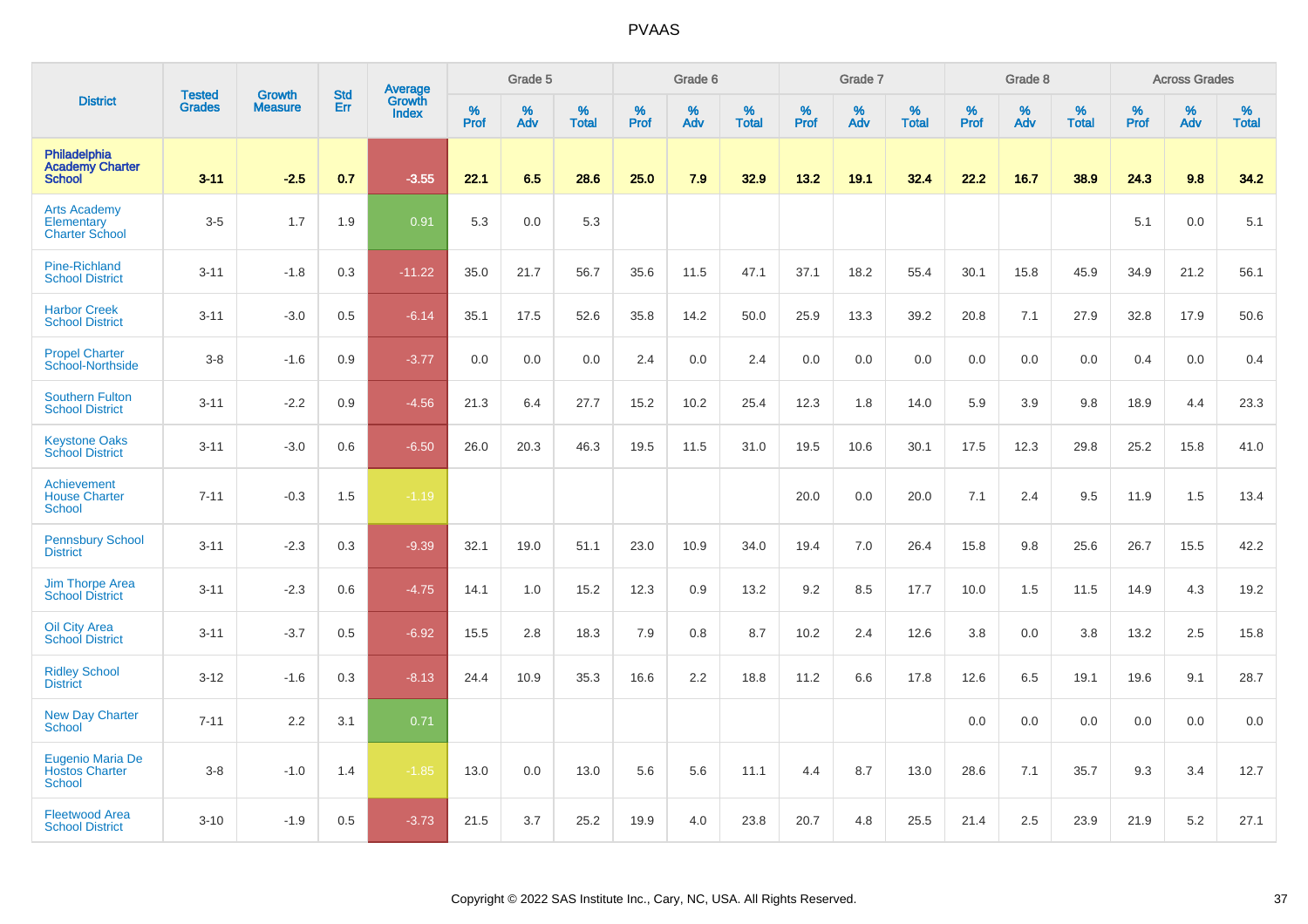|                                                                               |                                |                                 | <b>Std</b> | Average                |           | Grade 5  |                   |           | Grade 6  |                   |           | Grade 7  |                   |           | Grade 8  |                   |           | <b>Across Grades</b> |                   |
|-------------------------------------------------------------------------------|--------------------------------|---------------------------------|------------|------------------------|-----------|----------|-------------------|-----------|----------|-------------------|-----------|----------|-------------------|-----------|----------|-------------------|-----------|----------------------|-------------------|
| <b>District</b>                                                               | <b>Tested</b><br><b>Grades</b> | <b>Growth</b><br><b>Measure</b> | Err        | Growth<br><b>Index</b> | %<br>Prof | %<br>Adv | %<br><b>Total</b> | %<br>Prof | %<br>Adv | %<br><b>Total</b> | %<br>Prof | %<br>Adv | %<br><b>Total</b> | %<br>Prof | %<br>Adv | %<br><b>Total</b> | %<br>Prof | %<br>Adv             | %<br><b>Total</b> |
| Philadelphia<br><b>Academy Charter</b><br><b>School</b>                       | $3 - 11$                       | $-2.5$                          | 0.7        | $-3.55$                | 22.1      | 6.5      | 28.6              | 25.0      | 7.9      | 32.9              | 13.2      | 19.1     | 32.4              | 22.2      | 16.7     | 38.9              | 24.3      | 9.8                  | 34.2              |
| <b>Big Spring School</b><br><b>District</b>                                   | $3 - 11$                       | $-1.2$                          | 0.5        | $-2.96$                | 26.7      | 13.0     | 39.7              | 22.0      | 3.8      | 25.8              | 20.9      | 6.7      | 27.6              | 10.9      | 3.3      | 14.1              | 24.6      | 10.4                 | 35.0              |
| <b>Mastery Charter</b><br>School-Francis D.<br><b>Pastorius</b><br>Elementary | $3-8$                          | 0.3                             | 1.3        | $-0.22$                | 3.8       | 0.0      | 3.8               | 3.7       | 0.0      | 3.7               | 0.0       | 0.0      | 0.0               | 0.0       | 0.0      | 0.0               | 3.1       | 0.0                  | 3.1               |
| <b>Pine Grove Area</b><br><b>School District</b>                              | $3 - 11$                       | $-2.2$                          | 0.6        | $-4.30$                | 23.2      | 4.2      | 27.4              | 19.7      | 3.4      | 23.1              | 17.1      | 0.8      | 17.9              | 20.9      | 0.8      | 21.7              | 24.6      | 7.8                  | 32.4              |
| <b>Lakeland School</b><br><b>District</b>                                     | $3 - 11$                       | $-2.1$                          | 0.6        | $-6.06$                | 29.3      | 2.7      | 32.0              | 25.5      | 6.4      | 31.9              | 26.9      | 4.8      | 31.7              | 5.7       | 0.0      | 5.7               | 24.0      | 5.5                  | 29.5              |
| <b>Commodore Perry</b><br><b>School District</b>                              | $3 - 11$                       | $-5.2$                          | 1.1        | $-5.36$                | 38.7      | 9.7      | 48.4              | 9.7       | 0.0      | 9.7               | 8.1       | 2.7      | 10.8              | 20.0      | 8.0      | 28.0              | 20.6      | 7.2                  | 27.8              |
| <b>Lakeview School</b><br><b>District</b>                                     | $3 - 11$                       | $-3.9$                          | 0.8        | $-5.18$                | 28.6      | 18.4     | 46.9              | 30.0      | 7.1      | 37.1              | 22.2      | 1.6      | 23.8              | 21.0      | 1.6      | 22.6              | 28.3      | 13.3                 | 41.6              |
| <b>Benton Area</b><br><b>School District</b>                                  | $3 - 10$                       | $-0.9$                          | 0.9        | $-1.58$                | 24.6      | 11.5     | 36.1              | 17.4      | 4.4      | 21.7              | 13.6      | 3.4      | 17.0              | 10.3      | 2.6      | 12.8              | 21.6      | 7.1                  | 28.7              |
| <b>Shamokin Area</b><br><b>School District</b>                                | $3 - 11$                       | $-2.1$                          | 0.5        | $-3.92$                | 17.1      | 4.3      | 21.4              | 8.8       | 2.9      | 11.8              | 10.3      | 0.7      | 11.0              | 8.4       | 3.9      | 12.3              | 12.1      | 4.8                  | 16.9              |
| <b>School Lane</b><br><b>Charter School</b>                                   | $3 - 11$                       | $-4.8$                          | 0.7        | $-7.87$                | 26.9      | 7.5      | 34.3              | 11.9      | 1.7      | 13.6              | 7.0       | 2.8      | 9.9               | 18.8      | 3.1      | 21.9              | 21.0      | 6.5                  | 27.5              |
| Shenandoah<br><b>Valley School</b><br><b>District</b>                         | $3 - 11$                       | $-5.1$                          | 0.8        | $-6.16$                | 11.9      | 3.0      | 14.9              | 19.6      | 2.0      | 21.6              | 1.7       | 3.4      | 5.1               | 3.6       | 0.0      | 3.6               | 12.0      | 3.5                  | 15.5              |
| <b>Troy Area School</b><br><b>District</b>                                    | $3 - 10$                       | $-1.8$                          | 0.6        | $-3.21$                | 11.1      | 4.0      | 15.2              | 4.0       | 4.0      | 8.0               | 14.1      | 0.0      | 14.1              | 6.8       | 0.8      | 7.7               | 11.9      | 2.1                  | 14.0              |
| <b>Lindley Academy</b><br><b>Charter School At</b><br><b>Birney</b>           | $3 - 8$                        | $-3.0$                          | 0.7        | $-4.63$                | 1.3       | 0.0      | 1.3               | 2.6       | 0.0      | 2.6               | 0.0       | 0.0      | 0.0               | 0.0       | 1.6      | 1.6               | 1.0       | 0.3                  | 1.3               |
| Pennsylvania<br><b>Distance Learning</b><br><b>Charter School</b>             | $3 - 12$                       | $-1.7$                          | 0.7        | $-3.92$                | 6.5       | 0.0      | 6.5               | 1.3       | 0.0      | 1.3               | 4.6       | 1.2      | 5.8               | 2.3       | 0.0      | 2.3               | 5.4       | 0.4                  | 5.8               |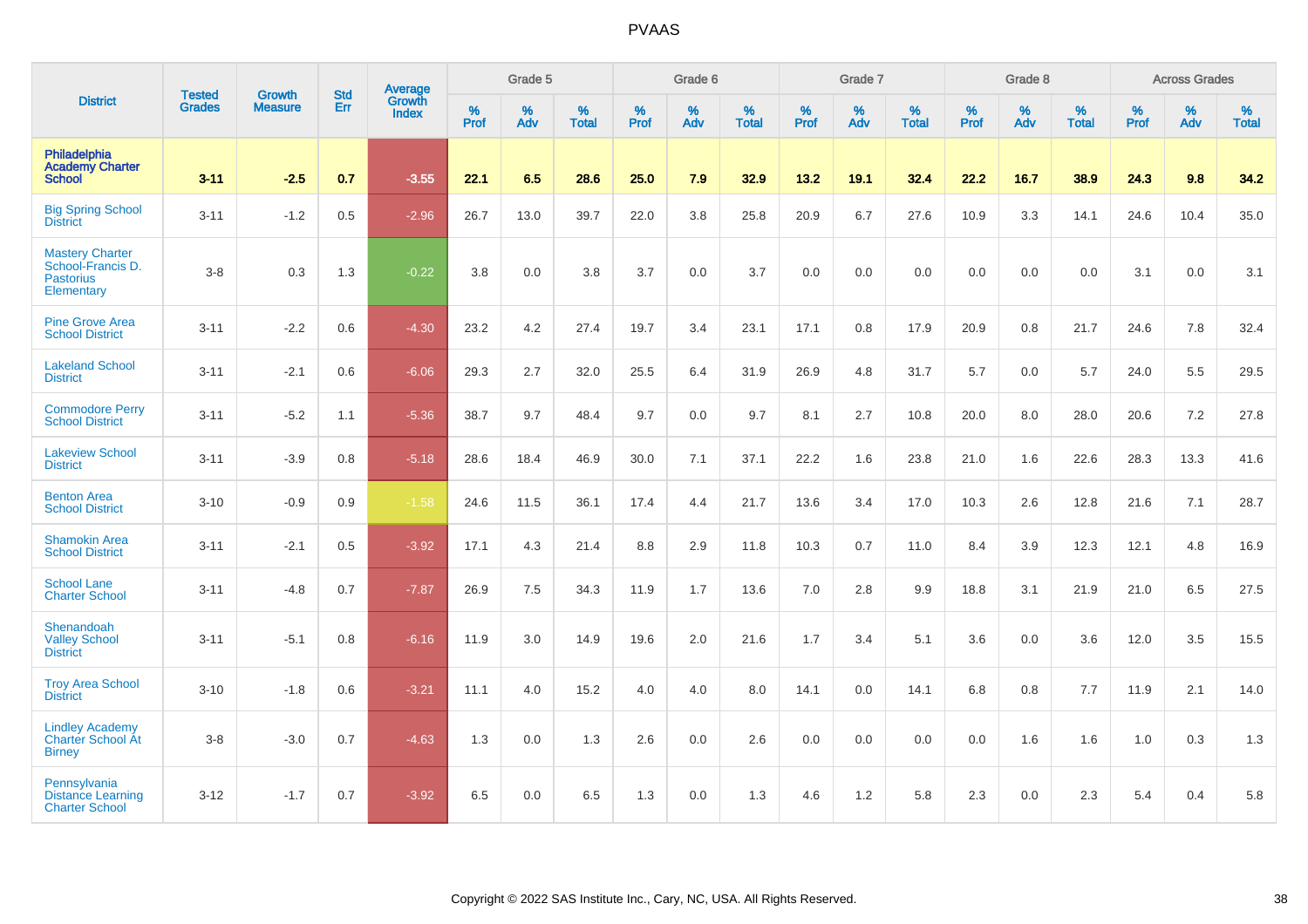|                                                              | <b>Tested</b> | <b>Growth</b>  | <b>Std</b> |                                          |              | Grade 5  |                   |           | Grade 6  |                   |           | Grade 7  |                   |           | Grade 8  |                   |           | <b>Across Grades</b> |                   |
|--------------------------------------------------------------|---------------|----------------|------------|------------------------------------------|--------------|----------|-------------------|-----------|----------|-------------------|-----------|----------|-------------------|-----------|----------|-------------------|-----------|----------------------|-------------------|
| <b>District</b>                                              | <b>Grades</b> | <b>Measure</b> | Err        | <b>Average</b><br>Growth<br><b>Index</b> | $\%$<br>Prof | %<br>Adv | %<br><b>Total</b> | %<br>Prof | %<br>Adv | %<br><b>Total</b> | %<br>Prof | %<br>Adv | %<br><b>Total</b> | %<br>Prof | %<br>Adv | %<br><b>Total</b> | %<br>Prof | %<br>Adv             | %<br><b>Total</b> |
| Philadelphia<br><b>Academy Charter</b><br><b>School</b>      | $3 - 11$      | $-2.5$         | 0.7        | $-3.55$                                  | 22.1         | 6.5      | 28.6              | 25.0      | 7.9      | 32.9              | 13.2      | 19.1     | 32.4              | 22.2      | 16.7     | 38.9              | 24.3      | 9.8                  | 34.2              |
| <b>Abington School</b><br><b>District</b>                    | $3 - 10$      | $-3.8$         | 0.3        | $-14.06$                                 | 25.7         | 12.4     | 38.1              | 30.8      | 10.8     | 41.6              | 23.9      | 6.4      | 30.2              | 14.9      | 1.1      | 15.9              | 26.9      | 10.4                 | 37.3              |
| <b>Old Forge School</b><br><b>District</b>                   | $3 - 12$      | $-2.1$         | 0.8        | $-2.75$                                  | 11.8         | 2.9      | 14.7              | 11.3      | 0.0      | 11.3              | 19.0      | 4.8      | 23.8              | 5.9       | 0.0      | 5.9               | 14.0      | 2.9                  | 16.9              |
| <b>Reynolds School</b><br><b>District</b>                    | $3 - 10$      | $-3.3$         | 0.8        | $-7.08$                                  | 13.0         | 1.4      | 14.5              | 18.2      | 1.3      | 19.5              | 14.0      | 10.0     | 24.0              | 11.8      | 1.5      | 13.2              | 15.2      | 2.8                  | 18.0              |
| Pocono Mountain<br><b>School District</b>                    | $3 - 12$      | $-3.0$         | 0.6        | $-5.22$                                  | 23.9         | 8.1      | 32.0              | 12.4      | 4.3      | 16.7              | 10.6      | 3.5      | 14.2              | 7.8       | 2.9      | 10.8              | 18.3      | 6.6                  | 24.9              |
| <b>Abington Heights</b><br><b>School District</b>            | $3 - 11$      | $-1.7$         | 0.5        | $-5.88$                                  | 29.2         | 13.3     | 42.5              | 21.1      | 6.7      | 27.8              | 31.5      | 7.9      | 39.4              |           |          |                   | 30.5      | 14.3                 | 44.8              |
| <b>KIPP West</b><br>Philadelphia<br><b>Charter School</b>    | $3-8$         | $-2.0$         | 1.2        | $-1.75$                                  | 3.2          | 0.0      | 3.2               | 0.0       | 0.0      | 0.0               | 0.0       | 0.0      | 0.0               | 0.0       | 0.0      | 0.0               | 2.6       | 0.0                  | 2.6               |
| <b>Bensalem</b><br><b>Township School</b><br><b>District</b> | $3 - 11$      | $-2.0$         | 0.3        | $-6.42$                                  | 9.4          | 4.3      | 13.7              | 13.0      | 2.3      | 15.3              | 9.8       | 4.6      | 14.3              | 8.2       | 1.9      | 10.1              | 12.0      | 3.5                  | 15.5              |
| <b>Line Mountain</b><br><b>School District</b>               | $3 - 11$      | $-0.5$         | 0.7        | $-1.49$                                  | 19.7         | 12.1     | 31.8              | 15.3      | 2.8      | 18.1              | 13.3      | 6.1      | 19.4              | 9.9       | 2.8      | 12.7              | 17.8      | 7.7                  | 25.5              |
| <b>Mastery Charter</b><br>School-Cleveland<br>Elementary     | $3 - 8$       | $-1.3$         | 1.2        | $-1.89$                                  | 3.8          | 7.7      | 11.5              | 5.9       | 0.0      | 5.9               | 3.6       | 0.0      | 3.6               | 3.8       | 3.8      | 7.7               | 2.4       | 1.8                  | 4.3               |
| <b>Dover Area School</b><br><b>District</b>                  | $3 - 12$      | $-1.9$         | 0.4        | $-5.81$                                  | 24.5         | 8.2      | 32.7              | 24.5      | 3.6      | 28.1              | 22.4      | 9.0      | 31.4              | 14.1      | 6.2      | 20.3              | 24.8      | 10.2                 | 35.0              |
| <b>Northern Lehigh</b><br><b>School District</b>             | $3 - 12$      | $-2.6$         | 0.7        | $-4.01$                                  | 22.7         | 6.2      | 28.9              | 13.8      | 0.0      | 13.8              | 15.0      | 1.7      | 16.7              | 12.5      | 0.0      | 12.5              | 18.6      | 3.9                  | 22.5              |
| Philadelphia<br><b>Academy Charter</b><br><b>School</b>      | $3 - 11$      | $-2.5$         | 0.7        | $-3.55$                                  | 22.1         | 6.5      | 28.6              | 25.0      | 7.9      | 32.9              | 13.2      | 19.1     | 32.4              | 22.2      | 16.7     | 38.9              | 24.3      | 9.8                  | 34.2              |
| Salisbury-Elk Lick<br><b>School District</b>                 | $3 - 11$      | $-4.2$         | 1.3        | $-3.23$                                  | 29.2         | 12.5     | 41.7              | 37.5      | 0.0      | 37.5              | 15.8      | 0.0      | 15.8              | 14.3      | 4.8      | 19.0              | 28.9      | 5.8                  | 34.7              |
| <b>Titusville Area</b><br><b>School District</b>             | $3 - 11$      | $-1.7$         | 0.5        | $-3.36$                                  | 28.5         | 13.8     | 42.3              | 18.9      | 4.2      | 23.1              | 18.0      | 3.9      | 21.9              | 8.0       | 3.6      | 11.6              | 21.8      | 10.0                 | 31.8              |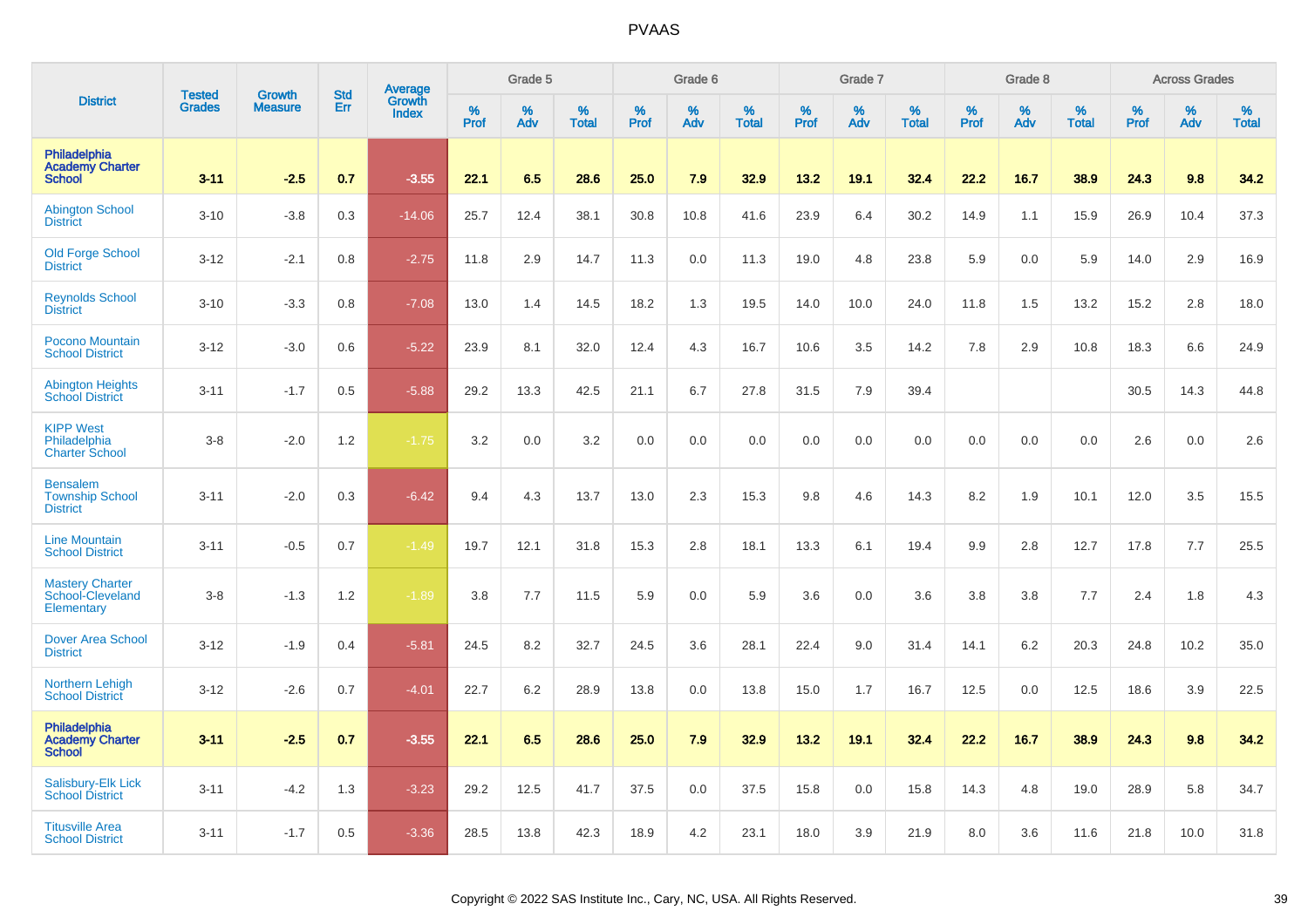|                                                             | <b>Tested</b> | <b>Growth</b>  | <b>Std</b> | Average                |                     | Grade 5  |                   |                  | Grade 6  |                   |                  | Grade 7  |                   |                  | Grade 8  |                   |           | <b>Across Grades</b> |                   |
|-------------------------------------------------------------|---------------|----------------|------------|------------------------|---------------------|----------|-------------------|------------------|----------|-------------------|------------------|----------|-------------------|------------------|----------|-------------------|-----------|----------------------|-------------------|
| <b>District</b>                                             | <b>Grades</b> | <b>Measure</b> | Err        | Growth<br><b>Index</b> | $\%$<br><b>Prof</b> | %<br>Adv | %<br><b>Total</b> | %<br><b>Prof</b> | %<br>Adv | %<br><b>Total</b> | %<br><b>Prof</b> | %<br>Adv | %<br><b>Total</b> | %<br><b>Prof</b> | %<br>Adv | %<br><b>Total</b> | %<br>Prof | %<br>Adv             | %<br><b>Total</b> |
| Philadelphia<br><b>Academy Charter</b><br><b>School</b>     | $3 - 11$      | $-2.5$         | 0.7        | $-3.55$                | 22.1                | 6.5      | 28.6              | 25.0             | 7.9      | 32.9              | 13.2             | 19.1     | 32.4              | 22.2             | 16.7     | 38.9              | 24.3      | 9.8                  | 34.2              |
| <b>Universal Institute</b><br><b>Charter School</b>         | $3 - 8$       | $-2.3$         | 0.7        | $-3.43$                | 1.5                 | 0.0      | 1.5               | 1.3              | 0.0      | 1.3               | 0.0              | 0.0      | 0.0               | 2.3              | 0.0      | 2.3               | 1.7       | 0.2                  | 2.0               |
| <b>Pittston Area</b><br><b>School District</b>              | $3 - 11$      | $-8.4$         | 0.8        | $-12.15$               | 5.7                 | 0.0      | 5.7               | 4.2              | 0.0      | 4.2               | 4.8              | 3.2      | 7.9               | 7.1              | 1.8      | 8.9               | 10.7      | 3.8                  | 14.4              |
| <b>North Pocono</b><br><b>School District</b>               | $3 - 11$      | $-3.6$         | 0.6        | $-7.04$                | 34.1                | 6.2      | 40.3              | 12.8             | 1.8      | 14.7              | 24.2             | 8.3      | 32.5              | 19.3             | 7.9      | 27.2              | 27.9      | 10.4                 | 38.3              |
| <b>Corry Area School</b><br><b>District</b>                 | $3 - 11$      | $-1.0$         | 0.5        | $-2.04$                | 25.4                | 7.9      | 33.3              | 25.2             | 3.6      | 28.8              | 17.4             | 5.1      | 22.5              | 15.8             | 1.4      | 17.1              | 23.2      | 7.5                  | 30.7              |
| <b>Middletown Area</b><br><b>School District</b>            | $3 - 11$      | $-1.6$         | 0.5        | $-3.19$                | 19.5                | 5.0      | 24.5              | 6.1              | 0.8      | 6.9               | 16.1             | 9.8      | 25.9              | 11.8             | 2.0      | 13.7              | 18.4      | 7.5                  | 25.9              |
| Susquehanna<br><b>Township School</b><br><b>District</b>    | $3 - 12$      | $-3.4$         | 0.5        | $-9.60$                | 13.7                | 3.7      | 17.4              | 3.0              | 0.5      | 3.5               | $6.2\,$          | 2.3      | 8.5               | 9.8              | 0.5      | 10.3              | 11.5      | 3.0                  | 14.4              |
| Philipsburg-<br>Osceola Area<br><b>School District</b>      | $3 - 11$      | $-4.9$         | 0.6        | $-8.79$                | 35.5                | 10.5     | 46.0              | 27.8             | 7.4      | 35.2              | 23.0             | 3.2      | 26.2              | 15.6             | 5.2      | 20.8              | 27.5      | 12.4                 | 40.0              |
| <b>Norristown Area</b><br><b>School District</b>            | $3-12$        | $-2.3$         | 0.4        | $-8.36$                | 10.2                | 0.6      | 10.8              | 9.0              | 1.1      | 10.0              | 9.3              | 1.3      | 10.7              | 7.4              | 3.0      | 10.4              | 11.0      | 1.9                  | 13.0              |
| <b>Interboro School</b><br><b>District</b>                  | $3 - 12$      | $-3.0$         | 0.4        | $-8.90$                | 13.5                | 2.2      | 15.8              | 11.8             | 2.4      | 14.2              | 14.4             | 3.4      | 17.8              | 10.7             | 2.1      | 12.8              | 16.4      | 3.1                  | 19.6              |
| <b>Northampton Area</b><br><b>School District</b>           | $3 - 11$      | $-3.1$         | 0.7        | $-4.80$                | 28.5                | 9.3      | 37.8              | 23.7             | 5.3      | 29.0              | 18.7             | 5.3      | 24.0              | 13.3             | 1.7      | 15.0              | 29.6      | 9.8                  | 39.4              |
| <b>Urban Pathways 6-</b><br>12 Charter School               | $6 - 11$      | $-1.8$         | 1.6        | $-1.26$                |                     |          |                   | 0.0              | 0.0      | 0.0               | 0.0              | 0.0      | 0.0               | 0.0              | 0.0      | 0.0               | 0.0       | 0.0                  | 0.0               |
| <b>Montoursville Area</b><br><b>School District</b>         | $3 - 12$      | $-1.9$         | 0.5        | $-5.10$                | 31.1                | 12.9     | 43.9              | 28.8             | 8.0      | 36.8              | 25.2             | 6.7      | 31.8              | 19.9             | 8.5      | 28.4              | 28.2      | 11.2                 | 39.4              |
| <b>Premier Arts And</b><br><b>Science Charter</b><br>School | $3-5$         | $-0.1$         | 2.0        | $-0.05$                | 0.0                 | 0.0      | 0.0               |                  |          |                   |                  |          |                   |                  |          |                   | 3.8       | 1.0                  | 4.8               |
| Haverford<br><b>Township School</b><br><b>District</b>      | $3 - 11$      | $-0.7$         | 0.3        | $-3.26$                | 30.7                | 27.3     | 58.0              | 26.4             | 15.0     | 41.4              | 28.5             | 12.8     | 41.3              | 33.9             | 15.2     | 49.1              | 31.6      | 23.1                 | 54.7              |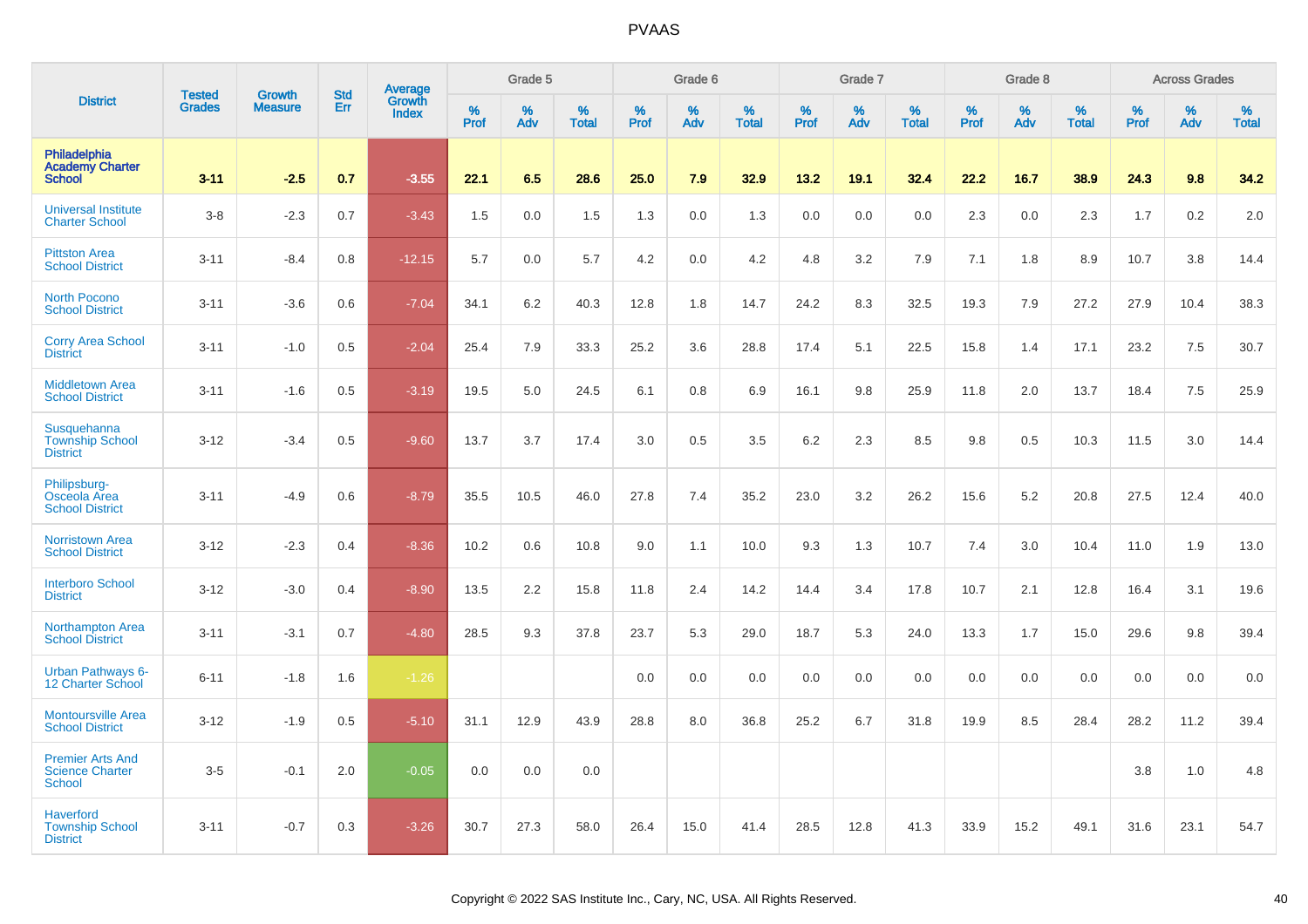|                                                                                |                                | <b>Growth</b>  | <b>Std</b> | Average                |              | Grade 5  |                   |           | Grade 6  |                   |           | Grade 7  |                   |           | Grade 8  |                   |           | <b>Across Grades</b> |                   |
|--------------------------------------------------------------------------------|--------------------------------|----------------|------------|------------------------|--------------|----------|-------------------|-----------|----------|-------------------|-----------|----------|-------------------|-----------|----------|-------------------|-----------|----------------------|-------------------|
| <b>District</b>                                                                | <b>Tested</b><br><b>Grades</b> | <b>Measure</b> | Err        | Growth<br><b>Index</b> | $\%$<br>Prof | %<br>Adv | %<br><b>Total</b> | %<br>Prof | %<br>Adv | %<br><b>Total</b> | %<br>Prof | %<br>Adv | %<br><b>Total</b> | %<br>Prof | %<br>Adv | %<br><b>Total</b> | %<br>Prof | %<br>Adv             | %<br><b>Total</b> |
| Philadelphia<br><b>Academy Charter</b><br><b>School</b>                        | $3 - 11$                       | $-2.5$         | 0.7        | $-3.55$                | 22.1         | 6.5      | 28.6              | 25.0      | 7.9      | 32.9              | 13.2      | 19.1     | 32.4              | 22.2      | 16.7     | 38.9              | 24.3      | 9.8                  | 34.2              |
| <b>Jenkintown School</b><br><b>District</b>                                    | $3 - 11$                       | $-5.2$         | 1.0        | $-5.09$                | 35.4         | 12.5     | 47.9              | 18.9      | 8.1      | 27.0              | 16.0      | 0.0      | 16.0              | 8.0       | 4.0      | 12.0              | 29.0      | 16.2                 | 45.2              |
| <b>Riverview School</b><br><b>District</b>                                     | $3 - 11$                       | $-6.6$         | 0.8        | $-8.70$                | 28.8         | 5.8      | 34.6              | 29.9      | 9.1      | 39.0              | 21.7      | 3.3      | 25.0              | 12.7      | 5.1      | 17.7              | 25.8      | 15.0                 | 40.8              |
| Washington<br><b>School District</b>                                           | $3 - 11$                       | $-2.6$         | 0.7        | $-3.79$                | 13.5         | 2.9      | 16.4              | 5.2       | 2.1      | 7.2               | 15.0      | 1.2      | 16.2              | 0.0       | 1.5      | 1.5               | 11.8      | 3.4                  | 15.2              |
| <b>Moniteau School</b><br><b>District</b>                                      | $3 - 11$                       | $-2.7$         | 0.7        | $-5.58$                | 32.5         | 8.4      | 41.0              | 22.9      | 8.4      | 31.3              | 11.0      | 2.4      | 13.4              | 11.1      | 0.0      | 11.1              | 23.7      | 9.2                  | 32.9              |
| <b>Southern</b><br><b>Huntingdon County</b><br><b>School District</b>          | $3 - 11$                       | $-2.5$         | 0.7        | $-4.85$                | 18.8         | 10.1     | 29.0              | 9.0       | 1.3      | 10.3              | 10.1      | 1.1      | 11.2              | 6.1       | 0.0      | 6.1               | 15.5      | 3.9                  | 19.4              |
| <b>Eastern York</b><br><b>School District</b>                                  | $3 - 11$                       | $-0.5$         | 0.5        | $-0.97$                | 29.5         | 11.0     | 40.5              | 23.5      | 6.0      | 29.5              | 23.2      | 14.1     | 37.3              | 17.3      | 9.7      | 27.0              | 24.8      | 10.7                 | 35.4              |
| <b>Propel Charter</b><br>School-Homestead                                      | $3 - 11$                       | $-2.7$         | 1.0        | $-3.66$                | 2.7          | 0.0      | 2.7               | 0.0       | 5.4      | 5.4               | 2.9       | 0.0      | 2.9               | 0.0       | 0.0      | 0.0               | 2.7       | 1.4                  | 4.1               |
| <b>North Star School</b><br><b>District</b>                                    | $3 - 11$                       | $-2.8$         | 0.7        | $-5.28$                | 12.5         | 12.5     | 25.0              | 23.4      | 4.7      | 28.1              | 11.1      | 1.4      | 12.5              | 14.1      | 2.2      | 16.3              | 22.6      | 10.0                 | 32.6              |
| <b>Berwick Area</b><br><b>School District</b>                                  | $3 - 11$                       | $-3.7$         | 0.5        | $-7.56$                | 17.8         | 6.3      | 24.1              | 18.3      | 3.0      | 21.3              | 16.8      | 3.2      | 20.0              | 12.0      | 2.0      | 14.0              | 20.4      | 9.0                  | 29.4              |
| <b>Center For Student</b><br><b>Learning Charter</b><br>School At<br>Pennsbury | $6 - 12$                       | $-0.6$         | 3.1        | $-0.20$                |              |          |                   |           |          |                   |           |          |                   | 0.0       | 0.0      | 0.0               | 3.4       | 0.0                  | 3.4               |
| <b>Fort Cherry School</b><br><b>District</b>                                   | $3 - 10$                       | $-3.8$         | 0.8        | $-4.96$                | 19.3         | 19.3     | 38.6              | 29.8      | 8.8      | 38.6              | 14.3      | 5.4      | 19.6              | 9.3       | 4.6      | 14.0              | 21.9      | 9.6                  | 31.5              |
| <b>Hanover Public</b><br><b>School District</b>                                | $3 - 11$                       | $-2.3$         | 0.5        | $-4.48$                | 24.4         | 4.6      | 29.0              | 19.7      | 2.2      | 21.9              | 17.8      | 5.4      | 23.3              | 11.4      | 4.9      | 16.3              | 20.4      | 9.6                  | 30.0              |
| <b>Antietam School</b><br><b>District</b>                                      | $3 - 10$                       | $-2.5$         | 0.8        | $-3.08$                | 9.4          | 1.6      | 10.9              | 10.0      | 3.3      | 13.3              | 5.6       | 0.0      | 5.6               | 5.8       | 0.0      | 5.8               | 8.3       | 1.2                  | 9.5               |
| <b>Rose Tree Media</b><br><b>School District</b>                               | $3 - 10$                       | $-1.7$         | 0.4        | $-4.26$                | 29.7         | 19.6     | 49.3              | 31.4      | 15.3     | 46.7              | 31.6      | 20.9     | 52.4              | 18.4      | 13.9     | 32.3              | 31.5      | 20.2                 | 51.8              |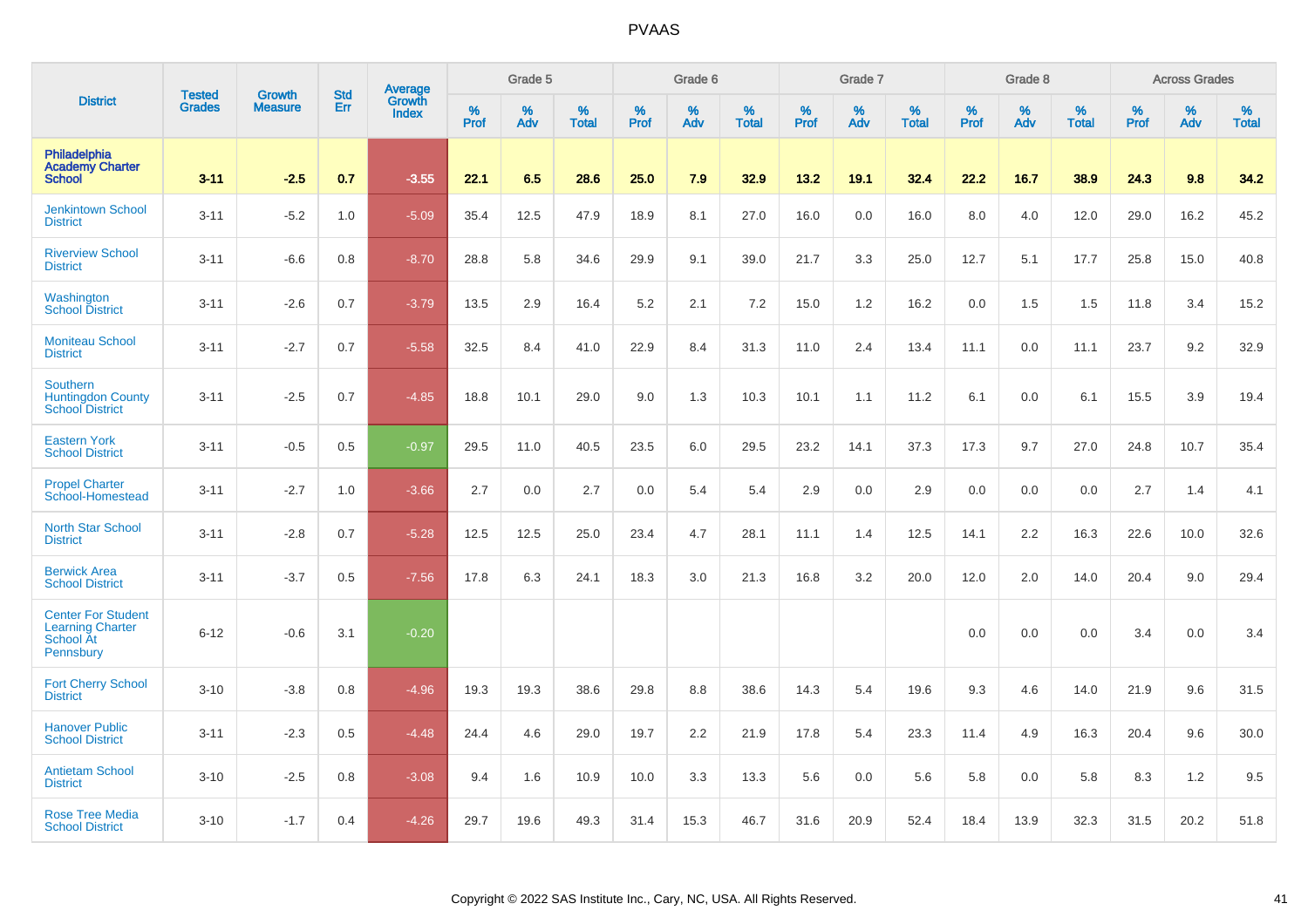|                                                                        |                                |                                 | <b>Std</b> | Average                |           | Grade 5  |                   |           | Grade 6  |                   |           | Grade 7  |                   |           | Grade 8  |                   |           | <b>Across Grades</b> |                   |
|------------------------------------------------------------------------|--------------------------------|---------------------------------|------------|------------------------|-----------|----------|-------------------|-----------|----------|-------------------|-----------|----------|-------------------|-----------|----------|-------------------|-----------|----------------------|-------------------|
| <b>District</b>                                                        | <b>Tested</b><br><b>Grades</b> | <b>Growth</b><br><b>Measure</b> | Err        | Growth<br><b>Index</b> | %<br>Prof | %<br>Adv | %<br><b>Total</b> | %<br>Prof | %<br>Adv | %<br><b>Total</b> | %<br>Prof | %<br>Adv | %<br><b>Total</b> | %<br>Prof | %<br>Adv | %<br><b>Total</b> | %<br>Prof | %<br>Adv             | %<br><b>Total</b> |
| Philadelphia<br><b>Academy Charter</b><br><b>School</b>                | $3 - 11$                       | $-2.5$                          | 0.7        | $-3.55$                | 22.1      | 6.5      | 28.6              | 25.0      | 7.9      | 32.9              | 13.2      | 19.1     | 32.4              | 22.2      | 16.7     | 38.9              | 24.3      | 9.8                  | 34.2              |
| <b>Bristol Borough</b><br><b>School District</b>                       | $3 - 12$                       | $-2.4$                          | 0.7        | $-3.97$                | 21.3      | 2.7      | 24.0              | 17.8      | 7.8      | 25.6              | 15.0      | 1.2      | 16.2              | 7.6       | 1.3      | 8.9               | 16.2      | 4.2                  | 20.3              |
| <b>East Allegheny</b><br><b>School District</b>                        | $3 - 11$                       | $-3.9$                          | 0.7        | $-5.90$                | 9.1       | 3.4      | 12.5              | 8.5       | 2.4      | 11.0              | 13.8      | 0.0      | 13.8              | 5.8       | 0.0      | 5.8               | 9.0       | 2.1                  | 11.1              |
| <b>Monessen City</b><br><b>School District</b>                         | $3 - 10$                       | $-1.5$                          | 1.1        | $-1.48$                | 5.3       | 0.0      | 5.3               | 2.6       | 0.0      | 2.6               | 0.0       | 0.0      | 0.0               | 0.0       | 0.0      | 0.0               | 3.9       | 0.6                  | 4.4               |
| <b>Camp Hill School</b><br><b>District</b>                             | $3 - 12$                       | $-2.0$                          | 0.7        | $-3.08$                | 40.7      | 27.2     | 67.9              | 24.0      | 4.0      | 28.0              | 17.6      | 9.9      | 27.5              | 22.0      | 3.7      | 25.7              | 30.7      | 15.4                 | 46.1              |
| <b>Mastery Charter</b><br>School - Smedley<br>Campus                   | $3-6$                          | $-0.6$                          | 1.2        | $-0.51$                | 1.9       | 0.0      | 1.9               | 3.5       | 0.0      | 3.5               |           |          |                   |           |          |                   | 3.5       | 0.0                  | 3.5               |
| <b>Saint Marys Area</b><br>School District                             | $3 - 11$                       | $-2.5$                          | 0.5        | $-4.59$                | 35.6      | 8.7      | 44.4              | 21.8      | 1.6      | 23.4              | 10.0      | 5.4      | 15.4              | 13.3      | 1.3      | 14.7              | 24.9      | 7.3                  | 32.3              |
| Community<br>Academy Of<br>Philadelphia<br><b>Charter School</b>       | $3 - 11$                       | $-5.7$                          | 0.9        | $-6.24$                | 4.9       | 2.4      | 7.3               | 0.0       | 0.0      | 0.0               | 0.0       | 0.0      | 0.0               | 0.0       | 0.0      | 0.0               | 2.4       | 1.0                  | 3.5               |
| <b>Reach Cyber</b><br><b>Charter School</b>                            | $3 - 11$                       | $-2.4$                          | 0.9        | $-2.71$                | 19.4      | 9.7      | 29.0              | 9.1       | 0.0      | 9.1               | 17.0      | 3.8      | 20.8              | 17.5      | 5.3      | 22.8              | 21.3      | 4.7                  | 26.0              |
| <b>Lincoln Park</b><br><b>Performing Arts</b><br><b>Charter School</b> | $7 - 11$                       | $-4.4$                          | 1.0        | $-6.06$                |           |          |                   |           |          |                   | 33.9      | 5.4      | 39.3              | 11.5      | 3.4      | 14.9              | 20.3      | 4.2                  | 24.5              |
| <b>Global Leadership</b><br><b>Academy Charter</b><br><b>School</b>    | $3 - 8$                        | $-3.1$                          | 1.9        | $-1.63$                | 0.0       | 0.0      | 0.0               |           |          |                   | 0.0       | 0.0      | 0.0               | 9.1       | 0.0      | 9.1               | 2.5       | 0.0                  | 2.5               |
| Columbia Borough<br><b>School District</b>                             | $3 - 12$                       | $-4.8$                          | 0.7        | $-6.43$                | 15.1      | 1.4      | 16.4              | 1.4       | 0.0      | 1.4               | 6.2       | 1.5      | 7.7               | 0.0       | 0.0      | 0.0               | 8.7       | 1.4                  | 10.0              |
| <b>Uniontown Area</b><br><b>School District</b>                        | $3 - 11$                       | $-4.0$                          | 0.6        | $-7.32$                | 17.1      | 3.8      | 21.0              | 18.7      | 3.7      | 22.4              | 6.5       | 0.9      | 7.5               | 0.0       | 0.0      | 0.0               | 15.0      | 4.4                  | 19.3              |
| <b>Owen J Roberts</b><br><b>School District</b>                        | $3 - 11$                       | $-3.2$                          | 0.3        | $-10.89$               | 35.7      | 21.9     | 57.7              | 29.6      | 17.3     | 46.9              | 28.3      | 12.5     | 40.8              | 22.8      | 5.5      | 28.4              | 31.9      | 16.7                 | 48.6              |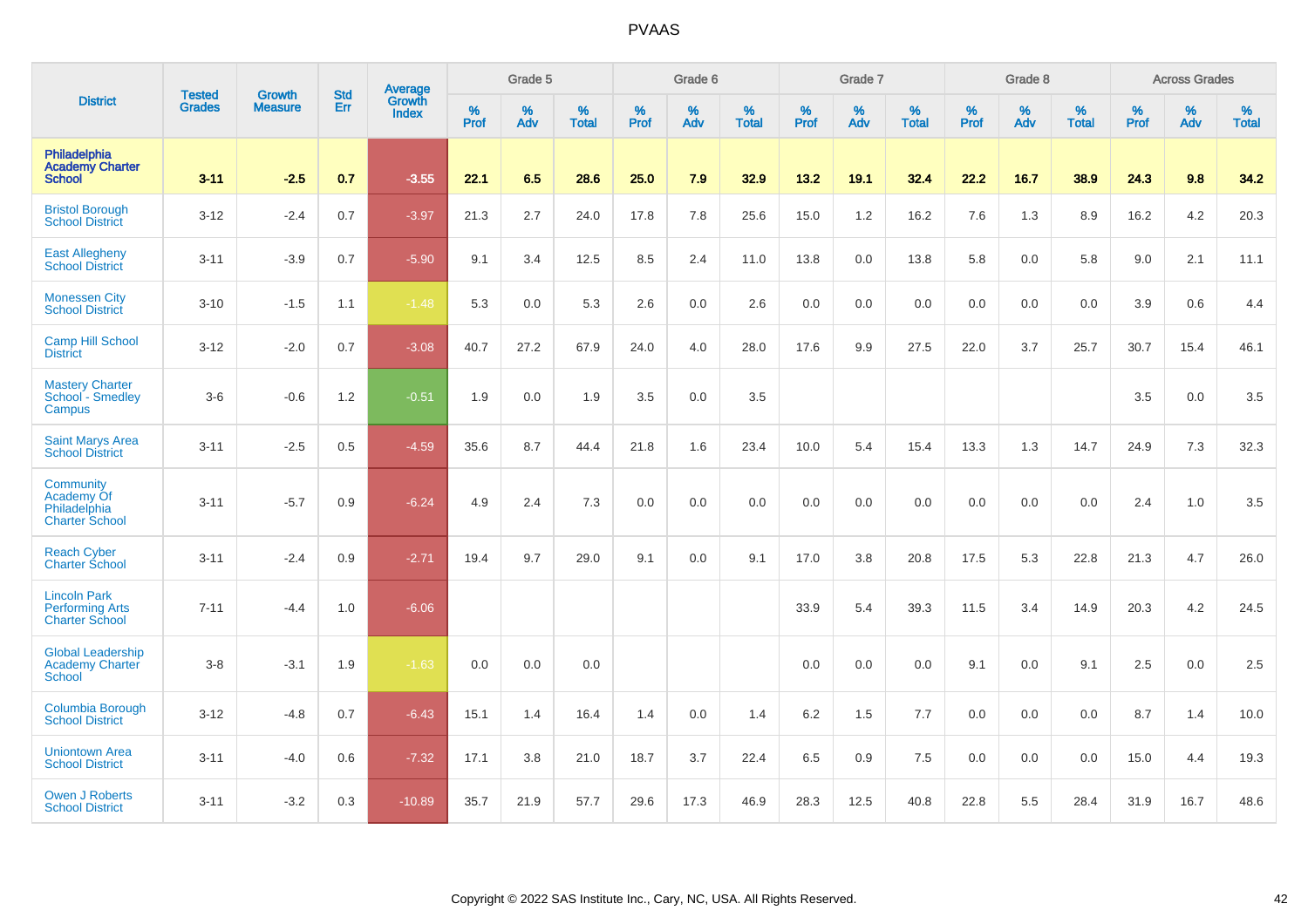|                                                                |                                |                                 | <b>Std</b> |                                          |              | Grade 5  |                   |           | Grade 6  |                   |           | Grade 7  |                   |           | Grade 8  |                   |           | <b>Across Grades</b> |                   |
|----------------------------------------------------------------|--------------------------------|---------------------------------|------------|------------------------------------------|--------------|----------|-------------------|-----------|----------|-------------------|-----------|----------|-------------------|-----------|----------|-------------------|-----------|----------------------|-------------------|
| <b>District</b>                                                | <b>Tested</b><br><b>Grades</b> | <b>Growth</b><br><b>Measure</b> | Err        | <b>Average</b><br>Growth<br><b>Index</b> | $\%$<br>Prof | %<br>Adv | %<br><b>Total</b> | %<br>Prof | %<br>Adv | %<br><b>Total</b> | %<br>Prof | %<br>Adv | %<br><b>Total</b> | %<br>Prof | %<br>Adv | %<br><b>Total</b> | %<br>Prof | %<br>Adv             | %<br><b>Total</b> |
| Philadelphia<br><b>Academy Charter</b><br><b>School</b>        | $3 - 11$                       | $-2.5$                          | 0.7        | $-3.55$                                  | 22.1         | 6.5      | 28.6              | 25.0      | 7.9      | 32.9              | 13.2      | 19.1     | 32.4              | 22.2      | 16.7     | 38.9              | 24.3      | 9.8                  | 34.2              |
| <b>Easton Area</b><br><b>School District</b>                   | $3 - 12$                       | $-1.1$                          | 0.3        | $-3.25$                                  | 22.4         | 5.9      | 28.3              | 14.6      | 3.3      | 17.9              | 11.0      | 6.9      | 18.0              | 10.3      | 2.2      | 12.4              | 18.5      | 8.4                  | 26.9              |
| <b>Leechburg Area</b><br><b>School District</b>                | $3 - 11$                       | $-3.5$                          | 0.9        | $-3.84$                                  | 15.6         | 2.2      | 17.8              | 16.2      | 5.4      | 21.6              | 8.0       | 0.0      | 8.0               | 23.8      | 7.1      | 31.0              | 22.5      | 5.9                  | 28.5              |
| Northwood<br><b>Academy Charter</b><br><b>School</b>           | $3-8$                          | $-3.7$                          | 0.7        | $-5.33$                                  | 6.6          | 1.3      | 7.9               | 5.2       | 0.0      | 5.2               | 8.7       | 1.4      | 10.1              | 10.7      | 1.8      | 12.5              | 6.3       | 0.9                  | 7.2               |
| <b>Cambria Heights</b><br><b>School District</b>               | $3 - 10$                       | $-2.3$                          | 0.6        | $-3.86$                                  | 23.3         | 4.4      | 27.8              | 16.8      | 0.0      | 16.8              | 13.5      | 1.0      | 14.6              | 4.4       | 0.9      | 5.3               | 18.3      | 2.8                  | 21.2              |
| <b>Connellsville Area</b><br><b>School District</b>            | $3 - 11$                       | $-3.8$                          | 0.4        | $-10.18$                                 | 19.0         | 7.5      | 26.5              | 10.8      | 3.6      | 14.3              | 9.5       | 2.4      | 11.9              | 9.4       | 2.2      | 11.6              | 15.5      | 4.5                  | 20.0              |
| Apollo-Ridge<br><b>School District</b>                         | $3 - 12$                       | $-2.9$                          | 0.7        | $-4.21$                                  | 18.8         | 0.0      | 18.8              | 12.0      | 1.2      | 13.2              | 8.5       | 1.2      | 9.8               | 10.4      | 2.6      | 13.0              | 14.8      | 3.0                  | 17.7              |
| <b>Hanover Area</b><br><b>School District</b>                  | $3 - 11$                       | $-2.5$                          | 0.9        | $-2.86$                                  | 3.4          | 3.4      | 6.8               | 10.0      | 4.0      | 14.0              | 5.3       | 1.8      | 7.0               | 0.0       | 0.0      | 0.0               | 7.4       | 1.9                  | 9.3               |
| <b>Forbes Road</b><br><b>School District</b>                   | $3 - 11$                       | $-5.7$                          | 1.4        | $-4.52$                                  | 38.7         | 3.2      | 41.9              | 26.7      | 0.0      | 26.7              | 44.4      | 0.0      | 44.4              | 15.0      | 0.0      | 15.0              | 31.9      | 2.9                  | 34.8              |
| <b>East Stroudsburg</b><br>Area School<br><b>District</b>      | $3 - 11$                       | $-4.6$                          | 0.5        | $-9.94$                                  | 19.0         | 5.3      | 24.3              | 8.8       | 1.6      | 10.4              | 9.7       | 3.0      | 12.7              | 7.7       | 1.9      | 9.7               | 16.0      | 4.5                  | 20.5              |
| <b>Bethlehem-Center</b><br><b>School District</b>              | $3 - 10$                       | $-6.4$                          | 0.7        | $-8.62$                                  | 5.6          | 1.4      | 6.9               | 0.0       | 0.0      | 0.0               | 4.0       | 0.0      | 4.0               | 3.2       | 1.6      | 4.8               | 9.6       | 3.9                  | 13.6              |
| <b>Pottsgrove School</b><br><b>District</b>                    | $3 - 11$                       | $-3.5$                          | 0.4        | $-7.79$                                  | 27.2         | 6.5      | 33.7              | 10.2      | 5.4      | 15.6              | 21.6      | 4.1      | 25.7              | 9.8       | 1.6      | 11.4              | 19.2      | 4.4                  | 23.5              |
| La Academia<br>Partnership<br><b>Charter School</b>            | $6 - 11$                       | $-5.6$                          | 1.8        | $-3.97$                                  |              |          |                   | 0.0       | 0.0      | 0.0               | 0.0       | 0.0      | 0.0               | 0.0       | 0.0      | 0.0               | 0.0       | 0.0                  | 0.0               |
| <b>Mount Pleasant</b><br><b>Area School</b><br><b>District</b> | $3 - 11$                       | $-5.7$                          | 0.5        | $-10.59$                                 | 18.0         | 1.6      | 19.7              | 12.8      | 2.4      | 15.2              | 12.7      | 2.8      | 15.5              | 7.4       | 0.8      | 8.3               | 18.3      | 4.3                  | 22.6              |
| <b>Ambridge Area</b><br><b>School District</b>                 | $3 - 12$                       | $-3.4$                          | 0.6        | $-6.08$                                  | 17.8         | 5.1      | 22.9              | 13.2      | 0.9      | 14.2              | 11.9      | 0.8      | 12.7              | 10.7      | 0.8      | 11.6              | 15.7      | 5.2                  | 20.8              |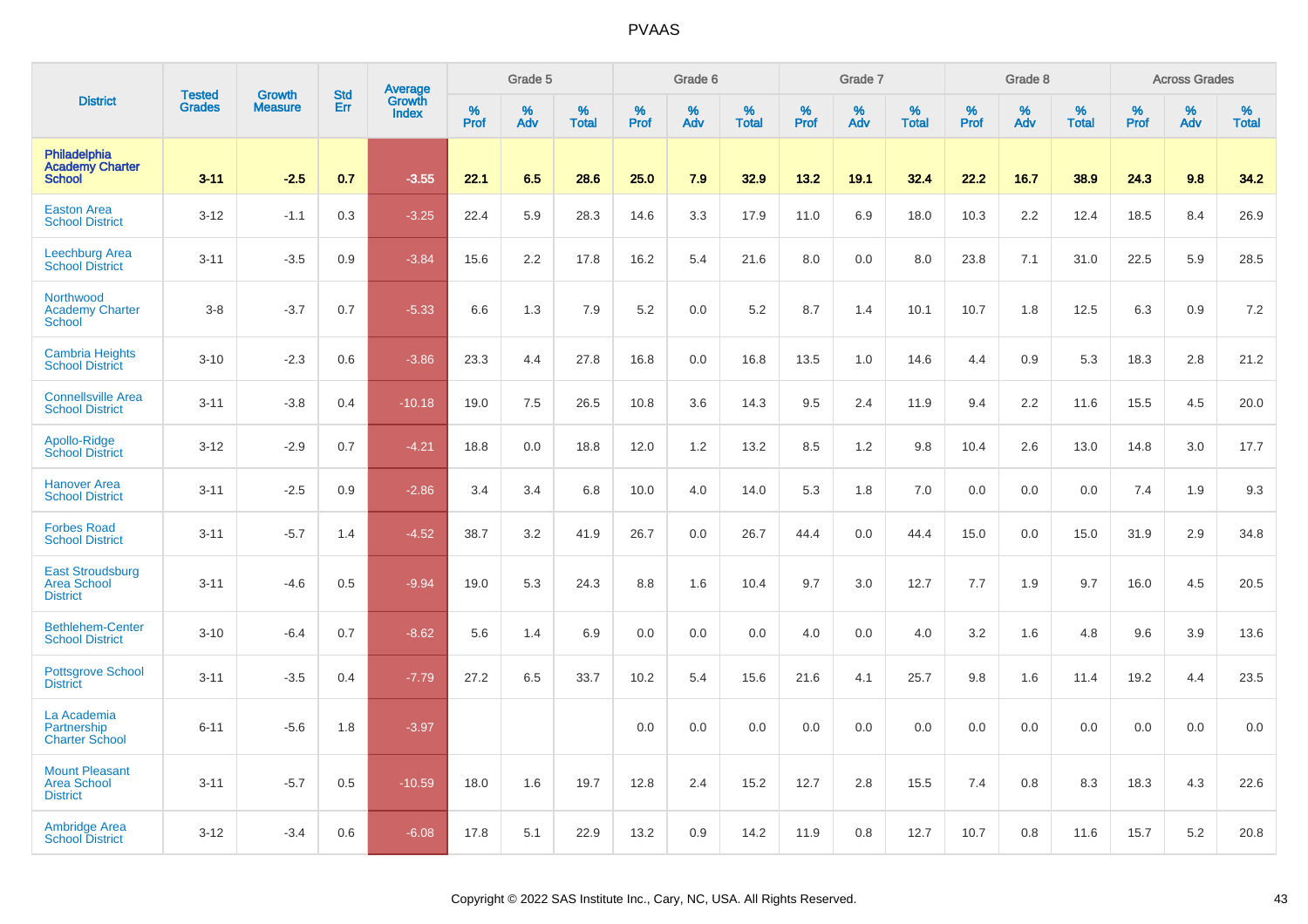|                                                                                   | <b>Tested</b> | <b>Growth</b>  | <b>Std</b> | Average                |              | Grade 5     |                   |           | Grade 6  |                   |           | Grade 7  |                   |           | Grade 8  |                   |           | <b>Across Grades</b> |                   |
|-----------------------------------------------------------------------------------|---------------|----------------|------------|------------------------|--------------|-------------|-------------------|-----------|----------|-------------------|-----------|----------|-------------------|-----------|----------|-------------------|-----------|----------------------|-------------------|
| <b>District</b>                                                                   | <b>Grades</b> | <b>Measure</b> | Err        | Growth<br><b>Index</b> | $\%$<br>Prof | $\%$<br>Adv | %<br><b>Total</b> | %<br>Prof | %<br>Adv | %<br><b>Total</b> | %<br>Prof | %<br>Adv | %<br><b>Total</b> | %<br>Prof | %<br>Adv | %<br><b>Total</b> | %<br>Prof | %<br>Adv             | %<br><b>Total</b> |
| Philadelphia<br><b>Academy Charter</b><br><b>School</b>                           | $3 - 11$      | $-2.5$         | 0.7        | $-3.55$                | 22.1         | 6.5         | 28.6              | 25.0      | 7.9      | 32.9              | 13.2      | 19.1     | 32.4              | 22.2      | 16.7     | 38.9              | 24.3      | 9.8                  | 34.2              |
| <b>Wyoming Area</b><br><b>School District</b>                                     | $3 - 10$      | $-7.7$         | 0.6        | $-12.89$               | 22.1         | 8.8         | 31.0              | 4.8       | 1.0      | 5.8               | 9.3       | 3.1      | 12.4              | 7.4       | 1.8      | 9.3               | 14.1      | 4.3                  | 18.4              |
| <b>Lehigh Valley</b><br><b>Academy Regional</b><br><b>Charter School</b>          | $3 - 11$      | $-3.0$         | 0.5        | $-5.67$                | 22.5         | 7.5         | 30.0              | 16.4      | 3.1      | 19.5              | 7.4       | 1.8      | 9.3               | 5.5       | 0.9      | 6.4               | 17.4      | 4.4                  | 21.8              |
| Insight PA Cyber<br><b>Charter School</b>                                         | $3 - 11$      | $-6.7$         | 1.5        | $-4.37$                | 5.6          | 11.1        | 16.7              | 0.0       | 0.0      | 0.0               | 3.7       | 3.7      | 7.4               | 11.1      | 3.7      | 14.8              | 9.0       | 3.7                  | 12.7              |
| <b>Kiski Area School</b><br><b>District</b>                                       | $3 - 11$      | $-4.9$         | 0.4        | $-11.92$               | 15.4         | 5.6         | 21.0              | 11.1      | 1.8      | 13.0              | 22.9      | 5.0      | 27.9              | 9.6       | 2.8      | 12.4              | 20.2      | 7.5                  | 27.7              |
| <b>Tri-Valley School</b><br><b>District</b>                                       | $3 - 10$      | $-6.5$         | 0.8        | $-7.94$                | 13.2         | 2.4         | 15.7              | 13.2      | 0.0      | 13.2              | 7.3       | 0.0      | 7.3               | 2.4       | 7.3      | 9.8               | 15.8      | 3.7                  | 19.4              |
| <b>Gillingham Charter</b><br>School                                               | $3 - 11$      | $-5.9$         | 2.0        | $-3.00$                | 9.1          | 0.0         | 9.1               | 0.0       | 0.0      | 0.0               |           |          |                   | 0.0       | 0.0      | 0.0               | 4.4       | 1.4                  | 5.8               |
| <b>Weatherly Area</b><br><b>School District</b>                                   | $3 - 11$      | $-6.9$         | 1.1        | $-6.25$                | 26.9         | 7.7         | 34.6              | 12.1      | 0.0      | 12.1              | 6.9       | 0.0      | 6.9               | 5.6       | 0.0      | 5.6               | 15.1      | 4.0                  | 19.1              |
| Susquehanna<br><b>Community School</b><br><b>District</b>                         | $3 - 11$      | $-2.8$         | 0.9        | $-3.31$                | 19.6         | 9.8         | 29.4              | 15.5      | 1.7      | 17.2              | 13.3      | 11.1     | 24.4              | 2.0       | 2.0      | 4.1               | 19.6      | 6.3                  | 25.9              |
| <b>Valley Grove</b><br><b>School District</b>                                     | $3 - 10$      | $-2.4$         | 0.8        | $-2.89$                | 35.4         | 8.3         | 43.8              | 27.6      | 1.7      | 29.3              | 18.5      | 5.6      | 24.1              | 14.3      | 1.8      | 16.1              | 25.5      | 6.8                  | 32.2              |
| <b>Howard Gardner</b><br><b>Multiple</b><br>Intelligence<br><b>Charter School</b> | $3 - 8$       | $-3.7$         | 1.1        | $-3.28$                | 16.7         | 6.7         | 23.3              | 9.4       | 0.0      | 9.4               | 9.1       | 0.0      | 9.1               | 7.4       | 11.1     | 18.5              | 14.7      | 3.5                  | 18.2              |
| Antonia Pantoja<br>Community<br><b>Charter School</b>                             | $3 - 8$       | $-3.9$         | 0.8        | $-4.62$                | 1.5          | 0.0         | 1.5               | 0.0       | 0.0      | 0.0               | 4.6       | 2.3      | 7.0               | 5.6       | 0.0      | 5.6               | 1.8       | 0.9                  | 2.8               |
| <b>Perseus House</b><br><b>Charter School Of</b><br><b>Excellence</b>             | $6 - 11$      | $-4.8$         | 1.1        | $-4.24$                |              |             |                   | 0.0       | 0.0      | 0.0               | 1.8       | 0.0      | 1.8               | 1.5       | 0.0      | 1.5               | 1.4       | 0.0                  | 1.4               |
| North Hills School<br><b>District</b>                                             | $3 - 11$      | $-3.1$         | 0.4        | $-8.67$                | 34.1         | 14.0        | 48.1              | 30.1      | 11.4     | 41.5              | 28.1      | 11.5     | 39.6              | 21.9      | 9.6      | 31.5              | 30.4      | 13.8                 | 44.2              |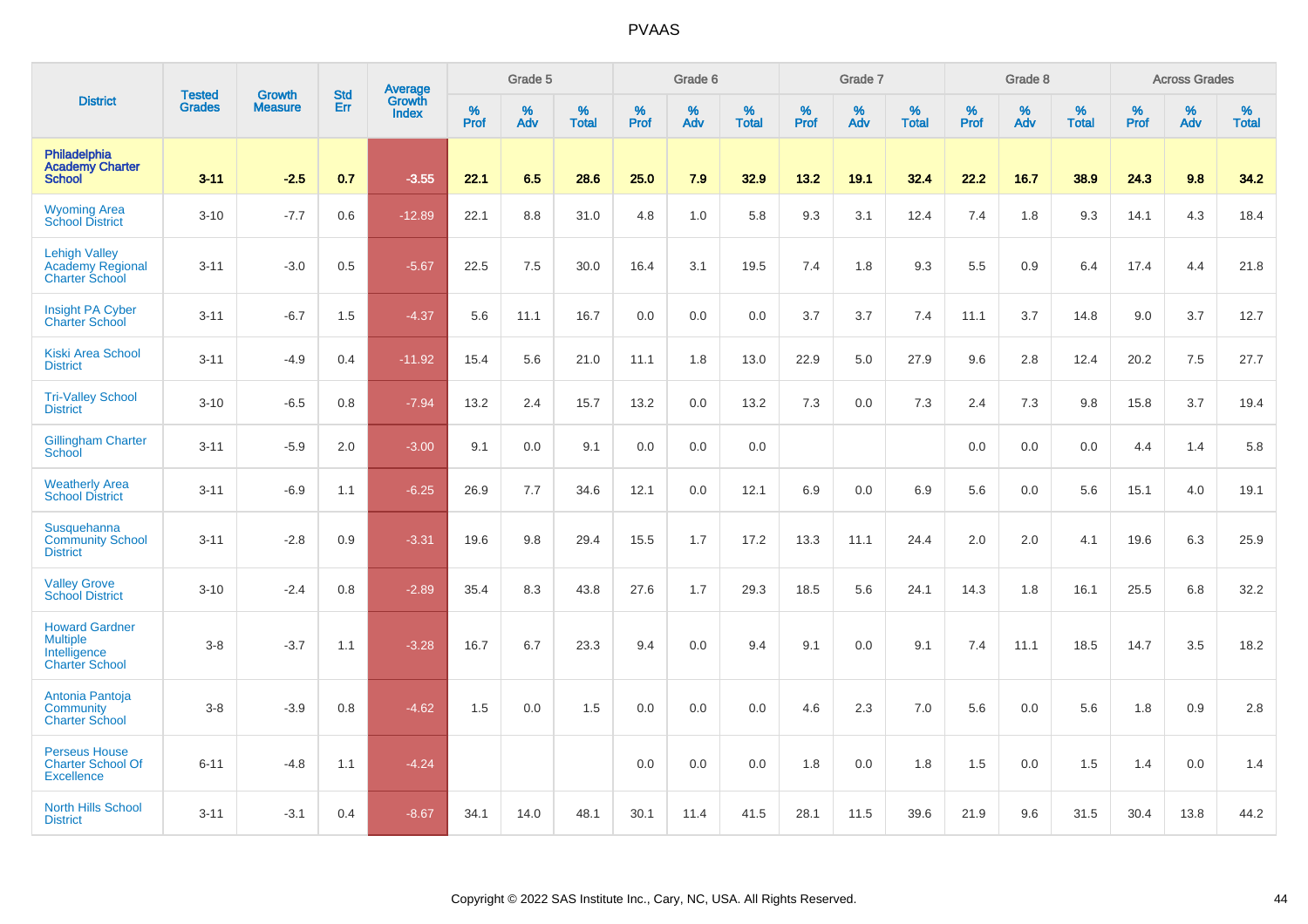|                                                              | <b>Tested</b> | <b>Growth</b>  | <b>Std</b> | Average                |              | Grade 5  |                   |           | Grade 6  |                   |           | Grade 7  |                   |           | Grade 8  |                   |           | <b>Across Grades</b> |                   |
|--------------------------------------------------------------|---------------|----------------|------------|------------------------|--------------|----------|-------------------|-----------|----------|-------------------|-----------|----------|-------------------|-----------|----------|-------------------|-----------|----------------------|-------------------|
| <b>District</b>                                              | <b>Grades</b> | <b>Measure</b> | Err        | Growth<br><b>Index</b> | $\%$<br>Prof | %<br>Adv | %<br><b>Total</b> | %<br>Prof | %<br>Adv | %<br><b>Total</b> | %<br>Prof | %<br>Adv | %<br><b>Total</b> | %<br>Prof | %<br>Adv | %<br><b>Total</b> | %<br>Prof | %<br>Adv             | %<br><b>Total</b> |
| Philadelphia<br><b>Academy Charter</b><br><b>School</b>      | $3 - 11$      | $-2.5$         | 0.7        | $-3.55$                | 22.1         | 6.5      | 28.6              | 25.0      | 7.9      | 32.9              | 13.2      | 19.1     | 32.4              | 22.2      | 16.7     | 38.9              | 24.3      | 9.8                  | 34.2              |
| <b>Morrisville Borough</b><br><b>School District</b>         | $3 - 11$      | $-6.7$         | 0.9        | $-7.70$                | 9.8          | 0.0      | 9.8               | 1.9       | 0.0      | 1.9               | 3.9       | 0.0      | 3.9               | 0.0       | 0.0      | 0.0               | 5.1       | 0.6                  | 5.7               |
| Montessori<br><b>Regional Charter</b><br>School              | $3-6$         | $-2.6$         | 1.1        | $-2.40$                | 15.0         | 5.0      | 20.0              | 5.1       | 1.7      | 6.8               |           |          |                   |           |          |                   | 11.1      | 6.3                  | 17.3              |
| <b>Scranton School</b><br><b>District</b>                    | $3 - 12$      | $-3.3$         | 0.5        | $-7.11$                | 10.4         | 0.8      | 11.2              | 2.1       | 1.3      | 3.4               | 3.7       | 1.1      | 4.8               | 3.4       | 2.3      | 5.7               | 7.0       | 1.7                  | 8.6               |
| Keystone<br><b>Education Center</b><br><b>Charter School</b> | $3 - 12$      | $-4.8$         | 3.2        | $-1.50$                |              |          |                   |           |          |                   |           |          |                   | 0.0       | 0.0      | 0.0               | 0.0       | 0.0                  | 0.0               |
| 21st Century Cyber<br><b>Charter School</b>                  | $6 - 12$      | $-3.4$         | 0.7        | $-5.20$                |              |          |                   | 19.1      | 9.1      | 28.2              | 21.6      | 6.0      | 27.6              | 11.3      | 3.3      | 14.7              | 17.0      | 5.8                  | 22.8              |
| <b>South Allegheny</b><br><b>School District</b>             | $3 - 11$      | $-5.4$         | 0.9        | $-5.93$                | 25.9         | 1.7      | 27.6              | 2.0       | 2.0      | 4.1               | 7.9       | 2.6      | 10.5              | 12.5      | 2.5      | 15.0              | 16.9      | 2.7                  | 19.6              |
| <b>Moon Area School</b><br><b>District</b>                   | $3 - 11$      | $-2.5$         | 0.4        | $-6.69$                | 32.1         | 15.8     | 48.0              | 26.9      | 9.1      | 36.0              | 28.0      | 11.5     | 39.4              | 20.6      | 10.9     | 31.5              | 29.3      | 16.9                 | 46.2              |
| <b>Lincoln Charter</b><br>School                             | $3-5$         | $-2.5$         | 1.4        | $-1.78$                | 1.3          | 1.3      | 2.6               |           |          |                   |           |          |                   |           |          |                   | 3.6       | 0.8                  | 4.4               |
| Northern Lebanon<br><b>School District</b>                   | $3 - 11$      | $-3.8$         | 0.5        | $-8.33$                | 30.5         | 8.6      | 39.1              | 12.8      | 0.8      | 13.6              | 8.1       | 2.7      | 10.8              | 7.2       | 0.6      | 7.8               | 19.9      | 7.9                  | 27.9              |
| <b>Greensburg Salem</b><br><b>School District</b>            | $3 - 11$      | $-3.8$         | 0.5        | $-9.60$                | 31.1         | 7.9      | 39.0              | 12.0      | 1.2      | 13.2              | 16.5      | 3.8      | 20.3              | 17.6      | 4.6      | 22.2              | 20.7      | 7.4                  | 28.2              |
| <b>Marple Newtown</b><br><b>School District</b>              | $3 - 11$      | $-3.4$         | 0.4        | $-7.77$                | 36.2         | 21.4     | 57.6              | 31.7      | 20.2     | 51.9              | 27.1      | 8.3      | 35.4              | 20.5      | 6.0      | 26.5              | 32.9      | 20.2                 | 53.1              |
| <b>Propel Charter</b><br>School-Pitcairn                     | $3 - 8$       | $-5.7$         | 1.1        | $-5.23$                | 0.0          | 0.0      | 0.0               | 7.4       | 0.0      | 7.4               | 0.0       | 0.0      | 0.0               | 0.0       | 0.0      | 0.0               | 5.5       | 0.0                  | 5.5               |
| <b>West Shore School</b><br><b>District</b>                  | $3 - 12$      | $-1.6$         | 0.3        | $-5.93$                | 26.7         | 11.3     | 38.1              | 24.5      | 4.3      | 28.8              | 13.5      | 7.4      | 20.9              | 16.1      | 7.2      | 23.3              | 22.8      | 10.8                 | 33.5              |
| <b>Bristol Township</b><br><b>School District</b>            | $3 - 11$      | $-4.1$         | 0.4        | $-11.39$               | 12.4         | 2.9      | 15.3              | 2.7       | 0.7      | 3.4               | 7.5       | 1.1      | 8.6               | 3.8       | 0.4      | 4.2               | 10.6      | 2.1                  | 12.7              |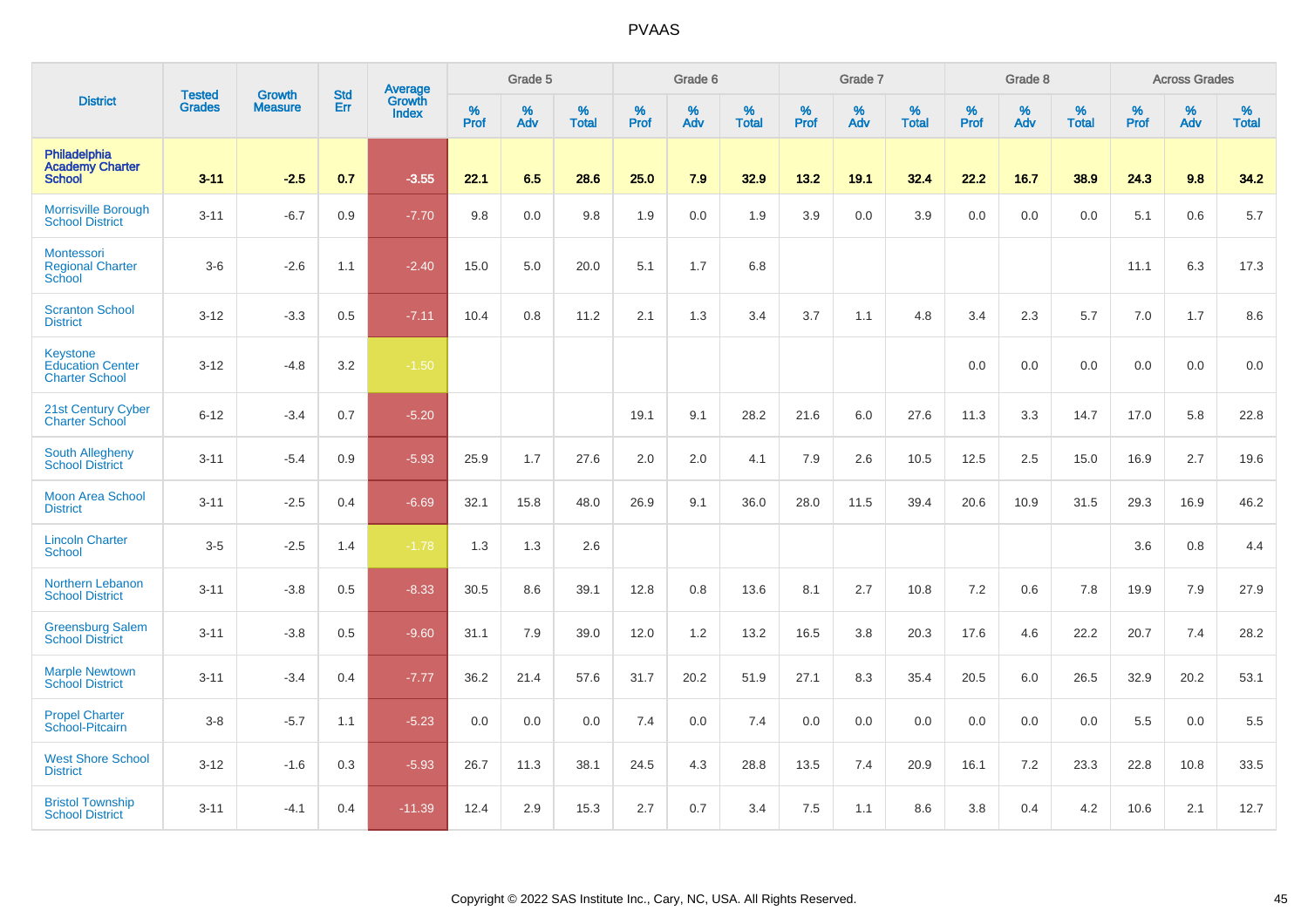|                                                                     | <b>Tested</b> | <b>Growth</b>  | <b>Std</b> | Average                |                     | Grade 5  |                   |                     | Grade 6  |                   |              | Grade 7  |                   |              | Grade 8  |                   |                     | <b>Across Grades</b> |                   |
|---------------------------------------------------------------------|---------------|----------------|------------|------------------------|---------------------|----------|-------------------|---------------------|----------|-------------------|--------------|----------|-------------------|--------------|----------|-------------------|---------------------|----------------------|-------------------|
| <b>District</b>                                                     | <b>Grades</b> | <b>Measure</b> | <b>Err</b> | Growth<br><b>Index</b> | $\%$<br><b>Prof</b> | %<br>Adv | %<br><b>Total</b> | $\%$<br><b>Prof</b> | %<br>Adv | %<br><b>Total</b> | $\%$<br>Prof | %<br>Adv | %<br><b>Total</b> | $\%$<br>Prof | %<br>Adv | %<br><b>Total</b> | $\%$<br><b>Prof</b> | %<br>Adv             | %<br><b>Total</b> |
| Philadelphia<br><b>Academy Charter</b><br><b>School</b>             | $3 - 11$      | $-2.5$         | 0.7        | $-3.55$                | 22.1                | 6.5      | 28.6              | 25.0                | 7.9      | 32.9              | 13.2         | 19.1     | 32.4              | 22.2         | 16.7     | 38.9              | 24.3                | 9.8                  | 34.2              |
| <b>Laurel Highlands</b><br><b>School District</b>                   | $3 - 11$      | $-4.3$         | 0.5        | $-8.68$                | 13.3                | 5.7      | 19.0              | 9.7                 | 7.1      | 16.8              | 11.0         | 3.9      | 15.0              | 12.6         | 4.8      | 17.5              | 17.1                | 7.0                  | 24.1              |
| <b>Penn-Delco School</b><br><b>District</b>                         | $3 - 11$      | $-4.5$         | 0.4        | $-10.57$               | 31.7                | 11.9     | 43.6              | 20.2                | 6.6      | 26.8              | 22.0         | 6.8      | 28.8              | 10.9         | 1.6      | 12.5              | 25.2                | 8.0                  | 33.2              |
| <b>Gateway School</b><br><b>District</b>                            | $3 - 11$      | $-4.4$         | 0.4        | $-10.83$               | 15.3                | 7.4      | 22.7              | 16.5                | 7.1      | 23.6              | 14.6         | 4.2      | 18.8              | 16.2         | 6.9      | 23.2              | 21.5                | 9.7                  | 31.2              |
| <b>MaST Community</b><br><b>Charter School III</b>                  | $3-6$         | $-3.6$         | 0.8        | $-4.68$                | 3.8                 | 0.0      | 3.8               | 6.8                 | 1.5      | 8.3               |              |          |                   |              |          |                   | 8.3                 | 2.2                  | 10.5              |
| <b>Woodland Hills</b><br><b>School District</b>                     | $3 - 12$      | $-6.1$         | 0.5        | $-11.93$               | 5.7                 | 5.1      | 10.8              | 4.8                 | 1.4      | 6.2               | 8.7          | 2.9      | 11.6              | 2.3          | 3.0      | 5.3               | 7.9                 | 2.7                  | 10.6              |
| <b>Franklin Towne</b><br><b>Charter</b><br><b>Elementary School</b> | $3 - 8$       | $-6.2$         | 1.2        | $-5.29$                | 24.1                | 10.3     | 34.5              | 18.5                | 14.8     | 33.3              | 14.3         | 3.6      | 17.9              | 4.6          | 0.0      | 4.6               | 24.3                | 9.6                  | 33.9              |
| <b>West Mifflin Area</b><br><b>School District</b>                  | $3 - 12$      | $-8.5$         | 0.5        | $-17.73$               | 18.4                | 5.7      | 24.1              | 6.8                 | 0.7      | 7.4               | 6.7          | 0.0      | 6.7               | 5.5          | 0.0      | 5.5               | 11.1                | 2.8                  | 13.9              |
| <b>Pottstown School</b><br><b>District</b>                          | $3 - 12$      | $-5.0$         | 0.5        | $-9.86$                | 6.0                 | 3.6      | 9.5               | 2.1                 | 0.0      | 2.1               | 5.3          | 0.7      | 5.9               | 5.6          | 0.0      | 5.6               | 6.5                 | $1.2$                | $7.7\,$           |
| <b>Clearfield Area</b><br><b>School District</b>                    | $3 - 10$      | $-3.9$         | 0.5        | $-7.29$                | 16.5                | 3.3      | 19.8              | 4.7                 | 1.6      | 6.3               | 9.3          | 0.8      | 10.1              | 6.3          | 3.5      | 9.8               | 12.1                | 2.5                  | 14.6              |
| <b>Garnet Valley</b><br><b>School District</b>                      | $3 - 10$      | $-2.1$         | 0.4        | $-5.78$                | 26.5                | 22.8     | 49.3              | 30.8                | 18.2     | 49.0              | 28.0         | 20.7     | 48.7              | 21.5         | 10.3     | 31.8              | 29.2                | 18.6                 | 47.8              |
| <b>Springfield School</b><br><b>District</b>                        | $3 - 11$      | $-3.6$         | 0.4        | $-10.34$               | 35.0                | 20.1     | 55.1              | 30.6                | 7.7      | 38.4              | 35.8         | 10.7     | 46.5              | 26.0         | 12.6     | 38.6              | 33.8                | 18.4                 | 52.2              |
| <b>Whitehall-Coplay</b><br><b>School District</b>                   | $3 - 11$      | $-3.3$         | 0.4        | $-8.97$                | 23.4                | 6.6      | 30.0              | 12.7                | 1.9      | 14.7              | 11.1         | 2.5      | 13.6              | 10.5         | 3.2      | 13.7              | 18.5                | 4.9                  | 23.5              |
| <b>Arts Academy</b><br><b>Charter School</b>                        | $5-8$         | $-7.7$         | 1.1        | $-6.85$                | 7.7                 | 0.0      | 7.7               | 2.4                 | 0.0      | 2.4               | 8.3          | 0.0      | 8.3               | 0.0          | 0.0      | 0.0               | 4.4                 | 0.0                  | 4.4               |
| <b>Baldwin-Whitehall</b><br><b>School District</b>                  | $3 - 11$      | $-5.8$         | 0.4        | $-14.93$               | 24.7                | 6.6      | 31.4              | 18.6                | 1.2      | 19.8              | 16.0         | 1.6      | 17.7              | 11.5         | 2.1      | 13.6              | 22.2                | 6.8                  | 29.0              |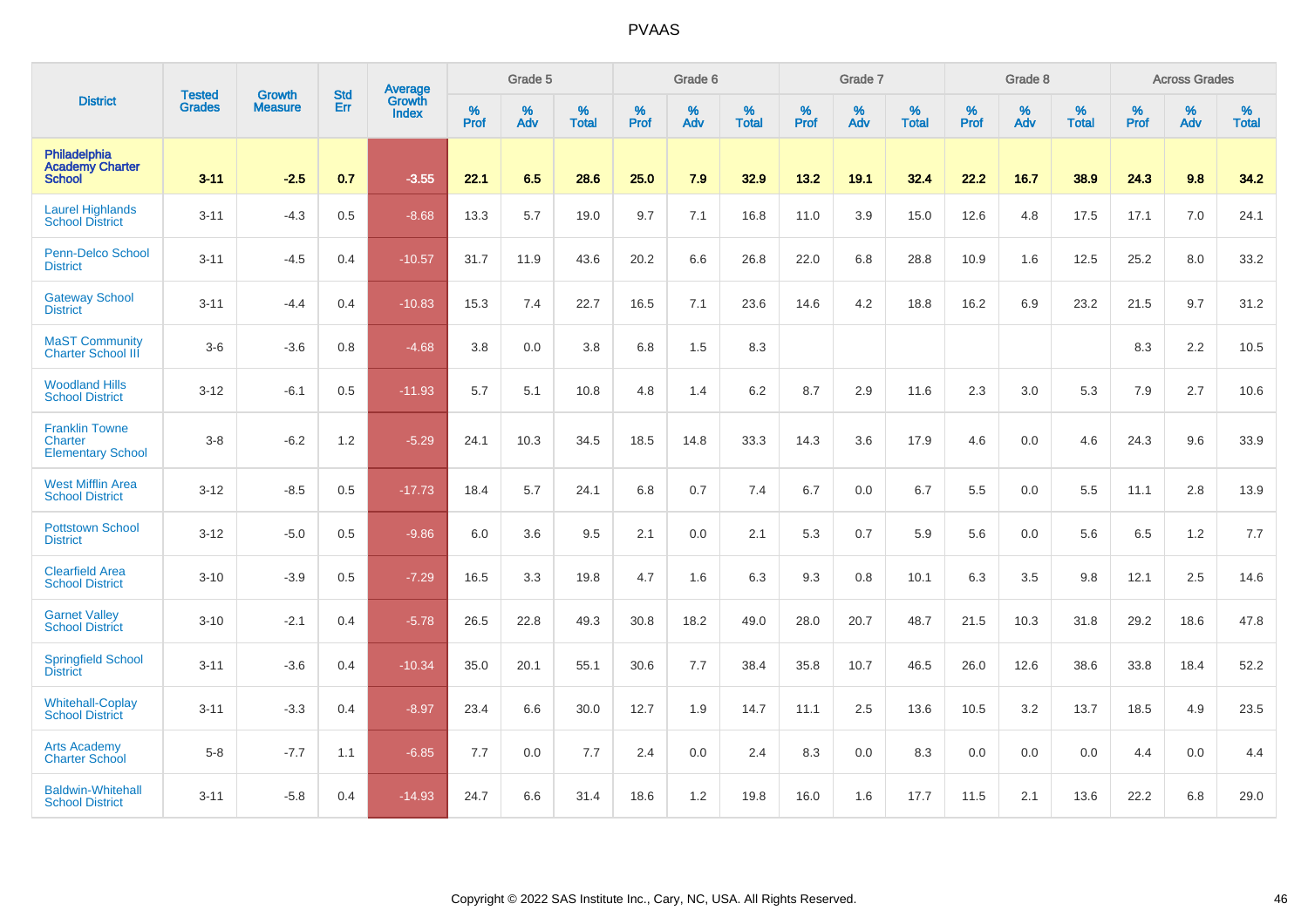|                                                                               |                                | <b>Growth</b>  | <b>Std</b> | Average                |              | Grade 5  |                   |              | Grade 6  |                   |              | Grade 7  |                   |              | Grade 8  |                   |              | <b>Across Grades</b> |                   |
|-------------------------------------------------------------------------------|--------------------------------|----------------|------------|------------------------|--------------|----------|-------------------|--------------|----------|-------------------|--------------|----------|-------------------|--------------|----------|-------------------|--------------|----------------------|-------------------|
| <b>District</b>                                                               | <b>Tested</b><br><b>Grades</b> | <b>Measure</b> | Err        | Growth<br><b>Index</b> | $\%$<br>Prof | %<br>Adv | %<br><b>Total</b> | $\%$<br>Prof | %<br>Adv | %<br><b>Total</b> | $\%$<br>Prof | %<br>Adv | %<br><b>Total</b> | $\%$<br>Prof | %<br>Adv | %<br><b>Total</b> | $\%$<br>Prof | %<br>Adv             | %<br><b>Total</b> |
| Philadelphia<br><b>Academy Charter</b><br><b>School</b>                       | $3 - 11$                       | $-2.5$         | 0.7        | $-3.55$                | 22.1         | 6.5      | 28.6              | 25.0         | 7.9      | 32.9              | 13.2         | 19.1     | 32.4              | 22.2         | 16.7     | 38.9              | 24.3         | 9.8                  | 34.2              |
| Southeastern<br><b>Greene School</b><br><b>District</b>                       | $3 - 10$                       | $-11.8$        | 1.0        | $-11.73$               | 34.5         | 13.8     | 48.3              | 32.4         | 2.9      | 35.3              | 8.2          | 4.1      | 12.2              | 25.6         | 2.3      | 27.9              | 26.6         | 12.9                 | 39.5              |
| <b>Lancaster School</b><br><b>District</b>                                    | $3 - 12$                       | $-3.2$         | 0.3        | $-11.85$               | 8.8          | 3.0      | 11.8              | 3.9          | 0.8      | 4.7               | 4.4          | 0.9      | 5.3               | 2.3          | 0.6      | 3.0               | 7.4          | 1.9                  | 9.3               |
| <b>Wilson School</b><br><b>District</b>                                       | $3 - 12$                       | $-3.7$         | 0.5        | $-7.79$                | 27.9         | 12.6     | 40.5              | 24.6         | 4.2      | 28.8              | 19.9         | 7.0      | 26.9              | 13.0         | 9.8      | 22.8              | 28.3         | 14.3                 | 42.6              |
| <b>Yough School</b><br><b>District</b>                                        | $3 - 10$                       | $-4.9$         | 0.6        | $-8.83$                | 19.1         | 5.3      | 24.4              | 17.8         | 5.2      | 23.0              | 16.5         | 1.0      | 17.5              | 6.6          | 0.8      | 7.4               | 19.1         | 4.3                  | 23.4              |
| <b>Inquiry Charter</b><br>School                                              | $3-5$                          | $-6.8$         | 2.1        | $-3.27$                | 8.8          | 2.9      | 11.8              |              |          |                   |              |          |                   |              |          |                   | 11.1         | 2.8                  | 13.9              |
| Renaissance<br><b>Academy Charter</b><br>School                               | $3 - 11$                       | $-5.7$         | 0.7        | $-8.29$                | 16.7         | 11.1     | 27.8              | 19.2         | 4.1      | 23.3              | 20.0         | 1.3      | 21.3              | 10.1         | 7.2      | 17.4              | 18.7         | 5.7                  | 24.4              |
| <b>Burgettstown Area</b><br><b>School District</b>                            | $3 - 11$                       | $-6.3$         | 0.7        | $-8.88$                | 16.9         | 2.6      | 19.5              | 15.4         | 0.0      | 15.4              | 3.6          | 2.4      | 6.0               | 9.3          | 4.0      | 13.3              | 15.1         | 3.7                  | 18.9              |
| <b>MaST Community</b><br><b>Charter School</b>                                | $3 - 10$                       | $-8.7$         | 0.6        | $-15.16$               | 30.0         | 3.0      | 33.0              | 20.0         | 3.8      | 23.8              | 24.3         | 3.9      | 28.2              | 17.5         | 1.9      | 19.4              | 23.1         | 3.6                  | 26.7              |
| Northwestern<br><b>School District</b>                                        | $3 - 11$                       | $-6.8$         | 0.6        | $-11.09$               | 34.7         | 6.3      | 41.0              | 21.8         | 1.2      | 23.0              | 16.8         | 7.5      | 24.3              | 9.1          | 1.8      | 10.9              | 25.1         | 6.0                  | 31.1              |
| <b>Ringgold School</b><br><b>District</b>                                     | $3 - 11$                       | $-4.9$         | 0.5        | $-10.49$               | 13.5         | 1.8      | 15.3              | 5.7          | 0.0      | 5.7               | 8.3          | 1.2      | 9.5               | 6.4          | 0.5      | 6.9               | 12.7         | 1.7                  | 14.4              |
| <b>Urban Academy Of</b><br><b>Greater Pittsburgh</b><br><b>Charter School</b> | $3-5$                          | $-7.6$         | 1.9        | $-4.05$                | 2.7          | 0.0      | 2.7               |              |          |                   |              |          |                   |              |          |                   | 7.3          | 0.0                  | 7.3               |
| <b>MaST Community</b><br>Charter School II                                    | $3 - 10$                       | $-8.4$         | 0.7        | $-12.33$               | 5.0          | 2.0      | 6.9               | 7.2          | 1.0      | 8.2               | 8.9          | 2.0      | 10.9              |              |          |                   | 12.6         | 3.2                  | 15.8              |
| <b>Parkland School</b><br><b>District</b>                                     | $3 - 11$                       | $-3.5$         | 0.3        | $-13.25$               | 33.6         | 26.4     | 60.0              | 33.4         | 15.9     | 49.3              | 27.1         | 18.6     | 45.7              | 23.1         | 11.8     | 34.9              | 30.8         | 24.1                 | 54.9              |
| <b>Pittsburgh School</b><br><b>District</b>                                   | $3 - 11$                       | $-4.7$         | 0.2        | $-25.88$               | 9.1          | 3.8      | 13.0              | 9.4          | 2.2      | 11.5              | 9.3          | 3.4      | 12.7              | 6.4          | 2.4      | 8.8               | 10.0         | 3.5                  | 13.5              |